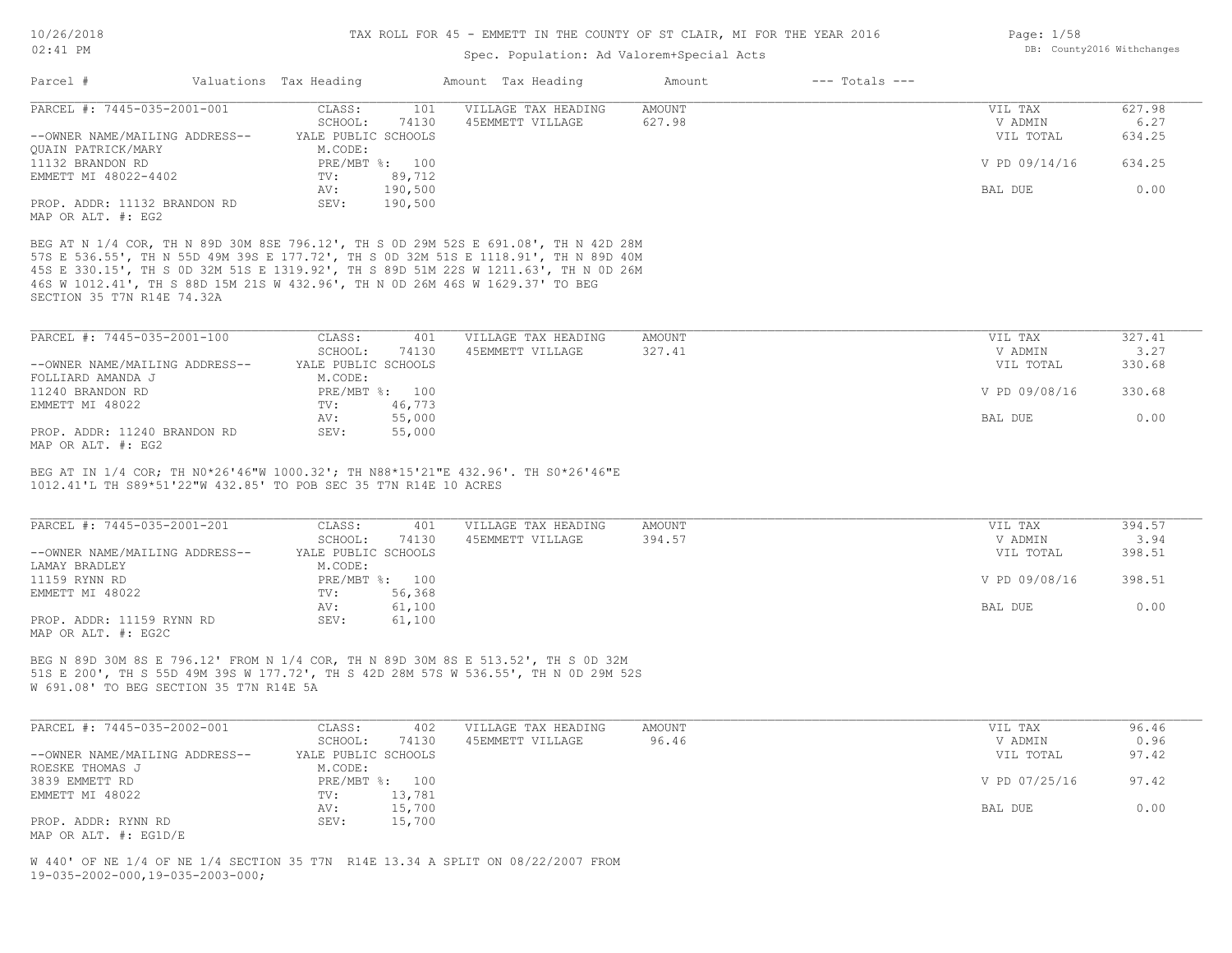## TAX ROLL FOR 45 - EMMETT IN THE COUNTY OF ST CLAIR, MI FOR THE YEAR 2016

## Spec. Population: Ad Valorem+Special Acts

| Page: 2/58 |                            |
|------------|----------------------------|
|            | DB: County2016 Withchanges |

| PARCEL #: 7445-035-2005-000<br>AMOUNT<br>CLASS:<br>401<br>VILLAGE TAX HEADING<br>VIL TAX<br>SCHOOL:<br>272.53<br>74130<br>45EMMETT VILLAGE<br>V ADMIN<br>--OWNER NAME/MAILING ADDRESS--<br>YALE PUBLIC SCHOOLS<br>VIL TOTAL<br>BRANDON ELLEN L. LIV. TRUST<br>M.CODE:<br>PRE/MBT %: 100<br>11041 RYNN RD<br>V PD 09/02/16<br>EMMETT MI 48022<br>38,933<br>TV:<br>54,000<br>BAL DUE<br>AV:<br>54,000<br>SEV:<br>PROP. ADDR: 11041 RYNN RD<br>MAP OR ALT. #: EG1A<br>BEG 220' W OF NE SEC COR, THE S 1320', TH W 440', TH N 1320', TH E 440' TO BEG EXC<br>N 300' OF W 150' SECTION 35<br>T7N R14E<br>12.3 A<br>PARCEL #: 7445-035-2005-100<br>CLASS:<br>402<br>AMOUNT<br>VILLAGE TAX HEADING<br>VIL TAX<br>68.60<br>SCHOOL:<br>74130<br>45EMMETT VILLAGE<br>V ADMIN<br>--OWNER NAME/MAILING ADDRESS--<br>YALE PUBLIC SCHOOLS<br>VIL TOTAL<br>M.CODE:<br>BRANDON ELLEN/PHELPS NANCY MAE<br>PRE/MBT %: 0<br>V PD 09/02/16<br>11041 RYNN RD<br>EMMETT MI 48022<br>TV:<br>9,800<br>AV:<br>9,800<br>BAL DUE<br>9,800<br>PROP. ADDR: RYNN RD<br>SEV:<br>MAP OR ALT. #: EG1F<br>W220' OF E 880' OF NE 1/4 OF NE 1/4 SECTION 35 T7N R14E 6.66 A<br>PARCEL #: 7445-035-2005-200<br>CLASS:<br>VILLAGE TAX HEADING<br>AMOUNT<br>VIL TAX<br>402<br>42.12<br>SCHOOL:<br>74130<br>45EMMETT VILLAGE<br>V ADMIN<br>--OWNER NAME/MAILING ADDRESS--<br>YALE PUBLIC SCHOOLS<br>VIL TOTAL<br>BRANDON ELLEN L. LIV. TRUST<br>M.CODE:<br>PRE/MBT %: 100<br>V PD 09/02/16<br>11041 RYNN RD<br>EMMETT MI 48022<br>6,018<br>TV:<br>7,000<br>BAL DUE<br>AV:<br>SEV:<br>7,000<br>PROP. ADDR: RYNN RD<br>MAP OR ALT. #: EG1A2<br>BEG W 510' FROM NE SEC COR, TH W 150', TH S 300', TH E 150', TH N 300' TO BEG<br>SECTION 35<br>T7N R14E<br>$1.03$ A<br>PARCEL #: 7445-035-2005-500<br>CLASS:<br>401<br>VILLAGE TAX HEADING<br>AMOUNT<br>VIL TAX<br>154.07<br>SCHOOL:<br>74130<br>45EMMETT VILLAGE<br>V ADMIN<br>--OWNER NAME/MAILING ADDRESS--<br>YALE PUBLIC SCHOOLS<br>VIL TOTAL<br>BRANDON ELLEN/PHELPS NANCY MAE<br>M.CODE:<br>11041 RYNN RD<br>PRE/MBT %: 0<br>V PD 09/02/16<br>EMMETT MI 48022<br>TV:<br>22,010<br>24,700<br>AV:<br>BAL DUE<br>SEV:<br>PROP. ADDR: 11013 RYNN RD<br>24,700<br>MAP OR ALT. #: EG1B | Parcel # | Valuations Tax Heading | Amount Tax Heading | Amount | $---$ Totals $---$ |                |
|---------------------------------------------------------------------------------------------------------------------------------------------------------------------------------------------------------------------------------------------------------------------------------------------------------------------------------------------------------------------------------------------------------------------------------------------------------------------------------------------------------------------------------------------------------------------------------------------------------------------------------------------------------------------------------------------------------------------------------------------------------------------------------------------------------------------------------------------------------------------------------------------------------------------------------------------------------------------------------------------------------------------------------------------------------------------------------------------------------------------------------------------------------------------------------------------------------------------------------------------------------------------------------------------------------------------------------------------------------------------------------------------------------------------------------------------------------------------------------------------------------------------------------------------------------------------------------------------------------------------------------------------------------------------------------------------------------------------------------------------------------------------------------------------------------------------------------------------------------------------------------------------------------------------------------------------------------------------------------------------------------------------------------------------------------------------------------------------------------------------------------------------------------------------------------------------|----------|------------------------|--------------------|--------|--------------------|----------------|
|                                                                                                                                                                                                                                                                                                                                                                                                                                                                                                                                                                                                                                                                                                                                                                                                                                                                                                                                                                                                                                                                                                                                                                                                                                                                                                                                                                                                                                                                                                                                                                                                                                                                                                                                                                                                                                                                                                                                                                                                                                                                                                                                                                                             |          |                        |                    |        |                    | 272.53<br>2.72 |
|                                                                                                                                                                                                                                                                                                                                                                                                                                                                                                                                                                                                                                                                                                                                                                                                                                                                                                                                                                                                                                                                                                                                                                                                                                                                                                                                                                                                                                                                                                                                                                                                                                                                                                                                                                                                                                                                                                                                                                                                                                                                                                                                                                                             |          |                        |                    |        |                    | 275.25         |
|                                                                                                                                                                                                                                                                                                                                                                                                                                                                                                                                                                                                                                                                                                                                                                                                                                                                                                                                                                                                                                                                                                                                                                                                                                                                                                                                                                                                                                                                                                                                                                                                                                                                                                                                                                                                                                                                                                                                                                                                                                                                                                                                                                                             |          |                        |                    |        |                    | 275.25         |
|                                                                                                                                                                                                                                                                                                                                                                                                                                                                                                                                                                                                                                                                                                                                                                                                                                                                                                                                                                                                                                                                                                                                                                                                                                                                                                                                                                                                                                                                                                                                                                                                                                                                                                                                                                                                                                                                                                                                                                                                                                                                                                                                                                                             |          |                        |                    |        |                    | 0.00           |
|                                                                                                                                                                                                                                                                                                                                                                                                                                                                                                                                                                                                                                                                                                                                                                                                                                                                                                                                                                                                                                                                                                                                                                                                                                                                                                                                                                                                                                                                                                                                                                                                                                                                                                                                                                                                                                                                                                                                                                                                                                                                                                                                                                                             |          |                        |                    |        |                    |                |
|                                                                                                                                                                                                                                                                                                                                                                                                                                                                                                                                                                                                                                                                                                                                                                                                                                                                                                                                                                                                                                                                                                                                                                                                                                                                                                                                                                                                                                                                                                                                                                                                                                                                                                                                                                                                                                                                                                                                                                                                                                                                                                                                                                                             |          |                        |                    |        |                    |                |
|                                                                                                                                                                                                                                                                                                                                                                                                                                                                                                                                                                                                                                                                                                                                                                                                                                                                                                                                                                                                                                                                                                                                                                                                                                                                                                                                                                                                                                                                                                                                                                                                                                                                                                                                                                                                                                                                                                                                                                                                                                                                                                                                                                                             |          |                        |                    |        |                    | 68.60          |
|                                                                                                                                                                                                                                                                                                                                                                                                                                                                                                                                                                                                                                                                                                                                                                                                                                                                                                                                                                                                                                                                                                                                                                                                                                                                                                                                                                                                                                                                                                                                                                                                                                                                                                                                                                                                                                                                                                                                                                                                                                                                                                                                                                                             |          |                        |                    |        |                    | 0.68           |
|                                                                                                                                                                                                                                                                                                                                                                                                                                                                                                                                                                                                                                                                                                                                                                                                                                                                                                                                                                                                                                                                                                                                                                                                                                                                                                                                                                                                                                                                                                                                                                                                                                                                                                                                                                                                                                                                                                                                                                                                                                                                                                                                                                                             |          |                        |                    |        |                    | 69.28          |
|                                                                                                                                                                                                                                                                                                                                                                                                                                                                                                                                                                                                                                                                                                                                                                                                                                                                                                                                                                                                                                                                                                                                                                                                                                                                                                                                                                                                                                                                                                                                                                                                                                                                                                                                                                                                                                                                                                                                                                                                                                                                                                                                                                                             |          |                        |                    |        |                    | 69.28          |
|                                                                                                                                                                                                                                                                                                                                                                                                                                                                                                                                                                                                                                                                                                                                                                                                                                                                                                                                                                                                                                                                                                                                                                                                                                                                                                                                                                                                                                                                                                                                                                                                                                                                                                                                                                                                                                                                                                                                                                                                                                                                                                                                                                                             |          |                        |                    |        |                    |                |
|                                                                                                                                                                                                                                                                                                                                                                                                                                                                                                                                                                                                                                                                                                                                                                                                                                                                                                                                                                                                                                                                                                                                                                                                                                                                                                                                                                                                                                                                                                                                                                                                                                                                                                                                                                                                                                                                                                                                                                                                                                                                                                                                                                                             |          |                        |                    |        |                    | 0.00           |
|                                                                                                                                                                                                                                                                                                                                                                                                                                                                                                                                                                                                                                                                                                                                                                                                                                                                                                                                                                                                                                                                                                                                                                                                                                                                                                                                                                                                                                                                                                                                                                                                                                                                                                                                                                                                                                                                                                                                                                                                                                                                                                                                                                                             |          |                        |                    |        |                    |                |
|                                                                                                                                                                                                                                                                                                                                                                                                                                                                                                                                                                                                                                                                                                                                                                                                                                                                                                                                                                                                                                                                                                                                                                                                                                                                                                                                                                                                                                                                                                                                                                                                                                                                                                                                                                                                                                                                                                                                                                                                                                                                                                                                                                                             |          |                        |                    |        |                    | 42.12          |
|                                                                                                                                                                                                                                                                                                                                                                                                                                                                                                                                                                                                                                                                                                                                                                                                                                                                                                                                                                                                                                                                                                                                                                                                                                                                                                                                                                                                                                                                                                                                                                                                                                                                                                                                                                                                                                                                                                                                                                                                                                                                                                                                                                                             |          |                        |                    |        |                    | 0.42<br>42.54  |
|                                                                                                                                                                                                                                                                                                                                                                                                                                                                                                                                                                                                                                                                                                                                                                                                                                                                                                                                                                                                                                                                                                                                                                                                                                                                                                                                                                                                                                                                                                                                                                                                                                                                                                                                                                                                                                                                                                                                                                                                                                                                                                                                                                                             |          |                        |                    |        |                    |                |
|                                                                                                                                                                                                                                                                                                                                                                                                                                                                                                                                                                                                                                                                                                                                                                                                                                                                                                                                                                                                                                                                                                                                                                                                                                                                                                                                                                                                                                                                                                                                                                                                                                                                                                                                                                                                                                                                                                                                                                                                                                                                                                                                                                                             |          |                        |                    |        |                    | 42.54          |
|                                                                                                                                                                                                                                                                                                                                                                                                                                                                                                                                                                                                                                                                                                                                                                                                                                                                                                                                                                                                                                                                                                                                                                                                                                                                                                                                                                                                                                                                                                                                                                                                                                                                                                                                                                                                                                                                                                                                                                                                                                                                                                                                                                                             |          |                        |                    |        |                    |                |
|                                                                                                                                                                                                                                                                                                                                                                                                                                                                                                                                                                                                                                                                                                                                                                                                                                                                                                                                                                                                                                                                                                                                                                                                                                                                                                                                                                                                                                                                                                                                                                                                                                                                                                                                                                                                                                                                                                                                                                                                                                                                                                                                                                                             |          |                        |                    |        |                    | 0.00           |
|                                                                                                                                                                                                                                                                                                                                                                                                                                                                                                                                                                                                                                                                                                                                                                                                                                                                                                                                                                                                                                                                                                                                                                                                                                                                                                                                                                                                                                                                                                                                                                                                                                                                                                                                                                                                                                                                                                                                                                                                                                                                                                                                                                                             |          |                        |                    |        |                    |                |
|                                                                                                                                                                                                                                                                                                                                                                                                                                                                                                                                                                                                                                                                                                                                                                                                                                                                                                                                                                                                                                                                                                                                                                                                                                                                                                                                                                                                                                                                                                                                                                                                                                                                                                                                                                                                                                                                                                                                                                                                                                                                                                                                                                                             |          |                        |                    |        |                    |                |
|                                                                                                                                                                                                                                                                                                                                                                                                                                                                                                                                                                                                                                                                                                                                                                                                                                                                                                                                                                                                                                                                                                                                                                                                                                                                                                                                                                                                                                                                                                                                                                                                                                                                                                                                                                                                                                                                                                                                                                                                                                                                                                                                                                                             |          |                        |                    |        |                    |                |
|                                                                                                                                                                                                                                                                                                                                                                                                                                                                                                                                                                                                                                                                                                                                                                                                                                                                                                                                                                                                                                                                                                                                                                                                                                                                                                                                                                                                                                                                                                                                                                                                                                                                                                                                                                                                                                                                                                                                                                                                                                                                                                                                                                                             |          |                        |                    |        |                    | 154.07<br>1.54 |
|                                                                                                                                                                                                                                                                                                                                                                                                                                                                                                                                                                                                                                                                                                                                                                                                                                                                                                                                                                                                                                                                                                                                                                                                                                                                                                                                                                                                                                                                                                                                                                                                                                                                                                                                                                                                                                                                                                                                                                                                                                                                                                                                                                                             |          |                        |                    |        |                    | 155.61         |
|                                                                                                                                                                                                                                                                                                                                                                                                                                                                                                                                                                                                                                                                                                                                                                                                                                                                                                                                                                                                                                                                                                                                                                                                                                                                                                                                                                                                                                                                                                                                                                                                                                                                                                                                                                                                                                                                                                                                                                                                                                                                                                                                                                                             |          |                        |                    |        |                    |                |
|                                                                                                                                                                                                                                                                                                                                                                                                                                                                                                                                                                                                                                                                                                                                                                                                                                                                                                                                                                                                                                                                                                                                                                                                                                                                                                                                                                                                                                                                                                                                                                                                                                                                                                                                                                                                                                                                                                                                                                                                                                                                                                                                                                                             |          |                        |                    |        |                    | 155.61         |
|                                                                                                                                                                                                                                                                                                                                                                                                                                                                                                                                                                                                                                                                                                                                                                                                                                                                                                                                                                                                                                                                                                                                                                                                                                                                                                                                                                                                                                                                                                                                                                                                                                                                                                                                                                                                                                                                                                                                                                                                                                                                                                                                                                                             |          |                        |                    |        |                    |                |
|                                                                                                                                                                                                                                                                                                                                                                                                                                                                                                                                                                                                                                                                                                                                                                                                                                                                                                                                                                                                                                                                                                                                                                                                                                                                                                                                                                                                                                                                                                                                                                                                                                                                                                                                                                                                                                                                                                                                                                                                                                                                                                                                                                                             |          |                        |                    |        |                    | 0.00           |
|                                                                                                                                                                                                                                                                                                                                                                                                                                                                                                                                                                                                                                                                                                                                                                                                                                                                                                                                                                                                                                                                                                                                                                                                                                                                                                                                                                                                                                                                                                                                                                                                                                                                                                                                                                                                                                                                                                                                                                                                                                                                                                                                                                                             |          |                        |                    |        |                    |                |

E220' OF NE 1/4 OF NE 1/4 SEC 35 T7N R14E 6.67 A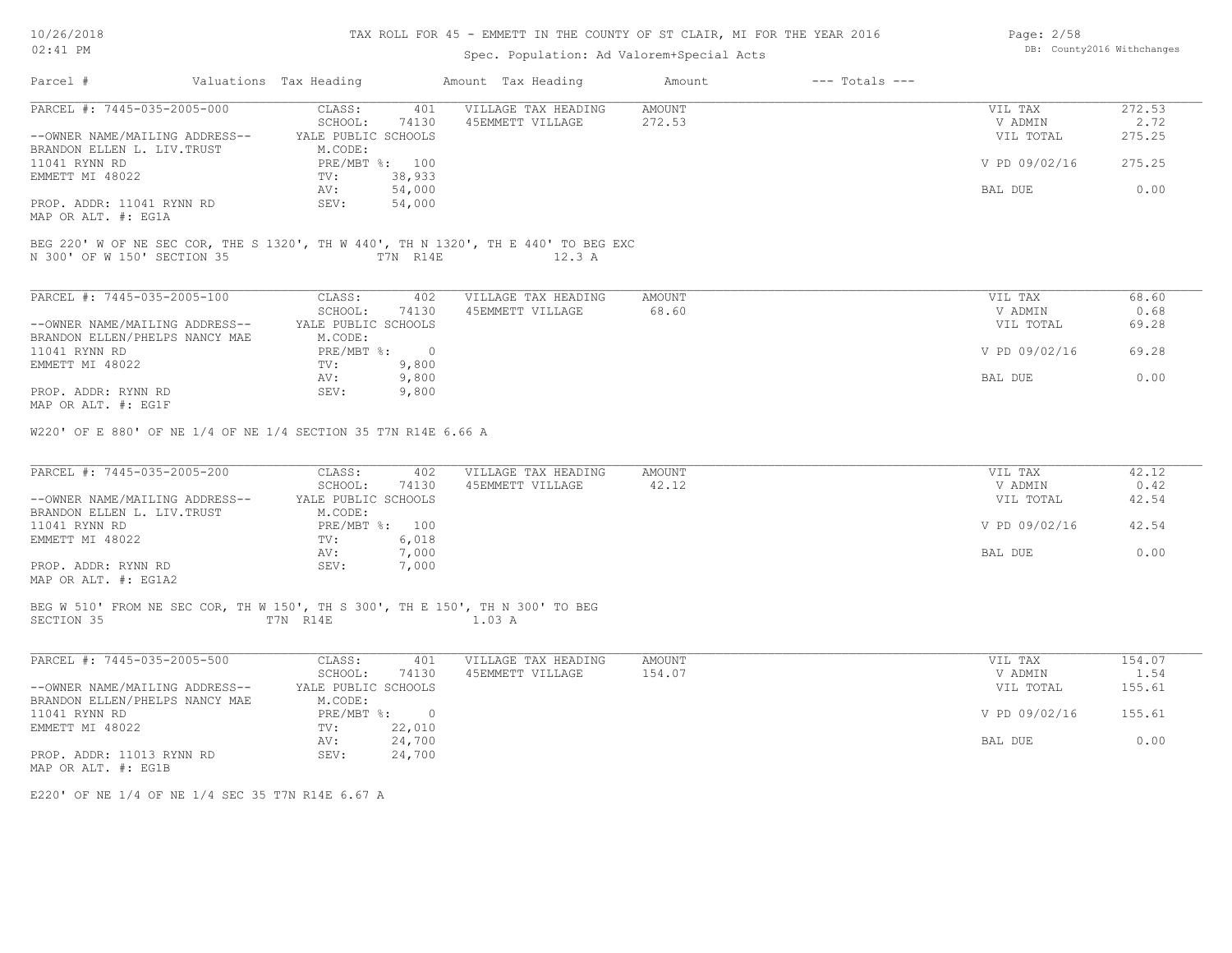#### TAX ROLL FOR 45 - EMMETT IN THE COUNTY OF ST CLAIR, MI FOR THE YEAR 2016

### Spec. Population: Ad Valorem+Special Acts

| Parcel #                       | Valuations Tax Heading |                | Amount Tax Heading  | Amount | $---$ Totals $---$ |               |       |
|--------------------------------|------------------------|----------------|---------------------|--------|--------------------|---------------|-------|
| PARCEL #: 7445-035-2007-000    | CLASS:                 | 402            | VILLAGE TAX HEADING | AMOUNT |                    | VIL TAX       | 84.70 |
|                                | SCHOOL:                | 74130          | 45EMMETT VILLAGE    | 84.70  |                    | V ADMIN       | 0.84  |
| --OWNER NAME/MAILING ADDRESS-- | YALE PUBLIC SCHOOLS    |                |                     |        |                    | VIL TOTAL     | 85.54 |
| OUAIN MICHAEL                  | M.CODE:                |                |                     |        |                    |               |       |
| 11006 BRANDON RD               |                        | PRE/MBT %: 100 |                     |        |                    | V PD 09/12/16 | 85.54 |
| EMMETT MI 48022-4400           | TV:                    | 12,100         |                     |        |                    |               |       |
|                                | AV:                    | 12,100         |                     |        |                    | BAL DUE       | 0.00  |
| PROP. ADDR: 11006 BRANDON RD   | SEV:                   | 12,100         |                     |        |                    |               |       |
| MAP OR ALT. #: EG3A            |                        |                |                     |        |                    |               |       |

R14E 10.09 A 1319.92'; TH N89\*40'45"E 331.85'; TH S0\*38'52"E 1320.96' TO POB. SECTION 35 T7N BEG S89\*51'22"W 650' FROM E 1/4 COR, TH S89\*51'22"W 334.17'; TH N0\*32'51"W

| PARCEL #: 7445-035-2007-100    | CLASS:              | 401            | VILLAGE TAX HEADING | AMOUNT | VIL TAX       | 340.25 |
|--------------------------------|---------------------|----------------|---------------------|--------|---------------|--------|
|                                | SCHOOL:             | 74130          | 45EMMETT VILLAGE    | 340.25 | V ADMIN       | 3.40   |
| --OWNER NAME/MAILING ADDRESS-- | YALE PUBLIC SCHOOLS |                |                     |        | VIL TOTAL     | 343.65 |
| OUAIN MICHAEL J.               | M.CODE:             |                |                     |        |               |        |
| 11030 BRANDON RD               |                     | PRE/MBT %: 100 |                     |        | V PD 09/08/16 | 343.65 |
| EMMETT MI 48022                | TV:                 | 48,608         |                     |        |               |        |
|                                | AV:                 | 57,000         |                     |        | BAL DUE       | 0.00   |
| PROP. ADDR: 11030 BRANDON RD   | SEV:                | 57,000         |                     |        |               |        |
| MAP OR ALT. #: EG3B            |                     |                |                     |        |               |        |

#### 9.8 A

| PARCEL #: 7445-035-2007-200    | CLASS:              | 401            | VILLAGE TAX HEADING | AMOUNT | VIL TAX       | 357.37 |
|--------------------------------|---------------------|----------------|---------------------|--------|---------------|--------|
|                                | SCHOOL:             | 74130          | 45EMMETT VILLAGE    | 357.37 | V ADMIN       | 3.57   |
| --OWNER NAME/MAILING ADDRESS-- | YALE PUBLIC SCHOOLS |                |                     |        | VIL TOTAL     | 360.94 |
| QUAIN ROBERT/DONNA             | M.CODE:             |                |                     |        |               |        |
| 11006 BRANDON RD               |                     | PRE/MBT %: 100 |                     |        | V PD 09/08/16 | 360.94 |
| EMMETT MI 48022-4400           | TV:                 | 51,053         |                     |        |               |        |
|                                | AV:                 | 59,900         |                     |        | BAL DUE       | 0.00   |
| PROP. ADDR: 11006 BRANDON RD   | SEV:                | 59,900         |                     |        |               |        |
|                                |                     |                |                     |        |               |        |

MAP OR ALT. #: EG3C

E325' OF SE 1/4 OF NE 1/4 SECTION 35 T7N R14E 9.8 A

| PARCEL #: 7445-035-3001-000    | CLASS:              | 402    | VILLAGE TAX HEADING | AMOUNT | VIL TAX       | 459.79 |
|--------------------------------|---------------------|--------|---------------------|--------|---------------|--------|
|                                | SCHOOL:             | 74130  | 45EMMETT VILLAGE    | 459.79 | V ADMIN       | 4.59   |
| --OWNER NAME/MAILING ADDRESS-- | YALE PUBLIC SCHOOLS |        |                     |        | VIL TOTAL     | 464.38 |
| KILIAN EDWARD M/ANNA           | M.CODE:             |        |                     |        |               |        |
| 11141 BRANDON RD               | $PRE/MBT$ %:        | 100    |                     |        | V PD 08/22/16 | 464.38 |
| EMMETT MI 48022                | TV:                 | 65,685 |                     |        |               |        |
|                                | AV:                 | 83,700 |                     |        | BAL DUE       | 0.00   |
| PROP. ADDR: 11141 BRANDON RD   | SEV:                | 83,700 |                     |        |               |        |
| MAP OR ALT. #: EG5             |                     |        |                     |        |               |        |

EXC G.T.R.R. ROW SECTION 35 T7N R14E 22.94 A 32M 54S E 1325.15', TH S 89D 58M 19S W 779.84', TH N 0D 32M 54S W 1325.51' TO BEG BEG N 89D 59M 53S E 534.45' FROM INT 1/4 COR, TH N 89D 59M 53S E 779.84', TH S 0D Page: 3/58 DB: County2016 Withchanges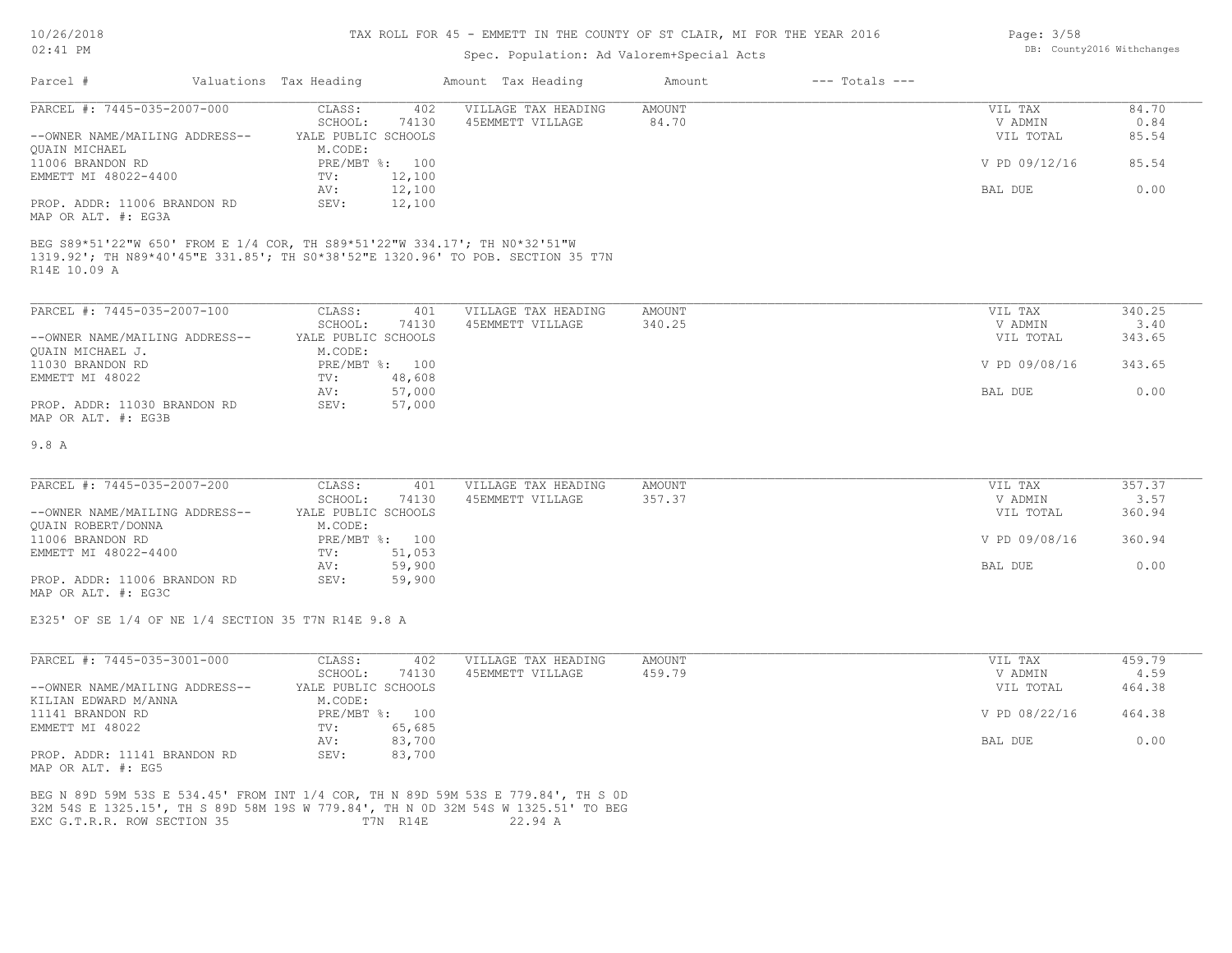#### TAX ROLL FOR 45 - EMMETT IN THE COUNTY OF ST CLAIR, MI FOR THE YEAR 2016

# Spec. Population: Ad Valorem+Special Acts

|                                                                                   |                         | OPCC. LOPULUCLON. NU VULOLOM OPCCIUL NCCO |               |                    |               |        |
|-----------------------------------------------------------------------------------|-------------------------|-------------------------------------------|---------------|--------------------|---------------|--------|
| Parcel #                                                                          | Valuations Tax Heading  | Amount Tax Heading                        | Amount        | $---$ Totals $---$ |               |        |
| PARCEL #: 7445-035-3001-100                                                       | CLASS:<br>402           | VILLAGE TAX HEADING                       | <b>AMOUNT</b> |                    | VIL TAX       | 115.50 |
|                                                                                   | 74130<br>SCHOOL:        | 45EMMETT VILLAGE                          | 115.50        |                    | V ADMIN       | 1.15   |
| --OWNER NAME/MAILING ADDRESS--                                                    | YALE PUBLIC SCHOOLS     |                                           |               |                    | VIL TOTAL     | 116.65 |
| KILIAN JOHN T/MAUREEN                                                             | M.CODE:                 |                                           |               |                    |               |        |
| 1584 WESTBROOK                                                                    | PRE/MBT %: 100          |                                           |               |                    | V PD 08/16/16 | 116.65 |
| MADISON HEIGHTS MI 48071                                                          | 16,500<br>TV:           |                                           |               |                    |               |        |
|                                                                                   | 16,500<br>AV:           |                                           |               |                    | BAL DUE       | 0.00   |
| PROP. ADDR: BRANDON RD                                                            | SEV:<br>16,500          |                                           |               |                    |               |        |
| MAP OR ALT. #: EG58                                                               |                         |                                           |               |                    |               |        |
| BEG AT INT 1/4 COR, TH N89^59'53"E 534.45', TH S0^32'54"E 1325.51', TH S89^58'19W |                         |                                           |               |                    |               |        |
| 538.98', TH NO^21'9"W TO BEG EXC G.T.R.R. ROW SECTION 35                          |                         | T7N R14E                                  |               |                    |               |        |
| 14.06 A                                                                           |                         |                                           |               |                    |               |        |
|                                                                                   |                         |                                           |               |                    |               |        |
| PARCEL #: 7445-035-3002-000                                                       | CLASS:<br>401           | VILLAGE TAX HEADING                       | <b>AMOUNT</b> |                    | VIL TAX       | 313.86 |
|                                                                                   | SCHOOL:<br>74130        | 45EMMETT VILLAGE                          | 313.86        |                    | V ADMIN       | 3.13   |
| --OWNER NAME/MAILING ADDRESS--                                                    | YALE PUBLIC SCHOOLS     |                                           |               |                    | VIL TOTAL     | 316.99 |
| LA MAY DANIEL/HELEN                                                               | M.CODE:                 |                                           |               |                    |               |        |
| 11007 BRANDON RD                                                                  | PRE/MBT %: 100          |                                           |               |                    | V PD 07/25/16 | 316.99 |
| EMMETT MI 48022-4401                                                              | 44,838<br>$\text{TV}$ : |                                           |               |                    |               |        |
|                                                                                   | 55,300<br>AV:           |                                           |               |                    | BAL DUE       | 0.00   |
| PROP. ADDR: 11007 BRANDON RD                                                      | SEV:<br>55,300          |                                           |               |                    |               |        |
| MAP OR ALT. #: EG4                                                                |                         |                                           |               |                    |               |        |
|                                                                                   |                         |                                           |               |                    |               |        |
| N233 FT OF E 139 FT OF SE 1/4 0.74 A SEC 35 T7N R14E                              |                         |                                           |               |                    |               |        |
|                                                                                   |                         |                                           |               |                    |               |        |
| PARCEL #: 7445-035-3003-000                                                       | CLASS:<br>102           | VILLAGE TAX HEADING                       | AMOUNT        |                    | VIL TAX       | 163.36 |
|                                                                                   | SCHOOL:<br>74130        | 45EMMETT VILLAGE                          | 163.36        |                    | V ADMIN       | 1.63   |
| --OWNER NAME/MAILING ADDRESS--                                                    | YALE PUBLIC SCHOOLS     |                                           |               |                    | VIL TOTAL     | 164.99 |
| QUAIN PATRICK/MARY                                                                | M.CODE:                 |                                           |               |                    |               |        |
| 11132 BRANDON RD                                                                  | PRE/MBT %: 100          |                                           |               |                    | V PD 09/14/16 | 164.99 |
| EMMETT MI 48022-4402                                                              | 23,338<br>TV:           |                                           |               |                    |               |        |
|                                                                                   | 92,400<br>AV:           |                                           |               |                    | BAL DUE       | 0.00   |
| PROP. ADDR: BRANDON RD                                                            | SEV:<br>92,400          |                                           |               |                    |               |        |
| MAP OR ALT. #: EG8A                                                               |                         |                                           |               |                    |               |        |
|                                                                                   |                         |                                           |               |                    |               |        |
| NE 1/4 OF SE 1/4 EXC GTRR R/W & EXC N 233 FT OF E 139 FT & N 1/2 OF SE 1/4 OF SE  |                         |                                           |               |                    |               |        |

1/4 EXC W 150' OF E 499' OF N 415' SECTION 35 T7N R14E 55.84 A

| PARCEL #: 7445-035-3003-100    | CLASS:              | 401    | VILLAGE TAX HEADING | AMOUNT | VIL TAX       | 324.83 |
|--------------------------------|---------------------|--------|---------------------|--------|---------------|--------|
|                                | SCHOOL:             | 74130  | 45EMMETT VILLAGE    | 324.83 | V ADMIN       | 3.24   |
| --OWNER NAME/MAILING ADDRESS-- | YALE PUBLIC SCHOOLS |        |                     |        | VIL TOTAL     | 328.07 |
| LAMAY HOLLY M                  | M.CODE:             |        |                     |        |               |        |
| 11043 BRANDON RD               | $PRE/MBT$ %:        | 100    |                     |        | V PD 09/08/16 | 328.07 |
| Emmett MI 48022                | TV:                 | 46,405 |                     |        |               |        |
|                                | AV:                 | 56,400 |                     |        | BAL DUE       | 0.00   |
| PROP. ADDR: 11043 BRANDON RD   | SEV:                | 56,400 |                     |        |               |        |
| MAP OR ALT. #: EG8B            |                     |        |                     |        |               |        |

W150' OF E 499' OF N 415' OF SE 1/4 SECTION 35 T7N R14E 1.42 A

Page: 4/58 DB: County2016 Withchanges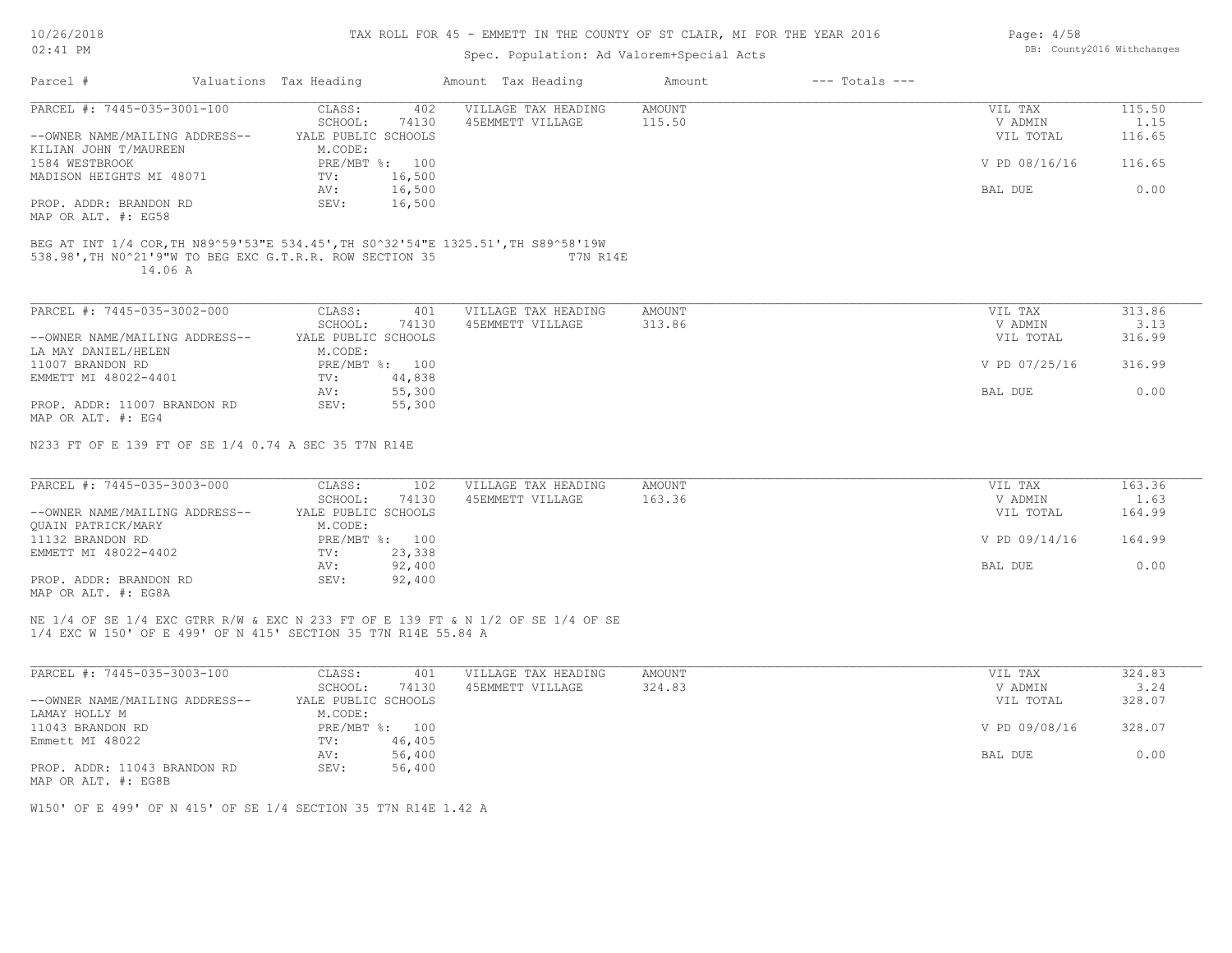#### TAX ROLL FOR 45 - EMMETT IN THE COUNTY OF ST CLAIR, MI FOR THE YEAR 2016

## Spec. Population: Ad Valorem+Special Acts

| Page: 5/58 |                            |
|------------|----------------------------|
|            | DB: County2016 Withchanges |

| Parcel #                                              | Valuations Tax Heading |                | Amount Tax Heading                                                                    | Amount        | $---$ Totals $---$ |               |       |
|-------------------------------------------------------|------------------------|----------------|---------------------------------------------------------------------------------------|---------------|--------------------|---------------|-------|
| PARCEL #: 7445-035-3004-000                           | CLASS:                 | 402            | VILLAGE TAX HEADING                                                                   | AMOUNT        |                    | VIL TAX       | 84.00 |
|                                                       | SCHOOL:                | 74130          | 45EMMETT VILLAGE                                                                      | 84.00         |                    | V ADMIN       | 0.84  |
| --OWNER NAME/MAILING ADDRESS--                        | YALE PUBLIC SCHOOLS    |                |                                                                                       |               |                    | VIL TOTAL     | 84.84 |
| R & R PROPERTY ENTERPRISES, LLC                       | M.CODE:                |                |                                                                                       |               |                    |               |       |
| 36516 SAMOA                                           | $PRE/MBT$ %:           | $\overline{0}$ |                                                                                       |               |                    | V PD 09/07/16 | 84.84 |
| STERLING HEIGHTS MI 48312                             | TV:                    | 12,000         |                                                                                       |               |                    |               |       |
|                                                       | AV:                    | 12,000         |                                                                                       |               |                    | BAL DUE       | 0.00  |
| PROP. ADDR: BURT RD                                   | SEV:                   | 12,000         |                                                                                       |               |                    |               |       |
| MAP OR ALT. #: EG7A                                   |                        |                |                                                                                       |               |                    |               |       |
|                                                       |                        |                | BEG W 648.38' FROM SE SEC COR, TH W 675', TH N028'16"W 648', TH N8944'24"E 667.13' TH |               |                    |               |       |
| S041'25"E 651.06' TO BEG SECTION 35 T7N R14E 10.006 A |                        |                |                                                                                       |               |                    |               |       |
| PARCEL #: 7445-035-3004-100                           | CLASS:                 | 302            | VILLAGE TAX HEADING                                                                   | <b>AMOUNT</b> |                    | VIL TAX       | 93.37 |
|                                                       | SCHOOL:                | 74130          | 45EMMETT VILLAGE                                                                      | 93.37         |                    | V ADMIN       | 0.93  |
| --OWNER NAME/MAILING ADDRESS--                        | YALE PUBLIC SCHOOLS    |                |                                                                                       |               |                    | VIL TOTAL     | 94.30 |
| DORSEY DANNY W H/W, DORSEY MARY A                     | M.CODE:                |                |                                                                                       |               |                    |               |       |
| 4518 EMMETT RD                                        | $PRE/MBT$ %:           | $\overline{0}$ |                                                                                       |               |                    | V PD 09/02/16 | 94.30 |
| EMMETT MI 48022                                       | TV:                    | 13,339         |                                                                                       |               |                    |               |       |
|                                                       | AV:                    | 13,500         |                                                                                       |               |                    | BAL DUE       | 0.00  |

24S E 318.38', TH S 0D 41M 25S E 652.5' TO BEG SECTION 35 T7N R14E 4.76 A BEG W 330' FROM SE SEC COR, TH W 318.38', TH N 0D 41M 25S W 651.06', TH N 89D 44M

| PARCEL #: 7445-035-3004-200        | CLASS:              | 201    | VILLAGE TAX HEADING | AMOUNT | VIL TAX       | 523.60 |
|------------------------------------|---------------------|--------|---------------------|--------|---------------|--------|
|                                    | SCHOOL:             | 74130  | 45EMMETT VILLAGE    | 523.60 | V ADMIN       | 5.23   |
| --OWNER NAME/MAILING ADDRESS--     | YALE PUBLIC SCHOOLS |        |                     |        | VIL TOTAL     | 528.83 |
| REEVES KENNETH A./JASON S./CHELSEA | M.CODE:             |        |                     |        |               |        |
| 3961 HITCHINGS                     | $PRE/MBT$ %:        |        |                     |        | V PD 09/14/16 | 528.83 |
| Fort Gratiot MI 48059              | TV:                 | 74,800 |                     |        |               |        |
|                                    | AV:                 | 74,800 |                     |        | BAL DUE       | 0.00   |
| PROP. ADDR: 11116 BURT RD          | SEV:                | 74,800 |                     |        |               |        |
| MAP OR ALT. #: EG7C                |                     |        |                     |        |               |        |

654' TO BEG SECTION 35 T7N R14E 4.94 A BEG AT SE SEC COR,TH W 330',TH N041'25"W 652.5',TH N89 44'24"E 330',TH S041'25"E

| PARCEL #: 7445-035-3005-000    | CLASS:              | 401            | VILLAGE TAX HEADING | AMOUNT | VIL TAX       | 435.12 |
|--------------------------------|---------------------|----------------|---------------------|--------|---------------|--------|
|                                | SCHOOL:             | 74130          | 45EMMETT VILLAGE    | 435.12 | V ADMIN       | 4.35   |
| --OWNER NAME/MAILING ADDRESS-- | YALE PUBLIC SCHOOLS |                |                     |        | VIL TOTAL     | 439.47 |
| GUDME BRAD                     | M.CODE:             |                |                     |        |               |        |
| 305 FITZ RD                    |                     | PRE/MBT %: 100 |                     |        | V PD 09/02/16 | 439.47 |
| GOODELLS MI 48027              | TV:                 | 62,161         |                     |        |               |        |
|                                | AV:                 | 74,800         |                     |        | BAL DUE       | 0.00   |
| PROP. ADDR: 11172 BURT RD      | SEV:                | 74,800         |                     |        |               |        |
| MAP OR ALT. #: EG6C            |                     |                |                     |        |               |        |

5.41 A S0^15'9"E 1325.13',TH W 177.95' TO BEG SECTION 35 T7N R14E BEG E 964.94' FROM S 1/4 COR,TH N0^15'9"W 1325.21',TH S 89^58'24"E 177.95',TH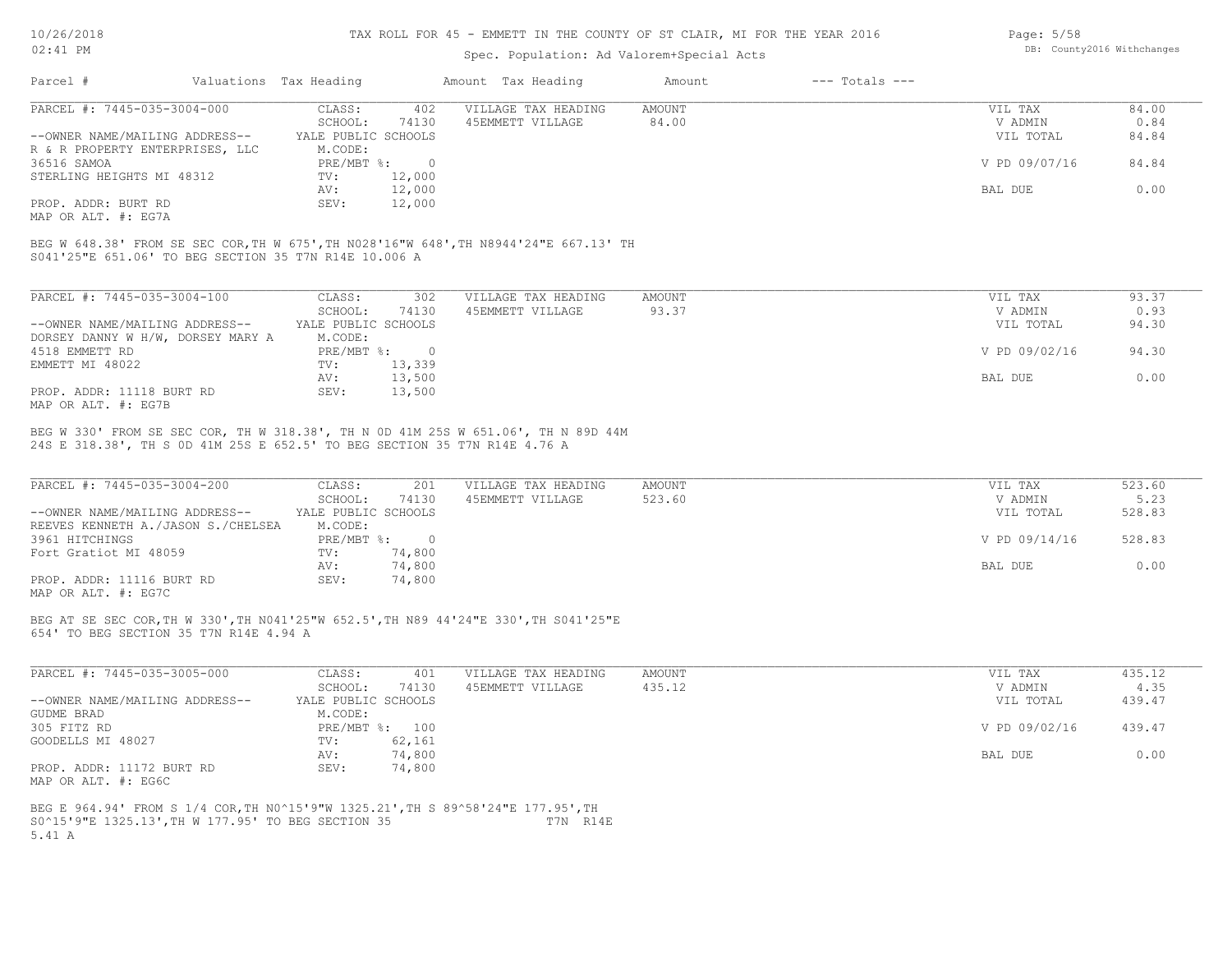#### TAX ROLL FOR 45 - EMMETT IN THE COUNTY OF ST CLAIR, MI FOR THE YEAR 2016

### Spec. Population: Ad Valorem+Special Acts

| Page: $6/58$ |                            |
|--------------|----------------------------|
|              | DB: County2016 Withchanges |

| Parcel #                                                           | Valuations Tax Heading |                | Amount Tax Heading                                                             | Amount | $---$ Totals $---$ |               |       |
|--------------------------------------------------------------------|------------------------|----------------|--------------------------------------------------------------------------------|--------|--------------------|---------------|-------|
| PARCEL #: 7445-035-3005-100                                        | CLASS:                 | 402            | VILLAGE TAX HEADING                                                            | AMOUNT |                    | VIL TAX       | 63.70 |
|                                                                    | SCHOOL:                | 74130          | 45EMMETT VILLAGE                                                               | 63.70  |                    | V ADMIN       | 0.63  |
| --OWNER NAME/MAILING ADDRESS--                                     | YALE PUBLIC SCHOOLS    |                |                                                                                |        |                    | VIL TOTAL     | 64.33 |
| OUAIN GALIA L/TUCKER A/FRANKLIN J                                  | M.CODE:                |                |                                                                                |        |                    |               |       |
| 410 N. BATCHEWANA                                                  | PRE/MBT %:             | $\overline{0}$ |                                                                                |        |                    | V PD 09/12/16 | 64.33 |
| Clawson MI 48017                                                   | TV:                    | 9,100          |                                                                                |        |                    |               |       |
|                                                                    | AV:                    | 9,100          |                                                                                |        |                    | BAL DUE       | 0.00  |
| PROP. ADDR: BURT RD                                                | SEV:                   | 9,100          |                                                                                |        |                    |               |       |
| MAP OR ALT. #: EG6D                                                |                        |                |                                                                                |        |                    |               |       |
|                                                                    |                        |                |                                                                                |        |                    |               |       |
|                                                                    |                        |                | BEG E 1142.89' FROM S 1/4 COR, TH N015'9"W 1325.13', TH S8958'24"E 175.43', TH |        |                    |               |       |
| S028'16"E 1325.08', TH W 180.49' TO BEG SECTION 35 T7N R14E 5.14 A |                        |                |                                                                                |        |                    |               |       |
|                                                                    |                        |                |                                                                                |        |                    |               |       |

| PARCEL #: 7445-035-3005-200    | CLASS:              | 401    | VILLAGE TAX HEADING | AMOUNT | 412.30<br>VIL TAX       |
|--------------------------------|---------------------|--------|---------------------|--------|-------------------------|
|                                | SCHOOL:             | 74130  | 45EMMETT VILLAGE    | 412.30 | 4.12<br>V ADMIN         |
| --OWNER NAME/MAILING ADDRESS-- | YALE PUBLIC SCHOOLS |        |                     |        | 416.42<br>VIL TOTAL     |
| MC CLELLAND LARRY              | M.CODE:             |        |                     |        |                         |
| 11176 BURT RD                  | PRE/MBT %:          | 100    |                     |        | V PD 08/16/16<br>416.42 |
| EMMETT MI 48022                | TV:                 | 58,900 |                     |        |                         |
|                                | AV:                 | 70,800 |                     |        | 0.00<br>BAL DUE         |
| PROP. ADDR: 11176 BURT RD      | SEV:                | 70,800 |                     |        |                         |
| MAP OR ALT. #: EG6E            |                     |        |                     |        |                         |

#### 1325.21',TH W 177.94' TO BEG SECTION 35 T7N R14E 5.41 A BEG E 787' FROM S 1/4 COR,TH N0^15'9"W 13325.29',TH S89^58'24"E 177.94'TH S0^15'9"E

| PARCEL #: 7445-035-3006-000                  | CLASS:              | 401            | VILLAGE TAX HEADING | AMOUNT | VIL TAX       | 256.79 |
|----------------------------------------------|---------------------|----------------|---------------------|--------|---------------|--------|
|                                              | SCHOOL:             | 74130          | 45EMMETT VILLAGE    | 256.79 | V ADMIN       | 2.56   |
| --OWNER NAME/MAILING ADDRESS--               | YALE PUBLIC SCHOOLS |                |                     |        | VIL TOTAL     | 259.35 |
| WALENTY DANIEL/BETTE TRUSTEE                 | M.CODE:             |                |                     |        |               |        |
| 11188 BURT RD                                |                     | PRE/MBT %: 100 |                     |        | V PD 08/30/16 | 259.35 |
| EMMETT MI 48022-4407                         | TV:                 | 36,685         |                     |        |               |        |
|                                              | AV:                 | 42,100         |                     |        | BAL DUE       | 0.00   |
| PROP. ADDR: 11188 BURT RD                    | SEV:                | 42,100         |                     |        |               |        |
| $\cdots$ $\cdots$ $\cdots$ $\cdots$ $\cdots$ |                     |                |                     |        |               |        |

MAP OR ALT. #: EG6B

E324 FT MEAS ON S SEC LINE OF W 787 FT OF SW 1/4 OF SE 1/4 9.82 A SEC 35 T7N R14E

| PARCEL #: 7445-035-3007-000    | CLASS:              | 402   | VILLAGE TAX HEADING | AMOUNT | VIL TAX   | 62.48 |
|--------------------------------|---------------------|-------|---------------------|--------|-----------|-------|
|                                | SCHOOL:             | 74130 | 45EMMETT VILLAGE    | 62.48  | V ADMIN   | 0.62  |
| --OWNER NAME/MAILING ADDRESS-- | YALE PUBLIC SCHOOLS |       |                     |        | VIL TOTAL | 63.10 |
| BERNARDI DINO / BRENDA         | M.CODE:             |       |                     |        |           |       |
| P.O. BOX 241                   | $PRE/MBT$ %:        |       |                     |        | BAL DUE   | 63.10 |
| Dryden MI 48428                | TV:                 | 8,926 |                     |        |           |       |
|                                | AV:                 | 9,000 |                     |        |           |       |
| PROP. ADDR: 11276 BURT RD      | SEV:                | 9,000 |                     |        |           |       |

MAP OR ALT. #: EG6A

9S E 1325.59'TH W 154.33' TOTHE BEG SEC 35 T7N R14E 4.7 A BEG AT S 1/4 COR.TH N 0D 15M 9S W 1325.66',TH S 89D 58M 24S E 154.33', TH S OD 15M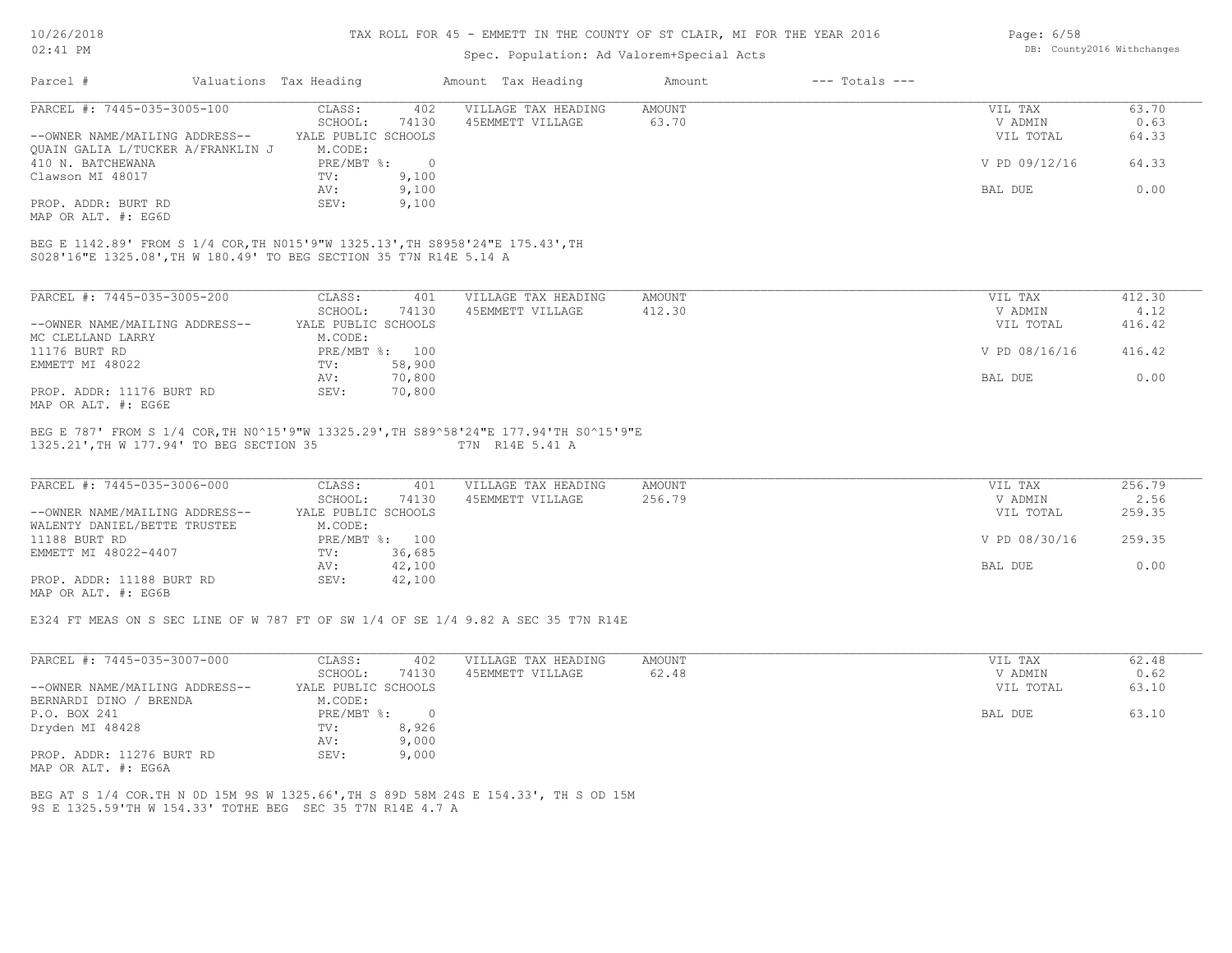#### TAX ROLL FOR 45 - EMMETT IN THE COUNTY OF ST CLAIR, MI FOR THE YEAR 2016

### Spec. Population: Ad Valorem+Special Acts

| Parcel #                                                                        | Valuations Tax Heading         | Amount Tax Heading  | Amount | $---$ Totals $---$ |               |       |
|---------------------------------------------------------------------------------|--------------------------------|---------------------|--------|--------------------|---------------|-------|
| PARCEL #: 7445-035-3007-100                                                     | 402<br>CLASS:                  | VILLAGE TAX HEADING | AMOUNT |                    | VIL TAX       | 63.00 |
|                                                                                 | 74130<br>SCHOOL:               | 45EMMETT VILLAGE    | 63.00  |                    | V ADMIN       | 0.63  |
| --OWNER NAME/MAILING ADDRESS--                                                  | YALE PUBLIC SCHOOLS            |                     |        |                    | VIL TOTAL     | 63.63 |
| BERNARDI DINO JR                                                                | M.CODE:                        |                     |        |                    |               |       |
| P.O. BOX 241                                                                    | $PRE/MBT$ %:<br>$\overline{0}$ |                     |        |                    | BAL DUE       | 63.63 |
| Dryden MI 48428                                                                 | 9,000<br>TV:                   |                     |        |                    |               |       |
|                                                                                 | 9,000<br>AV:                   |                     |        |                    |               |       |
| PROP. ADDR: BURT RD                                                             | SEV:<br>9,000                  |                     |        |                    |               |       |
| MAP OR ALT. #: EG6A2                                                            |                                |                     |        |                    |               |       |
| BEG E 154.33' FROM S 1/4 COR, TH N0^15'9"W 1325.59', TH S89^58'24"E 154.33', TH |                                |                     |        |                    |               |       |
| S0^15'9"E 1325.52', TH W 154.33' TO BEG SECTION 35                              |                                | T7N R14E 4.70 A     |        |                    |               |       |
|                                                                                 | 402                            |                     |        |                    |               |       |
| PARCEL #: 7445-035-3007-200                                                     | CLASS:                         | VILLAGE TAX HEADING | AMOUNT |                    | VIL TAX       | 33.57 |
|                                                                                 | 74130<br>SCHOOL:               | 45EMMETT VILLAGE    | 33.57  |                    | V ADMIN       | 0.33  |
| --OWNER NAME/MAILING ADDRESS--                                                  | YALE PUBLIC SCHOOLS            |                     |        |                    | VIL TOTAL     | 33.90 |
| ADAMS DAVE CLIFFORD/DAVE CHRISTOPHE                                             | M.CODE:                        |                     |        |                    |               |       |
| 25667 PRINCESS DR.                                                              | $\overline{0}$<br>$PRE/MBT$ %: |                     |        |                    | V PD 07/25/16 | 63.63 |
| New Baltimore MI 48051                                                          | 4,797<br>TV:                   |                     |        |                    |               |       |
| PROP. ADDR: BURT RD                                                             | 9,000<br>AV:<br>9,000<br>SEV:  |                     |        |                    | BAL DUE       | 0.00  |
|                                                                                 |                                |                     |        |                    |               |       |

MAP OR ALT. #: EG6A3

 4.70 A S0^15'9"E 1325.44;,TH W 154.34' TO BEG SECTION 35 T7N R14E BEG E 308.66' FROM S 1/4 COR,TH N0^15'9"W 1325.52',TH S89^58'24"E 154.34',TH

| PARCEL #: 7445-036-1001-001    | CLASS:              | 102     | VILLAGE TAX HEADING | AMOUNT | VIL TAX       | 332.01 |
|--------------------------------|---------------------|---------|---------------------|--------|---------------|--------|
|                                | SCHOOL:             | 74130   | 45EMMETT VILLAGE    | 332.01 | V ADMIN       | 3.32   |
| --OWNER NAME/MAILING ADDRESS-- | YALE PUBLIC SCHOOLS |         |                     |        | VIL TOTAL     | 335.33 |
| CENTENNIAL PINES FARMS, INC    | M.CODE:             |         |                     |        |               |        |
| 2775 BRICKER RD                | PRE/MBT %:          | 100     |                     |        | V PD 08/04/16 | 335.33 |
| GOODELLS MI 48027              | TV:                 | 47,431  |                     |        |               |        |
|                                | AV:                 | 117,500 |                     |        | BAL DUE       | 0.00   |
| PROP. ADDR: 2775 BRICKER RD    | SEV:                | 117,500 |                     |        |               |        |
| MAP OR ALT. #: EG16A           |                     |         |                     |        |               |        |

 $\mathcal{L}_\mathcal{L} = \mathcal{L}_\mathcal{L} = \mathcal{L}_\mathcal{L} = \mathcal{L}_\mathcal{L} = \mathcal{L}_\mathcal{L} = \mathcal{L}_\mathcal{L} = \mathcal{L}_\mathcal{L} = \mathcal{L}_\mathcal{L} = \mathcal{L}_\mathcal{L} = \mathcal{L}_\mathcal{L} = \mathcal{L}_\mathcal{L} = \mathcal{L}_\mathcal{L} = \mathcal{L}_\mathcal{L} = \mathcal{L}_\mathcal{L} = \mathcal{L}_\mathcal{L} = \mathcal{L}_\mathcal{L} = \mathcal{L}_\mathcal{L}$ 

 T7N R14E 76.37 A SPLIT ON 10/14/2005 FROM 0S W 454.62', TH S 2D 24M 40S W 454.81', TH N 87D 5M 0S W 921.01' TO BEG SECTION 36 OF A 1482.39' RADIUS CV TO THE LEFT, L.C. BEARS S 24D 33M 40S W 82.72', TH N 75D 8M 40S W 2191.29', TH S 75D 8M 0S E 76.94' TO W'LY LINE OF M-19, SW'LY 82.73' ALG ARC BEG W 1/4 COR, TH N 2D 33M 5S E 2646.05', TH S 87D 1M 35S E 1315.31', TH S 2D 25M

74-19-036-1001-000;

DB: County2016 Withchanges

Page: 7/58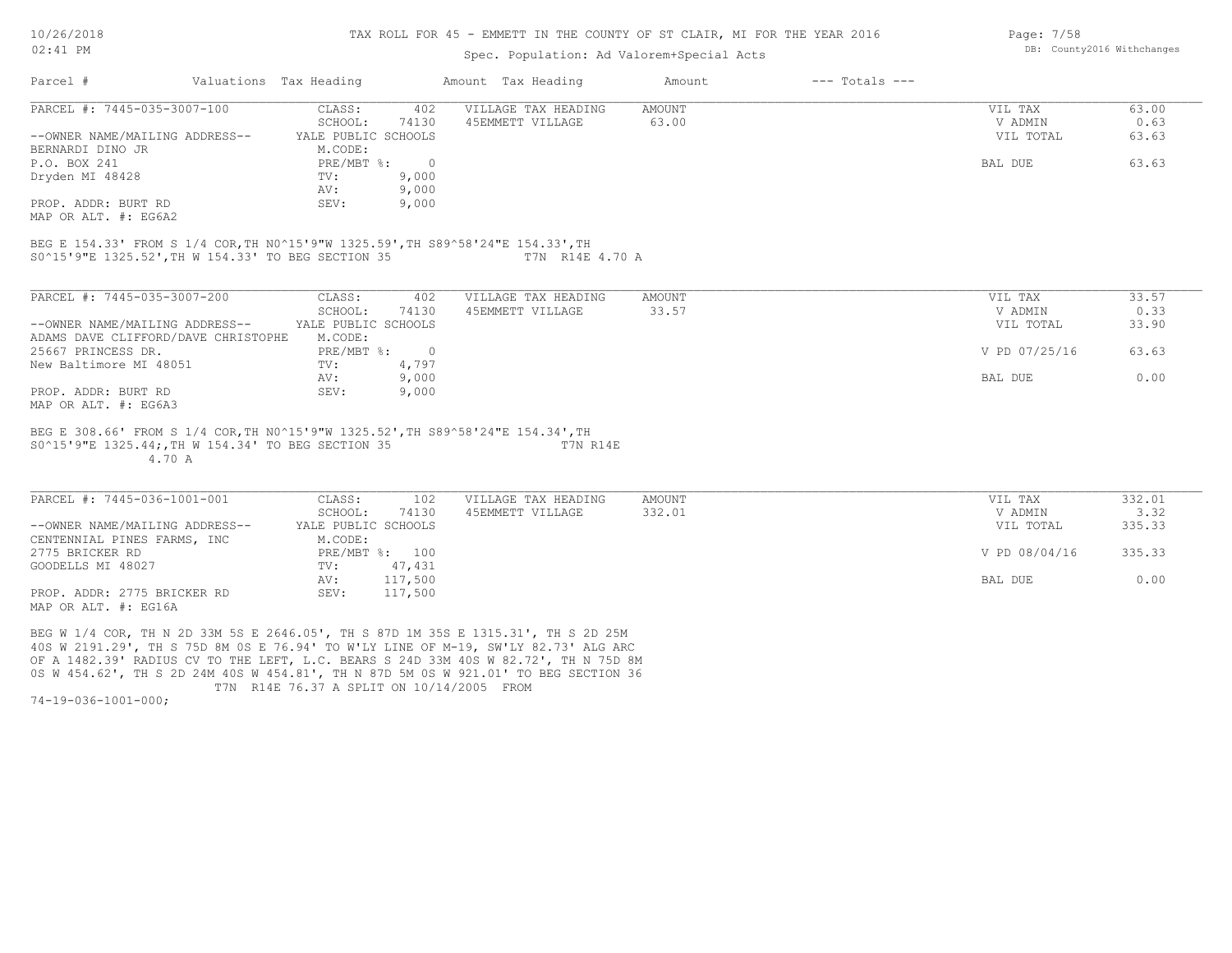#### TAX ROLL FOR 45 - EMMETT IN THE COUNTY OF ST CLAIR, MI FOR THE YEAR 2016

### Spec. Population: Ad Valorem+Special Acts

|                                                    |            |                                   |                                     | Amount             | $---$ Totals $---$ |               |        |
|----------------------------------------------------|------------|-----------------------------------|-------------------------------------|--------------------|--------------------|---------------|--------|
| PARCEL #: 7445-036-1001-101                        | CLASS:     | 401                               | VILLAGE TAX HEADING                 | AMOUNT             |                    | VIL TAX       | 369.49 |
|                                                    | SCHOOL:    | 74130                             | 45EMMETT VILLAGE                    | 369.49             |                    | V ADMIN       | 3.69   |
| --OWNER NAME/MAILING ADDRESS--                     |            |                                   |                                     |                    |                    | VIL TOTAL     | 373.18 |
|                                                    |            |                                   |                                     |                    |                    | V PD 08/16/16 | 373.18 |
|                                                    | TV:<br>AV: | 52,785<br>63,500                  |                                     |                    |                    | BAL DUE       | 0.00   |
| PROP. ADDR: 3257 KINNEY RD<br>MAP OR ALT. #: EG16B | SEV:       | 63,500                            |                                     |                    |                    |               |        |
|                                                    |            | Valuations Tax Heading<br>M.CODE: | YALE PUBLIC SCHOOLS<br>$PRE/MBT$ %: | Amount Tax Heading |                    |               |        |

10/14/2005 FROM 74-19-036-1001-100, 74-19-036-1001-000; W 222.92', TH N 87D 5M 0S W 400' TO BEG SECTION 36 T7N R14E 3.85 A SPLIT 1482.39' RADIUS CV TO THE LEFT, L.C. BEARS S 20D 10M 25S W 144.24' TH S 2D 25M 40S E 454.62' TO W'LY LNE OF M-19, TH SW'LY 144.3' ALG W'LY LINE OF M-19 & THE ARC OF A BEG S 87D 5M 0S E 921.01' FROM W 1/4 COR, TH N 2D 25M 40S E 454.81', TH S 75D 8M 0S

| PARCEL #: 7445-036-1002-000    | CLASS:              | 201    | VILLAGE TAX HEADING | AMOUNT | VIL TAX       | 440.15 |
|--------------------------------|---------------------|--------|---------------------|--------|---------------|--------|
|                                | SCHOOL:             | 74130  | 45EMMETT VILLAGE    | 440.15 | V ADMIN       | 4.40   |
| --OWNER NAME/MAILING ADDRESS-- | YALE PUBLIC SCHOOLS |        |                     |        | VIL TOTAL     | 444.55 |
| GREENIA DANIEL                 | M.CODE:             |        |                     |        |               |        |
| P.O. BOX 155                   | PRE/MBT %:          |        |                     |        | V PD 08/12/16 | 444.55 |
| 10820 DUNNIGAN RD              | TV:                 | 62,879 |                     |        |               |        |
| EMMETT MI 48022                | AV:                 | 64,400 |                     |        | BAL DUE       | 0.00   |
|                                | SEV:                | 64,400 |                     |        |               |        |
| PROP. ADDR: 10820 DUNNIGAN RD  |                     |        |                     |        |               |        |

MAP OR ALT. #: EG14K1

T7N R14E 7.53 A 385.43', TH S 29D 9M W 240.92', TH N 50D 39M W 428.02' TO BEG SECTION 36 708.45' & S 50D 39M E 310.7' FROM N 1/4 COR, TH N 39D 21M E 250', TH S 48D 43M E 310.7', TH N 2D 22M E 408.45' TO BEG; AND BEG N 87D 8M W 1349.35' & S 2D 22M W S 2D 22M W 250', TH S 42D 50M 48S W 185.55', TH S 39D 21M W 250', TH N 50D 39M W BEG N 87D 8M W 1349.35' & S 2D 22M W 300' FROM N 1/4 COR, TH S 87D 8M E 519.05' TH

| PARCEL #: 7445-036-1002-100    | CLASS:              | 201   | VILLAGE TAX HEADING | AMOUNT | VIL TAX       | 28.70 |
|--------------------------------|---------------------|-------|---------------------|--------|---------------|-------|
|                                | SCHOOL:             | 74130 | 45EMMETT VILLAGE    | 28.70  | V ADMIN       | 0.28  |
| --OWNER NAME/MAILING ADDRESS-- | YALE PUBLIC SCHOOLS |       |                     |        | VIL TOTAL     | 28.98 |
| GREENIA DANIEL                 | M.CODE:             |       |                     |        |               |       |
| P.O. BOX 155                   | PRE/MBT %:          |       |                     |        | V PD 08/12/16 | 28.98 |
| 10820 DUNNIGAN RD              | TV:                 | 4,100 |                     |        |               |       |
| EMMETT MI 48022                | AV:                 | 4,100 |                     |        | BAL DUE       | 0.00  |
|                                | SEV:                | 4,100 |                     |        |               |       |
| PROP. ADDR: RYNN RD            |                     |       |                     |        |               |       |

MAP OR ALT. #: EG14K2

TH N 2D 22M E 300', TH S 87D 3M E 219.05' TO BEG SECTION 36 T7N R14E 1.50 A BEG N 87D 8M W 1130.3' FROM N 1/4 COR, TH S 2D 22M W 300', TH N 87D 3M W 219.05', Page: 8/58 DB: County2016 Withchanges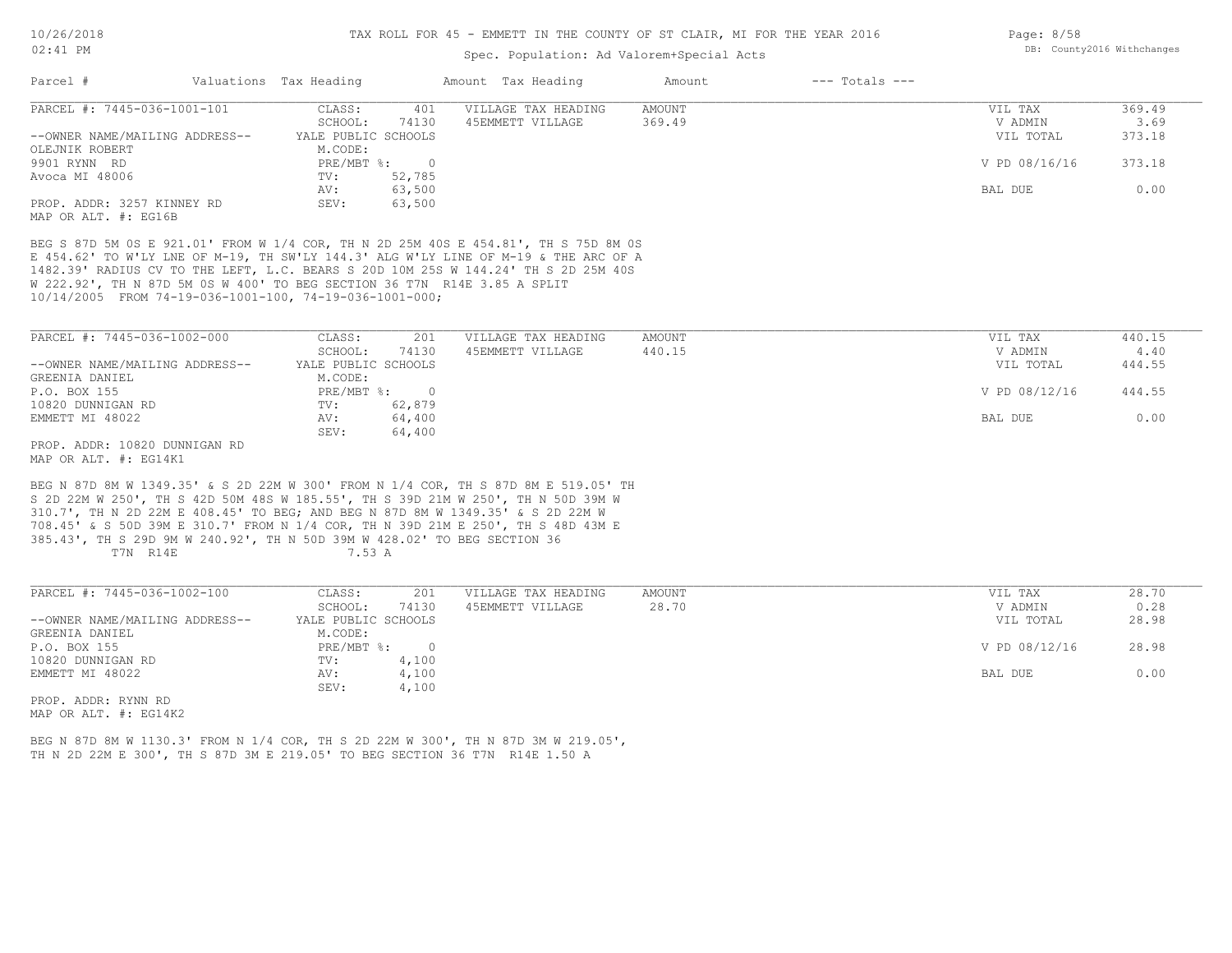#### TAX ROLL FOR 45 - EMMETT IN THE COUNTY OF ST CLAIR, MI FOR THE YEAR 2016

### Spec. Population: Ad Valorem+Special Acts

| Page: $9/58$ |                            |
|--------------|----------------------------|
|              | DB: County2016 Withchanges |

| Parcel #                           | Valuations Tax Heading |                  | Amount Tax Heading                                                                                                                                                         | Amount        | $---$ Totals $---$ |               |        |
|------------------------------------|------------------------|------------------|----------------------------------------------------------------------------------------------------------------------------------------------------------------------------|---------------|--------------------|---------------|--------|
| PARCEL #: 7445-036-1003-000        | CLASS:                 | 401              | VILLAGE TAX HEADING                                                                                                                                                        | <b>AMOUNT</b> |                    | VIL TAX       | 504.97 |
|                                    | SCHOOL:                | 74130            | 45EMMETT VILLAGE                                                                                                                                                           | 504.97        |                    | V ADMIN       | 5.04   |
| --OWNER NAME/MAILING ADDRESS--     | YALE PUBLIC SCHOOLS    |                  |                                                                                                                                                                            |               |                    | VIL TOTAL     | 510.01 |
| LEVIN PAUL/MICHELLE                | M.CODE:                |                  |                                                                                                                                                                            |               |                    |               |        |
| 10835 RYNN RD                      |                        | PRE/MBT %: 100   |                                                                                                                                                                            |               |                    | V PD 09/08/16 | 510.01 |
| EMMETT MI 48022                    | TV:                    | 72,139           |                                                                                                                                                                            |               |                    |               |        |
|                                    | AV:                    | 95,600           |                                                                                                                                                                            |               |                    | BAL DUE       | 0.00   |
| PROP. ADDR: 10835 RYNN RD          | SEV:                   | 95,600           |                                                                                                                                                                            |               |                    |               |        |
| MAP OR ALT. $\#$ : EG14C/F         |                        |                  |                                                                                                                                                                            |               |                    |               |        |
|                                    |                        |                  | BEG ON N SEC LINE N 87 DEG 8 MIN W 680.3 FT FROM N 1/4 COR, TH S 2 DEG 22 MIN W 300<br>FT, TH N 87 DEG 8 MIN W 450 FT, TH N 2 DEG 22 MIN E 300 FT, TH S 87 DEG 8 MIN E 450 |               |                    |               |        |
|                                    |                        |                  |                                                                                                                                                                            |               |                    |               |        |
| FT TO BEG. 3.09 A SEC 36 T7N R14E  |                        |                  |                                                                                                                                                                            |               |                    |               |        |
| PARCEL #: 7445-036-1006-000        | CLASS:                 | 401              | VILLAGE TAX HEADING                                                                                                                                                        | AMOUNT        |                    | VIL TAX       | 383.76 |
|                                    | SCHOOL:                | 74130            | 45EMMETT VILLAGE                                                                                                                                                           | 383.76        |                    | V ADMIN       | 3.83   |
| --OWNER NAME/MAILING ADDRESS--     | YALE PUBLIC SCHOOLS    |                  |                                                                                                                                                                            |               |                    | VIL TOTAL     | 387.59 |
| STAMM DAVID/LAURA/REYNOLDS CRYSTEL | M.CODE:                |                  |                                                                                                                                                                            |               |                    |               |        |
| 3405 KINNEY RD                     |                        | PRE/MBT %: 100   |                                                                                                                                                                            |               |                    | BAL DUE       | 387.59 |
| Emmett MI 48022                    | TV:                    | 54,823           |                                                                                                                                                                            |               |                    |               |        |
| PROP. ADDR: 3405 KINNEY RD         | AV:<br>SEV:            | 65,200<br>65,200 |                                                                                                                                                                            |               |                    |               |        |

185.55',TH N222'E 250',TH S878'E 497.03' TO BEG SECTION 36 T7N R14E 7.71 A TO W'LY LINE M-19 FROM N 1/4 COR,TH S299'W 704.51' TH N4843'W 385.43',TH N4250'48"E W OF N 1/4 COR,TH S222'W 300',TH S878'E TO M-19 & BEG N878'W 330.65' & S252'W 300' THAT PART OF NW 1/4 LYING W OF NEW M-19 & N & E OF A LINE, BEG ON N SEC LINE 680.3'

| PARCEL #: 7445-036-1008-001     | CLASS:              | 401    | VILLAGE TAX HEADING | AMOUNT | VIL TAX       | 80.59 |
|---------------------------------|---------------------|--------|---------------------|--------|---------------|-------|
|                                 | SCHOOL:             | 74130  | 45EMMETT VILLAGE    | 80.59  | V ADMIN       | 0.80  |
| --OWNER NAME/MAILING ADDRESS--  | YALE PUBLIC SCHOOLS |        |                     |        | VIL TOTAL     | 81.39 |
| BIRKENSHAW ROBERT               | M.CODE:             |        |                     |        |               |       |
| P.O. BOX 188                    | PRE/MBT %:          |        |                     |        | V PD 09/14/16 | 81.39 |
| EMMETT MI 48022                 | TV:                 | 11,514 |                     |        |               |       |
|                                 | AV:                 | 12,300 |                     |        | BAL DUE       | 0.00  |
| PROP. ADDR: 3301 EMMETT RD      | SEV:                | 12,300 |                     |        |               |       |
| MAP OR ALT. #: EG14A/B/24/25/26 |                     |        |                     |        |               |       |

19-036-1009-000, 19-036-1010-000; R14E 3.63 A SPLIT ON 11/21/2007 FROM 19-036-1008-000, 19-036-1007-000, PART OF N 1/2 OF SE 1/4 OF NW 1/4 LYING SW OF M-21 & E OF EMMETT RD SECTION 36 T7N 1/4 ALSO W 99' OF E 231' OF N 99' OF S 660' OF SE 1/4 OF NW 1/4 & E 393 FT OF THAT 594' OF THE E 132' OF THE SE 1/4 & N 66' OF THE S 660' OF E 132' OF SE 1/4 OF NW THE N 66' OF THE S 458' OF THE E 132' OF THE SE 1/4 OF NW 1/4 & THE N 136' OF THE S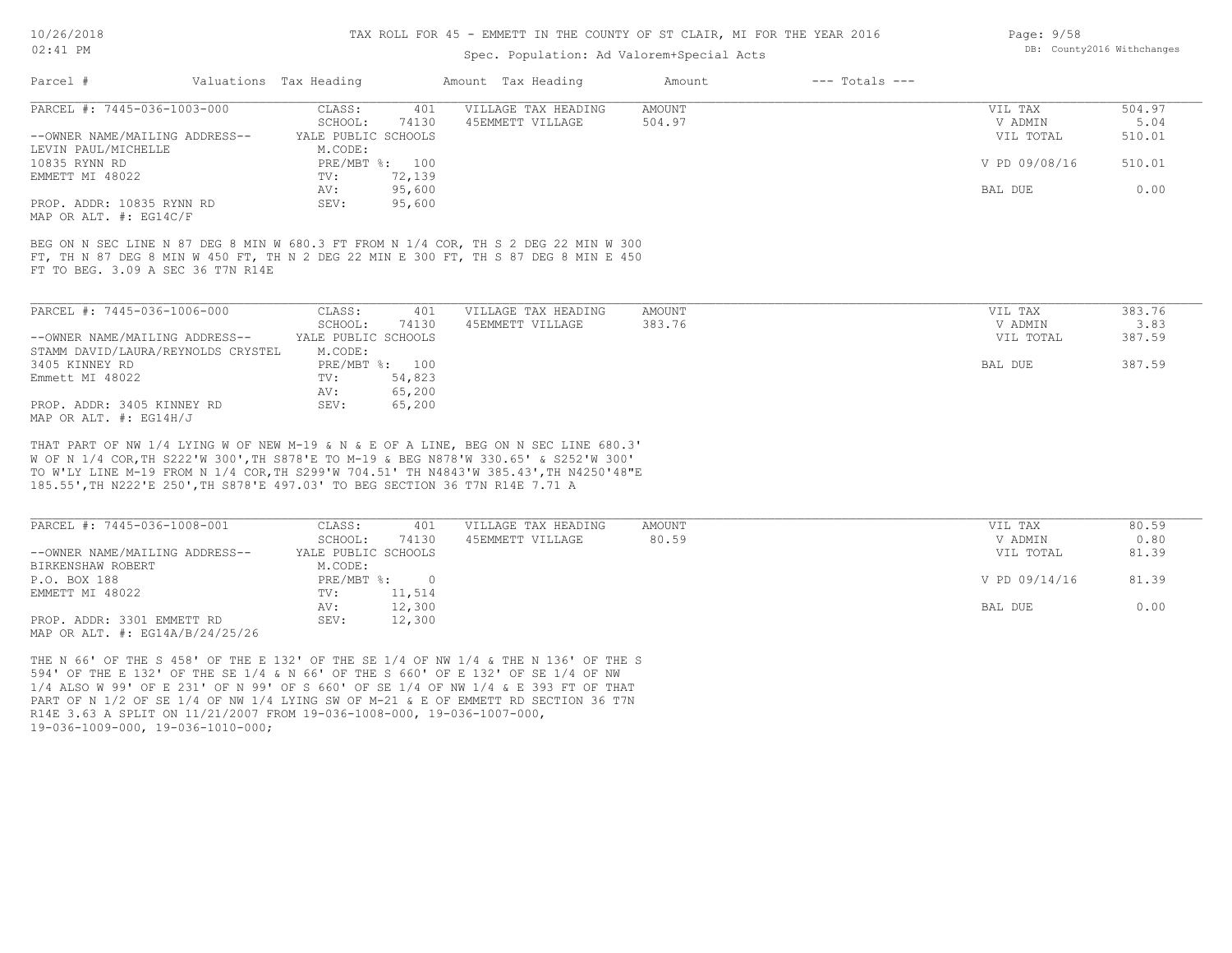#### TAX ROLL FOR 45 - EMMETT IN THE COUNTY OF ST CLAIR, MI FOR THE YEAR 2016

### Spec. Population: Ad Valorem+Special Acts

| Page: 10/58 |                            |
|-------------|----------------------------|
|             | DB: County2016 Withchanges |

| Parcel #                        | Valuations Tax Heading |                | Amount Tax Heading                                                                                                                                                    | Amount | $---$ Totals $---$ |           |        |
|---------------------------------|------------------------|----------------|-----------------------------------------------------------------------------------------------------------------------------------------------------------------------|--------|--------------------|-----------|--------|
| PARCEL #: 7445-036-1011-000     | CLASS:                 | 201            | VILLAGE TAX HEADING                                                                                                                                                   | AMOUNT |                    | VIL TAX   | 171.19 |
|                                 | SCHOOL:                | 74130          | 45EMMETT VILLAGE                                                                                                                                                      | 171.19 |                    | V ADMIN   | 1.71   |
| --OWNER NAME/MAILING ADDRESS--  | YALE PUBLIC SCHOOLS    |                |                                                                                                                                                                       |        |                    | VIL TOTAL | 172.90 |
| FULLERTON JAMES/S ET-AL         | M.CODE:                |                |                                                                                                                                                                       |        |                    |           |        |
| 21735 GREGORY                   |                        | PRE/MBT %: 0   |                                                                                                                                                                       |        |                    | BAL DUE   | 172.90 |
| DEARBORN MI 48124               | TV:                    | 24,457         |                                                                                                                                                                       |        |                    |           |        |
|                                 | AV:                    | 24,500         |                                                                                                                                                                       |        |                    |           |        |
| PROP. ADDR: 3279 EMMETT RD      | SEV:                   | 24,500         |                                                                                                                                                                       |        |                    |           |        |
| MAP OR ALT. #: EG23             |                        |                |                                                                                                                                                                       |        |                    |           |        |
| PARCEL #: 7445-036-1012-000     | CLASS:                 | 401            | VILLAGE TAX HEADING                                                                                                                                                   | AMOUNT |                    | VIL TAX   | 303.16 |
|                                 | SCHOOL:                | 74130          | 45EMMETT VILLAGE                                                                                                                                                      | 303.16 |                    | V ADMIN   | 3.03   |
| --OWNER NAME/MAILING ADDRESS--  | YALE PUBLIC SCHOOLS    |                |                                                                                                                                                                       |        |                    | VIL TOTAL | 306.19 |
| BECK DAVID J/GAIL R.            | M.CODE:                |                |                                                                                                                                                                       |        |                    |           |        |
| 10772 BRANDON RD                |                        | PRE/MBT %: 100 |                                                                                                                                                                       |        |                    | BAL DUE   | 306.19 |
| EMMETT MI 48022                 | TV:                    | 43,309         |                                                                                                                                                                       |        |                    |           |        |
|                                 | AV:                    | 52,300         |                                                                                                                                                                       |        |                    |           |        |
| PROP. ADDR: 10772 BRANDON RD    | SEV:                   | 52,300         |                                                                                                                                                                       |        |                    |           |        |
| MAP OR ALT. #: EG22             |                        |                |                                                                                                                                                                       |        |                    |           |        |
|                                 |                        |                |                                                                                                                                                                       |        |                    |           |        |
|                                 |                        |                | THAT PART OF S 1/2 OF SE 1/4 OF NW 1/4 LYING N & W OF BRANDON & EMMETT RDS, EXC W<br>946.9 FT & EXC E 132 FT OF N 495 FT THEREOF & EXC W 99 FT OF E 231 FT OF N 99 FT |        |                    |           |        |
| THEREOF. 3.63 A SEC 36 T7N R14E |                        |                |                                                                                                                                                                       |        |                    |           |        |
|                                 |                        |                |                                                                                                                                                                       |        |                    |           |        |
| PARCEL #: 7445-036-1012-100     | CLASS:                 | 402            | VILLAGE TAX HEADING                                                                                                                                                   | AMOUNT |                    | VIL TAX   | 54.76  |
|                                 | SCHOOL:                | 74130          | 45EMMETT VILLAGE                                                                                                                                                      | 54.76  |                    | V ADMIN   | 0.54   |

|                                                                                                                                                 | SCHOOL:             | 74130 | 45EMMETT VILLAGE | 54.76 | V ADMIN       | 0.54  |
|-------------------------------------------------------------------------------------------------------------------------------------------------|---------------------|-------|------------------|-------|---------------|-------|
| --OWNER NAME/MAILING ADDRESS--                                                                                                                  | YALE PUBLIC SCHOOLS |       |                  |       | VIL TOTAL     | 55.30 |
| PIERCE DENNIS R.TRUST                                                                                                                           | M.CODE:             |       |                  |       |               |       |
| 10895 BRANDON RD                                                                                                                                | $PRE/MBT$ %:        | 100   |                  |       | V PD 09/08/16 | 55.30 |
| EMMETT MI 48022                                                                                                                                 | TV:                 | 7,823 |                  |       |               |       |
|                                                                                                                                                 | AV:                 | 8,600 |                  |       | BAL DUE       | 0.00  |
| PROP. ADDR: BRANDON RD                                                                                                                          | SEV:                | 8,600 |                  |       |               |       |
| $\overline{111}$ $\overline{0}$ $\overline{11}$ $\overline{11}$ $\overline{11}$ $\overline{11}$ $\overline{11}$ $\overline{11}$ $\overline{11}$ |                     |       |                  |       |               |       |

MAP OR ALT. #: EG22B

N2^34'25"E 396',TH N87^4'W 99',TH N2^34'25"E 99' TO BEG SECTION 36 T7N R14E 2.80 A 214.43', RADIUS 263.43', CHORD BEARING N56^10'54"E 208.56',TH N87^4'E 63.04',TH S2^34'25"W 429.17',TH S87^4'W E 161',TH S4^1'50"W 190.65',TH ALG CURV TO LEFT BEG S2^34'25"W 1983.26' & N87^4'W 231' FROM N 1/4 COR, TH N87^4'W 162',TH

| PARCEL #: 7445-036-1013-000    | CLASS:              | 401            | VILLAGE TAX HEADING | AMOUNT | VIL TAX       | 191.87 |
|--------------------------------|---------------------|----------------|---------------------|--------|---------------|--------|
|                                | SCHOOL:             | 74130          | 45EMMETT VILLAGE    | 191.87 | V ADMIN       | 1.91   |
| --OWNER NAME/MAILING ADDRESS-- | YALE PUBLIC SCHOOLS |                |                     |        | VIL TOTAL     | 193.78 |
| HAZELMAN JACK E/MATILDA        | M.CODE:             |                |                     |        |               |        |
| 10782 BRANDON RD               |                     | PRE/MBT %: 100 |                     |        | V PD 08/04/16 | 193.78 |
| EMMETT MI 48022-4506           | TV:                 | 27,411         |                     |        |               |        |
|                                | AV:                 | 33,200         |                     |        | BAL DUE       | 0.00   |
| PROP. ADDR: 10782 BRANDON RD   | SEV:                | 33,200         |                     |        |               |        |
| MAP OR ALT. #: EG21A           |                     |                |                     |        |               |        |

THE E 100 FT OF W 946.9 FT OF S 1/2 OF SE 1/4 OF NW 1/4 1.51 A SEC 36 T7N R14E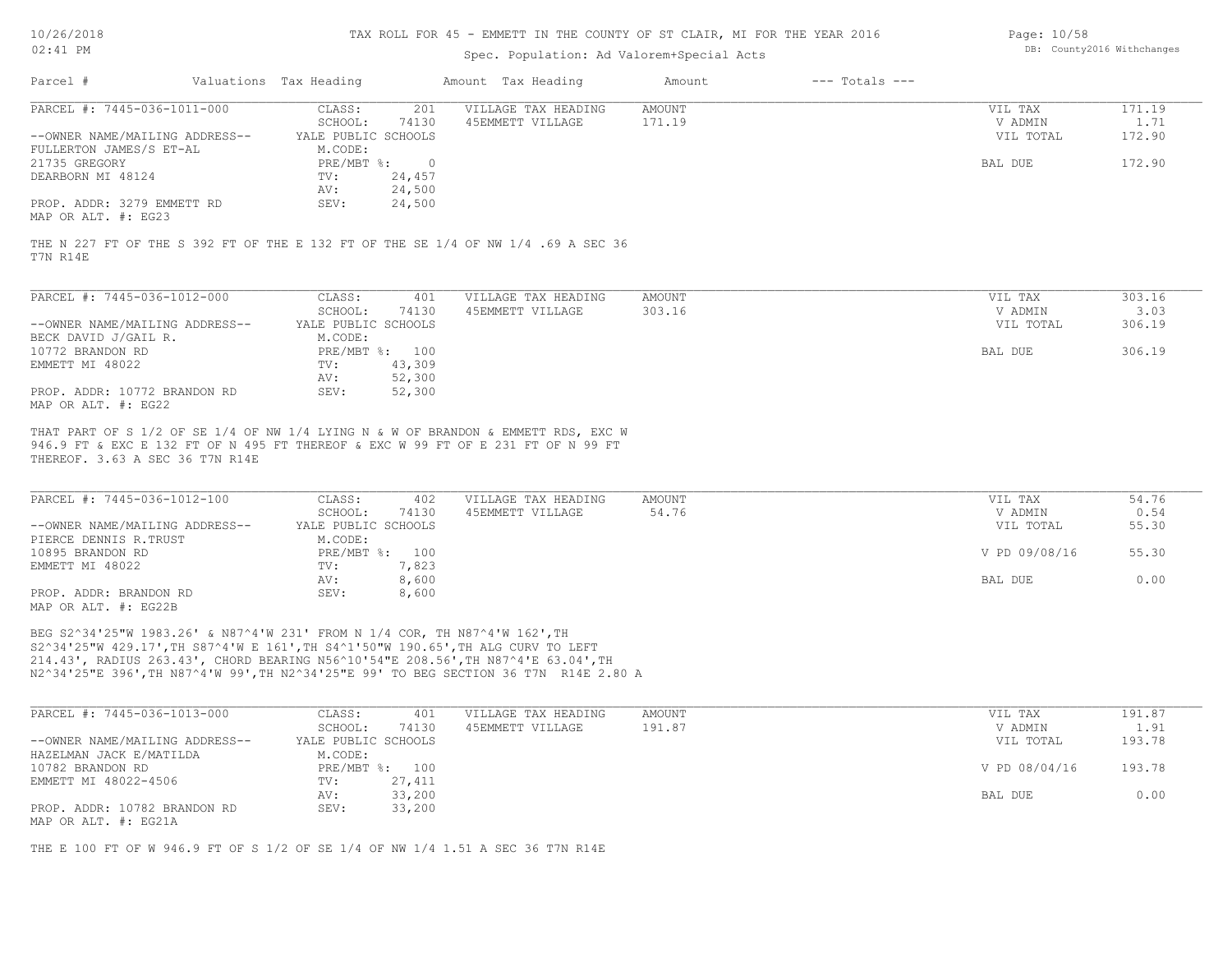#### TAX ROLL FOR 45 - EMMETT IN THE COUNTY OF ST CLAIR, MI FOR THE YEAR 2016

### Spec. Population: Ad Valorem+Special Acts

| Page: 11/58 |                            |
|-------------|----------------------------|
|             | DB: County2016 Withchanges |

| Parcel #                       | Valuations Tax Heading |        | Amount Tax Heading  | Amount | $---$ Totals $---$ |               |        |
|--------------------------------|------------------------|--------|---------------------|--------|--------------------|---------------|--------|
| PARCEL #: 7445-036-1014-000    | CLASS:                 | 401    | VILLAGE TAX HEADING | AMOUNT |                    | VIL TAX       | 142.43 |
|                                | SCHOOL:                | 74130  | 45EMMETT VILLAGE    | 142.43 |                    | V ADMIN       | 1.42   |
| --OWNER NAME/MAILING ADDRESS-- | YALE PUBLIC SCHOOLS    |        |                     |        |                    | VIL TOTAL     | 143.85 |
| MCNESKY GUY                    | M.CODE:                |        |                     |        |                    |               |        |
| 10786 BRANDON RD               | PRE/MBT %: 100         |        |                     |        |                    | V PD 09/02/16 | 143.85 |
| Emmett MI 48022                | TV:                    | 20,348 |                     |        |                    |               |        |
|                                | AV:                    | 24,400 |                     |        |                    | BAL DUE       | 0.00   |
| PROP. ADDR: 10786 BRANDON RD   | SEV:                   | 24,400 |                     |        |                    |               |        |
|                                |                        |        |                     |        |                    |               |        |

MAP OR ALT. #: EG21C

E70 FT OF W 846.9 FT OF S 1/2 OF SE 1/4 OF NW 1/4 1.06 A SEC 36 T7N R14E

| PARCEL #: 7445-036-1016-001    | CLASS:              | 401    | VILLAGE TAX HEADING | AMOUNT | VIL TAX       | 253.23 |
|--------------------------------|---------------------|--------|---------------------|--------|---------------|--------|
|                                | SCHOOL:             | 74130  | 45EMMETT VILLAGE    | 253.23 | V ADMIN       | 2.53   |
| --OWNER NAME/MAILING ADDRESS-- | YALE PUBLIC SCHOOLS |        |                     |        | VIL TOTAL     | 255.76 |
| KEEGAN PATRICK V               | M.CODE:             |        |                     |        |               |        |
| 3207 QUAIN RD                  | $PRE/MBT$ %:        |        |                     |        | V PD 08/08/16 | 255.76 |
| Emmett MI 48022                | TV:                 | 36,176 |                     |        |               |        |
|                                | AV:                 | 43,200 |                     |        | BAL DUE       | 0.00   |
| PROP. ADDR: 10806 BRANDON RD   | SEV:                | 43,200 |                     |        |               |        |
| MAP OR ALT. #: EG20/21B        |                     |        |                     |        |               |        |

11/08/2007 FROM 19-036-1016-000, 19-036-1015-000; E 235' OF W 776.9' OF S 1/2 OF SE 1/4 OF NW 1/4 SECTION 36 T7N R14E 3.51 A SPLIT ON

| PARCEL #: 7445-036-1017-000    | CLASS:              | 708   | VILLAGE TAX HEADING | AMOUNT | VIL TAX   | 0.00 |
|--------------------------------|---------------------|-------|---------------------|--------|-----------|------|
|                                | SCHOOL:             | 74130 | 45EMMETT VILLAGE    | 0.00   | V ADMIN   | 0.00 |
| --OWNER NAME/MAILING ADDRESS-- | YALE PUBLIC SCHOOLS |       |                     |        | VIL TOTAL | 0.00 |
| ARCHBISHOP OF DET CHURCH       | M.CODE:             |       |                     |        |           |      |
| 1234 WASHINGTON BLVD           | PRE/MBT %:          | 0     |                     |        | BAL DUE   | 0.00 |
| DETROIT MI 48226-1825          | TV:                 |       |                     |        |           |      |
|                                | AV:                 |       |                     |        |           |      |
| PROP. ADDR: 10828 BRANDON RD   | SEV:                | 0.    |                     |        |           |      |
| MAP OR ALT. #: EG19A           |                     |       |                     |        |           |      |

 $\mathcal{L}_\mathcal{L} = \mathcal{L}_\mathcal{L} = \mathcal{L}_\mathcal{L} = \mathcal{L}_\mathcal{L} = \mathcal{L}_\mathcal{L} = \mathcal{L}_\mathcal{L} = \mathcal{L}_\mathcal{L} = \mathcal{L}_\mathcal{L} = \mathcal{L}_\mathcal{L} = \mathcal{L}_\mathcal{L} = \mathcal{L}_\mathcal{L} = \mathcal{L}_\mathcal{L} = \mathcal{L}_\mathcal{L} = \mathcal{L}_\mathcal{L} = \mathcal{L}_\mathcal{L} = \mathcal{L}_\mathcal{L} = \mathcal{L}_\mathcal{L}$ 

 $\mathcal{L}_\mathcal{L} = \mathcal{L}_\mathcal{L} = \mathcal{L}_\mathcal{L} = \mathcal{L}_\mathcal{L} = \mathcal{L}_\mathcal{L} = \mathcal{L}_\mathcal{L} = \mathcal{L}_\mathcal{L} = \mathcal{L}_\mathcal{L} = \mathcal{L}_\mathcal{L} = \mathcal{L}_\mathcal{L} = \mathcal{L}_\mathcal{L} = \mathcal{L}_\mathcal{L} = \mathcal{L}_\mathcal{L} = \mathcal{L}_\mathcal{L} = \mathcal{L}_\mathcal{L} = \mathcal{L}_\mathcal{L} = \mathcal{L}_\mathcal{L}$ 

80D 16M E 103.31' SECTION 36 T7N R14E 3.7 A S 87D 4M E 1356.82' & N 23D 9M E 378.97' FROM W 1/4 COR,TH S 71D 6M E 285' TH S ALL THAT PART OF THE W 541.9' OF SE 1/4 OF NW 1/4 LYING E OF M-19 & S OF A LINE BEG

| PARCEL #: 7445-036-1017-100    | CLASS:              | 704      | VILLAGE TAX HEADING | AMOUNT | VIL TAX   | 0.00 |
|--------------------------------|---------------------|----------|---------------------|--------|-----------|------|
|                                | SCHOOL:             | 74130    | 45EMMETT VILLAGE    | 0.00   | V ADMIN   | 0.00 |
| --OWNER NAME/MAILING ADDRESS-- | YALE PUBLIC SCHOOLS |          |                     |        | VIL TOTAL | 0.00 |
| YALE PUBLIC SCHOOLS            | M.CODE:             |          |                     |        |           |      |
| 198 SCHOOL DR                  | PRE/MBT %:          | $\Omega$ |                     |        | BAL DUE   | 0.00 |
| YALE MI 48097-3342             | TV:                 |          |                     |        |           |      |
|                                | AV:                 |          |                     |        |           |      |
| PROP. ADDR: BRANDON RD         | SEV:                |          |                     |        |           |      |
| MAP OR ALT. #: EG19B           |                     |          |                     |        |           |      |

103.31',TH N 71D 6M W 285' TO BEG. SECTION 36 T7N R14E 7.84 A S 23D 4M W 373.72',TH N 87D 4M W 400.11',TH S 3D 12M 30S W 393.98',TH N 80D 16M 50D 35M E 217.85',TH S 2D 34M W 21.24', TH S 39D 25M W 18',TH S 50D 35M E 13.49',TH 323.25',TH S 87D 4M E 23.53', TH N 29D 12M E 550.15',TH N 79D 21M E 228.45',TH S BEG S 87D 4M E 1356.82' & N 23D 9M E 378.97' FROM W 1/4 COR,TH N 23D 9M E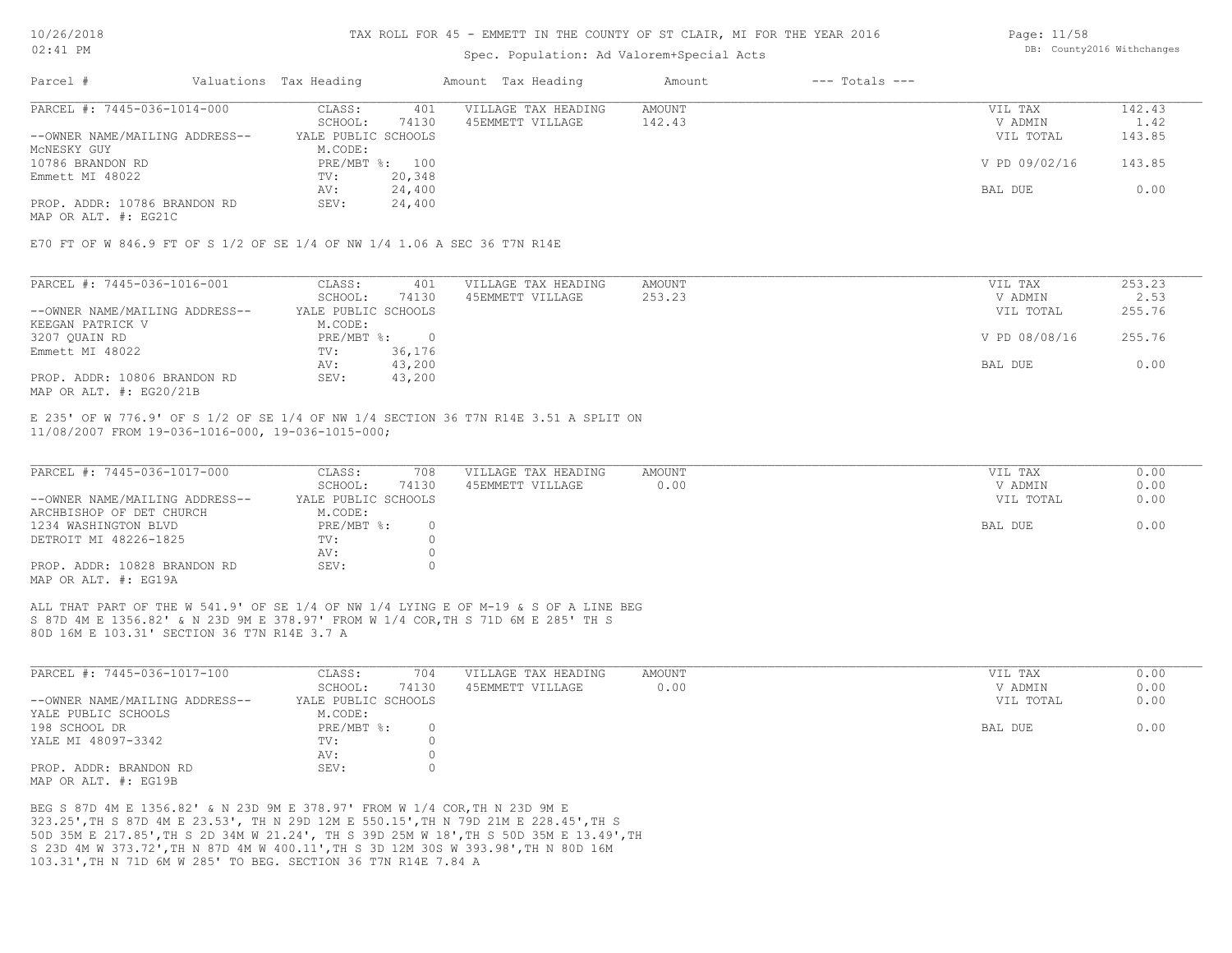#### TAX ROLL FOR 45 - EMMETT IN THE COUNTY OF ST CLAIR, MI FOR THE YEAR 2016

### Spec. Population: Ad Valorem+Special Acts

| Parcel #                                                                                                                                                | Valuations Tax Heading |                | Amount Tax Heading                                                              | Amount        | $---$ Totals $---$ |               |        |
|---------------------------------------------------------------------------------------------------------------------------------------------------------|------------------------|----------------|---------------------------------------------------------------------------------|---------------|--------------------|---------------|--------|
| PARCEL #: 7445-036-1018-000                                                                                                                             | CLASS:                 | 401            | VILLAGE TAX HEADING                                                             | <b>AMOUNT</b> |                    | VIL TAX       | 278.02 |
|                                                                                                                                                         | SCHOOL:                | 74130          | 45EMMETT VILLAGE                                                                | 278.02        |                    | V ADMIN       | 2.78   |
| --OWNER NAME/MAILING ADDRESS--                                                                                                                          | YALE PUBLIC SCHOOLS    |                |                                                                                 |               |                    | VIL TOTAL     | 280.80 |
| BOURY DAVID / CHRISTINE                                                                                                                                 | M.CODE:                |                |                                                                                 |               |                    |               |        |
| 3301 KINNEY RD                                                                                                                                          |                        | PRE/MBT %: 100 |                                                                                 |               |                    | BAL DUE       | 280.80 |
| Emmett MI 48022                                                                                                                                         | TV:                    | 39,718         |                                                                                 |               |                    |               |        |
|                                                                                                                                                         | AV:                    | 44,100         |                                                                                 |               |                    |               |        |
| PROP. ADDR: 3301 KINNEY RD                                                                                                                              | SEV:                   | 44,100         |                                                                                 |               |                    |               |        |
| MAP OR ALT. #: EG17A                                                                                                                                    |                        |                |                                                                                 |               |                    |               |        |
|                                                                                                                                                         |                        |                | ON W LINE 1172.84 FT S OF C.L. M-21, TH S 79 DEG 37 MIN E TO M-19, & LYING W OF |               |                    |               |        |
|                                                                                                                                                         |                        |                |                                                                                 |               |                    |               |        |
| PARCEL #: 7445-036-1019-000                                                                                                                             | CLASS:                 | 401            | VILLAGE TAX HEADING                                                             | AMOUNT        |                    | VIL TAX       | 266.06 |
| M-19 1.08 A SEC 36 T7N R14E                                                                                                                             | SCHOOL:                | 74130          | 45EMMETT VILLAGE                                                                | 266.06        |                    | V ADMIN       | 2.66   |
|                                                                                                                                                         | YALE PUBLIC SCHOOLS    |                |                                                                                 |               |                    | VIL TOTAL     | 268.72 |
|                                                                                                                                                         | M.CODE:                |                |                                                                                 |               |                    |               |        |
|                                                                                                                                                         |                        | PRE/MBT %: 100 |                                                                                 |               |                    | V PD 08/04/16 | 268.72 |
|                                                                                                                                                         | TV:                    | 38,009         |                                                                                 |               |                    |               |        |
|                                                                                                                                                         | AV:                    | 46,400         |                                                                                 |               |                    | BAL DUE       | 0.00   |
|                                                                                                                                                         | SEV:                   | 46,400         |                                                                                 |               |                    |               |        |
| --OWNER NAME/MAILING ADDRESS--<br>SCHEIBLE GERALD/AGNES<br>3319 KINNEY RD<br>EMMETT MI 48022-3507<br>PROP. ADDR: 3319 KINNEY RD<br>MAP OR ALT. #: EG17B |                        |                |                                                                                 |               |                    |               |        |

| PARCEL #: 7445-036-1020-000    | CLASS:              | 401            | VILLAGE TAX HEADING | AMOUNT | VIL TAX       | 241.10 |
|--------------------------------|---------------------|----------------|---------------------|--------|---------------|--------|
|                                | SCHOOL:             | 74130          | 45EMMETT VILLAGE    | 241.10 | V ADMIN       | 2.41   |
| --OWNER NAME/MAILING ADDRESS-- | YALE PUBLIC SCHOOLS |                |                     |        | VIL TOTAL     | 243.51 |
| PERRY LEONARD/MARG TRUST       | M.CODE:             |                |                     |        |               |        |
| 3323 KINNEY RD                 |                     | PRE/MBT %: 100 |                     |        | V PD 07/25/16 | 243.51 |
| EMMETT MI 48022-3507           | TV:                 | 34,443         |                     |        |               |        |
|                                | AV:                 | 42,200         |                     |        | BAL DUE       | 0.00   |
| PROP. ADDR: 3323 KINNEY RD     | SEV:                | 42,200         |                     |        |               |        |
| MAP OR ALT. #: EG18            |                     |                |                     |        |               |        |

DEG 9 MIN E TO BEG. 1.25 A SEC 36 T7N R14E W 370.84 FT, TH S 2 DEG 27 MIN E 132 FT, TH S 79 DEG 37 MIN E TO RD C.L. TH N 29 BEG ON C.L. M-19 S 29 DEG 9 MIN W 544.8 FT FROM INT WITH C.L. M-21, TH N 79 1/2 DEG

| PARCEL #: 7445-036-1021-000    | CLASS:              | 201     | VILLAGE TAX HEADING | AMOUNT | VIL TAX       | 811.30 |
|--------------------------------|---------------------|---------|---------------------|--------|---------------|--------|
|                                | SCHOOL:             | 74130   | 45EMMETT VILLAGE    | 811.30 | V ADMIN       | 8.11   |
| --OWNER NAME/MAILING ADDRESS-- | YALE PUBLIC SCHOOLS |         |                     |        | VIL TOTAL     | 819.41 |
| AMTEC HOLDING LLC              | M.CODE:             |         |                     |        |               |        |
| 14220 BELLE RIVER RD           | PRE/MBT %:          |         |                     |        | V PD 07/28/16 | 819.41 |
| Allenton MI 48002              | TV:                 | 115,900 |                     |        |               |        |
|                                | AV:                 | 115,900 |                     |        | BAL DUE       | 0.00   |
| PROP. ADDR: DUNNIGAN RD        | SEV:                | 115,900 |                     |        |               |        |
| MAP OR ALT. #: EG14G           |                     |         |                     |        |               |        |

A SEC 36 T7N R14E 544.8 FT, TH N 79 DEG 30 MIN W 370.84 FT, TH N 2 DEG 27 MIN E 894.84 FT TO BEG. 8.5 FT ON C.L. OF M-21 TO INT OF C.L. OF RE-LOC M-19, TH S 29 DEG 9 MIN W ON SAID C.L. BEG AT INT OF W LINE OF E 1/2 OF NW 1/4 & C.L. OF M-21, TH S 50 DEG 39 MIN E 765.3

Page: 12/58 DB: County2016 Withchanges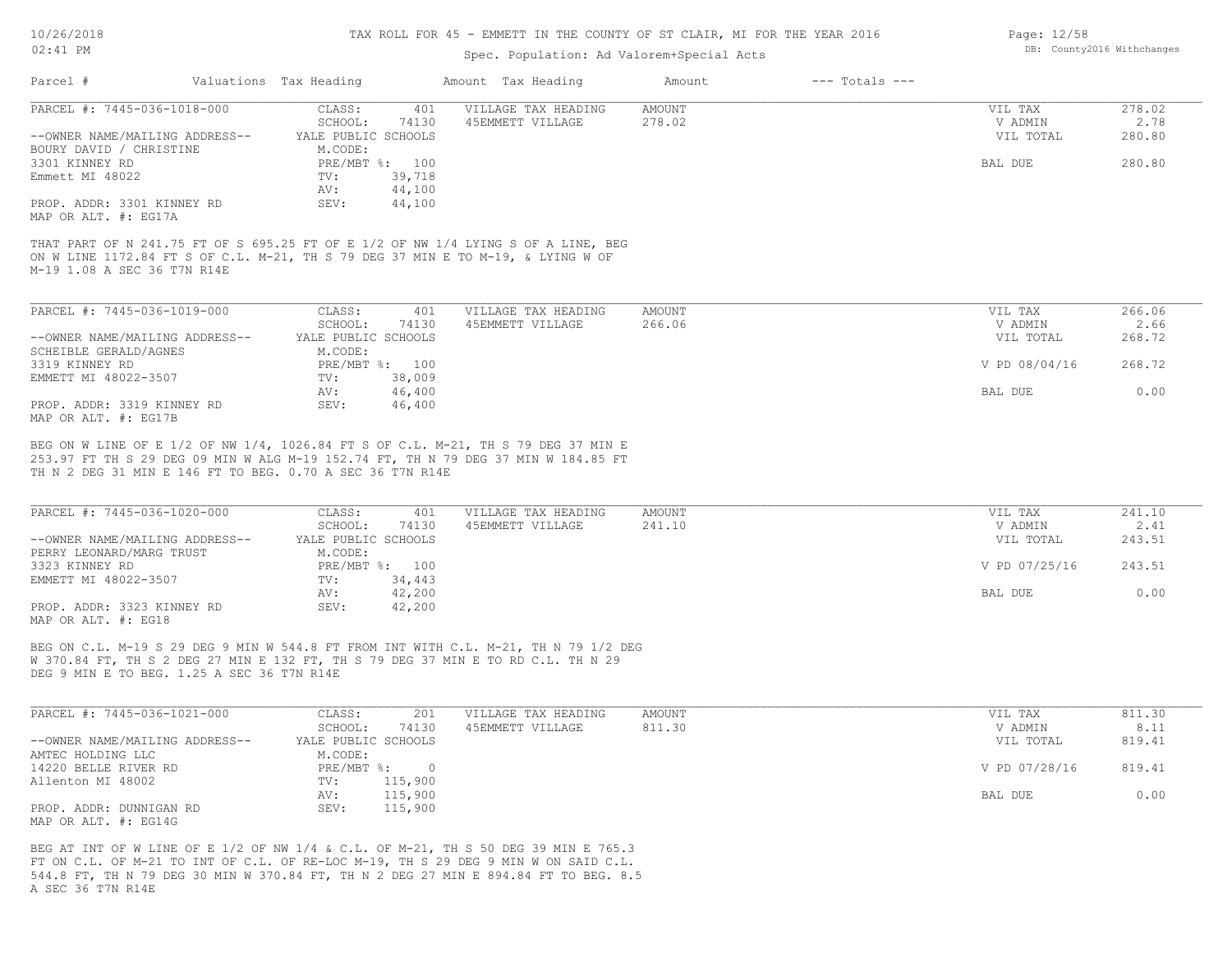#### TAX ROLL FOR 45 - EMMETT IN THE COUNTY OF ST CLAIR, MI FOR THE YEAR 2016

## Spec. Population: Ad Valorem+Special Acts

| Parcel #                       | Valuations Tax Heading |                | Amount Tax Heading  | Amount | $---$ Totals $---$ |               |        |
|--------------------------------|------------------------|----------------|---------------------|--------|--------------------|---------------|--------|
| PARCEL #: 7445-036-2001-000    | CLASS:                 | 101            | VILLAGE TAX HEADING | AMOUNT |                    | VIL TAX       | 147.22 |
|                                | SCHOOL:                | 74130          | 45EMMETT VILLAGE    | 147.22 |                    | V ADMIN       | 1.47   |
| --OWNER NAME/MAILING ADDRESS-- | YALE PUBLIC SCHOOLS    |                |                     |        |                    | VIL TOTAL     | 148.69 |
| KEEGAN JAMES L/NANCY           | M.CODE:                |                |                     |        |                    |               |        |
| 3516 EMMETT RD                 |                        | PRE/MBT %: 100 |                     |        |                    | V PD 08/12/16 | 148.69 |
| EMMETT MI 48022-3900           | TV:                    | 21,032         |                     |        |                    |               |        |
|                                | AV:                    | 118,600        |                     |        |                    | BAL DUE       | 0.00   |
| PROP. ADDR: EMMETT RD          | SEV:                   | 118,600        |                     |        |                    |               |        |
|                                |                        |                |                     |        |                    |               |        |

MAP OR ALT. #: EG10

NW 1/4 OF NE 1/4 40 A SEC 36 T7N R14E

| PARCEL #: 7445-036-2002-000    | CLASS:              | 402            | VILLAGE TAX HEADING | AMOUNT | VIL TAX       | 140.00 |
|--------------------------------|---------------------|----------------|---------------------|--------|---------------|--------|
|                                | SCHOOL:             | 74130          | 45EMMETT VILLAGE    | 140.00 | V ADMIN       | 1.40   |
| --OWNER NAME/MAILING ADDRESS-- | YALE PUBLIC SCHOOLS |                |                     |        | VIL TOTAL     | 141.40 |
| KEEGAN JAMES L/NANCY           | M.CODE:             |                |                     |        |               |        |
| 3516 EMMETT RD                 |                     | PRE/MBT %: 100 |                     |        | V PD 08/12/16 | 141.40 |
| Emmett MI 48022                | TV:                 | 20,000         |                     |        |               |        |
|                                | AV:                 | 20,000         |                     |        | BAL DUE       | 0.00   |
| PROP. ADDR: BRANDON RD         | SEV:                | 20,000         |                     |        |               |        |
|                                |                     |                |                     |        |               |        |

MAP OR ALT. #: EG9C

W330 FT OF E 1/2 OF NE 1/4 20 A SEC 36 T7N R14E

| PARCEL #: 7445-036-2003-000    | CLASS:              | 401            | VILLAGE TAX HEADING | AMOUNT | VIL TAX       | 350.95 |
|--------------------------------|---------------------|----------------|---------------------|--------|---------------|--------|
|                                | SCHOOL:             | 74130          | 45EMMETT VILLAGE    | 350.95 | V ADMIN       | 3.50   |
| --OWNER NAME/MAILING ADDRESS-- | YALE PUBLIC SCHOOLS |                |                     |        | VIL TOTAL     | 354.45 |
| SIWAK JOSEPH/MELANIE           | M.CODE:             |                |                     |        |               |        |
| 10580 BRANDON RD               |                     | PRE/MBT %: 100 |                     |        | V PD 09/08/16 | 354.45 |
| EMMETT MI 48022                | TV:                 | 50,136         |                     |        |               |        |
|                                | AV:                 | 57,100         |                     |        | BAL DUE       | 0.00   |
| PROP. ADDR: 10580 BRANDON RD   | SEV:                | 57,100         |                     |        |               |        |
| MAP OR ALT. #: EG9D            |                     |                |                     |        |               |        |

SECTION 36 T7N R14E 17.50 A N8958'27"E 330',TH S015'35"E 1979.69',TH S8952'W 165',TH S015'35"E 660' TO BEG BEG S8952'W 812.28' FROM E 1/4 COR,TH S8952'W 165',TH N015'35"W 2640.31',TH

| PARCEL #: 7445-036-2003-100    | CLASS:              | 401    | VILLAGE TAX HEADING | AMOUNT | VIL TAX       | 357.69 |
|--------------------------------|---------------------|--------|---------------------|--------|---------------|--------|
|                                | SCHOOL:             | 74130  | 45EMMETT VILLAGE    | 357.69 | V ADMIN       | 3.57   |
| --OWNER NAME/MAILING ADDRESS-- | YALE PUBLIC SCHOOLS |        |                     |        | VIL TOTAL     | 361.26 |
| DAENZER EDWARD/LISA            | M.CODE:             |        |                     |        |               |        |
| 10560 BRANDON RD               | PRE/MBT %: 100      |        |                     |        | V PD 09/02/16 | 361.26 |
| EMMETT MI 48022                | TV:                 | 51,099 |                     |        |               |        |
|                                | AV:                 | 92,600 |                     |        | BAL DUE       | 0.00   |
| PROP. ADDR: 10560 BRANDON RD   | SEV:                | 92,600 |                     |        |               |        |

MAP OR ALT. #: EG9E

165',TH S015'35"E 660' TO BEG SECTION 36 T7N R14E 2.5 A BEG S8952'W 647.28' FROM E 1/4 COR,TH S8952'W 165',TH N015'35"W 660',TH N8952'E Page: 13/58 DB: County2016 Withchanges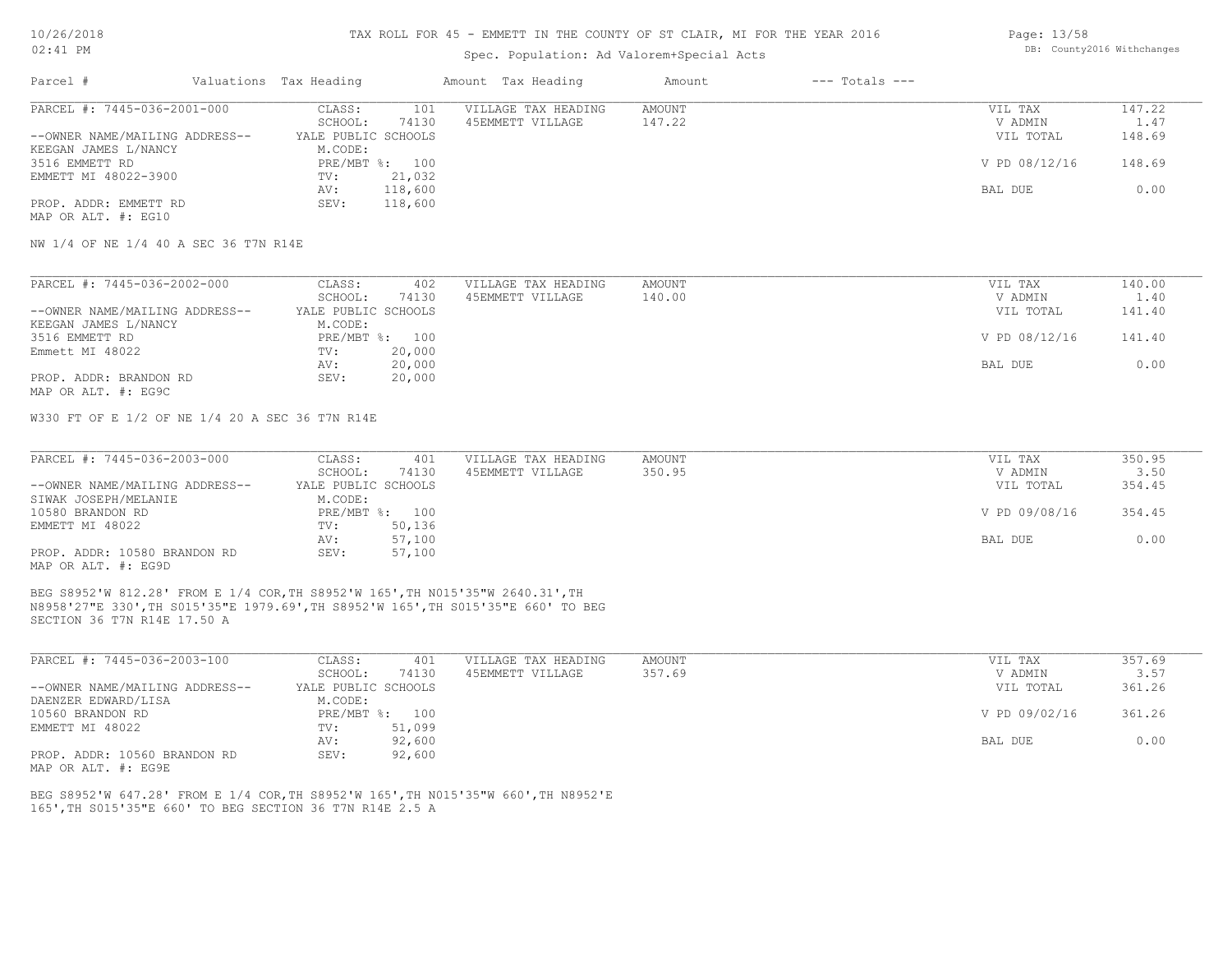#### TAX ROLL FOR 45 - EMMETT IN THE COUNTY OF ST CLAIR, MI FOR THE YEAR 2016

## Spec. Population: Ad Valorem+Special Acts

| Parcel #                       | Valuations Tax Heading |                | Amount Tax Heading  | Amount | $---$ Totals $---$ |               |        |
|--------------------------------|------------------------|----------------|---------------------|--------|--------------------|---------------|--------|
| PARCEL #: 7445-036-2004-000    | CLASS:                 | 401            | VILLAGE TAX HEADING | AMOUNT |                    | VIL TAX       | 368.78 |
|                                | SCHOOL:                | 74130          | 45EMMETT VILLAGE    | 368.78 |                    | V ADMIN       | 3.68   |
| --OWNER NAME/MAILING ADDRESS-- | YALE PUBLIC SCHOOLS    |                |                     |        |                    | VIL TOTAL     | 372.46 |
| SMIGELSKI PAUL/DIANE           | M.CODE:                |                |                     |        |                    |               |        |
| 10534 BRANDON RD               |                        | PRE/MBT %: 100 |                     |        |                    | V PD 08/30/16 | 372.46 |
| EMMETT MI 48022-4500           | TV:                    | 52,684         |                     |        |                    |               |        |
|                                | AV:                    | 59,000         |                     |        |                    | BAL DUE       | 0.00   |
| PROP. ADDR: 10534 BRANDON RD   | SEV:                   | 59,000         |                     |        |                    |               |        |
| MAP OR ALT. #: EG9A            |                        |                |                     |        |                    |               |        |

E1/2 OF NE 1/4 EXC W 660' & EXC E 265' SECTION 36 T7N R14E 23.94 A

| PARCEL #: 7445-036-2005-000    | CLASS:              | 401            | VILLAGE TAX HEADING | AMOUNT | VIL TAX       | 504.32 |
|--------------------------------|---------------------|----------------|---------------------|--------|---------------|--------|
|                                | SCHOOL:             | 74130          | 45EMMETT VILLAGE    | 504.32 | V ADMIN       | 5.04   |
| --OWNER NAME/MAILING ADDRESS-- | YALE PUBLIC SCHOOLS |                |                     |        | VIL TOTAL     | 509.36 |
| DONNELLON JOHN                 | M.CODE:             |                |                     |        |               |        |
| 10502 BRANDON RD               |                     | PRE/MBT %: 100 |                     |        | V PD 08/30/16 | 509.36 |
| EMMETT MI 48022-4500           | TV:                 | 72,046         |                     |        |               |        |
|                                | AV:                 | 84,300         |                     |        | BAL DUE       | 0.00   |
| PROP. ADDR: 10502 BRANDON RD   | SEV:                | 84,300         |                     |        |               |        |
| MAP OR ALT. #: EG9B            |                     |                |                     |        |               |        |

E265' OF NE 1/4 OF SECTION 36 SECTION 36 T7N R14E 16.06 A

| PARCEL #: 7445-036-2006-001    | CLASS:              | 401            | VILLAGE TAX HEADING | AMOUNT | VIL TAX       | 754.69 |
|--------------------------------|---------------------|----------------|---------------------|--------|---------------|--------|
|                                | SCHOOL:             | 74130          | 45EMMETT VILLAGE    | 754.69 | V ADMIN       | 7.54   |
| --OWNER NAME/MAILING ADDRESS-- | YALE PUBLIC SCHOOLS |                |                     |        | VIL TOTAL     | 762.23 |
| MAISON MICHAEL D/DIANA L       | M.CODE:             |                |                     |        |               |        |
| 10616 DUNNIGAN RD              |                     | PRE/MBT %: 100 |                     |        | V PD 09/02/16 | 762.23 |
| EMMETT MI 48022                | TV:                 | 107,814        |                     |        |               |        |
|                                | AV:                 | 127,100        |                     |        | BAL DUE       | 0.00   |
| PROP. ADDR: 10616 DUNNIGAN RD  | SEV:                | 127,100        |                     |        |               |        |
| MAP OR ALT. #: EG11E           |                     |                |                     |        |               |        |

EXC. THAT OF REMAINDER LYING S OF M-21 23.89 A SEC 36 T7N R14E SW 1/4 OF NE 1/4 EXC. W660 FT,OF S 825 FT, & EXC. N 132 FT,OF THE W 660 FT, &

| PARCEL #: 7445-036-2007-000    | CLASS:              | 401            | VILLAGE TAX HEADING | AMOUNT | VIL TAX       | 250.39 |
|--------------------------------|---------------------|----------------|---------------------|--------|---------------|--------|
|                                | SCHOOL:             | 74130          | 45EMMETT VILLAGE    | 250.39 | V ADMIN       | 2.50   |
| --OWNER NAME/MAILING ADDRESS-- | YALE PUBLIC SCHOOLS |                |                     |        | VIL TOTAL     | 252.89 |
| O'CONNOR PATRICK/LINDA         | M.CODE:             |                |                     |        |               |        |
| 10676 BRANDON RD               |                     | PRE/MBT %: 100 |                     |        | V PD 09/14/16 | 252.89 |
| EMMETT MI 48022-4502           | TV:                 | 35,771         |                     |        |               |        |
|                                | AV:                 | 45,800         |                     |        | BAL DUE       | 0.00   |
| PROP. ADDR: 10676 BRANDON RD   | SEV:                | 45,800         |                     |        |               |        |
| MAP OR ALT. #: EG11G           |                     |                |                     |        |               |        |

SEC 36 T7N R14E THAT PART OF SW 1/4 OF NE 1/4 LYING S OF M-21 EXC E 330 FT & EXC W 660 FT. 1.52 A Page: 14/58 DB: County2016 Withchanges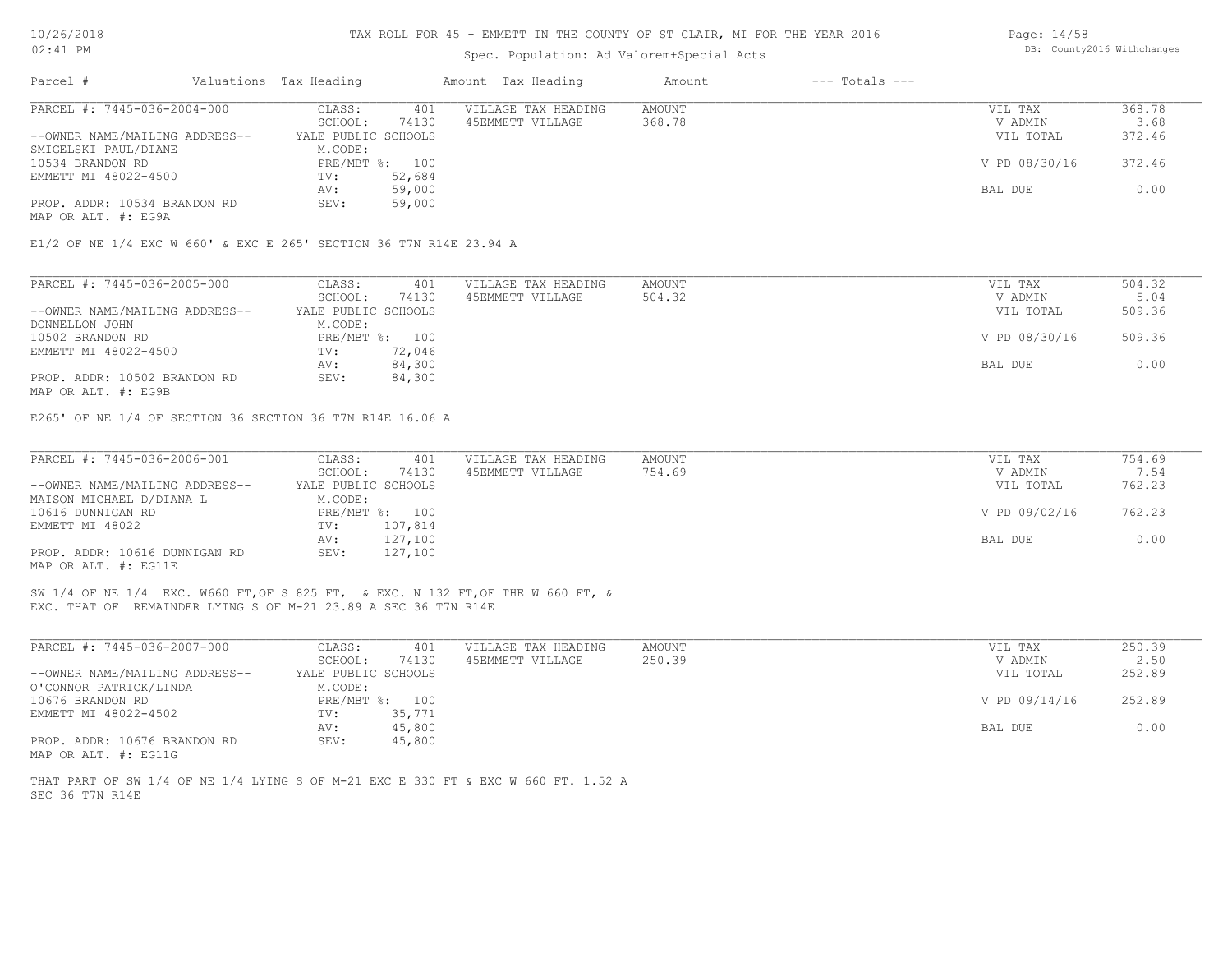#### TAX ROLL FOR 45 - EMMETT IN THE COUNTY OF ST CLAIR, MI FOR THE YEAR 2016

## Spec. Population: Ad Valorem+Special Acts

| Parcel #                       | Valuations Tax Heading |                | Amount Tax Heading                                                                  | Amount | $---$ Totals $---$ |               |       |
|--------------------------------|------------------------|----------------|-------------------------------------------------------------------------------------|--------|--------------------|---------------|-------|
| PARCEL #: 7445-036-2008-001    | CLASS:                 | 402            | VILLAGE TAX HEADING                                                                 | AMOUNT |                    | VIL TAX       | 49.33 |
|                                | SCHOOL:                | 74130          | 45EMMETT VILLAGE                                                                    | 49.33  |                    | V ADMIN       | 0.49  |
| --OWNER NAME/MAILING ADDRESS-- | YALE PUBLIC SCHOOLS    |                |                                                                                     |        |                    | VIL TOTAL     | 49.82 |
| COLLINS JAMES W./BRIDGET M.    | M.CODE:                |                |                                                                                     |        |                    |               |       |
| COLLINS DANIEL                 | PRE/MBT %:             | $\overline{0}$ |                                                                                     |        |                    | V PD 07/25/16 | 49.82 |
| 5622 OLD ORCHARD RD            | TV:                    | 7,048          |                                                                                     |        |                    |               |       |
| Prudenville MI 48651           | AV:                    | 10,900         |                                                                                     |        |                    | BAL DUE       | 0.00  |
|                                | SEV:                   | 10,900         |                                                                                     |        |                    |               |       |
| PROP. ADDR: BRANDON RD         |                        |                |                                                                                     |        |                    |               |       |
| MAP OR ALT. #: EG11D1          |                        |                |                                                                                     |        |                    |               |       |
|                                |                        |                | BEG S 89D 52M 0S W 2163.57' FROM E 1/4 COR, TH 89D 52M 0S W 451', TH N 0D 20M 37S W |        |                    |               |       |
|                                |                        |                | 331.2', TH N 89D 55M 14S E 133', TH N 0D 20M 37S W 300', TH S 89D 55M 14S W 133',   |        |                    |               |       |
|                                |                        |                | TH N OD 20M 37S W 193.8', TH N 89D 52M OS E 146.88', TH S 53D 33M 29S E 562.52' TO  |        |                    |               |       |
|                                |                        |                | A CURVE LEFT RADIUS = 2232.01' & CHORD BEARS S 54D 32M 56S E 77.18', TH ALG SAID    |        |                    |               |       |
|                                |                        |                | CHEVE TO LEFT 77 18' TH S OD 20M 37S F 235 89' TH S 89D 52M OS M 209' TH S OD       |        |                    |               |       |

01/19/2006 FROM 19-036-2008-000; 20M 37S E 209' TO BEG SECTION 36 T7N R14E 8.34 A SPLIT ON CURVE TO LEFT 77.18', TH S 0D 20M 37S E 235.89', TH S 89D 52M 0S W 209', TH S 0D

| PARCEL #: 7445-036-2008-010    | CLASS:              | 401            | VILLAGE TAX HEADING | AMOUNT | VIL TAX       | 224.70 |
|--------------------------------|---------------------|----------------|---------------------|--------|---------------|--------|
|                                | SCHOOL:             | 74130          | 45EMMETT VILLAGE    | 224.70 | V ADMIN       | 2.24   |
| --OWNER NAME/MAILING ADDRESS-- | YALE PUBLIC SCHOOLS |                |                     |        | VIL TOTAL     | 226.94 |
| PRINGLE MARK/IRENE             | M.CODE:             |                |                     |        |               |        |
| 10692 BRANDON RD               |                     | PRE/MBT %: 100 |                     |        | V PD 09/08/16 | 226.94 |
| EMMETT MI 48022                | TV:                 | 32,100         |                     |        |               |        |
|                                | AV:                 | 39,300         |                     |        | BAL DUE       | 0.00   |
| PROP. ADDR: 10692 BRANDON RD   | SEV:                | 39,300         |                     |        |               |        |
| MAP OR ALT. #: EG11D2          |                     |                |                     |        |               |        |

 1A SPLIT ON 01/19/2006 FROM 19-036-2008-000; W 209', TH N 89D 52M 0S E 209', TH S 0D 20M 37S E 209' TO BEG SECTION 36 T7N R14E BEG S 89D 52M 0S W 1954.57' FROM E 1/4 COR, TH S 89D 52M 0S W 209', TH N 0D 20M 37S

| PARCEL #: 7445-036-2009-000    | CLASS:              | 402   | VILLAGE TAX HEADING | AMOUNT | VIL TAX       | 11.20 |
|--------------------------------|---------------------|-------|---------------------|--------|---------------|-------|
|                                | SCHOOL:             | 74130 | 45EMMETT VILLAGE    | 11.20  | V ADMIN       | 0.11  |
| --OWNER NAME/MAILING ADDRESS-- | YALE PUBLIC SCHOOLS |       |                     |        | VIL TOTAL     | 11.31 |
| REID WILLIAM                   | M.CODE:             |       |                     |        |               |       |
| 3288 EMMETT RD                 | PRE/MBT %:          | - 0   |                     |        | V PD 09/14/16 | 11.31 |
| Emmett MI 48022                | TV:                 | 1,600 |                     |        |               |       |
|                                | AV:                 | 1,600 |                     |        | BAL DUE       | 0.00  |
| PROP. ADDR: EMMETT RD          | SEV:                | 1,600 |                     |        |               |       |
|                                |                     |       |                     |        |               |       |

MAP OR ALT. #: EG11F

R14E S50 FT OF N 990.5 FT OF E 100 FT OF W 133 FT OF SW 1/4 OF NE 1/4 0.15 A SEC 36 T7N Page: 15/58 DB: County2016 Withchanges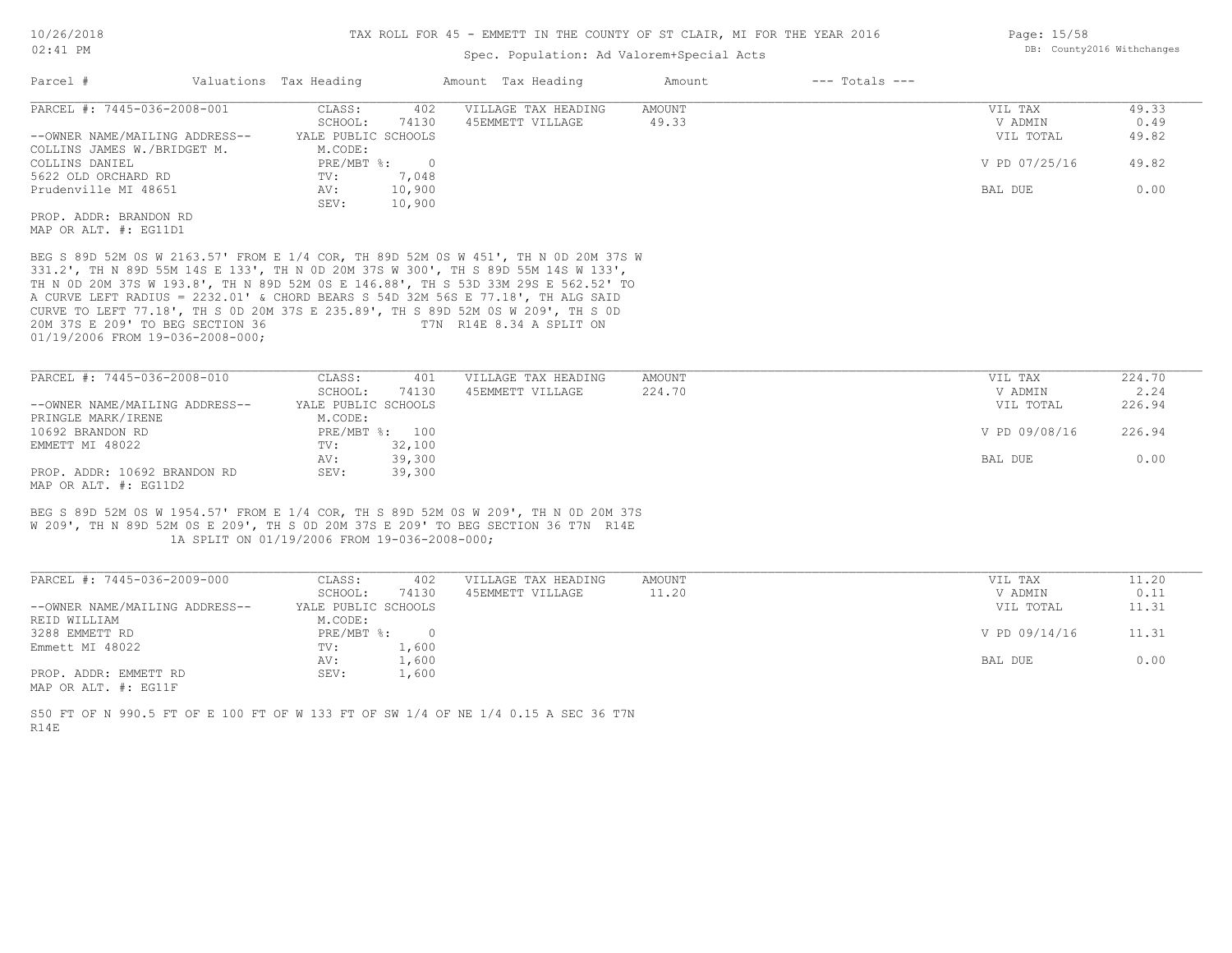#### TAX ROLL FOR 45 - EMMETT IN THE COUNTY OF ST CLAIR, MI FOR THE YEAR 2016

## Spec. Population: Ad Valorem+Special Acts

| Page: 16/58 |                            |
|-------------|----------------------------|
|             | DB: County2016 Withchanges |

| Parcel #                       | Valuations Tax Heading |        | Amount Tax Heading                                                                 | Amount | $---$ Totals $---$ |               |        |
|--------------------------------|------------------------|--------|------------------------------------------------------------------------------------|--------|--------------------|---------------|--------|
| PARCEL #: 7445-036-2010-000    | CLASS:                 | 401    | VILLAGE TAX HEADING                                                                | AMOUNT |                    | VIL TAX       | 114.84 |
|                                | SCHOOL:                | 74130  | 45EMMETT VILLAGE                                                                   | 114.84 |                    | V ADMIN       | 1.14   |
| --OWNER NAME/MAILING ADDRESS-- | YALE PUBLIC SCHOOLS    |        |                                                                                    |        |                    | VIL TOTAL     | 115.98 |
| REID WILLIAM J/SAMANTHA        | M.CODE:                |        |                                                                                    |        |                    |               |        |
| 3288 EMMETT RD                 | PRE/MBT %:             |        |                                                                                    |        |                    | V PD 09/08/16 | 115.98 |
| EMMETT MI 48022                | TV:                    | 16,406 |                                                                                    |        |                    |               |        |
|                                | AV:                    | 20,000 |                                                                                    |        |                    | BAL DUE       | 0.00   |
| PROP. ADDR: 3288 EMMETT        | SEV:                   | 20,000 |                                                                                    |        |                    |               |        |
| MAP OR ALT. #: EG11C           |                        |        |                                                                                    |        |                    |               |        |
|                                |                        |        |                                                                                    |        |                    |               |        |
|                                |                        |        | S50 FT OF N 940.5 FT OF E 100 FT OF W 133 FT OF SW 1/4 OF NE 1/4 0.11 A SEC 36 T7N |        |                    |               |        |

R14E

| PARCEL #: 7445-036-2011-000    | CLASS:              | 402      | VILLAGE TAX HEADING | AMOUNT | VIL TAX       | 6.30 |
|--------------------------------|---------------------|----------|---------------------|--------|---------------|------|
|                                | SCHOOL:             | 74130    | 45EMMETT VILLAGE    | 6.30   | V ADMIN       | 0.06 |
| --OWNER NAME/MAILING ADDRESS-- | YALE PUBLIC SCHOOLS |          |                     |        | VIL TOTAL     | 6.36 |
| SWAMBA JOHN T./PAULINE         | M.CODE:             |          |                     |        |               |      |
| 2687 MILLER RD                 | PRE/MBT %:          | $\Omega$ |                     |        | V PD 08/09/16 | 6.36 |
| Allenton MI 48002              | TV:                 | 900      |                     |        |               |      |
|                                | AV:                 | 900      |                     |        | BAL DUE       | 0.00 |
| PROP. ADDR: 3294 EMMETT RD     | SEV:                | 900      |                     |        |               |      |
| MAP OR ALT. #: EG13            |                     |          |                     |        |               |      |

0.07 A SEC 36 T7N R14E THE S 30 FT OF THE N 890.5 FT OF THE E 100 FT OF THE W 133 FT OF SW 1/4 OF NE 1/4

| PARCEL #: 7445-036-2012-000    | CLASS:              | 401    | VILLAGE TAX HEADING | AMOUNT | VIL TAX       | 73.46 |
|--------------------------------|---------------------|--------|---------------------|--------|---------------|-------|
|                                | SCHOOL:             | 74130  | 45EMMETT VILLAGE    | 73.46  | V ADMIN       | 0.73  |
| --OWNER NAME/MAILING ADDRESS-- | YALE PUBLIC SCHOOLS |        |                     |        | VIL TOTAL     | 74.19 |
| SWAMBA JOHN T./PAULINE         | M.CODE:             |        |                     |        |               |       |
| 2687 MILLER RD                 | $PRE/MBT$ %:        |        |                     |        | V PD 08/09/16 | 74.19 |
| Allenton MI 48002              | TV:                 | 10,495 |                     |        |               |       |
|                                | AV:                 | 12,700 |                     |        | BAL DUE       | 0.00  |
| PROP. ADDR: 3300 EMMETT RD     | SEV:                | 12,700 |                     |        |               |       |
| MAP OR ALT. #: EG12A           |                     |        |                     |        |               |       |

R14E 0.10 A S45' OF THE N 860.5' OF THE E 100' OF THE W 133' OF SW 1/4 OF NE 1/4 SECTION 36 T7N

| PARCEL #: 7445-036-2013-000                                                        | CLASS:              | 401    | VILLAGE TAX HEADING | AMOUNT | VIL TAX   | 109.13 |
|------------------------------------------------------------------------------------|---------------------|--------|---------------------|--------|-----------|--------|
|                                                                                    | SCHOOL:             | 74130  | 45EMMETT VILLAGE    | 109.13 | V ADMIN   | 1.09   |
| --OWNER NAME/MAILING ADDRESS--                                                     | YALE PUBLIC SCHOOLS |        |                     |        | VIL TOTAL | 110.22 |
| DICKSON ALAN/SUSAN                                                                 | M.CODE:             |        |                     |        |           |        |
| 3304 EMMETT RD                                                                     | PRE/MBT %:          | 100    |                     |        | BAL DUE   | 110.22 |
| EMMETT MI 48022-4511                                                               | TV:                 | 15,590 |                     |        |           |        |
|                                                                                    | AV:                 | 18,900 |                     |        |           |        |
| PROP. ADDR: 3304 EMMETT RD                                                         | SEV:                | 18,900 |                     |        |           |        |
| MAP OR ALT. #: EG12B                                                               |                     |        |                     |        |           |        |
|                                                                                    |                     |        |                     |        |           |        |
| S75 FT OF N 815.5 FT OF E 100 FT OF W 133 FT OF SW 1/4 OF NE 1/4 0.17 A SEC 36 T7N |                     |        |                     |        |           |        |

 $\mathcal{L}_\mathcal{L} = \mathcal{L}_\mathcal{L} = \mathcal{L}_\mathcal{L} = \mathcal{L}_\mathcal{L} = \mathcal{L}_\mathcal{L} = \mathcal{L}_\mathcal{L} = \mathcal{L}_\mathcal{L} = \mathcal{L}_\mathcal{L} = \mathcal{L}_\mathcal{L} = \mathcal{L}_\mathcal{L} = \mathcal{L}_\mathcal{L} = \mathcal{L}_\mathcal{L} = \mathcal{L}_\mathcal{L} = \mathcal{L}_\mathcal{L} = \mathcal{L}_\mathcal{L} = \mathcal{L}_\mathcal{L} = \mathcal{L}_\mathcal{L}$ 

R14E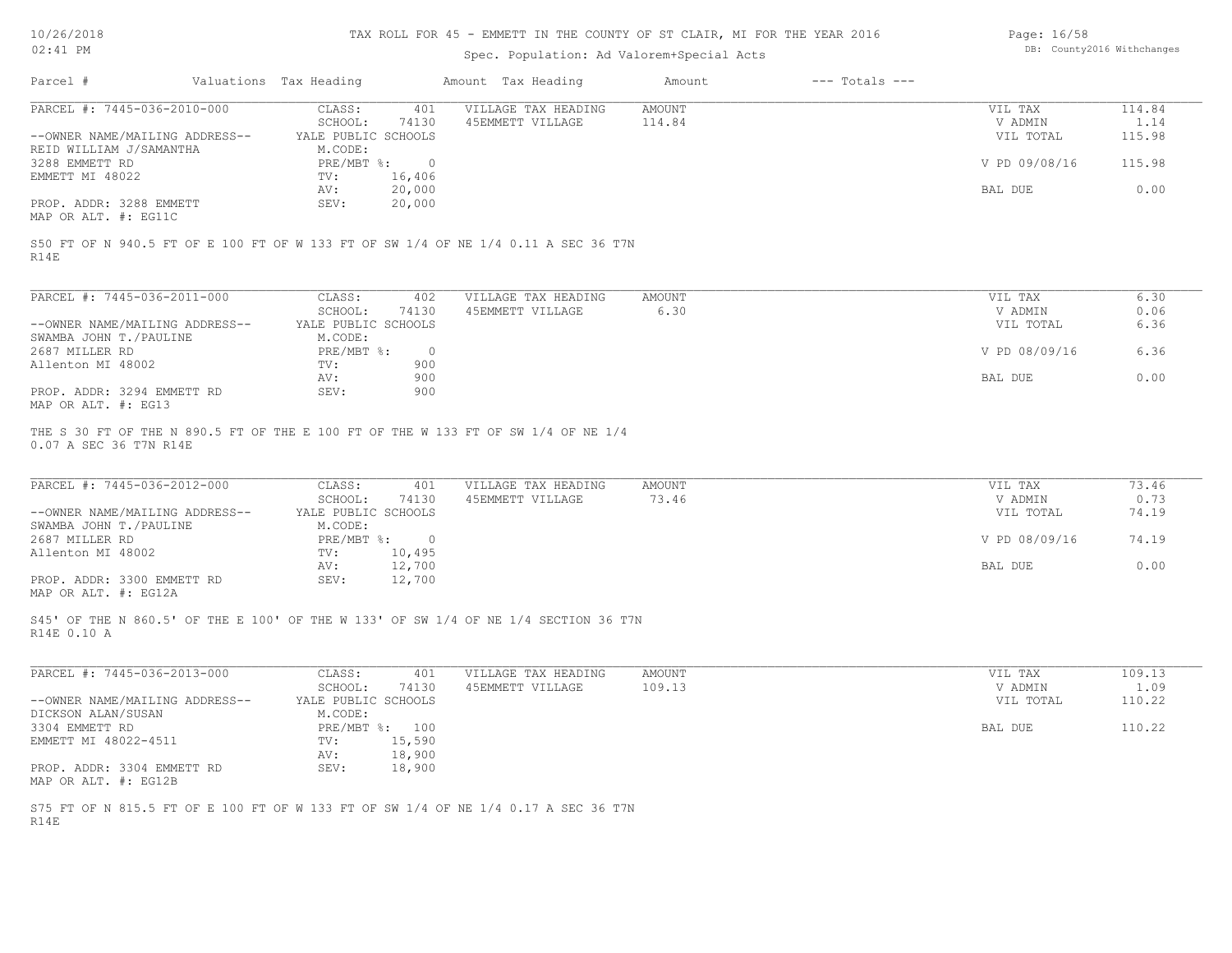#### TAX ROLL FOR 45 - EMMETT IN THE COUNTY OF ST CLAIR, MI FOR THE YEAR 2016

### Spec. Population: Ad Valorem+Special Acts

| Page: 17/58 |                            |
|-------------|----------------------------|
|             | DB: County2016 Withchanges |

| Parcel #                       | Valuations Tax Heading |       | Amount Tax Heading  | Amount | $---$ Totals $---$ |           |       |
|--------------------------------|------------------------|-------|---------------------|--------|--------------------|-----------|-------|
| PARCEL #: 7445-036-2014-000    | CLASS:                 | 401   | VILLAGE TAX HEADING | AMOUNT |                    | VIL TAX   | 10.22 |
|                                | SCHOOL:                | 74130 | 45EMMETT VILLAGE    | 10.22  |                    | V ADMIN   | 0.10  |
| --OWNER NAME/MAILING ADDRESS-- | YALE PUBLIC SCHOOLS    |       |                     |        |                    | VIL TOTAL | 10.32 |
| DICKSON ALAN/SUSAN             | M.CODE:                |       |                     |        |                    |           |       |
| 3304 EMMETT RD                 | PRE/MBT %: 100         |       |                     |        |                    | BAL DUE   | 10.32 |
| EMMETT MI 48022                | TV:                    | 1,461 |                     |        |                    |           |       |
|                                | AV:                    | 1,700 |                     |        |                    |           |       |
| PROP. ADDR: EMMETT RD          | SEV:                   | 1,700 |                     |        |                    |           |       |
| MAP OR ALT. #: EG11B           |                        |       |                     |        |                    |           |       |

R14E S50 FT OF N 740.5 FT OF E 100 FT OF W 133 FT OF SW 1/4 OF NE 1/4 0.11 A SEC 36 T7N

| PARCEL #: 7445-036-2015-000                           | CLASS:                    | 402    | VILLAGE TAX HEADING | AMOUNT | VIL TAX       | 43.50 |
|-------------------------------------------------------|---------------------------|--------|---------------------|--------|---------------|-------|
|                                                       | SCHOOL:                   | 74130  | 45EMMETT VILLAGE    | 43.50  | V ADMIN       | 0.43  |
| --OWNER NAME/MAILING ADDRESS--                        | YALE PUBLIC SCHOOLS       |        |                     |        | VIL TOTAL     | 43.93 |
| BELL HELEN M/JOHN TRUST                               | M.CODE:                   |        |                     |        |               |       |
| 3841 COGLEY RD                                        | $PRE/MBT$ $\frac{1}{6}$ : | $\cap$ |                     |        | V PD 09/14/16 | 43.93 |
| AVOCA MI 48006                                        | TV:                       | 6,215  |                     |        |               |       |
|                                                       | AV:                       | 8,300  |                     |        | BAL DUE       | 0.00  |
| PROP. ADDR: 10696 DUNNIGAN RD<br>MAD OD ATHL 4. DO11T | SEV:                      | 8,300  |                     |        |               |       |

MAP OR ALT. #: EG11I

PART OF S 825 FT OF W 660 FT OF NE 1/4 LYING N OF M-21 2.12 A SEC 36 T7N R14E

| PARCEL #: 7445-036-2017-000    | CLASS:              | 401            | VILLAGE TAX HEADING | AMOUNT | VIL TAX       | 269.63 |
|--------------------------------|---------------------|----------------|---------------------|--------|---------------|--------|
|                                | SCHOOL:             | 74130          | 45EMMETT VILLAGE    | 269.63 | V ADMIN       | 2.69   |
| --OWNER NAME/MAILING ADDRESS-- | YALE PUBLIC SCHOOLS |                |                     |        | VIL TOTAL     | 272.32 |
| FRISBIE BRIAN                  | M.CODE:             |                |                     |        |               |        |
| 3320 EMMETT RD                 |                     | PRE/MBT %: 100 |                     |        | V PD 09/08/16 | 272.32 |
| EMMETT MI 48022                | TV:                 | 38,519         |                     |        |               |        |
|                                | AV:                 | 46,900         |                     |        | BAL DUE       | 0.00   |
| PROP. ADDR: 3320 EMMETT RD     | SEV:                | 46,900         |                     |        |               |        |
| MAP OR ALT. #: EG11H           |                     |                |                     |        |               |        |

N132 FT OF W 660 FT OF SW 1/4 OF NE 1/4 2 A SEC 36 T7N R14E

| PARCEL #: 7445-036-3001-000      | CLASS:              | 101            | VILLAGE TAX HEADING | AMOUNT | VIL TAX       | 218.70 |
|----------------------------------|---------------------|----------------|---------------------|--------|---------------|--------|
|                                  | SCHOOL:             | 74130          | 45EMMETT VILLAGE    | 218.70 | V ADMIN       | 2.18   |
| --OWNER NAME/MAILING ADDRESS--   | YALE PUBLIC SCHOOLS |                |                     |        | VIL TOTAL     | 220.88 |
| EASTERN MICHIGAN GRAIN LLC       | M.CODE:             |                |                     |        |               |        |
| THE STAR OF THE WEST MILLING CO. |                     | PRE/MBT %: 100 |                     |        | V PD 09/12/16 | 220.88 |
| P.O. BOX 146                     | TV:                 | 31,244         |                     |        |               |        |
| FRANKENMUTH MI 48734             | AV:                 | 93,600         |                     |        | BAL DUE       | 0.00   |
|                                  | SEV:                | 93,600         |                     |        |               |        |

MAP OR ALT. #: EG61A PROP. ADDR: BRANDON RD

R14E 29.19 A 1307.26' & S330'46"W 1059.99' FROM E 1/4 COR,TH N8629' 14"W 1017.71' SECTION 36 T7N 380', TH N 2 30' E 475', TH W 100' TO BEG EXC THAT PART S OF A LINE, BEG N8713'20"W 242' TH W 66', TH S 242', TH W 441.95', TH S 2 30' W 231.81', TH N 87 13' 20" W LINE, TH S 2 DEG 28 MIN W 50 FT, TH N 87 DEG 05 MIN W 150 FT, TH N 2 DEG 28 MIN E LINE, TH N TO PTE 192 FT S OF E & W 1/4 LINE, TH W TO PTE 1153.45 FT E OF N & S 1/4 TH S 77 DEG 32 MIN E 618.45 FT, TH S 243.45 FT TO RR R/W, TH SE ON R/W TO E 1/8TH BEG 12.1 FT E OF INT 1/4 COR, TH S 178 FT, TH W 346 FT, TH S 2 DEG 30 MIN W 765 FT,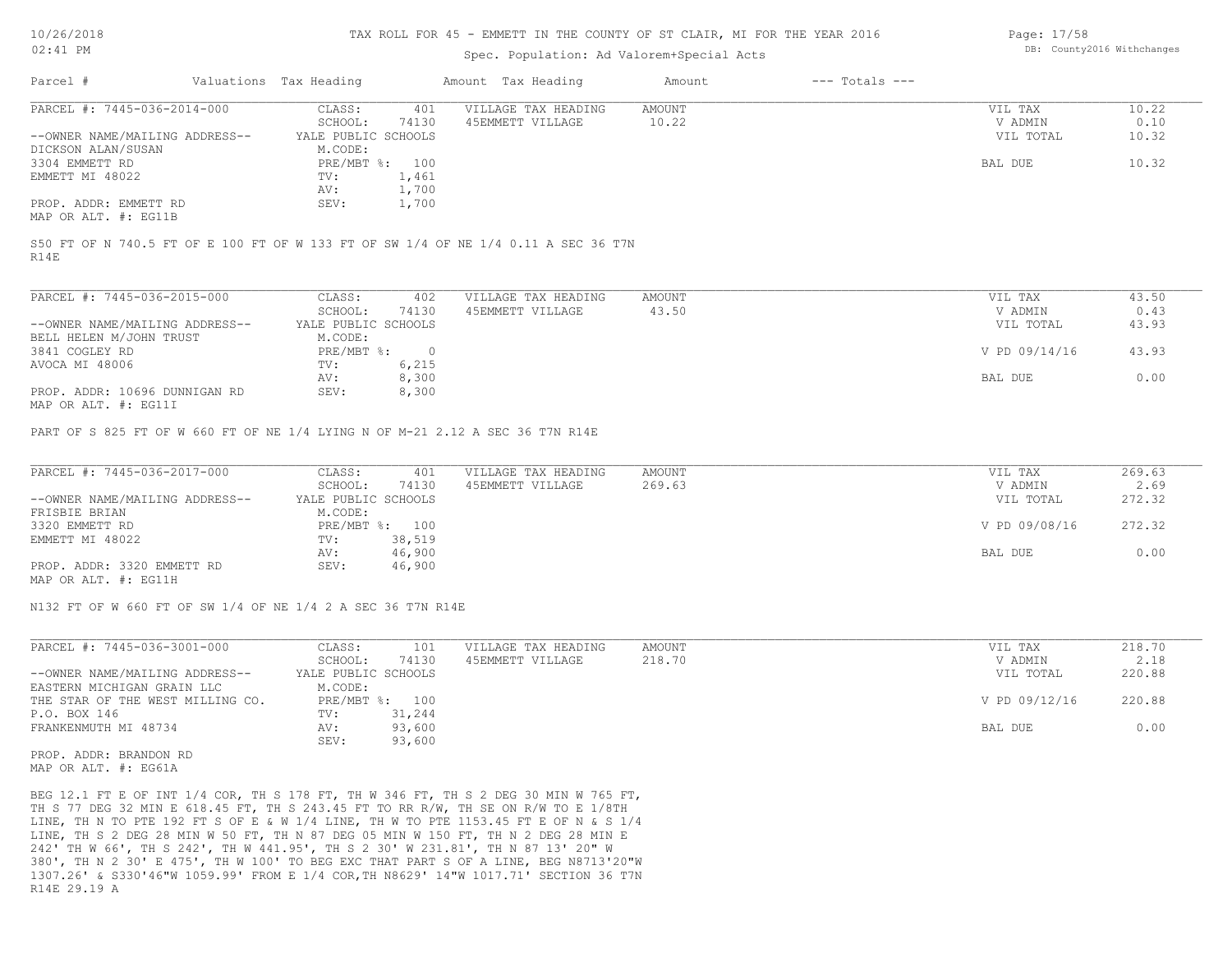## TAX ROLL FOR 45 - EMMETT IN THE COUNTY OF ST CLAIR, MI FOR THE YEAR 2016

Page: 18/58

DB: County2016 Withchanges

## Spec. Population: Ad Valorem+Special Acts

| Parcel #                                                                                                                                                             | Valuations Tax Heading         |                  | Amount Tax Heading  | Amount        | $---$ Totals $---$ |                      |                |
|----------------------------------------------------------------------------------------------------------------------------------------------------------------------|--------------------------------|------------------|---------------------|---------------|--------------------|----------------------|----------------|
| PARCEL #: 7445-036-3001-100                                                                                                                                          | CLASS:                         | 401              | VILLAGE TAX HEADING | AMOUNT        |                    | VIL TAX              | 322.16         |
|                                                                                                                                                                      | SCHOOL:                        | 74130            | 45EMMETT VILLAGE    | 322.16        |                    | V ADMIN<br>VIL TOTAL | 3.22<br>325.38 |
| --OWNER NAME/MAILING ADDRESS--<br>TOTON ANTHONY/LILLIAN                                                                                                              | YALE PUBLIC SCHOOLS<br>M.CODE: |                  |                     |               |                    |                      |                |
| 10729 BRANDON RD                                                                                                                                                     | PRE/MBT %: 100                 |                  |                     |               |                    | V PD 07/30/16        | 325.38         |
| EMMETT MI 48022-4508                                                                                                                                                 | TV:                            | 46,024           |                     |               |                    |                      |                |
|                                                                                                                                                                      | AV:                            | 62,000           |                     |               |                    | BAL DUE              | 0.00           |
| PROP. ADDR: 10729 BRANDON RD                                                                                                                                         | SEV:                           | 62,000           |                     |               |                    |                      |                |
| MAP OR ALT. #: EG61H                                                                                                                                                 |                                |                  |                     |               |                    |                      |                |
| BEG AT INT/SEC 1/4 COR, TH S 87 13' 20" E 112.10', TH S 87 13' 20" E 169.15', TH S<br>2 30' W 242.68', TH S 87 5' E 210.85', TH S 2 30' W 231.81', TH N 87 13' 20" W |                                |                  |                     |               |                    |                      |                |
| 380', TH N 2 30' E 475' TO BEG. SEC 36 T7N R14E 2.97 A                                                                                                               |                                |                  |                     |               |                    |                      |                |
|                                                                                                                                                                      |                                |                  |                     |               |                    |                      |                |
|                                                                                                                                                                      |                                |                  |                     |               |                    |                      |                |
| PARCEL #: 7445-036-3002-000                                                                                                                                          | CLASS:                         | 401              | VILLAGE TAX HEADING | <b>AMOUNT</b> |                    | VIL TAX              | 380.44         |
| --OWNER NAME/MAILING ADDRESS--                                                                                                                                       | SCHOOL:<br>YALE PUBLIC SCHOOLS | 74130            | 45EMMETT VILLAGE    | 380.44        |                    | V ADMIN<br>VIL TOTAL | 3.80<br>384.24 |
| GRACE JOSEPH REV TRUST                                                                                                                                               | M.CODE:                        |                  |                     |               |                    |                      |                |
| 10715 BRANDON RD                                                                                                                                                     | PRE/MBT %: 100                 |                  |                     |               |                    | V PD 08/16/16        | 384.24         |
| EMMETT MI 48022                                                                                                                                                      | TV:                            | 54,349           |                     |               |                    |                      |                |
|                                                                                                                                                                      | AV:                            | 66,700           |                     |               |                    | BAL DUE              | 0.00           |
| PROP. ADDR: 10715 BRANDON RD                                                                                                                                         | SEV:                           | 66,700           |                     |               |                    |                      |                |
| MAP OR ALT. #: EG61B                                                                                                                                                 |                                |                  |                     |               |                    |                      |                |
| BEG ON E & W 1/4 LINE S 87 DEG 5 MIN E 284.65 FT FROM NW COR OF SE 1/4, TH S 87 DEG                                                                                  |                                |                  |                     |               |                    |                      |                |
| 5 MIN E 200 FT TH S 3 DEG 22 MIN W 242 FT, TH N 87 DEG 5 MIN W 200 FT, TH N 3 DEG                                                                                    |                                |                  |                     |               |                    |                      |                |
| 22 MIN E 242 FT TO BEG. 1.11 A SEC 36 T7N R14E                                                                                                                       |                                |                  |                     |               |                    |                      |                |
|                                                                                                                                                                      |                                |                  |                     |               |                    |                      |                |
| PARCEL #: 7445-036-3003-000                                                                                                                                          | CLASS:                         | 401              | VILLAGE TAX HEADING | AMOUNT        |                    | VIL TAX              | 311.25         |
|                                                                                                                                                                      | SCHOOL:                        | 74130            | 45EMMETT VILLAGE    | 311.25        |                    | V ADMIN              | 3.11           |
| --OWNER NAME/MAILING ADDRESS--                                                                                                                                       | YALE PUBLIC SCHOOLS            |                  |                     |               |                    | VIL TOTAL            | 314.36         |
| PIERCE MICHAEL/VICI                                                                                                                                                  | M.CODE:                        |                  |                     |               |                    |                      |                |
| 10711 BRANDON RD                                                                                                                                                     | PRE/MBT %: 100                 |                  |                     |               |                    | V PD 07/25/16        | 314.36         |
| EMMETT MI 48022-4508                                                                                                                                                 | TV:                            | 44,465           |                     |               |                    |                      |                |
| PROP. ADDR: 10711 BRANDON RD                                                                                                                                         | AV:<br>SEV:                    | 55,700<br>55,700 |                     |               |                    | BAL DUE              | 0.00           |
| MAP OR ALT. #: EG61C                                                                                                                                                 |                                |                  |                     |               |                    |                      |                |
|                                                                                                                                                                      |                                |                  |                     |               |                    |                      |                |
| BEG ON E & W 1/4 LINE 484.65 FT S 87 DEG 5 MIN E FROM NW COR OF SE 1/4, TH S 87 DEG                                                                                  |                                |                  |                     |               |                    |                      |                |
| 5 MIN E 150 FT TH S 3 DEG 22 MIN W 242 FT, TH N 87 DEG 5 MIN W 150 FT, TH N 3 DEG                                                                                    |                                |                  |                     |               |                    |                      |                |
| 22 MIN E 242 FT TO BEG. 0.83 A SEC 36 T7N R14E                                                                                                                       |                                |                  |                     |               |                    |                      |                |
|                                                                                                                                                                      |                                |                  |                     |               |                    |                      |                |
| PARCEL #: 7445-036-3004-000                                                                                                                                          | CLASS:                         | 401              | VILLAGE TAX HEADING | AMOUNT        |                    | VIL TAX              | 291.74         |
|                                                                                                                                                                      | SCHOOL:                        | 74130            | 45EMMETT VILLAGE    | 291.74        |                    | V ADMIN              | 2.91           |
| --OWNER NAME/MAILING ADDRESS--                                                                                                                                       | YALE PUBLIC SCHOOLS            |                  |                     |               |                    | VIL TOTAL            | 294.65         |
| COWHY BRENDA                                                                                                                                                         | M.CODE:                        |                  |                     |               |                    |                      |                |
| 10695 BRANDON RD                                                                                                                                                     | PRE/MBT %: 100                 |                  |                     |               |                    | V PD 09/07/16        | 294.65         |
| EMMETT MI 48022-4503                                                                                                                                                 | TV:<br>AV:                     | 41,678<br>49,800 |                     |               |                    | BAL DUE              | 0.00           |
| PROP. ADDR: 10695 BRANDON RD                                                                                                                                         | SEV:                           | 49,800           |                     |               |                    |                      |                |
| MAP OR ALT. #: EG61F                                                                                                                                                 |                                |                  |                     |               |                    |                      |                |
|                                                                                                                                                                      |                                |                  |                     |               |                    |                      |                |
| BEG ON E & W 1/4 LINE S 87 DEG 5 MIN E 634.65 FT FROM NW COR OF SE 1/4 TH S 2 DEG                                                                                    |                                |                  |                     |               |                    |                      |                |
| 28 MIN W 242 FT TH S 87 DEG 05 MIN E 150 FT, TH N 2 DEG 28 MIN E 242 FT, TH N 87                                                                                     |                                |                  |                     |               |                    |                      |                |
| DEG 05 MIN W 150 FT TO PLACE OF BEG. 0.83 A SEC 36 T7N R14E                                                                                                          |                                |                  |                     |               |                    |                      |                |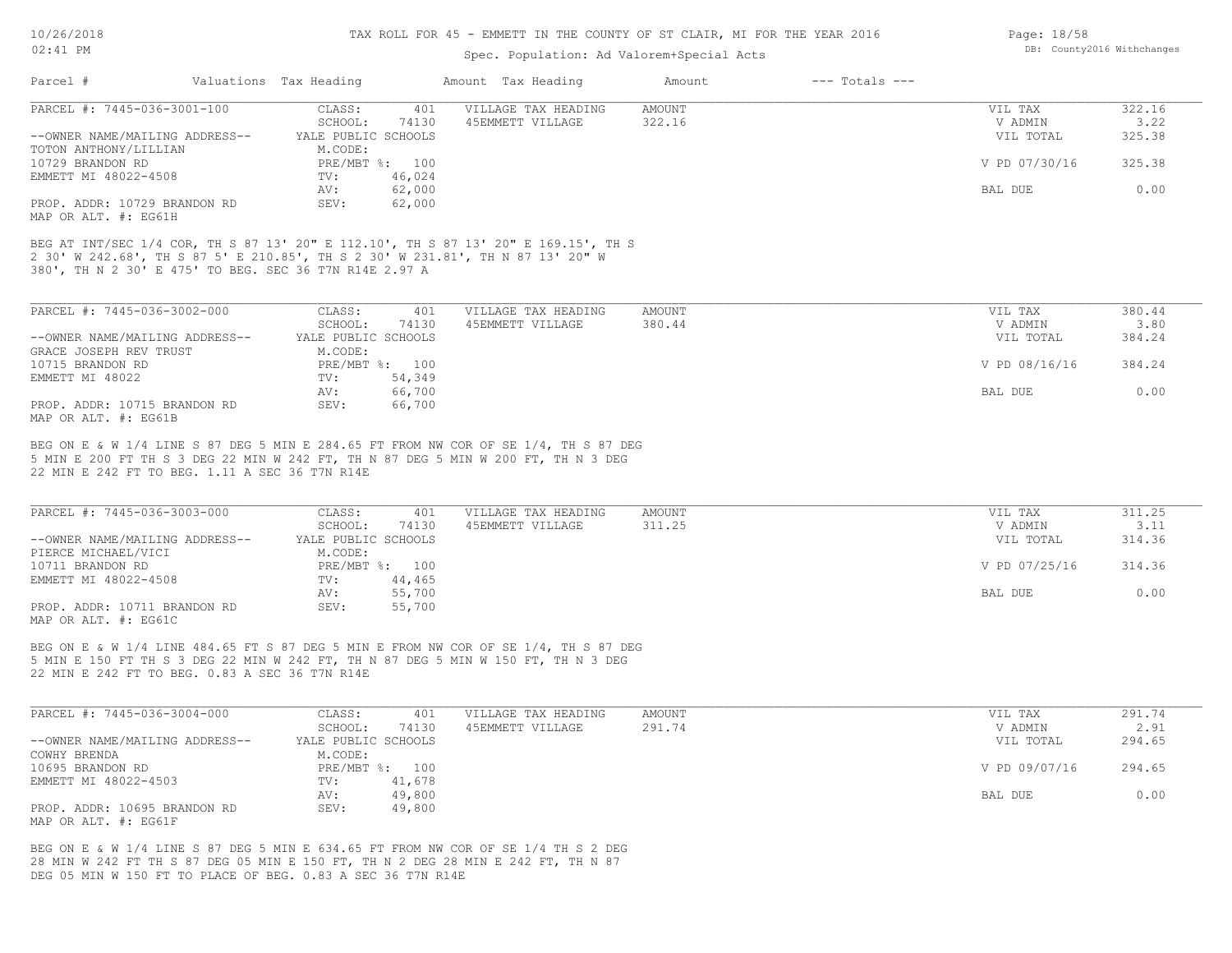#### TAX ROLL FOR 45 - EMMETT IN THE COUNTY OF ST CLAIR, MI FOR THE YEAR 2016

### Spec. Population: Ad Valorem+Special Acts

| Parcel #                       | Valuations Tax Heading |       | Amount Tax Heading  | Amount | $---$ Totals $---$ |               |       |
|--------------------------------|------------------------|-------|---------------------|--------|--------------------|---------------|-------|
| PARCEL #: 7445-036-3005-000    | CLASS:                 | 402   | VILLAGE TAX HEADING | AMOUNT |                    | VIL TAX       | 17.22 |
|                                | SCHOOL:                | 74130 | 45EMMETT VILLAGE    | 17.22  |                    | V ADMIN       | 0.17  |
| --OWNER NAME/MAILING ADDRESS-- | YALE PUBLIC SCHOOLS    |       |                     |        |                    | VIL TOTAL     | 17.39 |
| MORGAN GEORGE J                | M.CODE:                |       |                     |        |                    |               |       |
| 2496 STAPLETON RD              | $PRE/MBT$ $\div$       |       |                     |        |                    | V PD 09/08/16 | 17.39 |
| GOODELLS MI 48027              | TV:                    | 2,460 |                     |        |                    |               |       |
|                                | AV:                    | 7,100 |                     |        |                    | BAL DUE       | 0.00  |
| PROP. ADDR: BRANDON RD         | SEV:                   | 7,100 |                     |        |                    |               |       |
| MAP OR ALT. #: EG61D           |                        |       |                     |        |                    |               |       |

DEG 22 MIN E 242 FT TO BEG. 0.85 A SEC 36 T7N R14E 5 MIN E 152.8 FT, TH S 3 DEG 22 MIN W 242 FT, TH S 87 DEG 5 MIN W 152.8 FT, TH N 3 BEG ON E & W 1/4 LINE S 87 DEG 5 MIN E 784.65 FT FROM NW COR OF SE 1/4, TH N 87 DEG

| PARCEL #: 7445-036-3006-000    | CLASS:              | 401            | VILLAGE TAX HEADING | AMOUNT | VIL TAX       | 244.58 |
|--------------------------------|---------------------|----------------|---------------------|--------|---------------|--------|
|                                | SCHOOL:             | 74130          | 45EMMETT VILLAGE    | 244.58 | V ADMIN       | 2.44   |
| --OWNER NAME/MAILING ADDRESS-- | YALE PUBLIC SCHOOLS |                |                     |        | VIL TOTAL     | 247.02 |
| ELSEY TIMOTHY K                | M.CODE:             |                |                     |        |               |        |
| 10643 BRANDON RD               |                     | PRE/MBT %: 100 |                     |        | V PD 09/08/16 | 247.02 |
| EMMETT MI 48022                | TV:                 | 34,940         |                     |        |               |        |
|                                | AV:                 | 41,400         |                     |        | BAL DUE       | 0.00   |
| PROP. ADDR: 10643 BRANDON RD   | SEV:                | 41,400         |                     |        |               |        |
| MAP OR ALT. #: EG61E           |                     |                |                     |        |               |        |

E150 FT OF W 1153.45 FT OF N 242 FT OF SE 1/4 .84 A SEC 36 T7N R14E

| PARCEL #: 7445-036-3007-000    | CLASS:              | 201   | VILLAGE TAX HEADING | AMOUNT | VIL TAX       | 31.66 |
|--------------------------------|---------------------|-------|---------------------|--------|---------------|-------|
|                                | SCHOOL:             | 74130 | 45EMMETT VILLAGE    | 31.66  | V ADMIN       | 0.31  |
| --OWNER NAME/MAILING ADDRESS-- | YALE PUBLIC SCHOOLS |       |                     |        | VIL TOTAL     | 31.97 |
| SOUTHEASTERN MICH GAS CO       | M.CODE:             |       |                     |        |               |       |
| PO BOX 5004                    | PRE/MBT %:          |       |                     |        | V PD 08/22/16 | 31.97 |
| PORT HURON MI 48060            | TV:                 | 4,523 |                     |        |               |       |
|                                | AV:                 | 6,500 |                     |        | BAL DUE       | 0.00  |
| PROP. ADDR: BRANDON RD         | SEV:                | 6,500 |                     |        |               |       |
| MAP OR ALT. #: EG61G           |                     |       |                     |        |               |       |

N192 FT OF W 1/2 OF SE 1/4 EXC W 1153.45 FT. 0.66 A SEC 36 T7N R14E

| PARCEL #: 7445-036-3008-001    | CLASS:              | 401            | VILLAGE TAX HEADING | AMOUNT | VIL TAX       | 319.56 |
|--------------------------------|---------------------|----------------|---------------------|--------|---------------|--------|
|                                | SCHOOL:             | 74130          | 45EMMETT VILLAGE    | 319.56 | V ADMIN       | 3.19   |
| --OWNER NAME/MAILING ADDRESS-- | YALE PUBLIC SCHOOLS |                |                     |        | VIL TOTAL     | 322.75 |
| WAITKUS MARTIN/JEAN            | M.CODE:             |                |                     |        |               |        |
| 10597 BRANDON RD               |                     | PRE/MBT %: 100 |                     |        | V PD 07/25/16 | 322.75 |
| EMMETT MI 48022                | TV:                 | 45,652         |                     |        |               |        |
|                                | AV:                 | 53,400         |                     |        | BAL DUE       | 0.00   |
| PROP. ADDR: 10597 BRANDON RD   | SEV:                | 53,400         |                     |        |               |        |

MAP OR ALT. #: EG60B/C

FROM 19-036-3008-000,19-036,3009-000; N 1320' OF W 330' OF E 1/2 OF SE 1/4 SECTION 36 T7N R14E 10 A SPLIT ON 08/22/2007 Page: 19/58 DB: County2016 Withchanges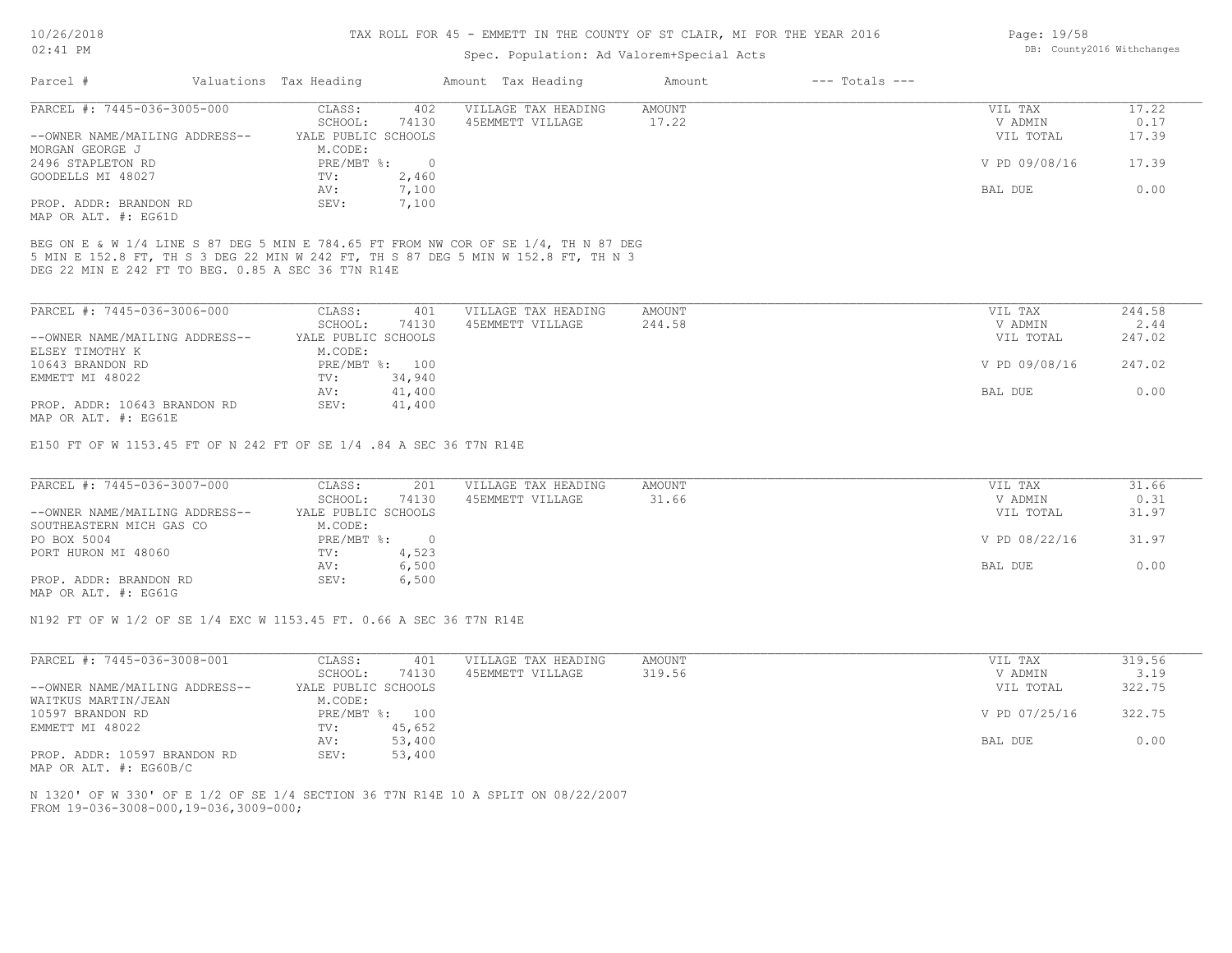#### TAX ROLL FOR 45 - EMMETT IN THE COUNTY OF ST CLAIR, MI FOR THE YEAR 2016

### Spec. Population: Ad Valorem+Special Acts

| Page: 20/58 |                            |
|-------------|----------------------------|
|             | DB: County2016 Withchanges |

| Parcel #                                                   | Valuations Tax Heading |                | Amount Tax Heading  | Amount | $---$ Totals $---$ |               |        |
|------------------------------------------------------------|------------------------|----------------|---------------------|--------|--------------------|---------------|--------|
| PARCEL #: 7445-036-3010-001                                | CLASS:                 | 101            | VILLAGE TAX HEADING | AMOUNT |                    | VIL TAX       | 282.24 |
|                                                            | SCHOOL:                | 74130          | 45EMMETT VILLAGE    | 282.24 |                    | V ADMIN       | 2.82   |
| --OWNER NAME/MAILING ADDRESS--                             | YALE PUBLIC SCHOOLS    |                |                     |        |                    | VIL TOTAL     | 285.06 |
| VANDERBOSSCHE ROBERT / JOANN LIFE E                        | M.CODE:                |                |                     |        |                    |               |        |
| 10541 BRANDON RD                                           |                        | PRE/MBT %: 100 |                     |        |                    | V PD 09/02/16 | 285.06 |
| EMMETT MI 48022                                            | TV:                    | 40,320         |                     |        |                    |               |        |
|                                                            | AV:                    | 132,600        |                     |        |                    | BAL DUE       | 0.00   |
| PROP. ADDR: 10541 BRANDON RD<br>MAP OR ALT. $\#$ : EG60D/E | SEV:                   | 132,600        |                     |        |                    |               |        |
|                                                            |                        |                |                     |        |                    |               |        |

R14E 50 A SPLIT ON 08/22/2007 FROM 19-036-3010-000, 19-036-3010-250; E 1/2 OF SE 1/4 AS MEAS ALG RD EXC E 330'AND EXC W 330' OF N 1320' SECTION 36 T7N

| PARCEL #: 7445-036-3011-000    | CLASS:              | 402    | VILLAGE TAX HEADING | AMOUNT | VIL TAX       | 424.82 |
|--------------------------------|---------------------|--------|---------------------|--------|---------------|--------|
|                                | SCHOOL:             | 74130  | 45EMMETT VILLAGE    | 424.82 | V ADMIN       | 4.24   |
| --OWNER NAME/MAILING ADDRESS-- | YALE PUBLIC SCHOOLS |        |                     |        | VIL TOTAL     | 429.06 |
| KESSLER CLAIR/IRENE TRUST      | M.CODE:             |        |                     |        |               |        |
| 10535 BRANDON RD               | PRE/MBT %:          | 100    |                     |        | V PD 09/12/16 | 429.06 |
| EMMETT MI 48022-4501           | TV:                 | 60,689 |                     |        |               |        |
|                                | AV:                 | 80,300 |                     |        | BAL DUE       | 0.00   |
| PROP. ADDR: 10535 BRANDON RD   | SEV:                | 80,300 |                     |        |               |        |
| MAP OR ALT. #: EG60A           |                     |        |                     |        |               |        |

E330 FT OF SE 1/4 20 A SEC 36 T7N R14E

| PARCEL #: 7445-036-4001-000    | CLASS:              | 401    | VILLAGE TAX HEADING | AMOUNT | VIL TAX       | 176.89 |
|--------------------------------|---------------------|--------|---------------------|--------|---------------|--------|
|                                | SCHOOL:             | 74130  | 45EMMETT VILLAGE    | 176.89 | V ADMIN       | 1.76   |
| --OWNER NAME/MAILING ADDRESS-- | YALE PUBLIC SCHOOLS |        |                     |        | VIL TOTAL     | 178.65 |
| MULLALLY MARY ALICE            | M.CODE:             |        |                     |        |               |        |
| 2924 SHENANDOAH                | PRE/MBT %:          |        |                     |        | V PD 07/25/16 | 178.65 |
| ROYAL OAK MI 48073             | TV:                 | 25,271 |                     |        |               |        |
|                                | AV:                 | 30,400 |                     |        | BAL DUE       | 0.00   |
| PROP. ADDR: 10991 BRANDON RD   | SEV:                | 30,400 |                     |        |               |        |
| MAP OR ALT. $\#$ : EG43/44     |                     |        |                     |        |               |        |

1.65 A S2^18'43"W 50',TH N87^0'W 9',TH N2^18'43"E 50' TO BEG SECTION 36 T7N R14E 291.37' & BEG S87^0'E 99' & S2^18'43"W 446.50' FROM W 1/4 COR,TH S87^0'E 9',TH FROM W 1/4 COR,TH S87^0'E 4.96', TH S1^31'4"W 291.45',TH N87^0'W 9',TH N2^18'43"E THE W 99' OF THE N 495' OF W 1/2 OF SW 1/4 & BEG S87^0'E 99' & S2^18'43"W 155.13'

| PARCEL #: 7445-036-4002-000    | CLASS:              | 401            | VILLAGE TAX HEADING | AMOUNT    | VIL TAX       | 345.96 |
|--------------------------------|---------------------|----------------|---------------------|-----------|---------------|--------|
|                                | SCHOOL:             | 74130          | 45EMMETT VILLAGE    | 345.96    | V ADMIN       | 3.45   |
| --OWNER NAME/MAILING ADDRESS-- | YALE PUBLIC SCHOOLS |                |                     | VIL TOTAL | 349.41        |        |
| WYLIN MICHAEL A                | M.CODE:             |                |                     |           |               |        |
| 10975 BRANDON RD               |                     | PRE/MBT %: 100 |                     |           | V PD 07/25/16 | 349.41 |
| EMMETT MI 48022-4507           | TV:                 | 49,423         |                     |           |               |        |
|                                | AV:                 | 59,700         |                     |           | BAL DUE       | 0.00   |
| PROP. ADDR: 10975 BRANDON RD   | SEV:                | 59,700         |                     |           |               |        |
| MAP OR ALT. #: EG42            |                     |                |                     |           |               |        |

R14E 1.54 A S1^31'4"W 291.45',TH N87^0'W 9',TH N2^18'43"E 291.37' TO BEG SECTION 36 T7N EXC BEG S87^0'E 99' & S2^18'43"W 155.13' FROM W 1/4 COR, TH S87^0'E 4.96',TH N0^4'13"E 158', TH N89^19'25"W 2.74', TH N0^4'13"E 287', TH N89^19'25"W 155' TO BEG BEG S89^19'25"E 99' FROM W 1/4 COR, TH S0^4'13"W 445' TH S89^19'25"E 157.74', TH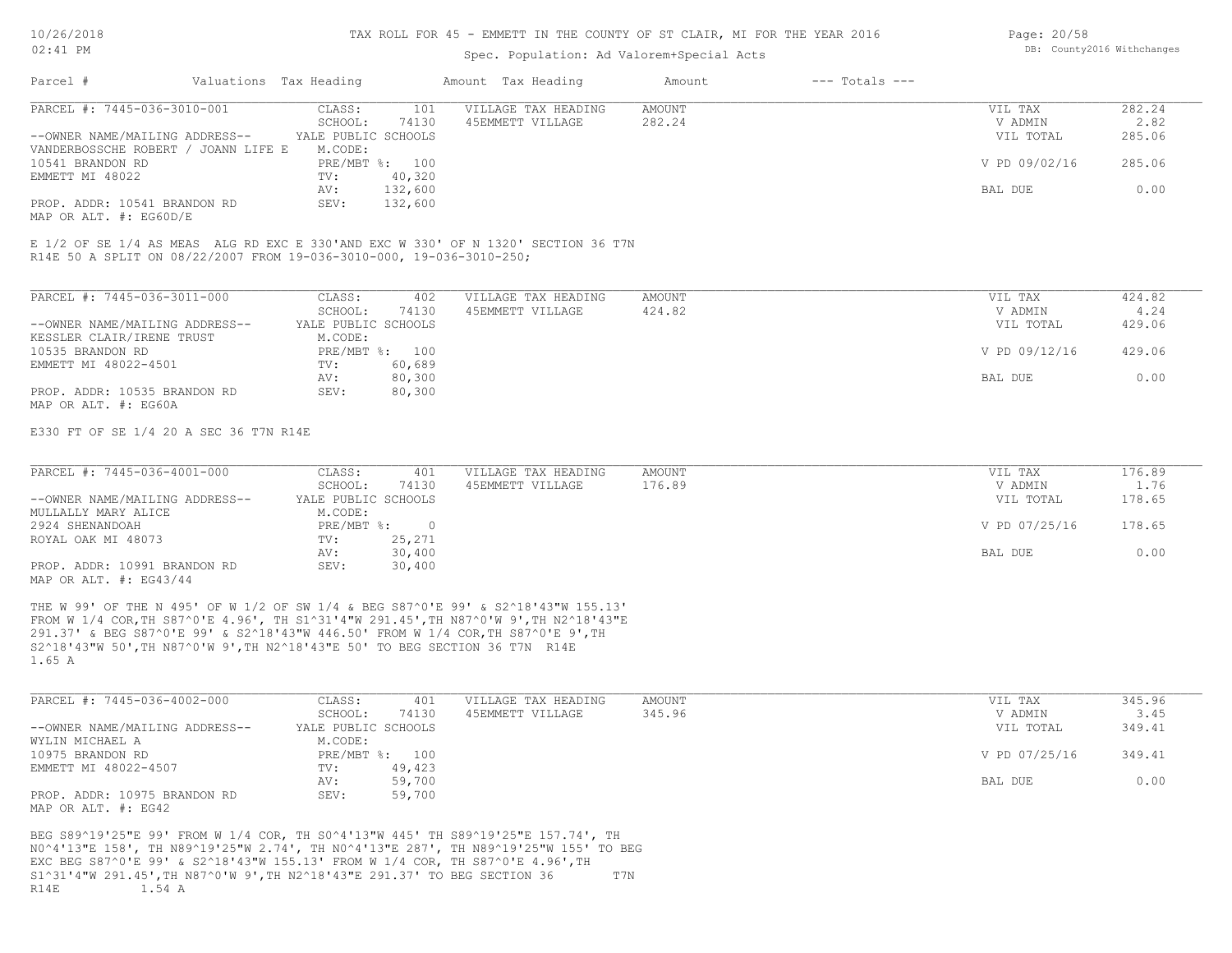10/26/2018

### 02:41 PM

### TAX ROLL FOR 45 - EMMETT IN THE COUNTY OF ST CLAIR, MI FOR THE YEAR 2016

## Spec. Population: Ad Valorem+Special Acts

| Parcel #                                                                                                                                      | Valuations Tax Heading |                                |                          | Amount Tax Heading                                                                                                                                                     | Amount | $---$ Totals $---$ |                      |                |
|-----------------------------------------------------------------------------------------------------------------------------------------------|------------------------|--------------------------------|--------------------------|------------------------------------------------------------------------------------------------------------------------------------------------------------------------|--------|--------------------|----------------------|----------------|
| PARCEL #: 7445-036-4003-000                                                                                                                   |                        | CLASS:                         | 401                      | VILLAGE TAX HEADING                                                                                                                                                    | AMOUNT |                    | VIL TAX              | 250.36         |
|                                                                                                                                               |                        | SCHOOL:                        | 74130                    | 45EMMETT VILLAGE                                                                                                                                                       | 250.36 |                    | V ADMIN              | 2.50           |
| --OWNER NAME/MAILING ADDRESS--<br>RYAN JOSEPH/ROSEMARY                                                                                        |                        | YALE PUBLIC SCHOOLS<br>M.CODE: |                          |                                                                                                                                                                        |        |                    | VIL TOTAL            | 252.86         |
| 10965 BRANDON RD<br>EMMETT MI 48022-4507                                                                                                      |                        | TV:                            | PRE/MBT %: 100<br>35,767 |                                                                                                                                                                        |        |                    | V PD 08/04/16        | 252.86         |
|                                                                                                                                               |                        | AV:                            | 44,200                   |                                                                                                                                                                        |        |                    | BAL DUE              | 0.00           |
| PROP. ADDR: 10965 BRANDON RD<br>MAP OR ALT. #: EG41                                                                                           |                        | SEV:                           | 44,200                   |                                                                                                                                                                        |        |                    |                      |                |
| TH N 281.82'; TH W 2.74' TO POB .57 A SEC 36 T7N R14E                                                                                         |                        |                                |                          | THE E 83.32 FT OF THE W 340.06 FT OF THE N 281.82 FT OF THE W 1/2 OF SW 1/4 & BEG<br>S89*19'25"E 254' FROM W 1/4 COR; TH S 287'; TH E 86.06'; TH N 5/18'; TH W 83.32'; |        |                    |                      |                |
| PARCEL #: 7445-036-4004-000                                                                                                                   |                        | CLASS:                         | 401                      | VILLAGE TAX HEADING                                                                                                                                                    | AMOUNT |                    | VIL TAX              | 609.18         |
|                                                                                                                                               |                        | SCHOOL:                        | 74130                    | 45EMMETT VILLAGE                                                                                                                                                       | 609.18 |                    | V ADMIN              | 6.09           |
| --OWNER NAME/MAILING ADDRESS--<br>PIERCE DENNIS R./CECILIA REV.TRUST                                                                          |                        | YALE PUBLIC SCHOOLS<br>M.CODE: |                          |                                                                                                                                                                        |        |                    | VIL TOTAL            | 615.27         |
| PIERCE PATRICK R.                                                                                                                             |                        |                                | PRE/MBT %: 100           |                                                                                                                                                                        |        |                    | V PD 09/08/16        | 615.27         |
| 10895 BRANDON RD                                                                                                                              |                        | $\texttt{TV}$ :                | 87,026                   |                                                                                                                                                                        |        |                    |                      |                |
| Emmett MI 48022                                                                                                                               |                        | AV:<br>SEV:                    | 106,600<br>106,600       |                                                                                                                                                                        |        |                    | BAL DUE              | 0.00           |
| PROP. ADDR: 10895 BRANDON RD<br>MAP OR ALT. #: EG40A                                                                                          |                        |                                |                          |                                                                                                                                                                        |        |                    |                      |                |
| 158', TH S89*19'25"E 438.44', TH NO*14'8"E 50.32', TH S 89*19'25"E 20', TH<br>NO*14'8"E 236.67' TO POB. 4.12 A<br>PARCEL #: 7445-036-4004-100 |                        | CLASS:                         | 401                      | VILLAGE TAX HEADING                                                                                                                                                    | AMOUNT |                    | VIL TAX              | 454.39         |
| --OWNER NAME/MAILING ADDRESS--                                                                                                                |                        | SCHOOL:<br>YALE PUBLIC SCHOOLS | 74130                    | 45EMMETT VILLAGE                                                                                                                                                       | 454.39 |                    | V ADMIN<br>VIL TOTAL | 4.54<br>458.93 |
| PIERCE PATRICK/NANCY                                                                                                                          |                        | M.CODE:                        |                          |                                                                                                                                                                        |        |                    |                      |                |
| 10951 BRANDON RD                                                                                                                              |                        |                                | PRE/MBT %: 100           |                                                                                                                                                                        |        |                    | V PD 09/14/16        | 458.93         |
| EMMETT MI 48022                                                                                                                               |                        | $\texttt{TV}$ :<br>AV:         | 64,913<br>77,500         |                                                                                                                                                                        |        |                    | BAL DUE              | 0.00           |
| PROP. ADDR: 10951 BRANDON RD                                                                                                                  |                        | SEV:                           | 77,500                   |                                                                                                                                                                        |        |                    |                      |                |
| MAP OR ALT. #: EG40B                                                                                                                          |                        |                                |                          |                                                                                                                                                                        |        |                    |                      |                |
| W200' OF E 979.68' OF N 287' OF W 1/2 OF SW 1/4 SECTION 36 T7N R14E 1.3 A                                                                     |                        |                                |                          |                                                                                                                                                                        |        |                    |                      |                |
| PARCEL #: 7445-036-4004-200                                                                                                                   |                        | CLASS:                         | 401                      | VILLAGE TAX HEADING                                                                                                                                                    | AMOUNT |                    | VIL TAX              | 504.32         |
|                                                                                                                                               |                        | SCHOOL:                        | 74130                    | 45EMMETT VILLAGE                                                                                                                                                       | 504.32 |                    | V ADMIN              | 5.04           |
| --OWNER NAME/MAILING ADDRESS--<br>PIERCE RICHARD/ELIZABETH                                                                                    |                        | YALE PUBLIC SCHOOLS<br>M.CODE: |                          |                                                                                                                                                                        |        |                    | VIL TOTAL            | 509.36         |
| 10925 BRANDON RD                                                                                                                              |                        |                                | PRE/MBT %: 100           |                                                                                                                                                                        |        |                    | V PD 09/14/16        | 509.36         |
| EMMETT MI 48022                                                                                                                               |                        | TV:                            | 72,046                   |                                                                                                                                                                        |        |                    |                      | 0.00           |
| PROP. ADDR: 10925 BRANDON RD<br>MAP OR ALT. #: EG40C                                                                                          |                        | AV:<br>SEV:                    | 87,300<br>87,300         |                                                                                                                                                                        |        |                    | BAL DUE              |                |
|                                                                                                                                               |                        |                                |                          |                                                                                                                                                                        |        |                    |                      |                |

175' TO BEG. SEC 36 T7N R14E. 1.13 A. 237', TH N 89\* 32' W 20', TH S 50', TH N 89\* 32' W 155', TH N 287', TH S 89\* 32' E BEG AT INT/SEC OF W 1/8 LN & E & W 1/4 LN, TH N 89\* 32' W 604.68' TO BEG, TH S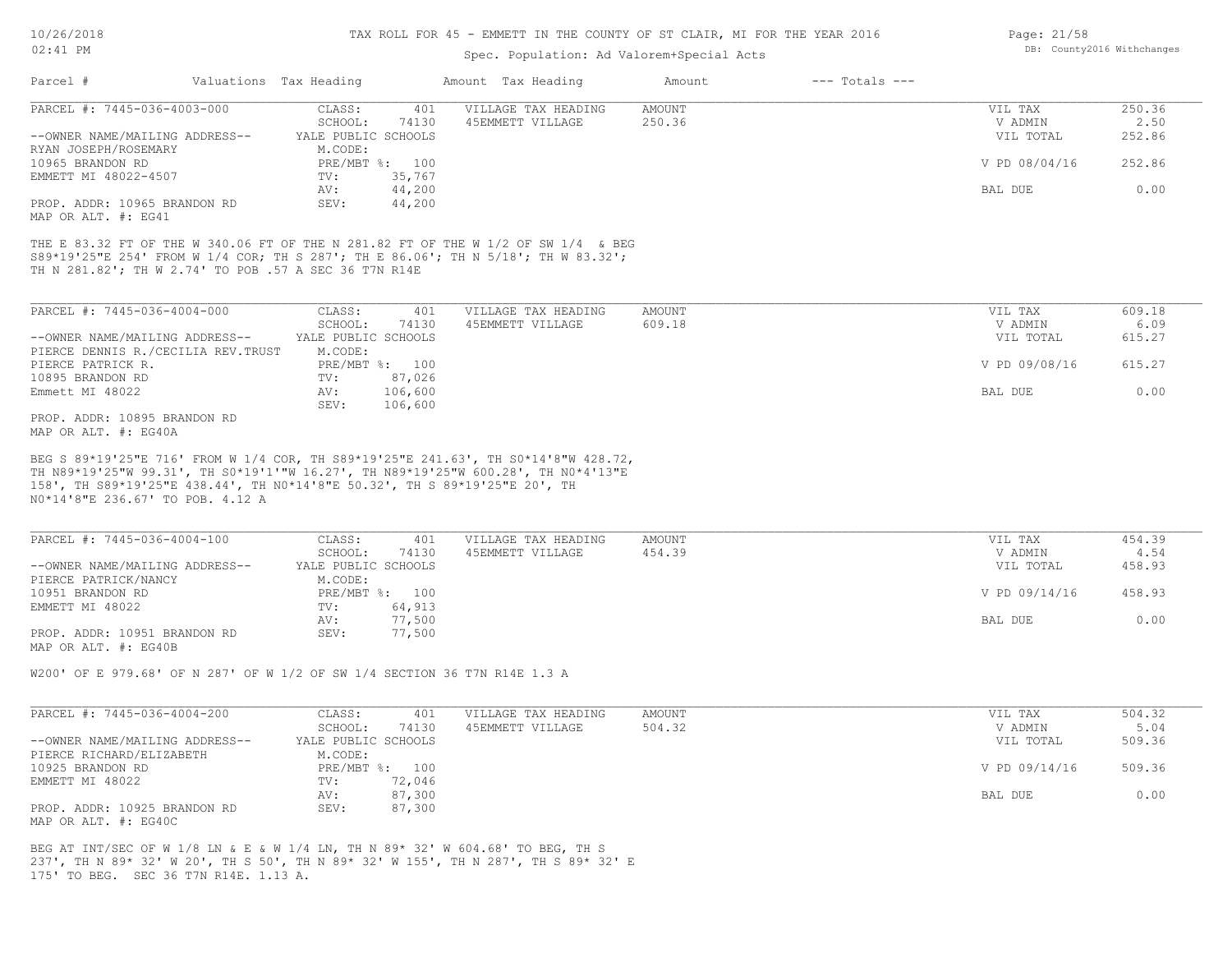#### TAX ROLL FOR 45 - EMMETT IN THE COUNTY OF ST CLAIR, MI FOR THE YEAR 2016

### Spec. Population: Ad Valorem+Special Acts

| Page: 22/58 |                            |
|-------------|----------------------------|
|             | DB: County2016 Withchanges |

| Parcel #                       | Valuations Tax Heading |        | Amount Tax Heading  | Amount | $---$ Totals $---$ |               |        |
|--------------------------------|------------------------|--------|---------------------|--------|--------------------|---------------|--------|
| PARCEL #: 7445-036-4005-000    | CLASS:                 | 401    | VILLAGE TAX HEADING | AMOUNT |                    | VIL TAX       | 254.65 |
|                                | SCHOOL:                | 74130  | 45EMMETT VILLAGE    | 254.65 |                    | V ADMIN       | 2.54   |
| --OWNER NAME/MAILING ADDRESS-- | YALE PUBLIC SCHOOLS    |        |                     |        |                    | VIL TOTAL     | 257.19 |
| MC CABE BARBARA TRUST          | M.CODE:                |        |                     |        |                    |               |        |
| 8025 JORDAN RD                 | PRE/MBT %:             |        |                     |        |                    | V PD 08/22/16 | 257.19 |
| Yale MI 48097                  | TV:                    | 36,379 |                     |        |                    |               |        |
|                                | AV:                    | 43,300 |                     |        |                    | BAL DUE       | 0.00   |
| PROP. ADDR: 3241 MAIN ST       | SEV:                   | 43,300 |                     |        |                    |               |        |
|                                |                        |        |                     |        |                    |               |        |

MAP OR ALT. #: EG37

THE N 176 FT OF THE E 363 FT OF THE W 1/2 OF SW 1/4 1.33 A SEC 36 T7N R14E

| PARCEL #: 7445-036-4006-000    | CLASS:     | 401                 | VILLAGE TAX HEADING | AMOUNT | VIL TAX   | 211.85 |
|--------------------------------|------------|---------------------|---------------------|--------|-----------|--------|
|                                | SCHOOL:    | 74130               | 45EMMETT VILLAGE    | 211.85 | V ADMIN   | 2.11   |
| --OWNER NAME/MAILING ADDRESS-- |            | YALE PUBLIC SCHOOLS |                     |        | VIL TOTAL | 213.96 |
| BULAR STEVEN/MAUREEN           | M.CODE:    |                     |                     |        |           |        |
| 3235 MAIN ST                   | PRE/MBT %: | 100                 |                     |        | BAL DUE   | 213.96 |
| EMMETT MI 48022                | TV:        | 30,265              |                     |        |           |        |
|                                | AV:        | 35,500              |                     |        |           |        |
| PROP. ADDR: 3235 MAIN ST       | SEV:       | 35,500              |                     |        |           |        |
| MAP OR ALT. #: EG38            |            |                     |                     |        |           |        |

T7N R14E THE S 111 FT OF THE N 287 FT OF THE E 363 FT OF THE W 1/2 OF SW 1/4 0.92 A SEC 36

| PARCEL #: 7445-036-4007-000                  | CLASS:              | 401            | VILLAGE TAX HEADING | AMOUNT | VIL TAX       | 199.39 |
|----------------------------------------------|---------------------|----------------|---------------------|--------|---------------|--------|
|                                              | SCHOOL:             | 74130          | 45EMMETT VILLAGE    | 199.39 | V ADMIN       | 1.99   |
| --OWNER NAME/MAILING ADDRESS--               | YALE PUBLIC SCHOOLS |                |                     |        | VIL TOTAL     | 201.38 |
| MCCLELLAND WILLIAM/PATRICK                   | M.CODE:             |                |                     |        |               |        |
| 3227 MAIN ST                                 |                     | PRE/MBT %: 100 |                     |        | V PD 09/14/16 | 201.38 |
| EMMETT MI 48022-4520                         | TV:                 | 28,485         |                     |        |               |        |
|                                              | AV:                 | 40,100         |                     |        | BAL DUE       | 0.00   |
| PROP. ADDR: 3227 MAIN ST                     | SEV:                | 40,100         |                     |        |               |        |
| $\cdots$ $\cdots$ $\cdots$ $\cdots$ $\cdots$ |                     |                |                     |        |               |        |

MAP OR ALT. #: EG39

R14E THE S 127 FT OF THE N 414 FT OF THE E 363 FT OF W 1/2 OF SW 1/4 1.05 A SEC 36 T7N

| PARCEL #: 7445-036-4008-001               | CLASS:              | 402   | VILLAGE TAX HEADING | AMOUNT | VIL TAX       | 45.50 |
|-------------------------------------------|---------------------|-------|---------------------|--------|---------------|-------|
|                                           | SCHOOL:             | 74130 | 45EMMETT VILLAGE    | 45.50  | V ADMIN       | 0.45  |
| --OWNER NAME/MAILING ADDRESS--            | YALE PUBLIC SCHOOLS |       |                     |        | VIL TOTAL     | 45.95 |
| VERNIER PATRICK/DOROTHY                   | M.CODE:             |       |                     |        |               |       |
| PO BOX 24                                 | PRE/MBT %:          | 100   |                     |        | V PD 07/25/16 | 45.95 |
| Emmett MI 48022                           | TV:                 | 6,500 |                     |        |               |       |
|                                           | AV:                 | 6,500 |                     |        | BAL DUE       | 0.00  |
| PROP. ADDR: 3219 MAIN ST<br>$\frac{1}{2}$ | SEV:                | 6,500 |                     |        |               |       |

MAP OR ALT. #: EG45B/A

SPLIT ON 11/08/2007 FROM 19-036-4008-000, 19-036-4009-000; N OF WALTER CHILLSON' ADDITION TO VILLAGE OF EMMETT SECTION 36 T7N R14E 1.00 A S 132' OF E 264' & 363' EXC N 414' & EXC 132' OF THAT PART OF W 1/2 OF SW 1/4 LYING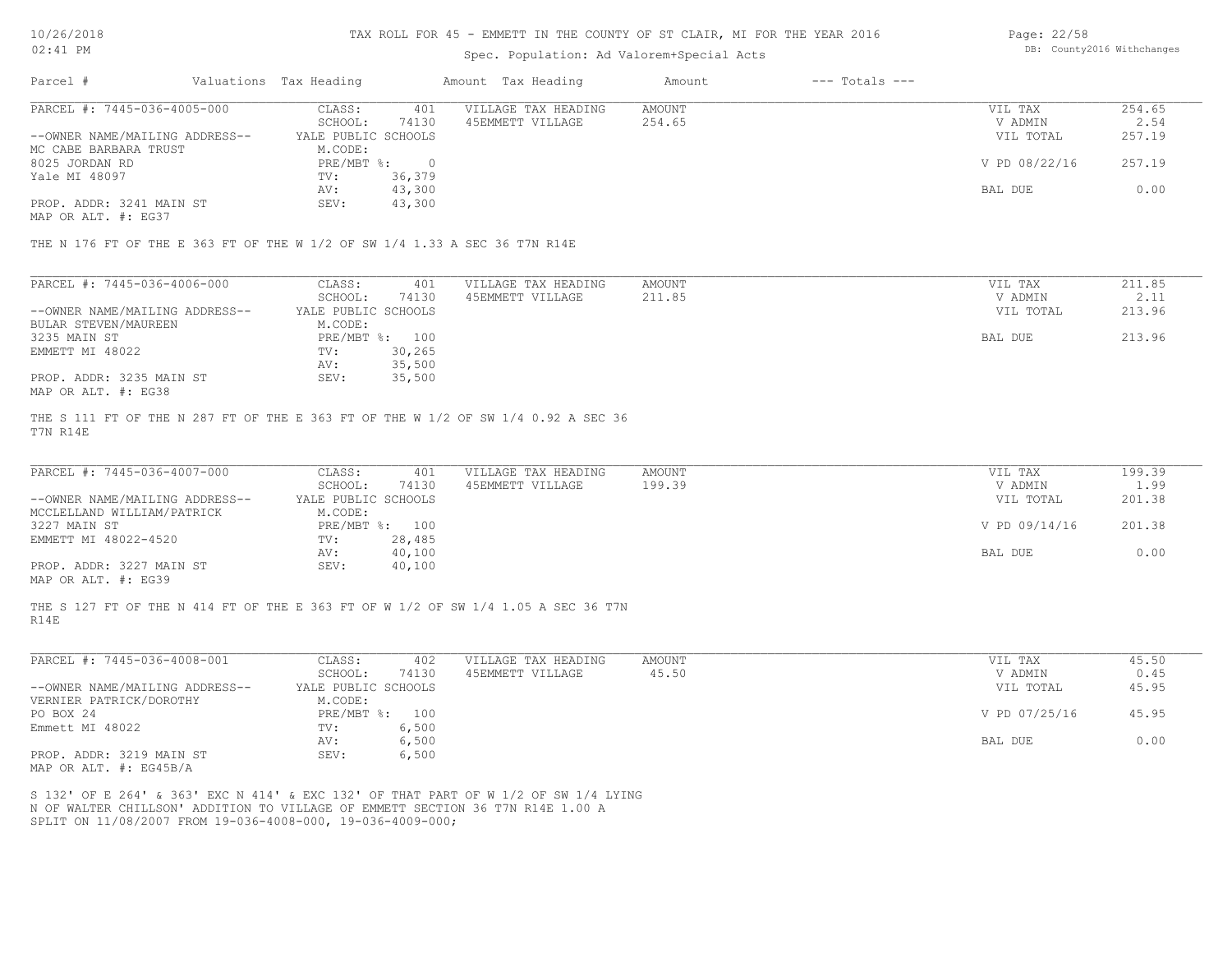## TAX ROLL FOR 45 - EMMETT IN THE COUNTY OF ST CLAIR, MI FOR THE YEAR 2016

## Spec. Population: Ad Valorem+Special Acts

| Parcel #                                                                                                                                                                                                                                                                                                                                                                                                                                                                                                                                                                                                                                                                                                                                                                 | Valuations Tax Heading                                               | Amount Tax Heading                      |                  |                                 |                      |
|--------------------------------------------------------------------------------------------------------------------------------------------------------------------------------------------------------------------------------------------------------------------------------------------------------------------------------------------------------------------------------------------------------------------------------------------------------------------------------------------------------------------------------------------------------------------------------------------------------------------------------------------------------------------------------------------------------------------------------------------------------------------------|----------------------------------------------------------------------|-----------------------------------------|------------------|---------------------------------|----------------------|
| PARCEL #: 7445-036-4010-000<br>--OWNER NAME/MAILING ADDRESS--                                                                                                                                                                                                                                                                                                                                                                                                                                                                                                                                                                                                                                                                                                            | CLASS:<br>708<br>SCHOOL:<br>74130<br>YALE PUBLIC SCHOOLS             | VILLAGE TAX HEADING<br>45EMMETT VILLAGE | AMOUNT<br>0.00   | VIL TAX<br>V ADMIN<br>VIL TOTAL | 0.00<br>0.00<br>0.00 |
| OUR LADY OF MT CARMEL CH<br>10817 BRANDON RD<br>EMMETT MI 48022                                                                                                                                                                                                                                                                                                                                                                                                                                                                                                                                                                                                                                                                                                          | M.CODE:<br>PRE/MBT %:<br>$\circ$<br>$\circ$<br>TV:<br>$\circ$<br>AV: |                                         |                  | BAL DUE                         | 0.00                 |
| PROP. ADDR: 10817 BRANDON RD<br>MAP OR ALT. #: EG28A                                                                                                                                                                                                                                                                                                                                                                                                                                                                                                                                                                                                                                                                                                                     | SEV:<br>$\circ$                                                      |                                         |                  |                                 |                      |
| W393 FT OF N 280 FT OF E 1/2 OF SW 1/4 & BEG N 87 DEG 5 MIN W 334.5 FT & S 2 DEG 30<br>MIN W 178 FT FROM INT 1/4 COR, TH N 87 DEG 5 MIN W 618 FT, TH S 2 DEG 30 MIN W<br>232.6', TH S875'E 618', TH N230'E 232.6' TO BEG & E 150' OF W 543' OF N 178' OF E 1/2<br>OF SW 1/4 SECTION 36 T7N R14E 5.94 A                                                                                                                                                                                                                                                                                                                                                                                                                                                                   |                                                                      |                                         |                  |                                 |                      |
| PARCEL #: 7445-036-4010-100                                                                                                                                                                                                                                                                                                                                                                                                                                                                                                                                                                                                                                                                                                                                              | 703<br>CLASS:                                                        | VILLAGE TAX HEADING                     | AMOUNT           | VIL TAX                         | 0.00                 |
| --OWNER NAME/MAILING ADDRESS--                                                                                                                                                                                                                                                                                                                                                                                                                                                                                                                                                                                                                                                                                                                                           | SCHOOL:<br>74130<br>YALE PUBLIC SCHOOLS                              | 45EMMETT VILLAGE                        | 0.00             | V ADMIN<br>VIL TOTAL            | 0.00<br>0.00         |
| VILLAGE OF EMMETT<br>P.O. BOX 127<br>EMMETT MI 48022                                                                                                                                                                                                                                                                                                                                                                                                                                                                                                                                                                                                                                                                                                                     | M.CODE:<br>PRE/MBT %:<br>$\circ$<br>$\circ$<br>TV:<br>$\circ$<br>AV: |                                         |                  | BAL DUE                         | 0.00                 |
| PROP. ADDR: MAIN ST<br>MAP OR ALT. #: EG28B                                                                                                                                                                                                                                                                                                                                                                                                                                                                                                                                                                                                                                                                                                                              | SEV:<br>$\circ$                                                      |                                         |                  |                                 |                      |
|                                                                                                                                                                                                                                                                                                                                                                                                                                                                                                                                                                                                                                                                                                                                                                          |                                                                      |                                         |                  |                                 |                      |
|                                                                                                                                                                                                                                                                                                                                                                                                                                                                                                                                                                                                                                                                                                                                                                          |                                                                      |                                         |                  |                                 |                      |
|                                                                                                                                                                                                                                                                                                                                                                                                                                                                                                                                                                                                                                                                                                                                                                          | CLASS:<br>401<br>SCHOOL:<br>74130                                    | VILLAGE TAX HEADING<br>45EMMETT VILLAGE | AMOUNT<br>275.33 | VIL TAX<br>V ADMIN              | 275.33<br>2.75       |
| PIERCE KATHLEEN                                                                                                                                                                                                                                                                                                                                                                                                                                                                                                                                                                                                                                                                                                                                                          | YALE PUBLIC SCHOOLS<br>M.CODE:                                       |                                         |                  | VIL TOTAL                       | 278.08               |
|                                                                                                                                                                                                                                                                                                                                                                                                                                                                                                                                                                                                                                                                                                                                                                          | PRE/MBT %: 100<br>39,334<br>TV:                                      |                                         |                  | V PD 08/12/16                   | 278.08               |
| EMMETT MI 48022-4519                                                                                                                                                                                                                                                                                                                                                                                                                                                                                                                                                                                                                                                                                                                                                     | 47,000<br>AV:<br>SEV:<br>47,000                                      |                                         |                  | BAL DUE                         | 0.00                 |
|                                                                                                                                                                                                                                                                                                                                                                                                                                                                                                                                                                                                                                                                                                                                                                          |                                                                      |                                         |                  |                                 |                      |
|                                                                                                                                                                                                                                                                                                                                                                                                                                                                                                                                                                                                                                                                                                                                                                          | CLASS:<br>401                                                        | VILLAGE TAX HEADING                     | AMOUNT           | VIL TAX                         | 287.46               |
| --OWNER NAME/MAILING ADDRESS--                                                                                                                                                                                                                                                                                                                                                                                                                                                                                                                                                                                                                                                                                                                                           | SCHOOL:<br>74130<br>YALE PUBLIC SCHOOLS                              | 45EMMETT VILLAGE                        | 287.46           | V ADMIN<br>VIL TOTAL            | 2.87<br>290.33       |
| DONNELLON JAMES/ANN                                                                                                                                                                                                                                                                                                                                                                                                                                                                                                                                                                                                                                                                                                                                                      | M.CODE:<br>PRE/MBT %: 100                                            |                                         |                  | V PD 09/12/16                   | 290.33               |
| BEG N875'W 334.50' & S230'W 410.60' FROM INT 1/4 COR, TH N875'W 618', TH S230'W<br>261.05', TH S7820'E 121.60', TH S717'W 166.62', TH S7728'30"E 519.80' TH N230'E<br>532.46' TO BEG AND BEG N 87D 5M W 1342.56', S 2D 30M W 974.74', S 77D 32M E 486.72',<br>& N 6D 30M E 155.13', FROM INT. 1/4 COR., TH N 6D 30M E 211.53', TH N 77D 43M E<br>76.39', TH S 2D 4M W 218.57', TH S 82D 14M E 59.12' TO BEG SECTION 36 T7N R14E 7<br>.00A<br>PARCEL #: 7445-036-4011-000<br>--OWNER NAME/MAILING ADDRESS--<br>3224 MAIN ST<br>PROP. ADDR: 3224 MAIN ST<br>MAP OR ALT. #: EG27C<br>N394.70 FT OF W 390 FT OF E 1/2 OF SW 1/4 EXC N 280 FT THEREOF. 1 A SEC 36 T7N R14E<br>PARCEL #: 7445-036-4012-000<br>3218 MAIN ST<br>EMMETT MI 48022-4519<br>PROP. ADDR: 3218 MAIN ST | 41,066<br>TV:<br>49,400<br>AV:<br>SEV:<br>49,400                     |                                         |                  | BAL DUE                         | 0.00                 |

1/4 LYING N OF GTRR R/W. .91 A SEC 36 T7N R14E

Page: 23/58 DB: County2016 Withchanges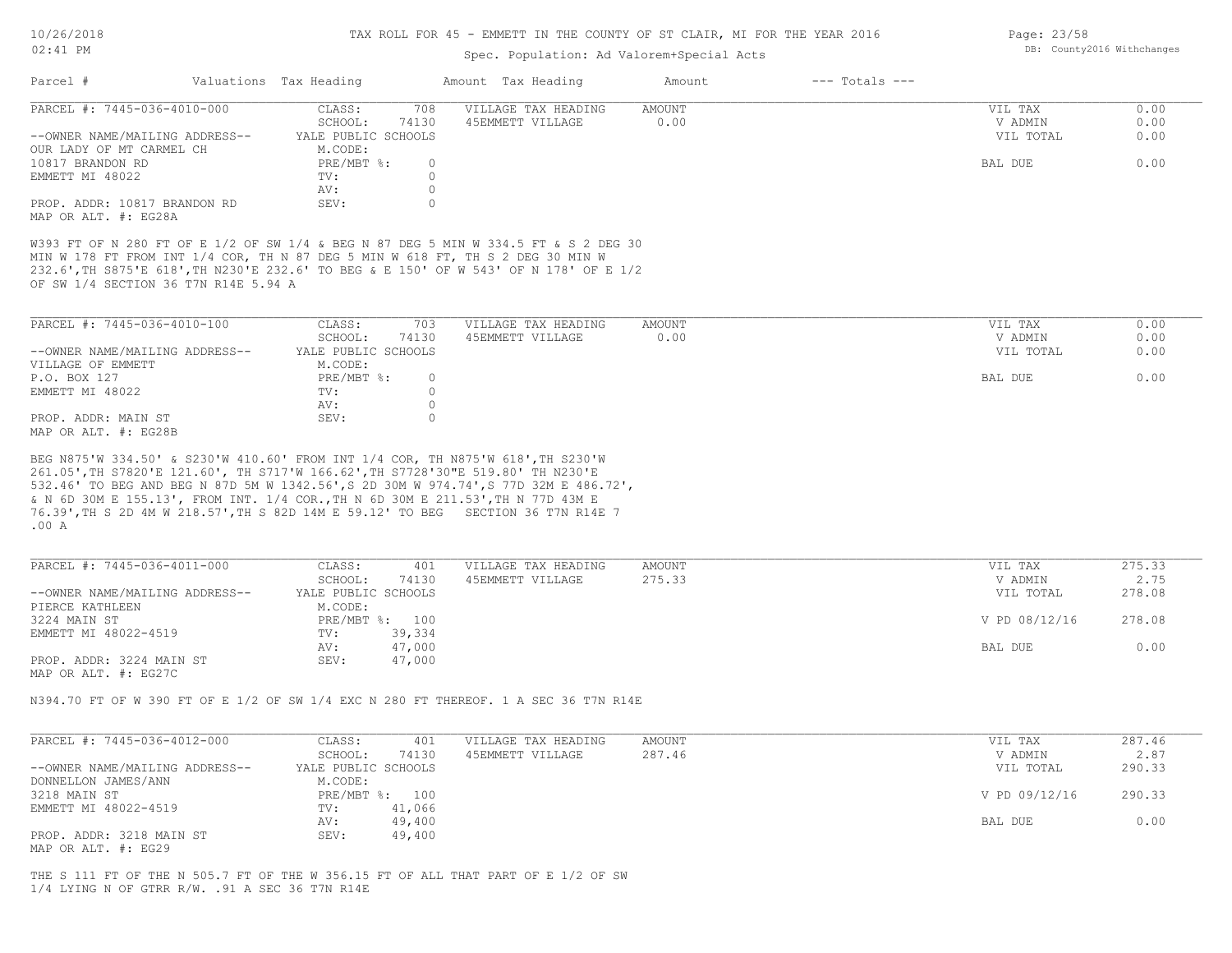#### TAX ROLL FOR 45 - EMMETT IN THE COUNTY OF ST CLAIR, MI FOR THE YEAR 2016

### Spec. Population: Ad Valorem+Special Acts

| Parcel #                                    | Valuations Tax Heading |                | Amount Tax Heading                                                                  | Amount | $---$ Totals $---$ |               |        |
|---------------------------------------------|------------------------|----------------|-------------------------------------------------------------------------------------|--------|--------------------|---------------|--------|
| PARCEL #: 7445-036-4013-000                 | CLASS:                 | 401            | VILLAGE TAX HEADING                                                                 | AMOUNT |                    | VIL TAX       | 203.70 |
|                                             | SCHOOL:                | 74130          | 45EMMETT VILLAGE                                                                    | 203.70 |                    | V ADMIN       | 2.03   |
| --OWNER NAME/MAILING ADDRESS--              | YALE PUBLIC SCHOOLS    |                |                                                                                     |        |                    | VIL TOTAL     | 205.73 |
| ZUKOWSKI ASHLEY                             | M.CODE:                |                |                                                                                     |        |                    |               |        |
| 3208 MAIN ST                                |                        | PRE/MBT %: 100 |                                                                                     |        |                    | V PD 09/08/16 | 205.73 |
| Emmett MI 48022                             | TV:                    | 29,100         |                                                                                     |        |                    |               |        |
|                                             | AV:                    | 29,100         |                                                                                     |        |                    | BAL DUE       | 0.00   |
| PROP. ADDR: 3208 MAIN ST                    | SEV:                   | 29,100         |                                                                                     |        |                    |               |        |
| MAP OR ALT. #: EG30                         |                        |                |                                                                                     |        |                    |               |        |
|                                             |                        |                | BEG AT A PTE WHICH LIES S 2 DEG 30 MIN W 505.7 FT FROM THE INT/SEC OF THE E LINE OF |        |                    |               |        |
|                                             |                        |                | M-19 WITH E & W 1/4 LINE OF SEC 36, TH S 88 DEG 18 MIN E 356.15 FT, TH S 2 DEG 17   |        |                    |               |        |
|                                             |                        |                | MIN W 173.7 FT, TH N 76 DEG 35 MIN W 363.5 FT TO M-19, TH N 2 DEG 30 MIN E 100 FT   |        |                    |               |        |
| TO THE PLACE OF BEG. 1.12 A SEC 36 T7N R14E |                        |                |                                                                                     |        |                    |               |        |
|                                             |                        |                |                                                                                     |        |                    |               |        |
| PARCEL #: 7445-036-4014-000                 | CLASS:                 | 201            | VILLAGE TAX HEADING                                                                 | AMOUNT |                    | VIL TAX       | 91.00  |

| PARCEL #: 7445-036-4014-000    | JLASS :             | ZUI      | VILLAGE TAX HEADING | AMOUNT. | VIL TAX       | YI.UU |
|--------------------------------|---------------------|----------|---------------------|---------|---------------|-------|
|                                | SCHOOL:             | 74130    | 45EMMETT VILLAGE    | 91.00   | V ADMIN       | 0.91  |
| --OWNER NAME/MAILING ADDRESS-- | YALE PUBLIC SCHOOLS |          |                     |         | VIL TOTAL     | 91.91 |
| MALLOY WILLIAM                 | M.CODE:             |          |                     |         |               |       |
| 14950 SULLIVAN RD              | PRE/MBT %:          | $\Omega$ |                     |         | V PD 09/14/16 | 91.91 |
| Capac MI 48014                 | TV:                 | 13,000   |                     |         |               |       |
|                                | AV:                 | 13,000   |                     |         | BAL DUE       | 0.00  |
| PROP. ADDR: 3206 MAIN ST       | SEV:                | 13,000   |                     |         |               |       |
| MAP OR ALT. #: EG31            |                     |          |                     |         |               |       |

35 MIN W 190 FT, TH N 2 DEG 30 MIN E 100 FT TO PLACE OF BEG. .42 A SEC 36 T7N R14E LINE OF SEC 36, TH S 76 DEG 35 MIN E 190 FT, TH S 2 DEG 30 MIN W 100 FT TH N 76 DEG BEG AT A PTE ON THE E LINE OF M-19, S 2 DEG 30 MIN W 605.7 FT FROM THE E & W 1/4

| PARCEL #: 7445-036-4015-000    | CLASS:  | 401                 | VILLAGE TAX HEADING | AMOUNT    | VIL TAX       | 399.46 |
|--------------------------------|---------|---------------------|---------------------|-----------|---------------|--------|
|                                | SCHOOL: | 74130               | 45EMMETT VILLAGE    | 399.46    | V ADMIN       | 3.99   |
| --OWNER NAME/MAILING ADDRESS-- |         | YALE PUBLIC SCHOOLS |                     | VIL TOTAL | 403.45        |        |
| MORAN ROBERT/PATRICIA          | M.CODE: |                     |                     |           |               |        |
| PO BOX 16                      |         | PRE/MBT %: 100      |                     |           | V PD 09/08/16 | 403.45 |
| 3188 MAIN ST                   | TV:     | 57,066              |                     |           |               |        |
| EMMETT MI 48022                | AV:     | 68,900              |                     |           | BAL DUE       | 0.00   |
|                                | SEV:    | 68,900              |                     |           |               |        |
| PROP. ADDR: 3188 MAIN ST       |         |                     |                     |           |               |        |

MAP OR ALT. #: EG32

OF BEG. 1.4 A SEC 36 T7N R14E FT TH N 81 DEG 30 MIN W 156.3 FT TO M-19, TH N 2 DEG 30 MIN E 142.6 FT TO THE PLACE S 76 DEG 35 MIN E 213.6 FT, TH S 2 DEG 4 MIN W 162.6 FT, TH S 89 DEG 18 MIN W 243.1 & W 1/4 LINE OF SEC 36, TH S 76 DEG 35 MIN E 190 FT, TH N 2 DEG 30 MIN E 100 FT, TH BEG AT A PTE ON THE E LINE OF M-19 WHICH LIES S 2 DEG 30 MIN W 705.7 FT FROM THE E

Page: 24/58 DB: County2016 Withchanges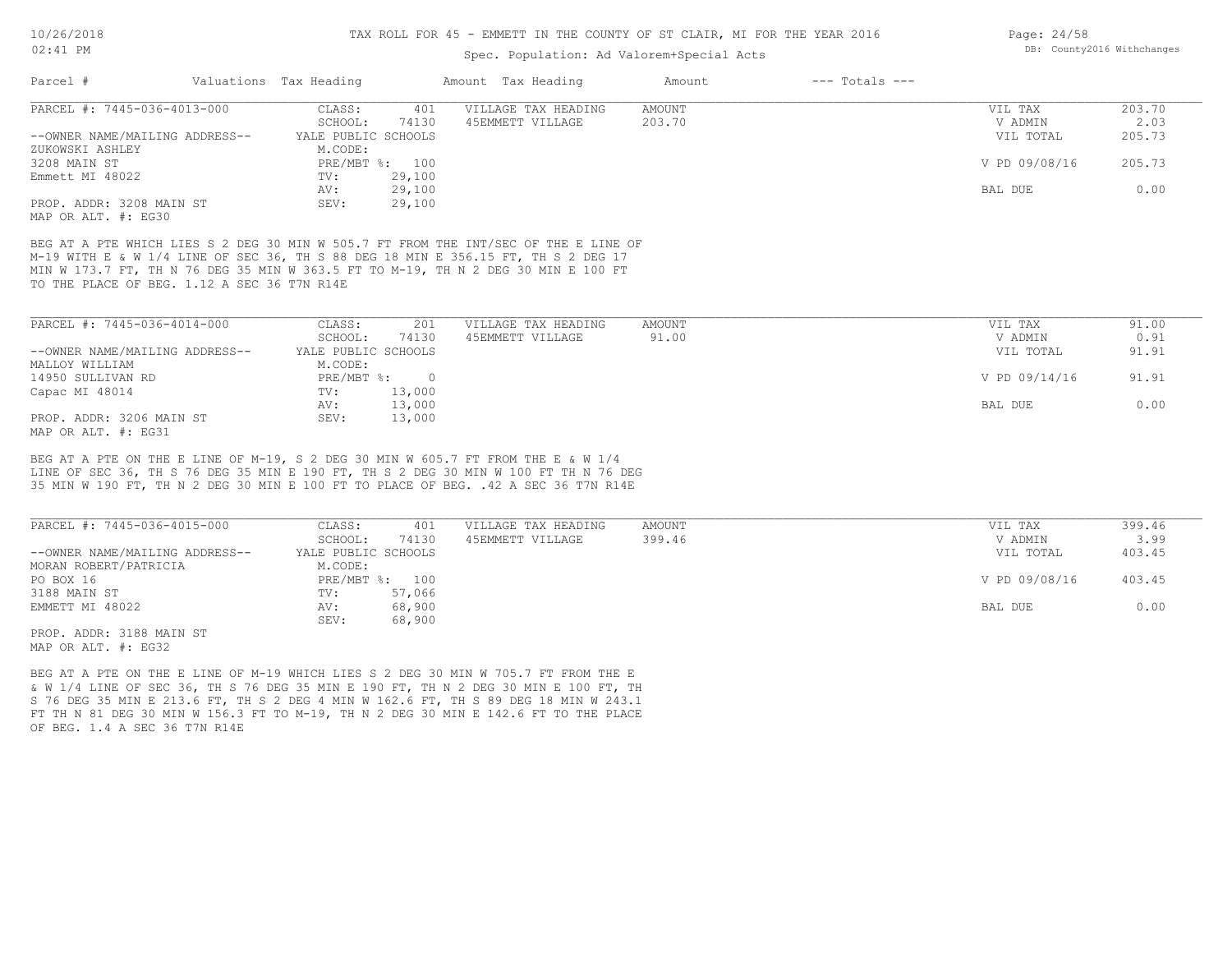#### TAX ROLL FOR 45 - EMMETT IN THE COUNTY OF ST CLAIR, MI FOR THE YEAR 2016

### Spec. Population: Ad Valorem+Special Acts

| Parcel #                       | Valuations Tax Heading |                | Amount Tax Heading                                                                  | Amount | $---$ Totals $---$ |               |        |
|--------------------------------|------------------------|----------------|-------------------------------------------------------------------------------------|--------|--------------------|---------------|--------|
| PARCEL #: 7445-036-4016-000    | CLASS:                 | 201            | VILLAGE TAX HEADING                                                                 | AMOUNT |                    | VIL TAX       | 193.90 |
|                                | SCHOOL:                | 74130          | 45EMMETT VILLAGE                                                                    | 193.90 |                    | V ADMIN       | 1.93   |
| --OWNER NAME/MAILING ADDRESS-- | YALE PUBLIC SCHOOLS    |                |                                                                                     |        |                    | VIL TOTAL     | 195.83 |
| KRAUSS JAMES L/SAIMA L         | M.CODE:                |                |                                                                                     |        |                    |               |        |
| 11665 DUNN RD                  | PRE/MBT %:             | $\overline{0}$ |                                                                                     |        |                    | V PD 09/02/16 | 195.83 |
| Memphis MI 48041               | $TV$ :                 | 27,700         |                                                                                     |        |                    |               |        |
|                                | AV:                    | 27,700         |                                                                                     |        |                    | BAL DUE       | 0.00   |
| PROP. ADDR: 10842 MARY ST      | SEV:                   | 27,700         |                                                                                     |        |                    |               |        |
| MAP OR ALT. #: EG33            |                        |                |                                                                                     |        |                    |               |        |
|                                |                        |                |                                                                                     |        |                    |               |        |
|                                |                        |                | BEG AT A PTE ON E LINE OF M-19 WHICH LIES S 2 DEG 30 MIN W 849.28 FT FROM E & W 1/4 |        |                    |               |        |
|                                |                        |                | LINE, TH S 81 DEG 30 MIN E 156.3 FT, TH S 6 DEG 59 MIN W 148 FT, TH N 77 DEG 30 MIN |        |                    |               |        |
|                                |                        |                | W 131.5 FT TO M-19, TH N 2 DEG 30 MIN E 132 FT TO PLACE OF BEG. .45 A SEC 36 T7N    |        |                    |               |        |
| R14E                           |                        |                |                                                                                     |        |                    |               |        |
|                                |                        |                |                                                                                     |        |                    |               |        |
| PARCEL #: 7445-036-4017-000    | CLASS:                 | 705            | VILLAGE TAX HEADING                                                                 | AMOUNT |                    | VIL TAX       | 0.00   |
|                                | SCHOOL:                | 74130          | 45EMMETT VILLAGE                                                                    | 0.00   |                    | V ADMIN       | 0.00   |
|                                |                        |                |                                                                                     |        |                    |               |        |
| --OWNER NAME/MAILING ADDRESS-- | YALE PUBLIC SCHOOLS    |                |                                                                                     |        |                    | VIL TOTAL     | 0.00   |
| EMMETT LION'S CLUB INC         | M.CODE:                |                |                                                                                     |        |                    |               |        |
| 3481 COGLEY RD                 | PRE/MBT %:             | $\circ$        |                                                                                     |        |                    | BAL DUE       | 0.00   |

MAP OR ALT. #: EG34 PROP. ADDR: MARY ST SEV: 0 AV: 0

N 77 DEG 30 MIN W 126 FT TO THE PLACE OF BEG. .46 A SEC 36 T7N R14E 6 DEG 59 MIN E 148 FT, TH N 89 DEG 18 MIN E 133 FT, TH S 14 DEG 15 MIN W 170 FT TH 30 MIN W 981.28 FT TH S 77 DEG 33 MIN E 131.5 FT TO PLACE OF BEG OF THIS DESC, TH N FROM THE INT/SEC OF THE E LINE OF M-19 WITH THE E & W 1/4 LINE OF SEC 36, S 2 DEG

AVOCA MI 48006 TV:  $0$ <br>AV: 0

| PARCEL #: 7445-036-4018-000    | CLASS:              | 401   | VILLAGE TAX HEADING | AMOUNT | VIL TAX   | 54.92 |
|--------------------------------|---------------------|-------|---------------------|--------|-----------|-------|
|                                | SCHOOL:             | 74130 | 45EMMETT VILLAGE    | 54.92  | V ADMIN   | 0.54  |
| --OWNER NAME/MAILING ADDRESS-- | YALE PUBLIC SCHOOLS |       |                     |        | VIL TOTAL | 55.46 |
| BOYER MICHAEL                  | M.CODE:             |       |                     |        |           |       |
| MAPLE STREET STATION           | PRE/MBT %:          |       |                     |        | BAL DUE   | 55.46 |
| PO BOX 4385                    | TV:                 | 1,846 |                     |        |           |       |
| DEARBORN MI 48126              | AV:                 | 8,700 |                     |        |           |       |
|                                | SEV:                | 8,700 |                     |        |           |       |
| PROP. ADDR: MARY ST            |                     |       |                     |        |           |       |

MAP OR ALT. #: EG35

FT TO THE PLACE OF BEG. . 49 A SEC 36 T7N R14E TH N 82 DEG 14 MIN W 15 FT, TH S 6 DEG 30 MIN W 148 FT TH N 77 DEG 30 MIN W 121.65 TH N 14 DEG 15 MIN E 170 FT TH N 89 DEG 18 MIN E 110 FT TH S 2 DEG 4 MIN W 55.6 FT, 30 MIN W 981.28 FT, TH S 77 DEG 30 MIN E 257.5 FT TO THE PLACE OF BEG OF THIS DESC, FROM THE INT-SEC OF THE E LINE OF M-19 WITH THE E & W 1/4 LINE OF SEC 36, S 2 DEG

Page: 25/58 DB: County2016 Withchanges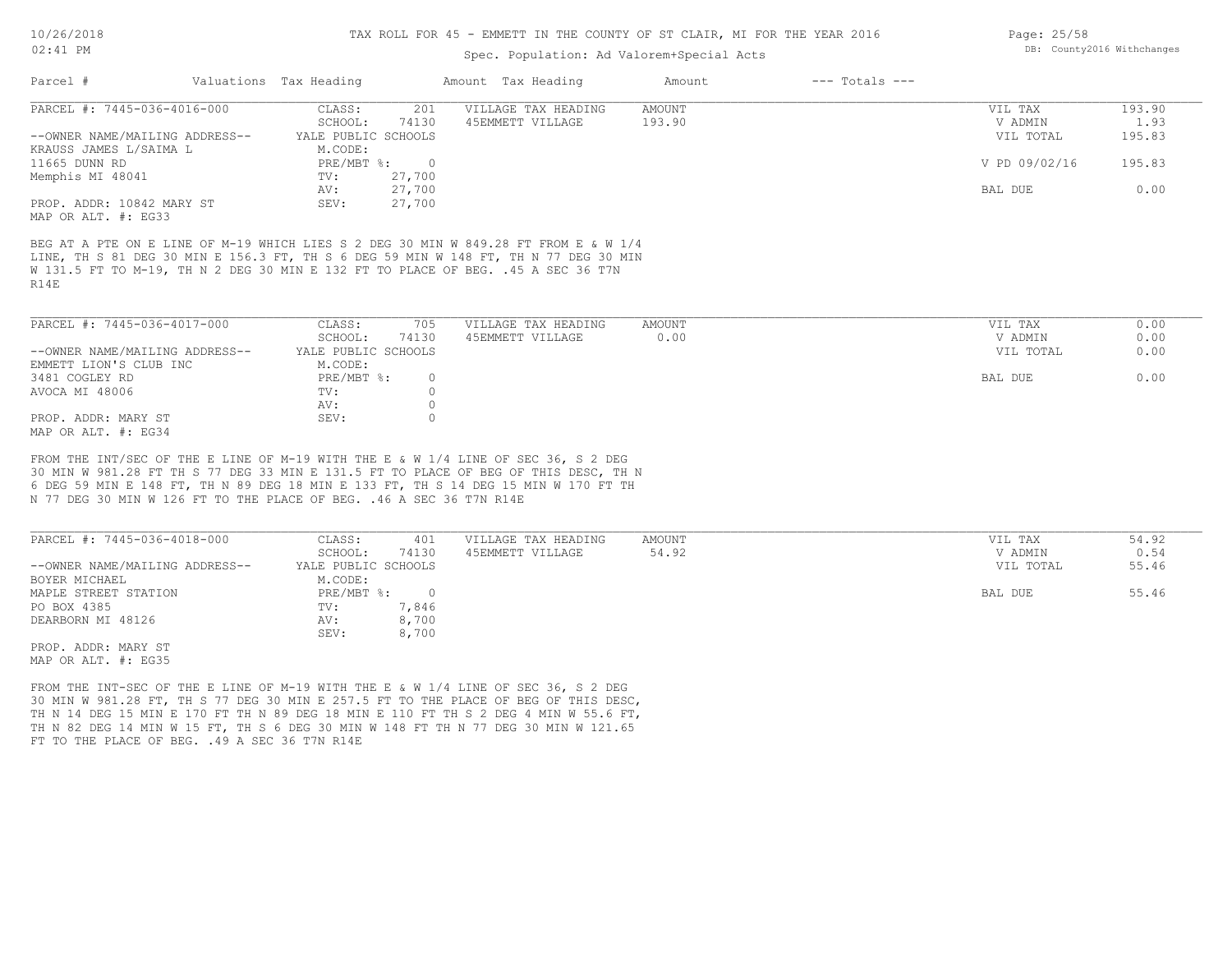#### TAX ROLL FOR 45 - EMMETT IN THE COUNTY OF ST CLAIR, MI FOR THE YEAR 2016

## Spec. Population: Ad Valorem+Special Acts

| Parcel #                       | Valuations Tax Heading |        | Amount Tax Heading  | Amount | $---$ Totals $---$ |               |        |
|--------------------------------|------------------------|--------|---------------------|--------|--------------------|---------------|--------|
| PARCEL #: 7445-036-4019-001    | CLASS:                 | 401    | VILLAGE TAX HEADING | AMOUNT |                    | VIL TAX       | 173.60 |
|                                | SCHOOL:                | 74130  | 45EMMETT VILLAGE    | 173.60 |                    | V ADMIN       | 1.73   |
| --OWNER NAME/MAILING ADDRESS-- | YALE PUBLIC SCHOOLS    |        |                     |        |                    | VIL TOTAL     | 175.33 |
| VIVIANO CARLO                  | M.CODE:                |        |                     |        |                    |               |        |
| 28 GRATIOT AVE                 | $PRE/MBT$ $\div$       |        |                     |        |                    | V PD 09/08/16 | 175.33 |
| Marysville MI 48040            | TV:                    | 24,800 |                     |        |                    |               |        |
|                                | AV:                    | 24,800 |                     |        |                    | BAL DUE       | 0.00   |
| PROP. ADDR: 10808 MARY ST      | SEV:                   | 24,800 |                     |        |                    |               |        |
| MAP OR ALT. #: EG36            |                        |        |                     |        |                    |               |        |

74.81' TO THE BEG. 0.26 A SEC 36 T7N R14E N 6D 46M 1S E 148.98', TH S 82D 14M E 73.73', TH S 6D 30M W 155.13',TH N 77D 32M W N 87D 5M W 1342.56',S 2D 30M W 974.74', & S 77D 32M E 411.91',FROM INT. 1/4 COR.,TH

| PARCEL #: 7445-036-4021-000    | CLASS:              | 401            | VILLAGE TAX HEADING | AMOUNT | VIL TAX       | 99.14  |
|--------------------------------|---------------------|----------------|---------------------|--------|---------------|--------|
|                                | SCHOOL:             | 74130          | 45EMMETT VILLAGE    | 99.14  | V ADMIN       | 0.99   |
| --OWNER NAME/MAILING ADDRESS-- | YALE PUBLIC SCHOOLS |                |                     |        | VIL TOTAL     | 100.13 |
| WOOLMAN DAVID T                | M.CODE:             |                |                     |        |               |        |
| 10807 BRANDON RD               |                     | PRE/MBT %: 100 |                     |        | V PD 07/25/16 | 100.13 |
| EMMETT MI 48022-4505           | TV:                 | 14,164         |                     |        |               |        |
|                                | AV:                 | 16,900         |                     |        | BAL DUE       | 0.00   |
| PROP. ADDR: 10807 BRANDON RD   | SEV:                | 16,900         |                     |        |               |        |
| MAP OR ALT. #: EG27E           |                     |                |                     |        |               |        |

E75 FT OF W 618 FT OF N 178 FT OF E 1/2 OF SW 1/4 0.31 A SEC 36 T7N R14E

| PARCEL #: 7445-036-4022-000    | CLASS:  | 401                 | VILLAGE TAX HEADING | AMOUNT | VIL TAX   | 153.36 |
|--------------------------------|---------|---------------------|---------------------|--------|-----------|--------|
|                                | SCHOOL: | 74130               | 45EMMETT VILLAGE    | 153.36 | V ADMIN   | 1.53   |
| --OWNER NAME/MAILING ADDRESS-- |         | YALE PUBLIC SCHOOLS |                     |        | VIL TOTAL | 154.89 |
| STELZER EDWARD/MARG            | M.CODE: |                     |                     |        |           |        |
| 10791 BRANDON RD               |         | PRE/MBT %: 100      |                     |        | BAL DUE   | 154.89 |
| EMMETT MI 48022-4508           | TV:     | 21,909              |                     |        |           |        |
|                                | AV:     | 26,000              |                     |        |           |        |
| PROP. ADDR: 10791 BRANDON RD   | SEV:    | 26,000              |                     |        |           |        |
| MAP OR ALT. #: EG27I           |         |                     |                     |        |           |        |

E115 FT OF W 733 FT OF N 178 FT OF E 1/2 OF SW 1/4 0.47 A SEC 36 T7N R14E

| PARCEL #: 7445-036-4023-000    | CLASS:              | 401    | VILLAGE TAX HEADING | AMOUNT | VIL TAX       | 181.18 |
|--------------------------------|---------------------|--------|---------------------|--------|---------------|--------|
|                                | SCHOOL:             | 74130  | 45EMMETT VILLAGE    | 181.18 | V ADMIN       | 1.81   |
| --OWNER NAME/MAILING ADDRESS-- | YALE PUBLIC SCHOOLS |        |                     |        | VIL TOTAL     | 182.99 |
| TWARDY RANDALL G               | M.CODE:             |        |                     |        |               |        |
| P.O. BOX 81                    | PRE/MBT %:          | $\cap$ |                     |        | V PD 07/14/16 | 182.99 |
| MEMPHIS MI 48041               | TV:                 | 25,883 |                     |        |               |        |
|                                | AV:                 | 31,100 |                     |        | BAL DUE       | 0.00   |
| PROP. ADDR: 10785 BRANDON RD   | SEV:                | 31,100 |                     |        |               |        |

MAP OR ALT. #: EG27F

E125' OF W 858' OF N 178' OF E 1/2 OF SW 1/4 SECTION 36 T7N R14E 0.51 A

Page: 26/58 DB: County2016 Withchanges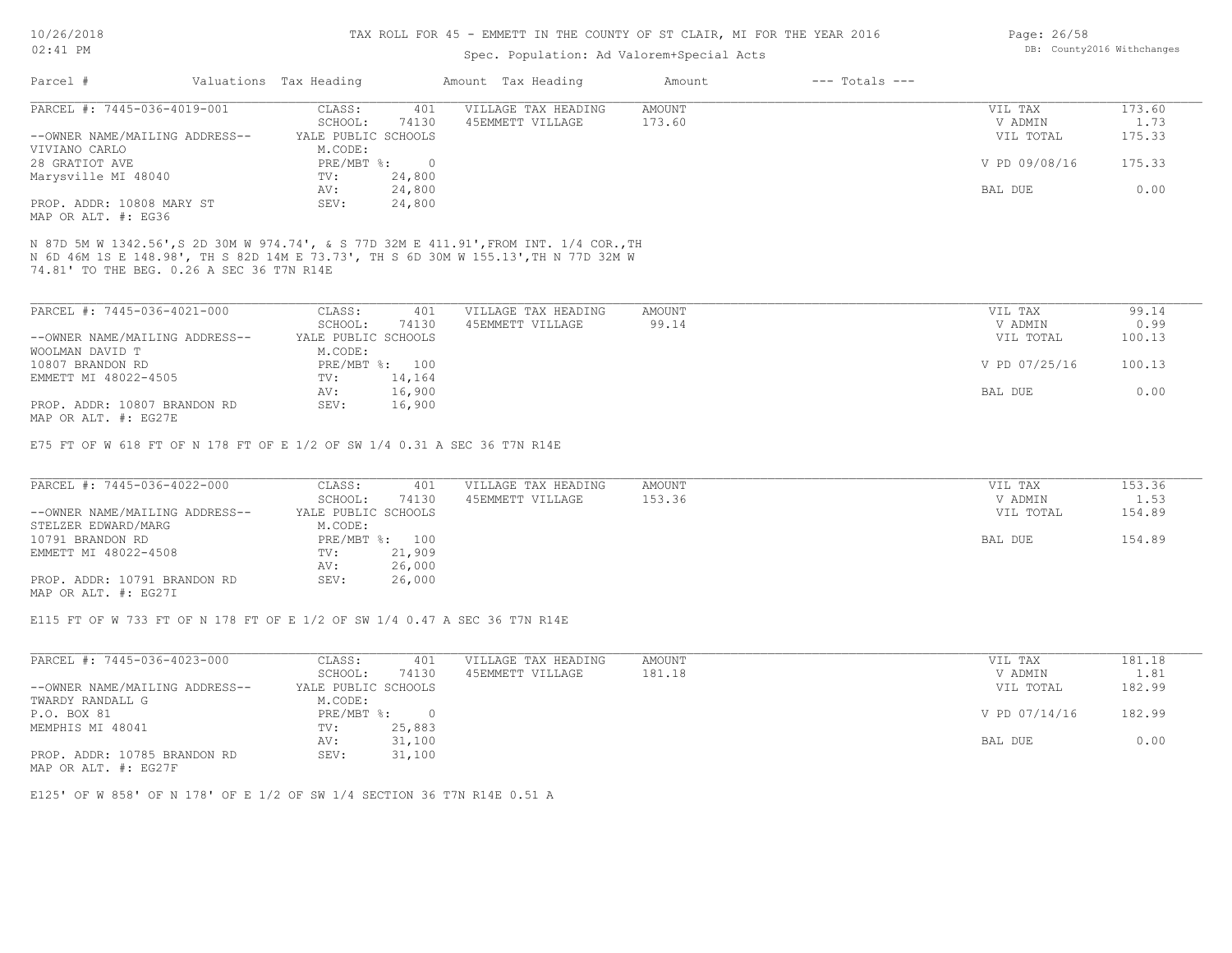#### TAX ROLL FOR 45 - EMMETT IN THE COUNTY OF ST CLAIR, MI FOR THE YEAR 2016

### Spec. Population: Ad Valorem+Special Acts

| Parcel #                       | Valuations Tax Heading |       | Amount Tax Heading  | Amount | $---$ Totals $---$ |               |       |
|--------------------------------|------------------------|-------|---------------------|--------|--------------------|---------------|-------|
| PARCEL #: 7445-036-4024-000    | CLASS:                 | 401   | VILLAGE TAX HEADING | AMOUNT |                    | VIL TAX       | 34.30 |
|                                | SCHOOL:                | 74130 | 45EMMETT VILLAGE    | 34.30  |                    | V ADMIN       | 0.34  |
| --OWNER NAME/MAILING ADDRESS-- | YALE PUBLIC SCHOOLS    |       |                     |        |                    | VIL TOTAL     | 34.64 |
| GRACE THERESA ANN TRUST        | M.CODE:                |       |                     |        |                    |               |       |
| 2039 N. LINCOLN AVE UNIT F     | PRE/MBT %:             |       |                     |        |                    | V PD 07/25/16 | 34.64 |
| CHICAGO IL 60614               | TV:                    | 4,900 |                     |        |                    |               |       |
|                                | AV:                    | 4,900 |                     |        |                    | BAL DUE       | 0.00  |
| PROP. ADDR: 10777 BRANDON RD   | SEV:                   | 4,900 |                     |        |                    |               |       |

MAP OR ALT. #: EG27G

E150 FT OF W 1008 FT OF N 178 FT OF E 1/2 OF SW 1/4 0.61 A SEC 36 T7N R14E

| PARCEL #: 7445-036-4025-000    | CLASS:              | 402   | VILLAGE TAX HEADING | AMOUNT | VIL TAX       | 34.30 |
|--------------------------------|---------------------|-------|---------------------|--------|---------------|-------|
|                                | SCHOOL:             | 74130 | 45EMMETT VILLAGE    | 34.30  | V ADMIN       | 0.34  |
| --OWNER NAME/MAILING ADDRESS-- | YALE PUBLIC SCHOOLS |       |                     |        | VIL TOTAL     | 34.64 |
| GRACE THERESA ANN REV. TRUST   | M.CODE:             |       |                     |        |               |       |
| 2039 N. LINCOLN AVE UNIT F     | PRE/MBT %:          |       |                     |        | V PD 07/25/16 | 34.64 |
| CHICAGO IL 60614               | TV:                 | 4,900 |                     |        |               |       |
|                                | AV:                 | 4,900 |                     |        | BAL DUE       | 0.00  |
| PROP. ADDR: BRANDON RD         | SEV:                | 4,900 |                     |        |               |       |
|                                |                     |       |                     |        |               |       |

MAP OR ALT. #: EG27H

E150' OF W 1158' OF N 178' OF E 1/2 OF SW 1/4 SECTION 36 T7N R14E 0.61 A

| PARCEL #: 7445-036-4026-000    | CLASS:  | 401                 | VILLAGE TAX HEADING | AMOUNT | VIL TAX       | 328.83 |
|--------------------------------|---------|---------------------|---------------------|--------|---------------|--------|
|                                | SCHOOL: | 74130               | 45EMMETT VILLAGE    | 328.83 | V ADMIN       | 3.28   |
| --OWNER NAME/MAILING ADDRESS-- |         | YALE PUBLIC SCHOOLS |                     |        | VIL TOTAL     | 332.11 |
| KINNEY FAMILY TRUST            | M.CODE: |                     |                     |        |               |        |
| 10745 BRANDON RD               |         | PRE/MBT %: 100      |                     |        | V PD 08/30/16 | 332.11 |
| EMMETT MI 48022-4508           | TV:     | 46,977              |                     |        |               |        |
|                                | AV:     | 56,700              |                     |        | BAL DUE       | 0.00   |
| PROP. ADDR: 10745 BRANDON RD   | SEV:    | 56,700              |                     |        |               |        |
| MAP OR ALT. #: EG27A/B         |         |                     |                     |        |               |        |

R14E E183.9 FT OF N 178 FT OF SW 1/4 & W 12.1 FT OF N 178 FT OF SE 1/4 0.8 A SEC 36 T7N

| PARCEL #: 7445-036-4027-000      | CLASS:              | 201     | VILLAGE TAX HEADING | AMOUNT | VIL TAX       | 660.39 |
|----------------------------------|---------------------|---------|---------------------|--------|---------------|--------|
|                                  | SCHOOL:             | 74130   | 45EMMETT VILLAGE    | 660.39 | V ADMIN       | 6.60   |
| --OWNER NAME/MAILING ADDRESS--   | YALE PUBLIC SCHOOLS |         |                     |        | VIL TOTAL     | 666.99 |
| EASTERN MICHIGAN GRAIN           | M.CODE:             |         |                     |        |               |        |
| THE STAR OF THE WEST MILLING CO. | PRE/MBT %:          |         |                     |        | V PD 09/12/16 | 666.99 |
| P.O. BOX 146                     | TV:                 | 94,342  |                     |        |               |        |
| FRANKENMUTH MI 48734             | AV:                 | 109,600 |                     |        | BAL DUE       | 0.00   |
|                                  | SEV:                | 109,600 |                     |        |               |        |
|                                  |                     |         |                     |        |               |        |

MAP OR ALT. #: PROP. ADDR: 10668 MARY ST

403.67 TO BEG.T7N R14E 11.41 A. 1017.71',TH S 3D 36M 50S W 243.45',TH S 77D 32M 40S E 1030.67'TH N 3D 30M 46S E 20SW 1307.26'&S 3D 30M 46S W 1059.99 FROM E 1/4 COR. FROM 1/4 COR.TH 86D 29M 14S 52M E 243.45', TH N 77D 30M 30S W 769.35', TH S7 18M 30S W200;TO BEG. N 87D 13M COR.TH S77D 30M 30S E 550;,TH S 10D 10M W 41.58',TH N 77 30M 30S E 235.88' TH N 3D BEG. S 87D 5M E 1321.57;,TH S 2D 30M W 974.91',&S 77D 30M 30S E 855.35',FROM W 1/4 Page: 27/58 DB: County2016 Withchanges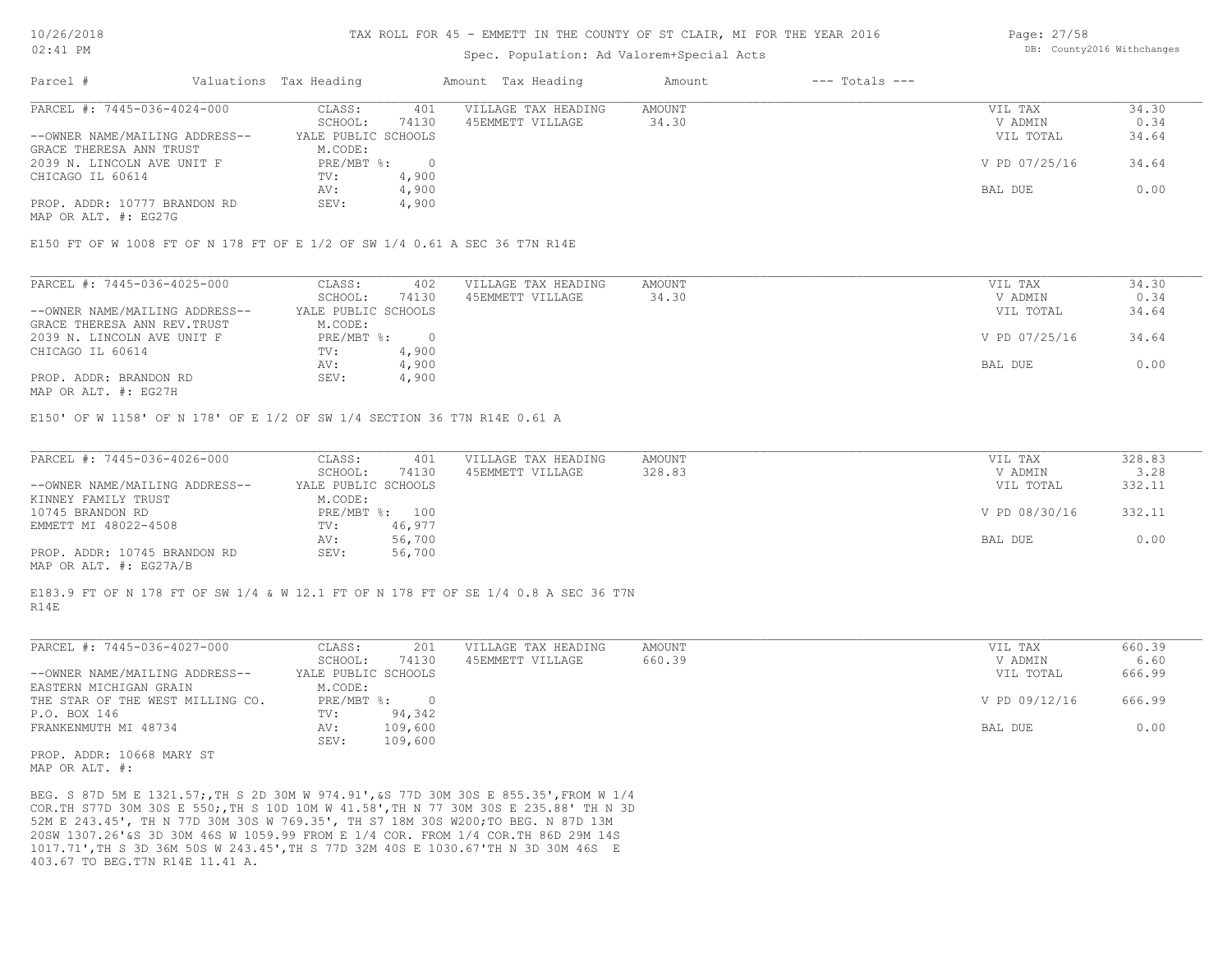#### TAX ROLL FOR 45 - EMMETT IN THE COUNTY OF ST CLAIR, MI FOR THE YEAR 2016

### Spec. Population: Ad Valorem+Special Acts

| Parcel #                       | Valuations Tax Heading |       | Amount Tax Heading  | Amount | $---$ Totals $---$ |           |      |
|--------------------------------|------------------------|-------|---------------------|--------|--------------------|-----------|------|
| PARCEL #: 7445-036-4027-100    | CLASS:                 | 703   | VILLAGE TAX HEADING | AMOUNT |                    | VIL TAX   | 0.00 |
|                                | SCHOOL:                | 74130 | 45EMMETT VILLAGE    | 0.00   |                    | V ADMIN   | 0.00 |
| --OWNER NAME/MAILING ADDRESS-- | YALE PUBLIC SCHOOLS    |       |                     |        |                    | VIL TOTAL | 0.00 |
| VILLAGE OF EMMETT              | M.CODE:                |       |                     |        |                    |           |      |
| 3099 MAIN ST                   | PRE/MBT %:             |       |                     |        |                    | BAL DUE   | 0.00 |
| EMMETT MI 48022                | TV:                    |       |                     |        |                    |           |      |
|                                | AV:                    |       |                     |        |                    |           |      |
| PROP. ADDR: MARY ST            | SEV:                   |       |                     |        |                    |           |      |
|                                |                        |       |                     |        |                    |           |      |

MAP OR ALT. #: EG27D2

BEG. SECTION 36 T7N R14E 1.7 A S7730'30"E 368.75',TH N718' 30"E 200',TH N7730'30"W 368.75',TH S718'30"W 200' TO BEG S875'E 1321.57', S230'W 974.91' & S7730'30"E 486.6' FROM W 1/4 COR,TH

| PARCEL #: 7445-036-4028-001    | CLASS:              | 402    | VILLAGE TAX HEADING | AMOUNT | VIL TAX       | 431.90 |
|--------------------------------|---------------------|--------|---------------------|--------|---------------|--------|
|                                | SCHOOL:             | 74130  | 45EMMETT VILLAGE    | 431.90 | V ADMIN       | 4.31   |
| --OWNER NAME/MAILING ADDRESS-- | YALE PUBLIC SCHOOLS |        |                     |        | VIL TOTAL     | 436.21 |
| GROT STANLEY/SYLWIA            | M.CODE:             |        |                     |        |               |        |
| 11927 HIAWATHA                 | PRE/MBT %: 100      |        |                     |        | V PD 08/30/16 | 436.21 |
| UTICA MI 48315                 | TV:                 | 61,700 |                     |        |               |        |
|                                | AV:                 | 61,700 |                     |        | BAL DUE       | 0.00   |
| PROP. ADDR: KINNEY RD          | SEV:                | 61,700 |                     |        |               |        |
| MAP OR ALT. #: EG59A           |                     |        |                     |        |               |        |

SECTION 36 T7N R16E 51.93 A SPLIT ON 10/05/2007 FROM 19-036-4028-000; 33D 27M 40S W 214.5', S 3D 6M 21S E 124.54', TH S 86D 39M 8S W 1105.88 TO BEG 40S W 313.5', S 30D 57M 40S W 132', S 49D 57M 40S W 726', S 73D 27M 40S W 247.5', S TH ALG COWHY DRAIN TH FOLLOWING SEVEN COURSES; S 37D 27M 40S W 107.87', S 61D 27M TH S 83D 49M 17S E 445.67', TH N 5D 59M 36S E 37.75', TH S 84D 0M 24S E 1234.32', 98.48', TH N 3D 26M 4S W 98.7', TH S 84D 0M 24S E 535.6', TH N 3D 26M 4S W 101.76', 29S W 250', TH N 85D 35M 34S E 70.38', TH N 3D 26M 4S W 49.5', TH N 85D 35M 34S E 39M 35S W 70.2', TH N 3D 58M 29S W 627.4', TH N 85D 35M 34S E 209.2', TH N 3D 58M BEG N 86D 39M 8S E 1382.76' FROM SW SEC COR, TH N 3D 58M 29S W 300.16', TH S 86D

| PARCEL #: 7445-036-4028-010        | CLASS:              | 703   | VILLAGE TAX HEADING | AMOUNT | VIL TAX   | 0.00 |
|------------------------------------|---------------------|-------|---------------------|--------|-----------|------|
|                                    | SCHOOL:             | 74130 | 45EMMETT VILLAGE    | 0.00   | V ADMIN   | 0.00 |
| --OWNER NAME/MAILING ADDRESS--     | YALE PUBLIC SCHOOLS |       |                     |        | VIL TOTAL | 0.00 |
| SOUTH BRANCH PINE RIVER DRAIN      | M.CODE:             |       |                     |        |           |      |
| DRAINAGE DISTRICT                  | PRE/MBT %: 100      |       |                     |        | BAL DUE   | 0.00 |
| ST CLAIR COUNTY DRAIN COMMISSIONER | TV:                 |       |                     |        |           |      |
| 21 AIRPORT DR                      | AV:                 |       |                     |        |           |      |
| SAINT CLAIR MI 48079               | SEV:                |       |                     |        |           |      |

MAP OR ALT. #: EG59B PROP. ADDR: KINNEY RD

10/05/2007 FROM 19-036-4028-000; 1342.74', TH S 86D 39M 8S W 84.96' TO BEG SECTION 36 T7N R16E 21.16 A SPLIT ON 107.87', TH S 84D 0M 24S E 55.01', TH S 2D 57M 44S E 1093.74', TH S 86D 18M 37S W 49D 57M 40S E 726', N 30D 57M 40S E 132', N 61D 27M 40S E 313.5', N 37D 27M 40S E COURSE; N 3D 6M 21S W 124.54', N 33D 27M 40S E 214.5', N 73D 27M 40S E 247.5', N BEG N 86D 39M 8S E 2488.64' FROM SW SEC COR, TH ALG COWHY DRAIN FOLLOWING SEVEN

Page: 28/58 DB: County2016 Withchanges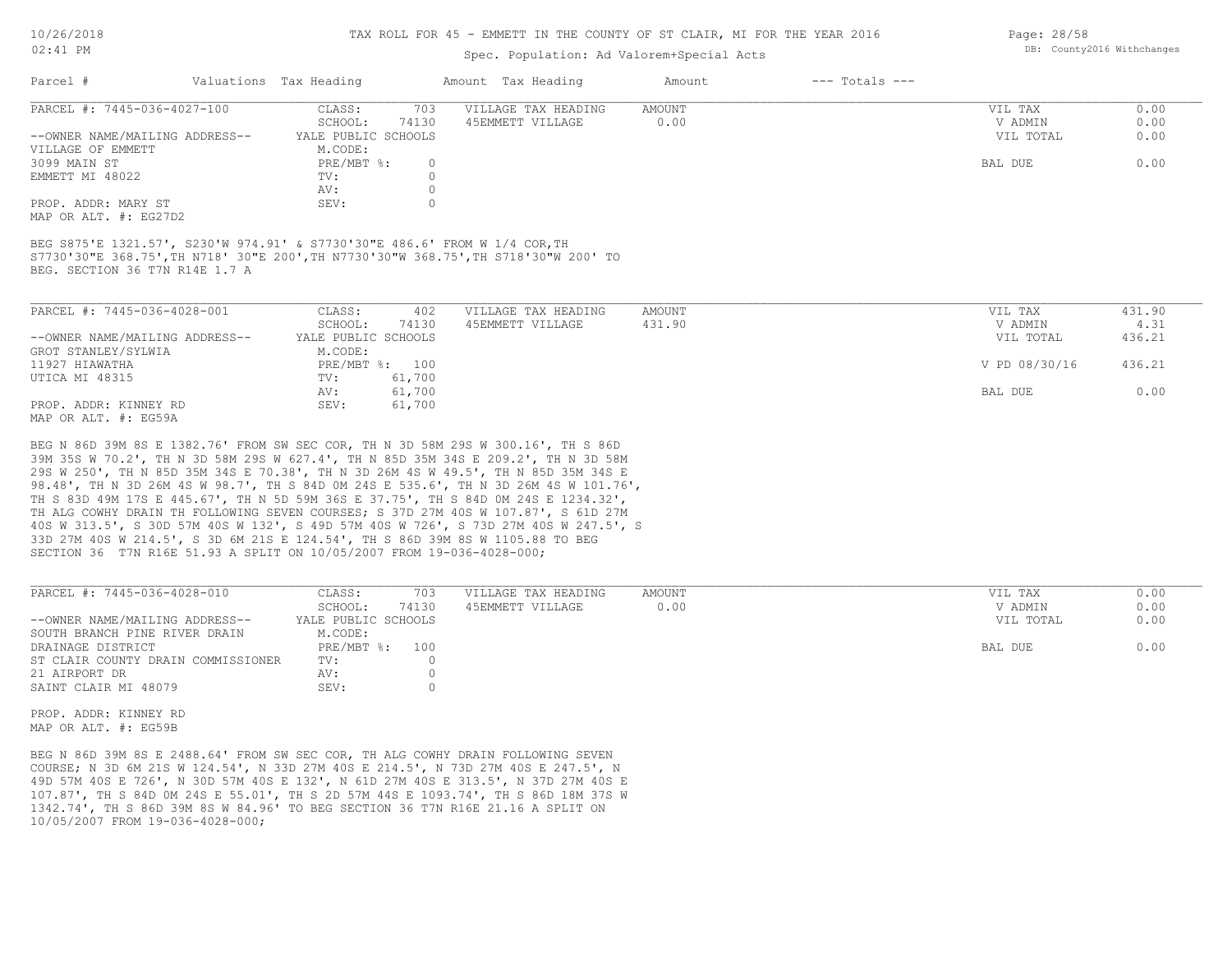10/26/2018

#### TAX ROLL FOR 45 - EMMETT IN THE COUNTY OF ST CLAIR, MI FOR THE YEAR 2016

| Page: 29/58 |                            |
|-------------|----------------------------|
|             | DB: County2016 Withchanges |

| $02:41$ PM                                         |                                |                                                                                                                                                                                                                                                                | Spec. Population: Ad Valorem+Special Acts |                    |                      |                |
|----------------------------------------------------|--------------------------------|----------------------------------------------------------------------------------------------------------------------------------------------------------------------------------------------------------------------------------------------------------------|-------------------------------------------|--------------------|----------------------|----------------|
| Parcel #                                           | Valuations Tax Heading         | Amount Tax Heading                                                                                                                                                                                                                                             | Amount                                    | $---$ Totals $---$ |                      |                |
| PARCEL #: 7445-036-4029-000                        | CLASS:                         | VILLAGE TAX HEADING<br>201                                                                                                                                                                                                                                     | <b>AMOUNT</b>                             |                    | VIL TAX              | 201.60         |
| --OWNER NAME/MAILING ADDRESS--                     | SCHOOL:<br>YALE PUBLIC SCHOOLS | 74130<br>45EMMETT VILLAGE                                                                                                                                                                                                                                      | 201.60                                    |                    | V ADMIN<br>VIL TOTAL | 2.01<br>203.61 |
| PIERCE INVESMENT LLC                               | M.CODE:                        |                                                                                                                                                                                                                                                                |                                           |                    |                      |                |
| 10895 BRANDON RD                                   | PRE/MBT %:                     | $\overline{0}$                                                                                                                                                                                                                                                 |                                           |                    | V PD 09/08/16        | 203.61         |
| EMMETT MI 48022                                    | TV:                            | 28,800                                                                                                                                                                                                                                                         |                                           |                    |                      |                |
|                                                    | AV:                            | 28,800                                                                                                                                                                                                                                                         |                                           |                    | BAL DUE              | 0.00           |
| PROP. ADDR: 3120 MAIN ST                           | SEV:                           | 28,800                                                                                                                                                                                                                                                         |                                           |                    |                      |                |
| MAP OR ALT. #: EG59C                               |                                |                                                                                                                                                                                                                                                                |                                           |                    |                      |                |
| OF MECHANIC ST. 1 A SEC 36 T7N R14E                |                                | N250 FT OF W 176.20 FT OF THAT PART OF E 1/2 OF SW 1/4 LYING E OF E LINE M-19 & S                                                                                                                                                                              |                                           |                    |                      |                |
|                                                    |                                |                                                                                                                                                                                                                                                                |                                           |                    |                      |                |
| PARCEL #: 7445-036-4030-000                        | CLASS:<br>SCHOOL:              | VILLAGE TAX HEADING<br>401<br>74130<br>45EMMETT VILLAGE                                                                                                                                                                                                        | <b>AMOUNT</b><br>233.25                   |                    | VIL TAX<br>V ADMIN   | 233.25<br>2.33 |
| --OWNER NAME/MAILING ADDRESS--                     | YALE PUBLIC SCHOOLS            |                                                                                                                                                                                                                                                                |                                           |                    | VIL TOTAL            | 235.58         |
| THIERRY TIMOTHY F/DEBRA                            | M.CODE:                        |                                                                                                                                                                                                                                                                |                                           |                    |                      |                |
| 8995 MORRIS RD                                     | PRE/MBT %:                     | $\overline{0}$                                                                                                                                                                                                                                                 |                                           |                    | BAL DUE              | 235.58         |
| GOODELLS MI 48027                                  | TV:                            | 33,322                                                                                                                                                                                                                                                         |                                           |                    |                      |                |
|                                                    | AV:                            | 39,800                                                                                                                                                                                                                                                         |                                           |                    |                      |                |
| PROP. ADDR: 3130 PATRICK ST<br>MAP OR ALT. #: EG58 | SEV:                           | 39,800                                                                                                                                                                                                                                                         |                                           |                    |                      |                |
| SEC 36 T7N R14E                                    |                                | BEG AT THE SW COR OF LOT 8 DUNEGANS ADDITION TO EMMETT, TH S 77 DEG 30 MIN E 100 FT<br>TH S 2 DEG 30 MIN W 113.91 FT TO JOHN ST TH N 87 DEG 30 MIN W ALG JOHN ST 98.48 FT<br>TO PATRICK ST TH N 2 DEG 30 MIN E ALG PATRICK ST 131.3 FT TO PLACE OF BEG. . 28 A |                                           |                    |                      |                |
| PARCEL #: 7445-036-4031-000                        | CLASS:                         | VILLAGE TAX HEADING<br>201                                                                                                                                                                                                                                     | <b>AMOUNT</b>                             |                    | VIL TAX              | 28.00          |
|                                                    | SCHOOL:                        | 74130<br>45EMMETT VILLAGE                                                                                                                                                                                                                                      | 28.00                                     |                    | V ADMIN              | 0.28           |
| --OWNER NAME/MAILING ADDRESS--                     | YALE PUBLIC SCHOOLS            |                                                                                                                                                                                                                                                                |                                           |                    | VIL TOTAL            | 28.28          |
| GAUTHIER FREDERICK JR/MARTHA                       | M.CODE:                        |                                                                                                                                                                                                                                                                |                                           |                    |                      |                |
| 1100 S. 15TH STREET                                | PRE/MBT %:                     | $\overline{0}$                                                                                                                                                                                                                                                 |                                           |                    | V PD 07/25/16        | 28.28          |
| ST CLAIR MI 48079                                  | TV:                            | 4,000                                                                                                                                                                                                                                                          |                                           |                    |                      |                |
| PROP. ADDR: 10808 JOSEPH ST                        | AV:<br>SEV:                    | 4,000<br>4,000                                                                                                                                                                                                                                                 |                                           |                    | BAL DUE              | 0.00           |
| MAP OR ALT. #: EG59B                               |                                |                                                                                                                                                                                                                                                                |                                           |                    |                      |                |
|                                                    |                                |                                                                                                                                                                                                                                                                |                                           |                    |                      |                |
|                                                    |                                | BEG AT INT OF CENTER OF MAIN ST WITH S LINE OF GTRR R/W, TH S 77 DEG 32 MIN E ON                                                                                                                                                                               |                                           |                    |                      |                |
|                                                    |                                | SAID S LINE 484.5 FT, TH S 2 DEG 30 MIN W 39.4 FT TO BEG OF THIS DESC, TH S 2 DEG                                                                                                                                                                              |                                           |                    |                      |                |
|                                                    |                                | 30 MIN W 100 FT TH S 77 DEG 32 MIN E 435.6 FT TH N 2 DEG 30 MIN E 100 FT, TH N 77                                                                                                                                                                              |                                           |                    |                      |                |
| DEG 32 MIN W 435.6 FT TO BEG. 1 A SEC 36 T7N R14E  |                                |                                                                                                                                                                                                                                                                |                                           |                    |                      |                |
|                                                    |                                |                                                                                                                                                                                                                                                                |                                           |                    |                      |                |

| PARCEL #: 7445-036-4036-001    | CLASS:              | 401            | VILLAGE TAX HEADING | AMOUNT | VIL TAX       | 461.52 |
|--------------------------------|---------------------|----------------|---------------------|--------|---------------|--------|
|                                | SCHOOL:             | 74130          | 45EMMETT VILLAGE    | 461.52 | V ADMIN       | 4.61   |
| --OWNER NAME/MAILING ADDRESS-- | YALE PUBLIC SCHOOLS |                |                     |        | VIL TOTAL     | 466.13 |
| THOMAS WILLIAM/JENNIFER        | M.CODE:             |                |                     |        |               |        |
| 3079 WASHINGTON ST             |                     | PRE/MBT %: 100 |                     |        | V PD 09/08/16 | 466.13 |
| EMMETT MI 48022                | TV:                 | 65,932         |                     |        |               |        |
|                                | AV:                 | 78,800         |                     |        | BAL DUE       | 0.00   |
| PROP. ADDR: 3079 WASHINGTON ST | SEV:                | 78,800         |                     |        |               |        |
| MAP OR ALT. #: EG57            |                     |                |                     |        |               |        |

VILLAGE OF MT CROWLEY SEC 36 T7N R14E .35 A. 88\* 28' 30" W 280', TH N 1\* 41' 30" E 401.98' TO BEG.2.17A ALSO SE COR.OF LOTS 28 51" E 162.66', TH S 0\* 45' E 150', TH N 89\* 11' E 100', TH S 0\* 45' E 256.35', TH N BEG N 0\* 41' 2" W 993.38' & S 88\* 27' 51" E 695.86' FROM SW SEC COR, TH S 88\* 27'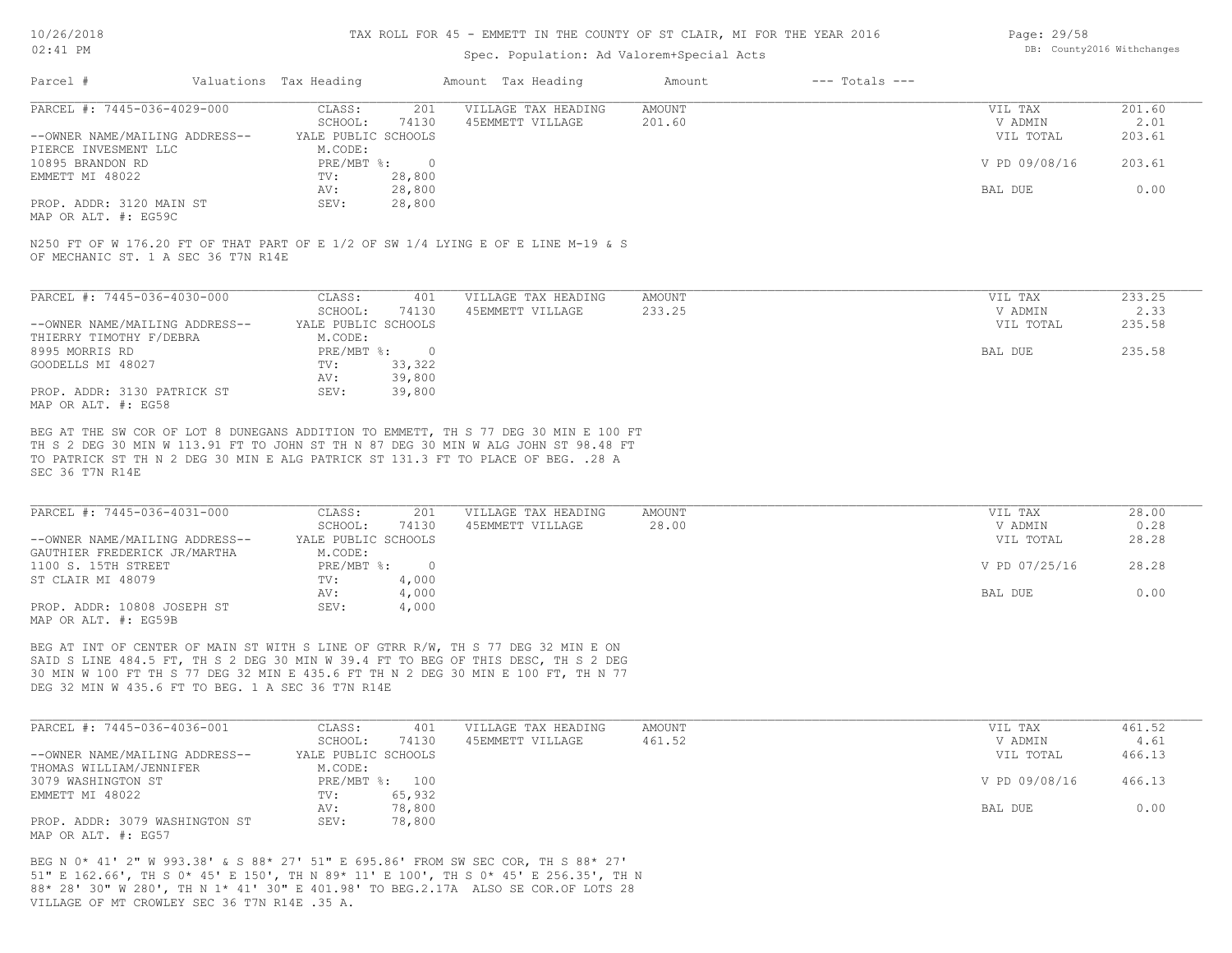LYING W OF M-19. .75 A SEC 36 T7N R14E

## TAX ROLL FOR 45 - EMMETT IN THE COUNTY OF ST CLAIR, MI FOR THE YEAR 2016

## Spec. Population: Ad Valorem+Special Acts

| Page: 30/58 |                            |
|-------------|----------------------------|
|             | DB: County2016 Withchanges |

| Parcel #                                                      | Valuations Tax Heading                   |                  | Amount Tax Heading                                                                                                                                                                      | Amount                  | $---$ Totals $---$ |                                 |                          |
|---------------------------------------------------------------|------------------------------------------|------------------|-----------------------------------------------------------------------------------------------------------------------------------------------------------------------------------------|-------------------------|--------------------|---------------------------------|--------------------------|
| PARCEL #: 7445-036-4036-100<br>--OWNER NAME/MAILING ADDRESS-- | CLASS:<br>SCHOOL:<br>YALE PUBLIC SCHOOLS | 201<br>74130     | VILLAGE TAX HEADING<br>45EMMETT VILLAGE                                                                                                                                                 | <b>AMOUNT</b><br>193.90 |                    | VIL TAX<br>V ADMIN<br>VIL TOTAL | 193.90<br>1.93<br>195.83 |
| JRD INVESTMENTS, LLC<br>11114 BURT RD                         | M.CODE:<br>PRE/MBT %: 0                  |                  |                                                                                                                                                                                         |                         |                    | V PD 07/25/16                   | 195.83                   |
| Emmett MI 48022                                               | TV:<br>AV:                               | 27,700<br>27,700 |                                                                                                                                                                                         |                         |                    | BAL DUE                         | 0.00                     |
| PROP. ADDR: WASHINGTON ST<br>MAP OR ALT. #: EG57B             | SEV:                                     | 27,700           |                                                                                                                                                                                         |                         |                    |                                 |                          |
| BEG SECTION 36                                                | T7N R14E                                 |                  | BEG N0^41'25"W 400' FROM SW SEC COR TH N0^41'25"W593.38', TH S88^27'51"E 695.86' TH<br>S1^41'30"W 401.98', TH S89^28'30"E 280', TH S0^45'E 165', TH S89^58'20"W 958.53' TO<br>$10.26$ A |                         |                    |                                 |                          |
| PARCEL #: 7445-036-4037-000                                   | CLASS:                                   | 402              | VILLAGE TAX HEADING                                                                                                                                                                     | <b>AMOUNT</b>           |                    | VIL TAX                         | 11.56                    |
|                                                               | SCHOOL:                                  | 74130            | 45EMMETT VILLAGE                                                                                                                                                                        | 11.56                   |                    | V ADMIN                         | 0.11                     |
| --OWNER NAME/MAILING ADDRESS--<br>PROSCH TINA M               | YALE PUBLIC SCHOOLS<br>M.CODE:           |                  |                                                                                                                                                                                         |                         |                    | VIL TOTAL                       | 11.67                    |
| 10877 MECHANIC ST<br>EMMETT MI 48022                          | PRE/MBT %: 0<br>TV:                      | 1,652            |                                                                                                                                                                                         |                         |                    | V PD 09/08/16                   | 11.67                    |
| PROP. ADDR: WASHINGTON ST                                     | AV:<br>SEV:                              | 2,300<br>2,300   |                                                                                                                                                                                         |                         |                    | BAL DUE                         | 0.00                     |
| MAP OR ALT. #: EG54/55                                        |                                          |                  |                                                                                                                                                                                         |                         |                    |                                 |                          |
| CROWLEY EXC S 835.1 FT. . 17 A SEC 36 T7N R14E                |                                          |                  | W100 FT OF E 265 FT OF THAT PART OF SW 1/4 LYING W OF M-19 & S OF VILLAGE OF MT                                                                                                         |                         |                    |                                 |                          |
| PARCEL #: 7445-036-4038-000                                   | CLASS:<br>SCHOOL:                        | 401<br>74130     | VILLAGE TAX HEADING<br>45EMMETT VILLAGE                                                                                                                                                 | AMOUNT<br>14.70         |                    | VIL TAX<br>V ADMIN              | 14.70<br>0.14            |
| --OWNER NAME/MAILING ADDRESS--                                | YALE PUBLIC SCHOOLS                      |                  |                                                                                                                                                                                         |                         |                    | VIL TOTAL                       | 14.84                    |
| LEIGH BOGL KEVIN<br>1135 COURT ST                             | M.CODE:<br>PRE/MBT %: 0                  |                  |                                                                                                                                                                                         |                         |                    | BAL DUE                         | 14.84                    |
| Port Huron MI 48060                                           | TV:<br>AV:                               | 2,100<br>2,100   |                                                                                                                                                                                         |                         |                    |                                 |                          |
| PROP. ADDR: 3084 WASHINGTON ST<br>MAP OR ALT. #: EG53B        | SEV:                                     | 2,100            |                                                                                                                                                                                         |                         |                    |                                 |                          |
| W OF M-19 & CONT 0.25 A. 0.25 A SEC 36 T7N R14E               |                                          |                  | N66 FT OF S 835.1 FT OF W 165 FT OF E 330 FT OF THAT PART OF W 1/2 OF SW 1/4 LYING                                                                                                      |                         |                    |                                 |                          |
| PARCEL #: 7445-036-4040-000                                   | CLASS:                                   | 401              | VILLAGE TAX HEADING                                                                                                                                                                     | <b>AMOUNT</b>           |                    | VIL TAX                         | 224.70                   |
| --OWNER NAME/MAILING ADDRESS--                                | SCHOOL:<br>YALE PUBLIC SCHOOLS           | 74130            | 45EMMETT VILLAGE                                                                                                                                                                        | 224.70                  |                    | V ADMIN<br>VIL TOTAL            | 2.24<br>226.94           |
| WITKOWSKI MARK/JANET<br>3077 MAIN ST                          | M.CODE:<br>PRE/MBT %: 100                |                  |                                                                                                                                                                                         |                         |                    | V PD 09/14/16                   | 226.94                   |
| EMMETT MI 48022                                               | TV:<br>AV:                               | 32,100<br>38,200 |                                                                                                                                                                                         |                         |                    | BAL DUE                         | 0.00                     |
| PROP. ADDR: 3077 MAIN ST<br>MAP OR ALT. #: EG52               | SEV:                                     | 38,200           |                                                                                                                                                                                         |                         |                    |                                 |                          |
|                                                               |                                          |                  | THE N 66 FT OF THE S 769.1 FT OF THE E 330 FT OF ALL THAT PART OF W 1/2 OF SW 1/4<br>LYING W OF M-19 & N 66' OF S 835.1' OF E 165' OF ALL THAT PART OF W 1/2 OF SW 1/4                  |                         |                    |                                 |                          |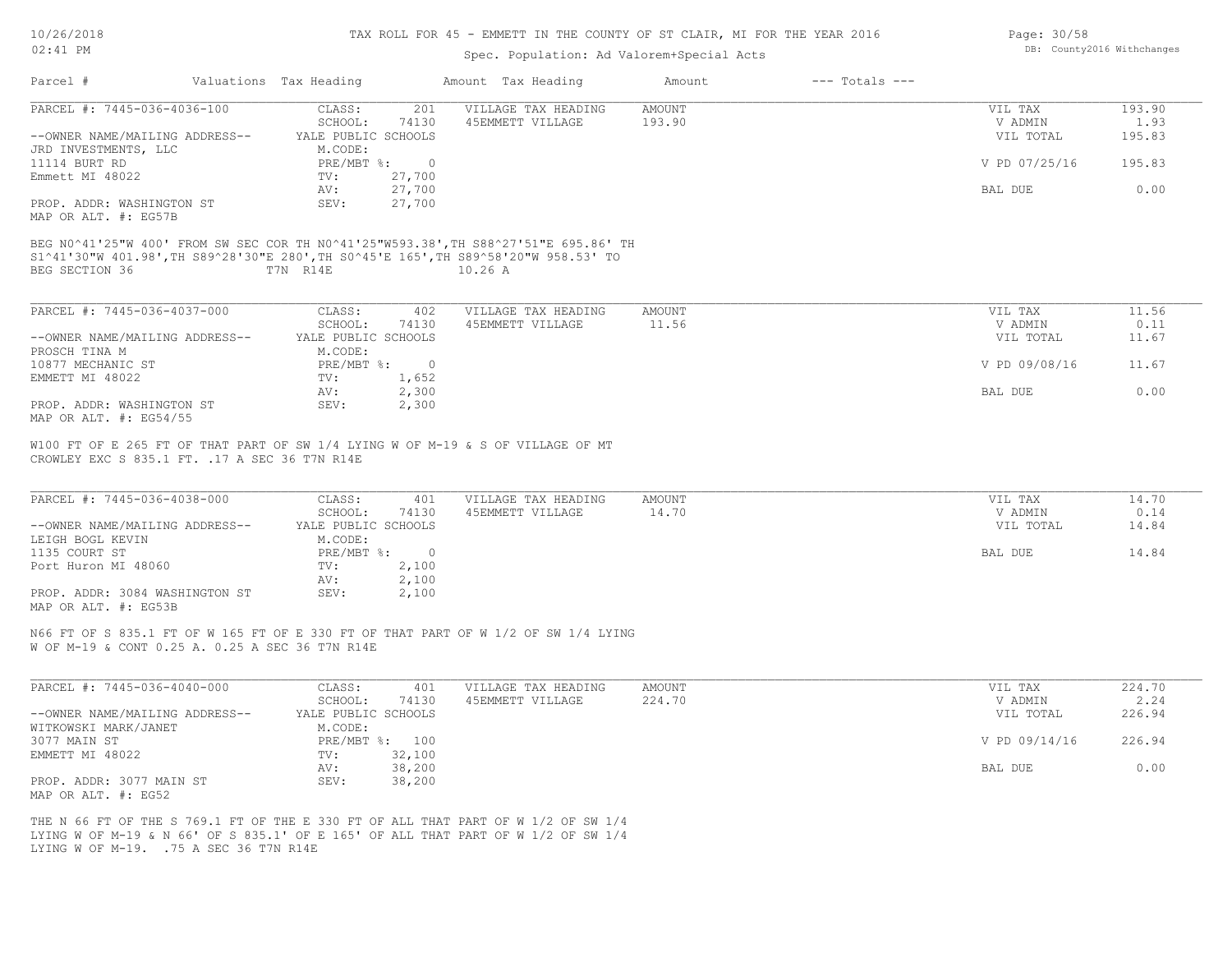## TAX ROLL FOR 45 - EMMETT IN THE COUNTY OF ST CLAIR, MI FOR THE YEAR 2016

## Spec. Population: Ad Valorem+Special Acts

| Page: 31/58 |                            |
|-------------|----------------------------|
|             | DB: County2016 Withchanges |

| Parcel #                                              | Valuations Tax Heading         |                  | Amount Tax Heading                                                                                                                                                    | Amount                  | $---$ Totals $---$ |                      |                |
|-------------------------------------------------------|--------------------------------|------------------|-----------------------------------------------------------------------------------------------------------------------------------------------------------------------|-------------------------|--------------------|----------------------|----------------|
| PARCEL #: 7445-036-4041-000                           | CLASS:<br>SCHOOL:              | 401<br>74130     | VILLAGE TAX HEADING<br>45EMMETT VILLAGE                                                                                                                               | AMOUNT<br>292.46        |                    | VIL TAX<br>V ADMIN   | 292.46<br>2.92 |
| --OWNER NAME/MAILING ADDRESS--<br>MCNABB DALE R/AMY A | YALE PUBLIC SCHOOLS<br>M.CODE: |                  |                                                                                                                                                                       |                         |                    | VIL TOTAL            | 295.38         |
| 3069 MAIN ST                                          | PRE/MBT %: 100                 |                  |                                                                                                                                                                       |                         |                    | V PD 09/08/16        | 295.38         |
| EMMETT MI 48022                                       | TV:                            | 41,780           |                                                                                                                                                                       |                         |                    |                      |                |
|                                                       | AV:                            | 50,600           |                                                                                                                                                                       |                         |                    | BAL DUE              | 0.00           |
| PROP. ADDR: 3069 MAIN ST<br>MAP OR ALT. #: EG51       | SEV:                           | 50,600           |                                                                                                                                                                       |                         |                    |                      |                |
| 1/4 LYING W OF M-19 1 A SEC 36 T7N R14E               |                                |                  | THE N 132 FT OF THE S 703.1 FT OF THE E 330 FT OF ALL THAT PART OF THE W 1/2 OF SW                                                                                    |                         |                    |                      |                |
| PARCEL #: 7445-036-4042-000                           | CLASS:                         | 401              | VILLAGE TAX HEADING                                                                                                                                                   | <b>AMOUNT</b>           |                    | VIL TAX              | 216.84         |
|                                                       | SCHOOL:                        | 74130            | 45EMMETT VILLAGE                                                                                                                                                      | 216.84                  |                    | V ADMIN              | 2.16           |
| --OWNER NAME/MAILING ADDRESS--                        | YALE PUBLIC SCHOOLS            |                  |                                                                                                                                                                       |                         |                    | VIL TOTAL            | 219.00         |
| ROSE-WHITE TANIA                                      | M.CODE:                        |                  |                                                                                                                                                                       |                         |                    |                      |                |
| 3057 MAIN ST                                          | PRE/MBT %: 100                 |                  |                                                                                                                                                                       |                         |                    | V PD 09/08/16        | 219.00         |
| EMMETT MI 48022                                       | TV:                            | 30,978           |                                                                                                                                                                       |                         |                    |                      |                |
| PROP. ADDR: 3057 MAIN ST                              | AV:<br>SEV:                    | 37,800<br>37,800 |                                                                                                                                                                       |                         |                    | BAL DUE              | 0.00           |
| MAP OR ALT. #: EG50                                   |                                |                  |                                                                                                                                                                       |                         |                    |                      |                |
| LYING W OF M-19 .5 A SEC 36 T7N R14E                  |                                |                  | THE N 66 FT OF THE S 571.1 FT OF THE E 330 FT OF ALL THAT PART OF W 1/2 OF SW 1/4                                                                                     |                         |                    |                      |                |
| PARCEL #: 7445-036-4043-000                           | CLASS:<br>SCHOOL:              | 401<br>74130     | VILLAGE TAX HEADING<br>45EMMETT VILLAGE                                                                                                                               | <b>AMOUNT</b><br>138.38 |                    | VIL TAX<br>V ADMIN   | 138.38         |
| --OWNER NAME/MAILING ADDRESS--                        | YALE PUBLIC SCHOOLS            |                  |                                                                                                                                                                       |                         |                    | VIL TOTAL            | 1.38<br>139.76 |
| TAYLOR RESA                                           | M.CODE:                        |                  |                                                                                                                                                                       |                         |                    |                      |                |
| 8221 FARGO RD                                         | $PRE/MBT$ $\div$ 0             |                  |                                                                                                                                                                       |                         |                    | BAL DUE              | 139.76         |
| Yale MI 48097                                         | TV:                            | 19,769           |                                                                                                                                                                       |                         |                    |                      |                |
|                                                       | AV:                            | 23,800           |                                                                                                                                                                       |                         |                    |                      |                |
| PROP. ADDR: 3025 MAIN ST<br>MAP OR ALT. #: EG49       | SEV:                           | 23,800           |                                                                                                                                                                       |                         |                    |                      |                |
| 1/4 LYING W OF M-19 0.30 A SEC 36 T7N R14E            |                                |                  | THE N 78 FT OF THE S 288.5 FT OF THE E 165 FT OF ALL THAT PART OF THE W 1/2 OF SW                                                                                     |                         |                    |                      |                |
| PARCEL #: 7445-036-4044-000                           | CLASS:                         | 401              | VILLAGE TAX HEADING                                                                                                                                                   | AMOUNT                  |                    | VIL TAX              | 8.15           |
| --OWNER NAME/MAILING ADDRESS--                        | SCHOOL:<br>YALE PUBLIC SCHOOLS | 74130            | 45EMMETT VILLAGE                                                                                                                                                      | 8.15                    |                    | V ADMIN<br>VIL TOTAL | 0.08<br>8.23   |
| MUNEIO MICHAEL/KEVIN                                  | M.CODE:                        |                  |                                                                                                                                                                       |                         |                    |                      |                |
| 8393 kendall rd                                       | PRE/MBT %: 0                   |                  |                                                                                                                                                                       |                         |                    | V PD 09/14/16        | 8.23           |
| Columbus MI 48063                                     | TV:                            | 1,165            |                                                                                                                                                                       |                         |                    |                      |                |
|                                                       | AV:                            | 1,200            |                                                                                                                                                                       |                         |                    | BAL DUE              | 0.00           |
| PROP. ADDR: MAIN ST<br>MAP OR ALT. #: EG48            | SEV:                           | 1,200            |                                                                                                                                                                       |                         |                    |                      |                |
| N3050'8"E 253.83' SECTION 36 T7N R14E 0.55 A          |                                |                  | THE S 210.5' OF E 165' OF ALL THAT PART OF W 1/2 OF SW 1/4 LYING W OF M-19 & EXC<br>THAT PART S & E OF A LINE, BEG S8647'35"W 125' FROM NE COR SECTION 2 T6N R14E, TH |                         |                    |                      |                |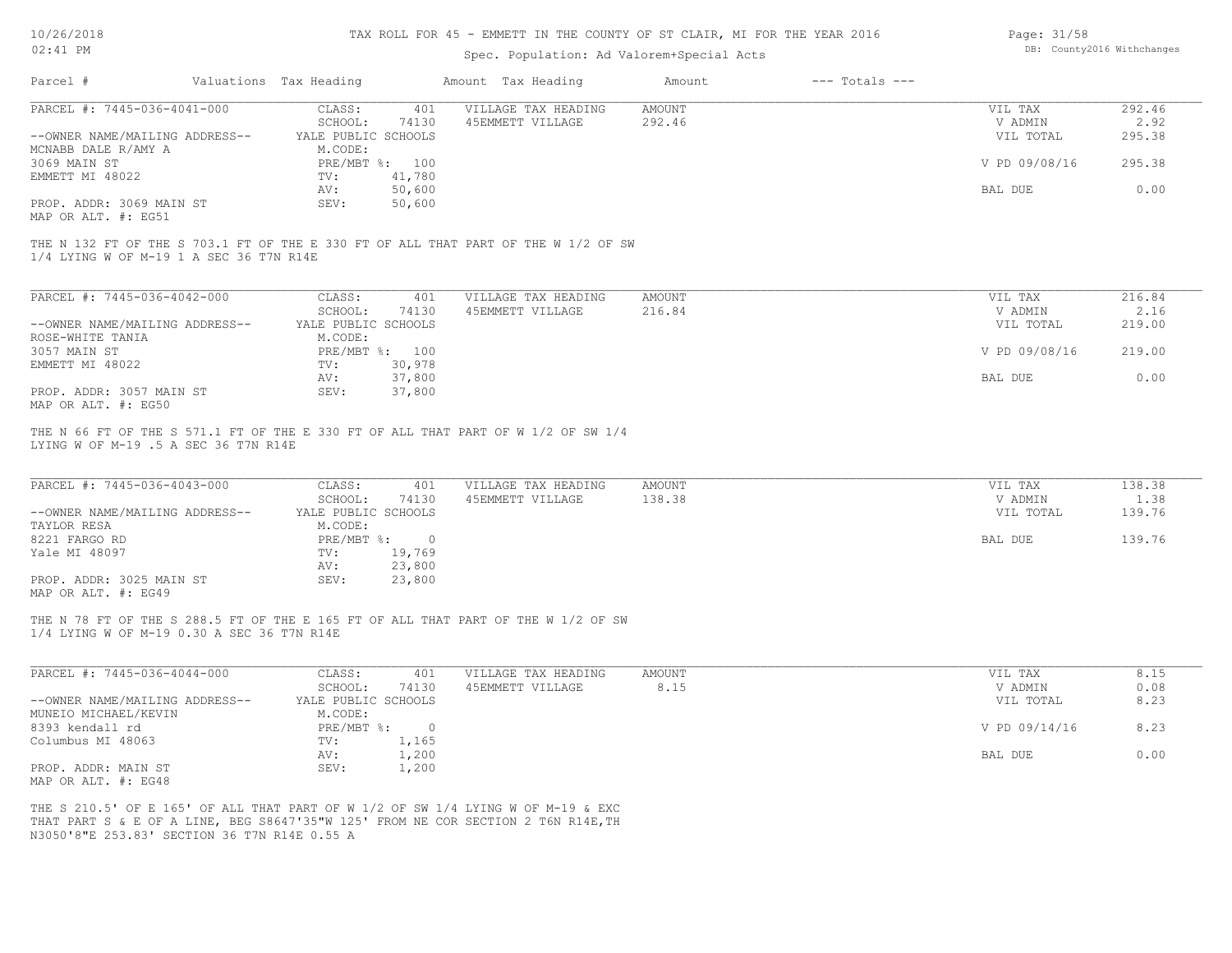#### TAX ROLL FOR 45 - EMMETT IN THE COUNTY OF ST CLAIR, MI FOR THE YEAR 2016

## Spec. Population: Ad Valorem+Special Acts

| Parcel #                       | Valuations Tax Heading |        | Amount Tax Heading  | Amount | $---$ Totals $---$ |               |        |
|--------------------------------|------------------------|--------|---------------------|--------|--------------------|---------------|--------|
| PARCEL #: 7445-036-4045-000    | CLASS:                 | 201    | VILLAGE TAX HEADING | AMOUNT |                    | VIL TAX       | 256.90 |
|                                | SCHOOL:                | 74130  | 45EMMETT VILLAGE    | 256.90 |                    | V ADMIN       | 2.56   |
| --OWNER NAME/MAILING ADDRESS-- | YALE PUBLIC SCHOOLS    |        |                     |        |                    | VIL TOTAL     | 259.46 |
| JRD INVESTMENTS, LLC           | M.CODE:                |        |                     |        |                    |               |        |
| 11114 BURT RD                  | PRE/MBT %:             |        |                     |        |                    | V PD 07/25/16 | 259.46 |
| Emmett MI 48022                | TV:                    | 36,700 |                     |        |                    |               |        |
|                                | AV:                    | 36,700 |                     |        |                    | BAL DUE       | 0.00   |
| PROP. ADDR: 11114 BURT RD      | SEV:                   | 36,700 |                     |        |                    |               |        |
|                                |                        |        |                     |        |                    |               |        |

MAP OR ALT. #: EG47A

S8958'20"W 558.95' TO BEG SECTION 36 T7N R14E 5.13 A BEG AT SW SEC COR,TH N041'25"W 400',TH N8958'20"E 558.53',TH S045'E 400',TH

| PARCEL #: 7445-036-4045-100    | CLASS:              | 401    | VILLAGE TAX HEADING | AMOUNT | VIL TAX       | 461.52 |
|--------------------------------|---------------------|--------|---------------------|--------|---------------|--------|
|                                | SCHOOL:             | 74130  | 45EMMETT VILLAGE    | 461.52 | V ADMIN       | 4.61   |
| --OWNER NAME/MAILING ADDRESS-- | YALE PUBLIC SCHOOLS |        |                     |        | VIL TOTAL     | 466.13 |
| LEENKNEGT MATTHEW/JESSICA      | M.CODE:             |        |                     |        |               |        |
| 3035 MAIN ST                   | $PRE/MBT$ %:        | 100    |                     |        | V PD 07/25/16 | 466.13 |
| EMMETT MI 48022                | TV:                 | 65,932 |                     |        |               |        |
|                                | AV:                 | 78,500 |                     |        | BAL DUE       | 0.00   |
| PROP. ADDR: 3035 KINNEY RD     | SEV:                | 78,500 |                     |        |               |        |
| MAP OR ALT. #: EG47D           |                     |        |                     |        |               |        |

N216.6' OF S 505.1' OF E 330' OF SW 1/4 OF SW 1/4 SEC 36 T7N R14E 1.64 A

| PARCEL #: 7445-036-4045-200    | CLASS:              | 201    | VILLAGE TAX HEADING | AMOUNT | VIL TAX       | 109.71 |
|--------------------------------|---------------------|--------|---------------------|--------|---------------|--------|
|                                | SCHOOL:             | 74130  | 45EMMETT VILLAGE    | 109.71 | V ADMIN       | 1.09   |
| --OWNER NAME/MAILING ADDRESS-- | YALE PUBLIC SCHOOLS |        |                     |        | VIL TOTAL     | 110.80 |
| MUNEIO MICHAEL/KEVIN           | M.CODE:             |        |                     |        |               |        |
| 8393 KENDALL RD                | PRE/MBT %:          |        |                     |        | V PD 09/14/16 | 110.80 |
| Columbus MI 48063              | TV:                 | 15,673 |                     |        |               |        |
|                                | AV:                 | 17,300 |                     |        | BAL DUE       | 0.00   |
| PROP. ADDR: 11110 BURT RD      | SEV:                | 17,300 |                     |        |               |        |
| MAP OR ALT. #: EG47E           |                     |        |                     |        |               |        |

PLAT,TH S876'E 101.34',TH S2 16'W 255.5',TH N876'W 101.19',TH N214'E 255.5' TO BEG. BEG S8526'E 28.02', S214'W 681.6' & S876'E 28' FROM SE COR LOT 28 MT CROWLEY

SECTION 36 T7N R14E 0.59 A

| PARCEL #: 7445-036-4045-300    | CLASS:              | 201    | VILLAGE TAX HEADING | AMOUNT | VIL TAX       | 155.30 |
|--------------------------------|---------------------|--------|---------------------|--------|---------------|--------|
|                                | SCHOOL:             | 74130  | 45EMMETT VILLAGE    | 155.30 | V ADMIN       | 1.55   |
| --OWNER NAME/MAILING ADDRESS-- | YALE PUBLIC SCHOOLS |        |                     |        | VIL TOTAL     | 156.85 |
| MELDRUM TODD LIVING TRUST      | M.CODE:             |        |                     |        |               |        |
| 332 STINSON                    | $PRE/MBT$ %:        |        |                     |        | V PD 07/25/16 | 156.85 |
| MEMPHIS MI 48041               | TV:                 | 22,187 |                     |        |               |        |
|                                | AV:                 | 28,700 |                     |        | BAL DUE       | 0.00   |
| PROP. ADDR: 11112 BURT RD      | SEV:                | 28,700 |                     |        |               |        |
| MAP OR ALT. #: EG47F           |                     |        |                     |        |               |        |

400',TH S8958'20"W 400' TO BEG SECTION 36 T7N R14E 3.67 A BEG N8958'20"E 558.95' FROM SW SEC COR,TH N045'W 400', TH N8958'20"E 400',TH S045'E Page: 32/58 DB: County2016 Withchanges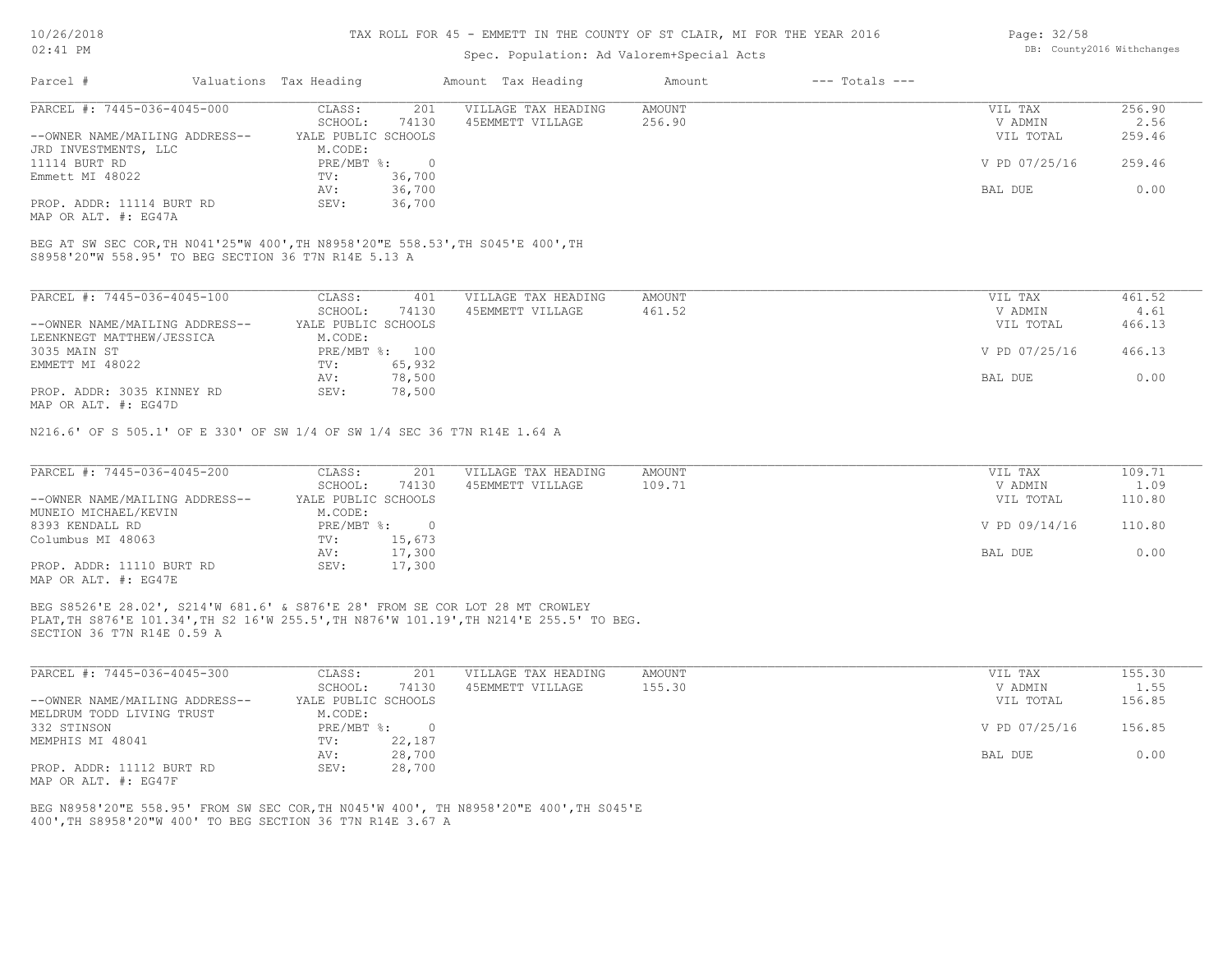#### TAX ROLL FOR 45 - EMMETT IN THE COUNTY OF ST CLAIR, MI FOR THE YEAR 2016

## Spec. Population: Ad Valorem+Special Acts

| Parcel #                       | Valuations Tax Heading |        | Amount Tax Heading  | Amount | $---$ Totals $---$ |               |       |
|--------------------------------|------------------------|--------|---------------------|--------|--------------------|---------------|-------|
| PARCEL #: 7445-036-4046-000    | CLASS:                 | 402    | VILLAGE TAX HEADING | AMOUNT |                    | VIL TAX       | 63.18 |
|                                | SCHOOL:                | 74130  | 45EMMETT VILLAGE    | 63.18  |                    | V ADMIN       | 0.63  |
| --OWNER NAME/MAILING ADDRESS-- | YALE PUBLIC SCHOOLS    |        |                     |        |                    | VIL TOTAL     | 63.81 |
| FANION BRIAN JR & SR           | M.CODE:                |        |                     |        |                    |               |       |
| 1406 S RIVERSIDE AVE           | PRE/MBT %:             |        |                     |        |                    | V PD 09/02/16 | 63.81 |
| Saint Clair MI 48079           | TV:                    | 9,027  |                     |        |                    |               |       |
|                                | AV:                    | 15,900 |                     |        |                    | BAL DUE       | 0.00  |
| PROP. ADDR: WASHINGTON ST      | SEV:                   | 15,900 |                     |        |                    |               |       |

MAP OR ALT. #: EG46

OF MT CROWLEY EXC THE S 993 FT THEREOF & CONT 13.5 A. 13.5 A SEC 36 T7N R14E ALL THAT PART OF W 1/2 OF SW 1/4 LYING S OF GTRR R/W & W OF THE PLAT OF THE VILLAGE

| PARCEL #: 7445-217-0001-000    | CLASS:              | 201      | VILLAGE TAX HEADING | AMOUNT | 18.90<br>VIL TAX       |
|--------------------------------|---------------------|----------|---------------------|--------|------------------------|
|                                | SCHOOL:             | 74130    | 45EMMETT VILLAGE    | 18.90  | 0.18<br>V ADMIN        |
| --OWNER NAME/MAILING ADDRESS-- | YALE PUBLIC SCHOOLS |          |                     |        | 19.08<br>VIL TOTAL     |
| BISCOS INN                     | M.CODE:             |          |                     |        |                        |
| P.O. BOX 188                   | $PRE/MBT$ %:        | $\Omega$ |                     |        | V PD 09/14/16<br>19.08 |
| EMMETT MI 48022                | TV:                 | 2,700    |                     |        |                        |
|                                | AV:                 | 2,700    |                     |        | 0.00<br>BAL DUE        |
| PROP. ADDR: 3146 MAIN ST       | SEV:                | 2,700    |                     |        |                        |
| MAP OR ALT. $\#$ : EG62/64     |                     |          |                     |        |                        |

LOT 1 DUNEGANS ADDITION TO VILLAGE OF EMMETT

| PARCEL #: 7445-217-0002-001    | CLASS:              | 201    | VILLAGE TAX HEADING | AMOUNT | VIL TAX       | 108.42 |
|--------------------------------|---------------------|--------|---------------------|--------|---------------|--------|
|                                | SCHOOL:             | 74130  | 45EMMETT VILLAGE    | 108.42 | V ADMIN       | 1.08   |
| --OWNER NAME/MAILING ADDRESS-- | YALE PUBLIC SCHOOLS |        |                     |        | VIL TOTAL     | 109.50 |
| BIRKENSHAW ROBERT              | M.CODE:             |        |                     |        |               |        |
| P.O. BOX 188                   | PRE/MBT %:          |        |                     |        | V PD 09/14/16 | 109.50 |
| EMMETT MI 48022                | TV:                 | 15,489 |                     |        |               |        |
|                                | AV:                 | 18,900 |                     |        | BAL DUE       | 0.00   |
| PROP. ADDR: 3146 MAIN ST       | SEV:                | 18,900 |                     |        |               |        |
| $\frac{1}{2}$                  |                     |        |                     |        |               |        |

MAP OR ALT. #: EG65/69/76A

19-217-0002-000, 19-217-0006-000, 19-217-0012-000; LOT 3, 12 &14 DUNEGANS ADDITION TO VILLAGE OF EMMETT SPLIT ON 11/21/2007 FROM

| PARCEL #: 7445-217-0003-000    | CLASS:              | 201    | VILLAGE TAX HEADING | AMOUNT | 218.50<br>VIL TAX       |  |
|--------------------------------|---------------------|--------|---------------------|--------|-------------------------|--|
|                                | SCHOOL:             | 74130  | 45EMMETT VILLAGE    | 218.50 | 2.18<br>V ADMIN         |  |
| --OWNER NAME/MAILING ADDRESS-- | YALE PUBLIC SCHOOLS |        |                     |        | 220.68<br>VIL TOTAL     |  |
| FENECH RICHARD/ELIZABETH       | M.CODE:             |        |                     |        |                         |  |
| PO BOX 93                      | PRE/MBT %:          | 100    |                     |        | V PD 09/12/16<br>220.68 |  |
| 3132 MAIN ST                   | TV:                 | 31,215 |                     |        |                         |  |
| EMMETT MI 48022                | AV:                 | 32,400 |                     |        | 0.00<br>BAL DUE         |  |
|                                | SEV:                | 32,400 |                     |        |                         |  |
| PROP. ADDR: 3132 MAIN ST       |                     |        |                     |        |                         |  |

MAP OR ALT. #: EG66

LOT 4 DUNEGANS ADDITION TO VILLAGE OF EMMETT

Page: 33/58 DB: County2016 Withchanges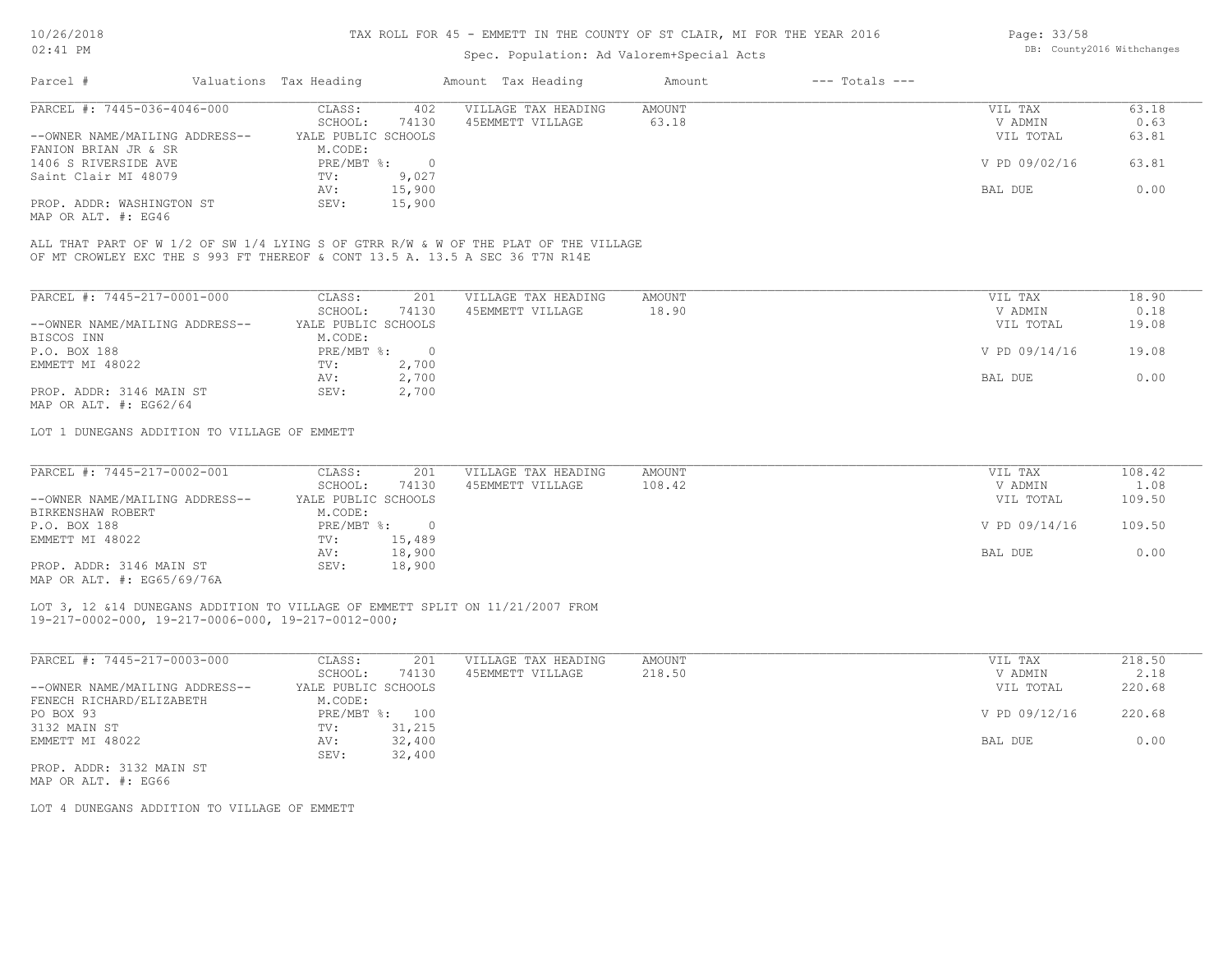# 10/26/2018

## 02:41 PM

### TAX ROLL FOR 45 - EMMETT IN THE COUNTY OF ST CLAIR, MI FOR THE YEAR 2016

## Spec. Population: Ad Valorem+Special Acts

| Parcel #                       | Valuations Tax Heading |       | Amount Tax Heading  | Amount | $---$ Totals $---$ |           |      |
|--------------------------------|------------------------|-------|---------------------|--------|--------------------|-----------|------|
| PARCEL #: 7445-217-0004-000    | CLASS:                 | 705   | VILLAGE TAX HEADING | AMOUNT |                    | VIL TAX   | 0.00 |
|                                | SCHOOL:                | 74130 | 45EMMETT VILLAGE    | 0.00   |                    | V ADMIN   | 0.00 |
| --OWNER NAME/MAILING ADDRESS-- | YALE PUBLIC SCHOOLS    |       |                     |        |                    | VIL TOTAL | 0.00 |
| GLEASON BUTLER MEM HALL        | M.CODE:                |       |                     |        |                    |           |      |
| 3128 MAIN ST                   | PRE/MBT %:             |       |                     |        |                    | BAL DUE   | 0.00 |
| EMMETT MI 48022                | TV:                    |       |                     |        |                    |           |      |
|                                | AV:                    |       |                     |        |                    |           |      |
| PROP. ADDR: 3128 MAIN ST       | SEV:                   |       |                     |        |                    |           |      |

MAP OR ALT. #: EG67

LOT 5 DUNEGANS ADDITION TO VILLAGE OF EMMETT

| PARCEL #: 7445-217-0005-000    | CLASS:              | 201    | VILLAGE TAX HEADING | AMOUNT | VIL TAX       | 296.03 |
|--------------------------------|---------------------|--------|---------------------|--------|---------------|--------|
|                                | SCHOOL:             | 74130  | 45EMMETT VILLAGE    | 296.03 | V ADMIN       | 2.96   |
| --OWNER NAME/MAILING ADDRESS-- | YALE PUBLIC SCHOOLS |        |                     |        | VIL TOTAL     | 298.99 |
| BISCOS INC                     | M.CODE:             |        |                     |        |               |        |
| P.O. BOX 188                   | PRE/MBT %:          |        |                     |        | V PD 09/14/16 | 298.99 |
| EMMETT MI 48022                | TV:                 | 42,291 |                     |        |               |        |
|                                | AV:                 | 71,400 |                     |        | BAL DUE       | 0.00   |
| PROP. ADDR: 3146 MAIN ST       | SEV:                | 71,400 |                     |        |               |        |
|                                |                     |        |                     |        |               |        |

MAP OR ALT. #: EG68

LOTS 2, 6 & 7 DUNEGANS ADDITION TO VILLAGE OF EMMETT

| PARCEL #: 7445-217-0007-000      | CLASS:              | 401    | VILLAGE TAX HEADING | AMOUNT | VIL TAX   | 84.16 |
|----------------------------------|---------------------|--------|---------------------|--------|-----------|-------|
|                                  | SCHOOL:             | 74130  | 45EMMETT VILLAGE    | 84.16  | V ADMIN   | 0.84  |
| --OWNER NAME/MAILING ADDRESS--   | YALE PUBLIC SCHOOLS |        |                     |        | VIL TOTAL | 85.00 |
| GODD TODD HENRY/WILLETT MURIEL M | M.CODE:             |        |                     |        |           |       |
| 10821 JOSEPH ST                  | PRE/MBT %: 100      |        |                     |        | BAL DUE   | 85.00 |
| EMMETT MI 48022                  | TV:                 | 12,023 |                     |        |           |       |
|                                  | AV:                 | 14,400 |                     |        |           |       |
| PROP. ADDR: 10821 JOSEPH ST      | SEV:                | 14,400 |                     |        |           |       |
| MAP OR ALT. #: EG70              |                     |        |                     |        |           |       |

LOT 8 DUNEGANS ADDITION TO VILLAGE OF EMMETT

| CLASS:  | 401    | VILLAGE TAX HEADING               | AMOUNT | VIL TAX       | 95.57 |
|---------|--------|-----------------------------------|--------|---------------|-------|
| SCHOOL: | 74130  | 45EMMETT VILLAGE                  | 95.57  | V ADMIN       | 0.95  |
|         |        |                                   |        | VIL TOTAL     | 96.52 |
| M.CODE: |        |                                   |        |               |       |
|         |        |                                   |        | V PD 09/14/16 | 96.52 |
| TV:     | 13,654 |                                   |        |               |       |
| AV:     | 16,600 |                                   |        | BAL DUE       | 0.00  |
| SEV:    | 16,600 |                                   |        |               |       |
|         |        | YALE PUBLIC SCHOOLS<br>PRE/MBT %: |        |               |       |

MAP OR ALT. #: EG71/72

LOT 9 DUNEGANS ADDITION TO VILLAGE OF EMMETT

Page: 34/58 DB: County2016 Withchanges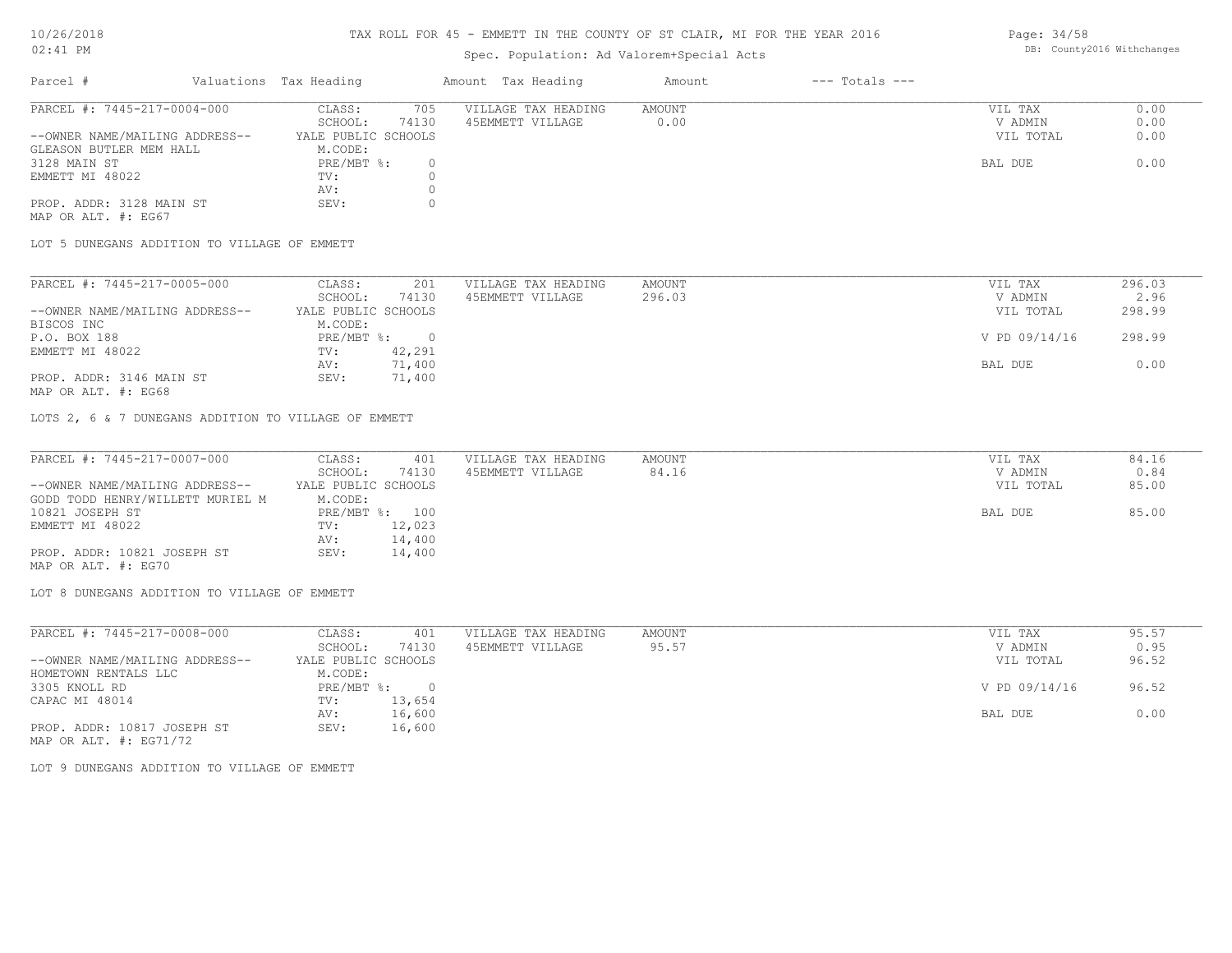#### TAX ROLL FOR 45 - EMMETT IN THE COUNTY OF ST CLAIR, MI FOR THE YEAR 2016

## Spec. Population: Ad Valorem+Special Acts

## Page: 35/58 DB: County2016 Withchanges

| Parcel #                       | Valuations Tax Heading |       | Amount Tax Heading  | Amount | $---$ Totals $---$ |               |       |
|--------------------------------|------------------------|-------|---------------------|--------|--------------------|---------------|-------|
| PARCEL #: 7445-217-0010-000    | CLASS:                 | 201   | VILLAGE TAX HEADING | AMOUNT |                    | VIL TAX       | 48.30 |
|                                | SCHOOL:                | 74130 | 45EMMETT VILLAGE    | 48.30  |                    | V ADMIN       | 0.48  |
| --OWNER NAME/MAILING ADDRESS-- | YALE PUBLIC SCHOOLS    |       |                     |        |                    | VIL TOTAL     | 48.78 |
| GAUTHIER FREDERICK J/MARTHA E  | M.CODE:                |       |                     |        |                    |               |       |
| 1100 S. 15TH STREET            | PRE/MBT %:             |       |                     |        |                    | V PD 07/25/16 | 48.78 |
| ST. CLAIR MI 48079             | TV:                    | 6,900 |                     |        |                    |               |       |
|                                | AV:                    | 6,900 |                     |        |                    | BAL DUE       | 0.00  |
| PROP. ADDR: JOSEPH ST          | SEV:                   | 6,900 |                     |        |                    |               |       |

MAP OR ALT. #: EG73/74

LOT 11 DUNEGANS ADDITION TO VILLAGE OF EMMETT

| PARCEL #: 7445-217-0011-000    | CLASS:              | 705   | VILLAGE TAX HEADING | AMOUNT | VIL TAX   | 0.00 |
|--------------------------------|---------------------|-------|---------------------|--------|-----------|------|
|                                | SCHOOL:             | 74130 | 45EMMETT VILLAGE    | 0.00   | V ADMIN   | 0.00 |
| --OWNER NAME/MAILING ADDRESS-- | YALE PUBLIC SCHOOLS |       |                     |        | VIL TOTAL | 0.00 |
| GLEASON BUTLER MEM HALL        | M.CODE:             |       |                     |        |           |      |
| 3128 MAIN ST                   | PRE/MBT %:          |       |                     |        | BAL DUE   | 0.00 |
| EMMETT MI 48022                | TV:                 |       |                     |        |           |      |
|                                | AV:                 |       |                     |        |           |      |
| PROP. ADDR: MECHANIC ST        | SEV:                |       |                     |        |           |      |
| MAP OR ALT. #: EG75            |                     |       |                     |        |           |      |

LOT 13 DUNEGANS ADDITION TO VILLAGE OF EMMETT

| PARCEL #: 7445-218-0002-000    | CLASS:              | 702   | VILLAGE TAX HEADING | AMOUNT | VIL TAX   | 0.00 |
|--------------------------------|---------------------|-------|---------------------|--------|-----------|------|
|                                | SCHOOL:             | 74130 | 45EMMETT VILLAGE    | 0.00   | V ADMIN   | 0.00 |
| --OWNER NAME/MAILING ADDRESS-- | YALE PUBLIC SCHOOLS |       |                     |        | VIL TOTAL | 0.00 |
| M-19 R/W 77023                 | M.CODE:             |       |                     |        |           |      |
| EMMETT MI 48022                | $PRE/MBT$ %:        |       |                     |        | BAL DUE   | 0.00 |
|                                | TV:                 |       |                     |        |           |      |
| PROP. ADDR: JOSEPH ST          | AV:                 |       |                     |        |           |      |
| MAP OR ALT. #: EG59D           | SEV:                |       |                     |        |           |      |

ADDITION THAT PART OF M-19 R/W LYING WITHIN LOTS 15, 18, 19, 22, 23 & 26 DUNEGANS FIRST

| PARCEL #: 7445-538-0001-000    | CLASS:              | 201    | VILLAGE TAX HEADING | AMOUNT | VIL TAX       | 124.97 |
|--------------------------------|---------------------|--------|---------------------|--------|---------------|--------|
|                                | SCHOOL:             | 74130  | 45EMMETT VILLAGE    | 124.97 | V ADMIN       | 1.24   |
| --OWNER NAME/MAILING ADDRESS-- | YALE PUBLIC SCHOOLS |        |                     |        | VIL TOTAL     | 126.21 |
| EMMETT HARDWARE INC.           | M.CODE:             |        |                     |        |               |        |
| 10256 WEBB RD                  | PRE/MBT %:          |        |                     |        | V PD 08/04/16 | 126.21 |
| GOODELLS MI 48027              | TV:                 | 17,853 |                     |        |               |        |
|                                | AV:                 | 25,300 |                     |        | BAL DUE       | 0.00   |
| PROP. ADDR: 3147 MAIN ST       | SEV:                | 25,300 |                     |        |               |        |
| MAP OR ALT. #: EG77            |                     |        |                     |        |               |        |

N1/2 OF LOT 1 VILLAGE OF MT CROWLEY ALTERATIONS & EXTENSION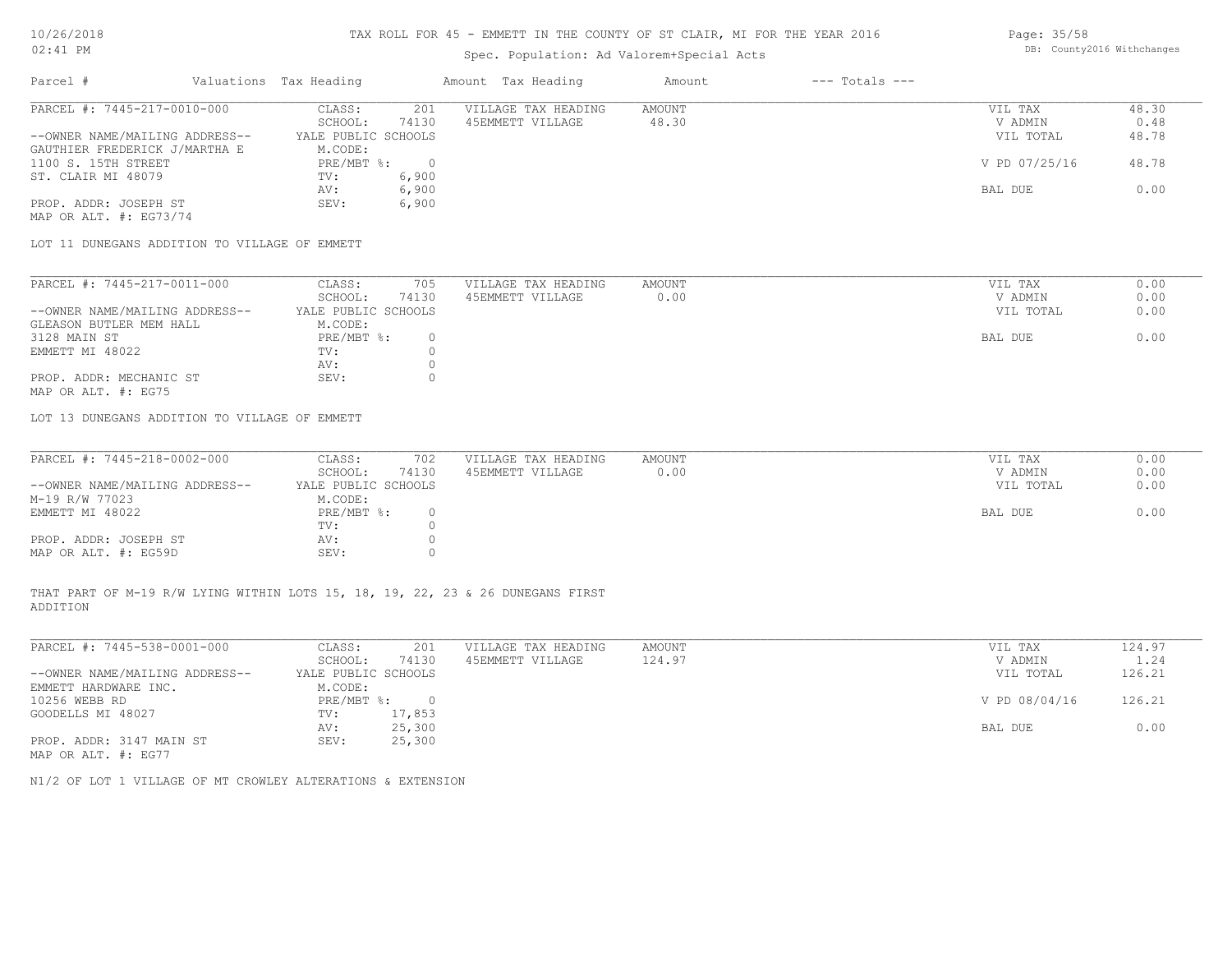#### TAX ROLL FOR 45 - EMMETT IN THE COUNTY OF ST CLAIR, MI FOR THE YEAR 2016

## Spec. Population: Ad Valorem+Special Acts

| Parcel #                                                    | Valuations Tax Heading |                  | Amount Tax Heading  | Amount | $---$ Totals $---$ |               |        |
|-------------------------------------------------------------|------------------------|------------------|---------------------|--------|--------------------|---------------|--------|
| PARCEL #: 7445-538-0002-000                                 | CLASS:                 | 201              | VILLAGE TAX HEADING | AMOUNT |                    | VIL TAX       | 188.16 |
|                                                             | SCHOOL:                | 74130            | 45EMMETT VILLAGE    | 188.16 |                    | V ADMIN       | 1.88   |
| --OWNER NAME/MAILING ADDRESS--                              | YALE PUBLIC SCHOOLS    |                  |                     |        |                    | VIL TOTAL     | 190.04 |
| GALAZKA ADRIAN/CHRISTINE<br>220 S. MAIN ST                  | M.CODE:<br>PRE/MBT %:  | $\overline{0}$   |                     |        |                    | V PD 07/25/16 | 190.04 |
| YALE MI 48097                                               | TV:<br>AV:             | 26,880<br>28,700 |                     |        |                    | BAL DUE       | 0.00   |
| PROP. ADDR: 3143 MAIN ST                                    | SEV:                   | 28,700           |                     |        |                    |               |        |
| MAP OR ALT. #: EG78                                         |                        |                  |                     |        |                    |               |        |
| S1/2 OF LOT 1 VILLAGE OF MT CROWLEY ALTERATIONS & EXTENSION |                        |                  |                     |        |                    |               |        |

| PARCEL #: 7445-538-0004-001    | CLASS:              | 201   | VILLAGE TAX HEADING | AMOUNT |         | VIL TAX       | 35.00 |
|--------------------------------|---------------------|-------|---------------------|--------|---------|---------------|-------|
|                                | SCHOOL:             | 74130 | 45EMMETT VILLAGE    | 35.00  |         | V ADMIN       | 0.35  |
| --OWNER NAME/MAILING ADDRESS-- | YALE PUBLIC SCHOOLS |       |                     |        |         | VIL TOTAL     | 35.35 |
| HESS RICHARD                   | M.CODE:             |       |                     |        |         |               |       |
| 3137 MAIN ST                   | PRE/MBT %:          |       |                     |        |         | V PD 09/12/16 | 35.35 |
| PO BOX 312                     | TV:                 | 5,000 |                     |        |         |               |       |
| Emmett MI 48022                | AV:                 | 5,000 |                     |        | BAL DUE |               | 0.00  |
|                                | SEV:                | 5,000 |                     |        |         |               |       |
| PROP. ADDR: MAIN ST            |                     |       |                     |        |         |               |       |

MAP OR ALT. #: EG79/80

02/01/2008 FROM 19-538-004-000, 19-538-0003-000; LOT 2 & N 1/2 OF LOT 3 VILLAGE OF MT CROWLEY ALTERATIONS & EXTENSION SPLIT ON

| PARCEL #: 7445-538-0005-000    | CLASS:              | VILLAGE TAX HEADING<br>201 | AMOUNT | VIL TAX       | 11.69 |
|--------------------------------|---------------------|----------------------------|--------|---------------|-------|
|                                | 74130<br>SCHOOL:    | 45EMMETT VILLAGE           | 11.69  | V ADMIN       | 0.11  |
| --OWNER NAME/MAILING ADDRESS-- | YALE PUBLIC SCHOOLS |                            |        | VIL TOTAL     | 11.80 |
| HESS RICHARD C                 | M.CODE:             |                            |        |               |       |
| P.O. BOX 312                   | PRE/MBT %:          |                            |        | V PD 09/12/16 | 11.80 |
| EMMETT MI 48022                | 1,670<br>TV:        |                            |        |               |       |
|                                | 1,700<br>AV:        |                            |        | BAL DUE       | 0.00  |
| PROP. ADDR: MAIN ST            | 1,700<br>SEV:       |                            |        |               |       |
|                                |                     |                            |        |               |       |

MAP OR ALT. #: EG81

ALTERATIONS & EXTENSION THE N 37 FT OF THE S 60 FT OF THE E 66 FT OF LOT 4 VILLAGE OF MT CROWLEY

| PARCEL #: 7445-538-0006-000    | CLASS:              | 201    | VILLAGE TAX HEADING | AMOUNT | VIL TAX       | 130.26 |
|--------------------------------|---------------------|--------|---------------------|--------|---------------|--------|
|                                | SCHOOL:             | 74130  | 45EMMETT VILLAGE    | 130.26 | V ADMIN       | 1.30   |
| --OWNER NAME/MAILING ADDRESS-- | YALE PUBLIC SCHOOLS |        |                     |        | VIL TOTAL     | 131.56 |
| HESS RICHARD C                 | M.CODE:             |        |                     |        |               |        |
| P.O. BOX 312                   | $PRE/MBT$ %:        | $\cap$ |                     |        | V PD 09/12/16 | 131.56 |
| EMMETT MI 48022                | TV:                 | 18,609 |                     |        |               |        |
|                                | AV:                 | 25,900 |                     |        | BAL DUE       | 0.00   |
| PROP. ADDR: 3137 MAIN ST       | SEV:                | 25,900 |                     |        |               |        |
| MAP OR ALT. #: EG82            |                     |        |                     |        |               |        |

 $\mathcal{L}_\mathcal{L} = \mathcal{L}_\mathcal{L} = \mathcal{L}_\mathcal{L} = \mathcal{L}_\mathcal{L} = \mathcal{L}_\mathcal{L} = \mathcal{L}_\mathcal{L} = \mathcal{L}_\mathcal{L} = \mathcal{L}_\mathcal{L} = \mathcal{L}_\mathcal{L} = \mathcal{L}_\mathcal{L} = \mathcal{L}_\mathcal{L} = \mathcal{L}_\mathcal{L} = \mathcal{L}_\mathcal{L} = \mathcal{L}_\mathcal{L} = \mathcal{L}_\mathcal{L} = \mathcal{L}_\mathcal{L} = \mathcal{L}_\mathcal{L}$ 

CROWLEY ALTERATIONS & EXTENSION S1/2 OF LOT 3 ALSO LOT 4 EXC THE S 60 FT OF THE E 86 FT THEREOF. VILLAGE OF MT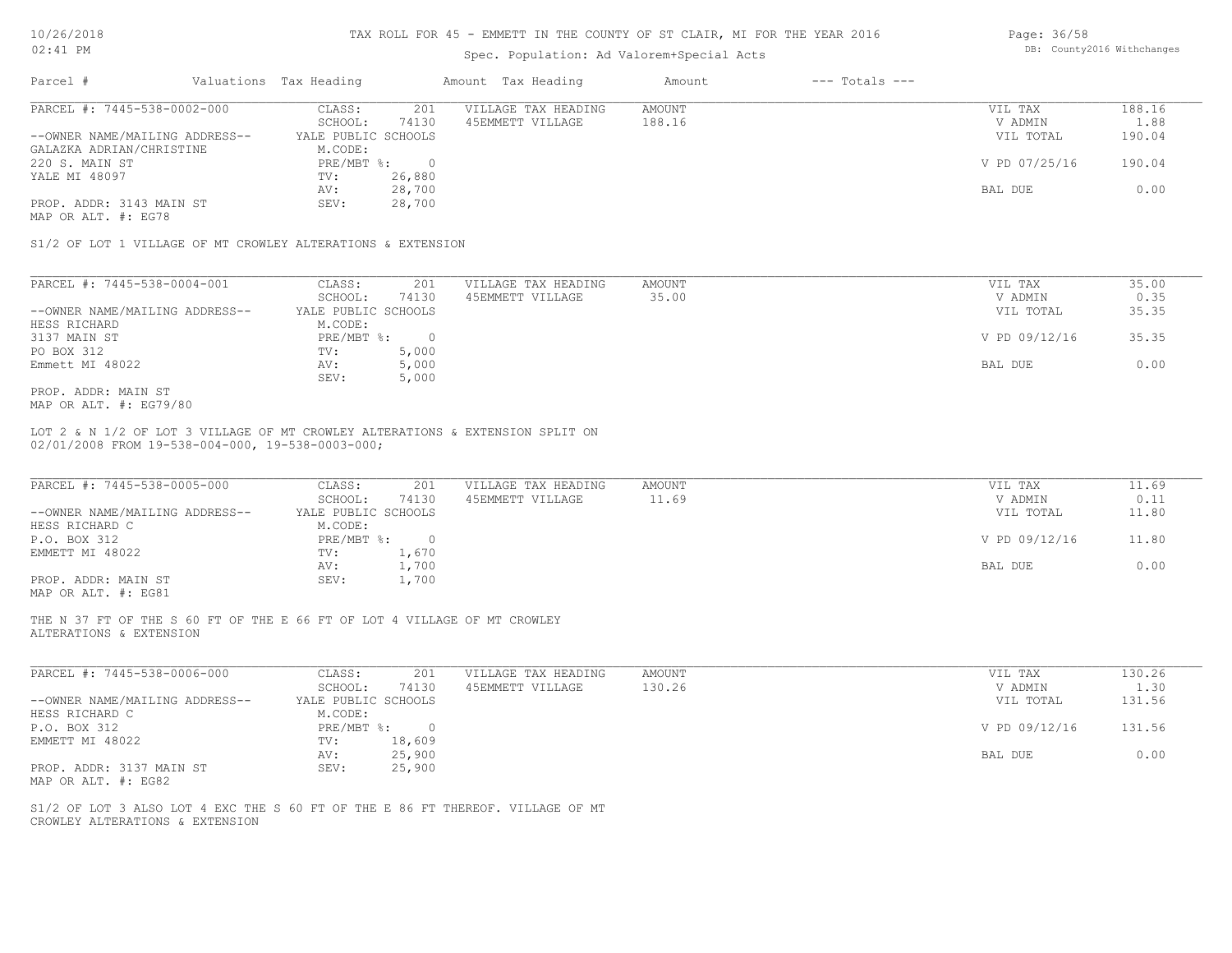#### TAX ROLL FOR 45 - EMMETT IN THE COUNTY OF ST CLAIR, MI FOR THE YEAR 2016

## Spec. Population: Ad Valorem+Special Acts

| Page: 37/58 |                            |
|-------------|----------------------------|
|             | DB: County2016 Withchanges |

| Parcel #<br>Valuations Tax Heading                    |       | Amount Tax Heading  | Amount | $---$ Totals $---$ |               |      |
|-------------------------------------------------------|-------|---------------------|--------|--------------------|---------------|------|
| PARCEL #: 7445-538-0007-000<br>CLASS:                 | 201   | VILLAGE TAX HEADING | AMOUNT |                    | VIL TAX       | 7.70 |
| SCHOOL:                                               | 74130 | 45EMMETT VILLAGE    | 7.70   |                    | V ADMIN       | 0.07 |
| --OWNER NAME/MAILING ADDRESS--<br>YALE PUBLIC SCHOOLS |       |                     |        |                    | VIL TOTAL     | 7.77 |
| HESS RICHARD C<br>M.CODE:                             |       |                     |        |                    |               |      |
| $PRE/MBT$ %:<br>P.O. BOX 312                          |       |                     |        |                    | V PD 09/12/16 | 7.77 |
| EMMETT MI 48022<br>TV:                                | 1,100 |                     |        |                    |               |      |
| AV:                                                   | 1,100 |                     |        |                    | BAL DUE       | 0.00 |
| PROP. ADDR: MAIN ST<br>SEV:                           | 1,100 |                     |        |                    |               |      |
| MAP OR ALT. #: EG83                                   |       |                     |        |                    |               |      |

CROWLEY ALTERATIONS & EXTENSION W20 FT OF E 86 FT OF S 60 FT & THE S 23 FT OF THE E 66 FT OF LOT 4 VILLAGE OF MT

| PARCEL #: 7445-538-0008-000    | CLASS:              | 703      | VILLAGE TAX HEADING | AMOUNT | VIL TAX   | 0.00 |
|--------------------------------|---------------------|----------|---------------------|--------|-----------|------|
|                                | SCHOOL:             | 74130    | 45EMMETT VILLAGE    | 0.00   | V ADMIN   | 0.00 |
| --OWNER NAME/MAILING ADDRESS-- | YALE PUBLIC SCHOOLS |          |                     |        | VIL TOTAL | 0.00 |
| VILLAGE OF EMMETT              | M.CODE:             |          |                     |        |           |      |
| 3119 MAIN ST                   | PRE/MBT %:          | $\Omega$ |                     |        | BAL DUE   | 0.00 |
| EMMETT MI 48022-4518           | TV:                 |          |                     |        |           |      |
|                                | AV:                 |          |                     |        |           |      |
| PROP. ADDR: 3119 MAIN ST       | SEV:                |          |                     |        |           |      |
| MAP OR ALT. #: EG84/85         |                     |          |                     |        |           |      |

LOT 5 & N 31 FT OF LOT 6 VILLAGE OF MT CROWLEY ALTERATIONS & EXTENSION

| PARCEL #: 7445-538-0009-000    | CLASS:              | 703   | VILLAGE TAX HEADING | AMOUNT | VIL TAX   | 0.00 |
|--------------------------------|---------------------|-------|---------------------|--------|-----------|------|
|                                | SCHOOL:             | 74130 | 45EMMETT VILLAGE    | 0.00   | V ADMIN   | 0.00 |
| --OWNER NAME/MAILING ADDRESS-- | YALE PUBLIC SCHOOLS |       |                     |        | VIL TOTAL | 0.00 |
| VILLAGE OF EMMETT              | M.CODE:             |       |                     |        |           |      |
| EMMETT MI 48022                | PRE/MBT %:          |       |                     |        | BAL DUE   | 0.00 |
|                                | TV:                 |       |                     |        |           |      |
| PROP. ADDR: 3099 MAIN ST       | AV:                 |       |                     |        |           |      |
| MAP OR ALT. #: EG86            | SEV:                |       |                     |        |           |      |

EXTENSION LOT 6 EXC N 31 FT THEREOF & N 10 FT OF LOT 7 VILLAGE OF MT CROWLEY ALTERATIONS &

| PARCEL #: 7445-538-0010-000    | CLASS:              | 703   | VILLAGE TAX HEADING | AMOUNT | 0.00<br>VIL TAX   |
|--------------------------------|---------------------|-------|---------------------|--------|-------------------|
|                                | SCHOOL:             | 74130 | 45EMMETT VILLAGE    | 0.00   | 0.00<br>V ADMIN   |
| --OWNER NAME/MAILING ADDRESS-- | YALE PUBLIC SCHOOLS |       |                     |        | 0.00<br>VIL TOTAL |
| VILLAGE OF EMMETT FIRE HALL    | M.CODE:             |       |                     |        |                   |
| 3109 MAIN ST                   | PRE/MBT %:          | 0.    |                     |        | 0.00<br>BAL DUE   |
| EMMETT MI 48022                | TV:                 |       |                     |        |                   |
|                                | AV:                 |       |                     |        |                   |
| PROP. ADDR: 3109 MAIN ST       | SEV:                |       |                     |        |                   |
| MAP OR ALT. #: EG87A           |                     |       |                     |        |                   |

EXTENSION LOT 7 EXC N 10 FT & N 38.2 FT OF LOT 8 VILLAGE OF MT CROWLEY ALTERATIONS &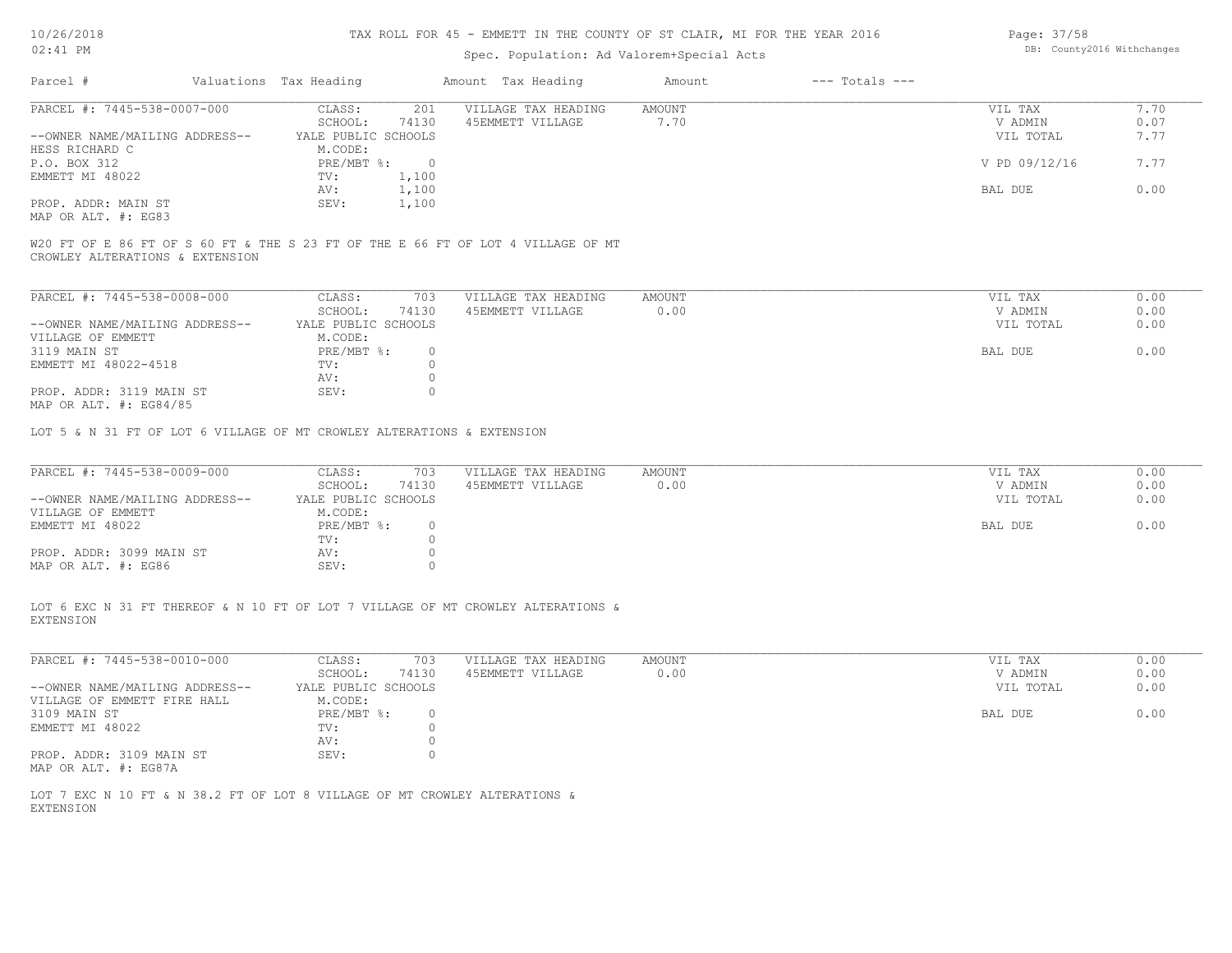#### TAX ROLL FOR 45 - EMMETT IN THE COUNTY OF ST CLAIR, MI FOR THE YEAR 2016

## Spec. Population: Ad Valorem+Special Acts

| Parcel #                       | Valuations Tax Heading |                | Amount Tax Heading  | Amount | $---$ Totals $---$ |               |        |
|--------------------------------|------------------------|----------------|---------------------|--------|--------------------|---------------|--------|
| PARCEL #: 7445-538-0011-000    | CLASS:                 | 401            | VILLAGE TAX HEADING | AMOUNT |                    | VIL TAX       | 181.89 |
|                                | SCHOOL:                | 74130          | 45EMMETT VILLAGE    | 181.89 |                    | V ADMIN       | 1.81   |
| --OWNER NAME/MAILING ADDRESS-- | YALE PUBLIC SCHOOLS    |                |                     |        |                    | VIL TOTAL     | 183.70 |
| PATTERSON LISA REGINA          | M.CODE:                |                |                     |        |                    |               |        |
| 3093 MAIN ST                   |                        | PRE/MBT %: 100 |                     |        |                    | V PD 09/02/16 | 183.70 |
| EMMETT MI 48022                | TV:                    | 25,985         |                     |        |                    |               |        |
|                                | AV:                    | 31,100         |                     |        |                    | BAL DUE       | 0.00   |
| PROP. ADDR: 3093 MAIN ST       | SEV:                   | 31,100         |                     |        |                    |               |        |
| MAP OR ALT. #: EG87B           |                        |                |                     |        |                    |               |        |

CROWLEY ALTERATIONS & EXTENSION SEC 36 LYING W OF M-19 & S OF SAID PLAT, OWNED & OCC AS ONE LOT VILLAGE OF MT LOT 8 EXC N 38.2 FT ALSO N 72.2 FT OF E 165 FT OF THAT PART OF W 1/2 OF SW 1/2 OF

| PARCEL #: 7445-538-0012-000    | CLASS:              | 401   | VILLAGE TAX HEADING | AMOUNT | VIL TAX       | 14.70 |
|--------------------------------|---------------------|-------|---------------------|--------|---------------|-------|
|                                | SCHOOL:             | 74130 | 45EMMETT VILLAGE    | 14.70  | V ADMIN       | 0.14  |
| --OWNER NAME/MAILING ADDRESS-- | YALE PUBLIC SCHOOLS |       |                     |        | VIL TOTAL     | 14.84 |
| PROSCH TINA M                  | M.CODE:             |       |                     |        |               |       |
| 10877 MECHANIC ST              | PRE/MBT %:          |       |                     |        | V PD 09/08/16 | 14.84 |
| EMMETT MI 48022                | TV:                 | 2,100 |                     |        |               |       |
|                                | AV:                 | 2,100 |                     |        | BAL DUE       | 0.00  |
| PROP. ADDR: WASHINGTON ST      | SEV:                | 2,100 |                     |        |               |       |
|                                |                     |       |                     |        |               |       |

MAP OR ALT. #: EG87C

LOT 9 VILLAGE OF MT CROWLEY ALTERATIONS & EXTENSION

| PARCEL #: 7445-538-0013-000    | CLASS:              | 401            | VILLAGE TAX HEADING | AMOUNT | VIL TAX       | 333.12 |
|--------------------------------|---------------------|----------------|---------------------|--------|---------------|--------|
|                                | SCHOOL:             | 74130          | 45EMMETT VILLAGE    | 333.12 | V ADMIN       | 3.33   |
| --OWNER NAME/MAILING ADDRESS-- | YALE PUBLIC SCHOOLS |                |                     |        | VIL TOTAL     | 336.45 |
| PROSCH TINA M                  | M.CODE:             |                |                     |        |               |        |
| 10877 MECHANIC ST              |                     | PRE/MBT %: 100 |                     |        | V PD 09/08/16 | 336.45 |
| EMMETT MI 48022                | TV:                 | 47,589         |                     |        |               |        |
|                                | AV:                 | 57,800         |                     |        | BAL DUE       | 0.00   |
| PROP. ADDR: 10877 MECHANIC ST  | SEV:                | 57,800         |                     |        |               |        |
|                                |                     |                |                     |        |               |        |

MAP OR ALT. #: EG88

LOTS 10, 11 & 12 VILLAGE OF MT CROWLEY ALTERATIONS & EXTENSION

| PARCEL #: 7445-538-0014-000    | CLASS:              | 401    | VILLAGE TAX HEADING | AMOUNT | VIL TAX       | 157.64 |
|--------------------------------|---------------------|--------|---------------------|--------|---------------|--------|
|                                | SCHOOL:             | 74130  | 45EMMETT VILLAGE    | 157.64 | V ADMIN       | 1.57   |
| --OWNER NAME/MAILING ADDRESS-- | YALE PUBLIC SCHOOLS |        |                     |        | VIL TOTAL     | 159.21 |
| HORON RICHARD L/MONIQUE        | M.CODE:             |        |                     |        |               |        |
| PO BOX 134                     | $PRE/MBT$ %:        | 100    |                     |        | V PD 09/08/16 | 159.21 |
| EMMETT MI 48022                | TV:                 | 22,520 |                     |        |               |        |
|                                | AV:                 | 27,000 |                     |        | BAL DUE       | 0.00   |
| PROP. ADDR: 10876 MECHANIC ST  | SEV:                | 27,000 |                     |        |               |        |
|                                |                     |        |                     |        |               |        |

MAP OR ALT. #: EG89

LOTS 13, 14 & 15 VILLAGE OF MT CROWLEY ALTERATIONS & EXTENSION

Page: 38/58 DB: County2016 Withchanges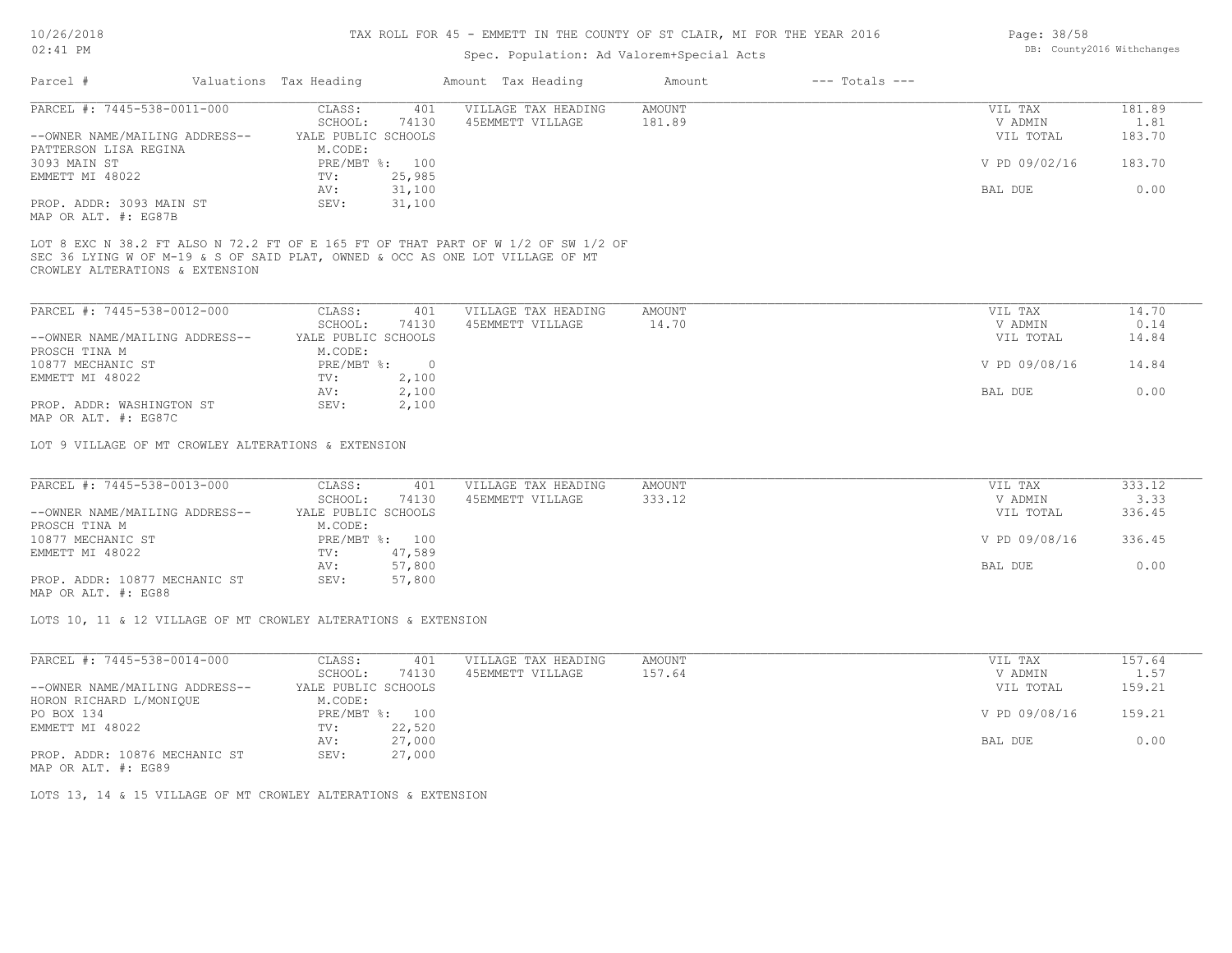#### TAX ROLL FOR 45 - EMMETT IN THE COUNTY OF ST CLAIR, MI FOR THE YEAR 2016

## Spec. Population: Ad Valorem+Special Acts

| Parcel #                       | Valuations Tax Heading |       | Amount Tax Heading  | Amount | $---$ Totals $---$ |           |      |
|--------------------------------|------------------------|-------|---------------------|--------|--------------------|-----------|------|
| PARCEL #: 7445-538-0015-000    | CLASS:                 | 705   | VILLAGE TAX HEADING | AMOUNT |                    | VIL TAX   | 0.00 |
|                                | SCHOOL:                | 74130 | 45EMMETT VILLAGE    | 0.00   |                    | V ADMIN   | 0.00 |
| --OWNER NAME/MAILING ADDRESS-- | YALE PUBLIC SCHOOLS    |       |                     |        |                    | VIL TOTAL | 0.00 |
| FRONTIER COMMUNICATION         | M.CODE:                |       |                     |        |                    |           |      |
| 401 MERRRITT 7                 | PRE/MBT %:             |       |                     |        |                    | BAL DUE   | 0.00 |
| Norwalk CT 06851               | TV:                    |       |                     |        |                    |           |      |
|                                | AV:                    |       |                     |        |                    |           |      |
| PROP. ADDR: 3147 WASHINGTON ST | SEV:                   |       |                     |        |                    |           |      |

MAP OR ALT. #: EG90

LOTS 16 & 17 VILLAGE OF MT CROWLEY ALTERATIONS & EXTENSION

| PARCEL #: 7445-538-0016-000    | CLASS:              | 401   | VILLAGE TAX HEADING | AMOUNT | VIL TAX       | 10.57 |
|--------------------------------|---------------------|-------|---------------------|--------|---------------|-------|
|                                | SCHOOL:             | 74130 | 45EMMETT VILLAGE    | 10.57  | V ADMIN       | 0.10  |
| --OWNER NAME/MAILING ADDRESS-- | YALE PUBLIC SCHOOLS |       |                     |        | VIL TOTAL     | 10.67 |
| WENDLING HELEN M TRUST         | M.CODE:             |       |                     |        |               |       |
| 10256 WEBB RD                  | PRE/MBT %:          |       |                     |        | V PD 08/04/16 | 10.67 |
| GOODELLS MI 48027              | TV:                 | 1,511 |                     |        |               |       |
|                                | AV:                 | 4,900 |                     |        | BAL DUE       | 0.00  |
| PROP. ADDR: JOSEPH ST          | SEV:                | 4,900 |                     |        |               |       |
|                                |                     |       |                     |        |               |       |

MAP OR ALT. #: EG91

LOT 18 VILLAGE OF MT CROWLEY ALTERATIONS & EXTENSION

| PARCEL #: 7445-538-0017-000    | CLASS:              | 401   | VILLAGE TAX HEADING | AMOUNT | VIL TAX   | 17.50 |
|--------------------------------|---------------------|-------|---------------------|--------|-----------|-------|
|                                | SCHOOL:             | 74130 | 45EMMETT VILLAGE    | 17.50  | V ADMIN   | 0.17  |
| --OWNER NAME/MAILING ADDRESS-- | YALE PUBLIC SCHOOLS |       |                     |        | VIL TOTAL | 17.67 |
| FANION BRIAN.                  | M.CODE:             |       |                     |        |           |       |
| 1406 S.RIVERSIDE AVE           | PRE/MBT %:          |       |                     |        | BAL DUE   | 17.67 |
| Saint Clair MI 48079           | TV:                 | 2,500 |                     |        |           |       |
|                                | AV:                 | 2,500 |                     |        |           |       |
| PROP. ADDR: JOSEPH ST          | SEV:                | 2,500 |                     |        |           |       |
| MAP OR ALT. #: EG92            |                     |       |                     |        |           |       |

LOT 19 VILLAGE OF MT CROWLEY ALTERATIONS & EXTENSION

| PARCEL #: 7445-538-0018-001    | CLASS:              | 401    | VILLAGE TAX HEADING | AMOUNT | VIL TAX   | 113.03 |
|--------------------------------|---------------------|--------|---------------------|--------|-----------|--------|
|                                | SCHOOL:             | 74130  | 45EMMETT VILLAGE    | 113.03 | V ADMIN   | 1.13   |
| --OWNER NAME/MAILING ADDRESS-- | YALE PUBLIC SCHOOLS |        |                     |        | VIL TOTAL | 114.16 |
| HADER DAVID P.                 | M.CODE:             |        |                     |        |           |        |
| PO BOX 86                      | $PRE/MBT$ %:        | 100    |                     |        | BAL DUE   | 114.16 |
| EMMETT MI 48022                | TV:                 | 16,148 |                     |        |           |        |
|                                | AV:                 | 17,400 |                     |        |           |        |
| PROP. ADDR: 3137 WASHINGTON ST | SEV:                | 17,400 |                     |        |           |        |
| MAP OR ALT. #: EG93A/B/C/D/E   |                     |        |                     |        |           |        |

11/08/2007 FROM 19-538-0018-000, 19-538-0019-000, 19-538-0020-000; LOTS 20, 21, 22 & 23 VILLAGE OF MT CROWLEY ALTERATIONS & EXTENSION SPLIT ON Page: 39/58 DB: County2016 Withchanges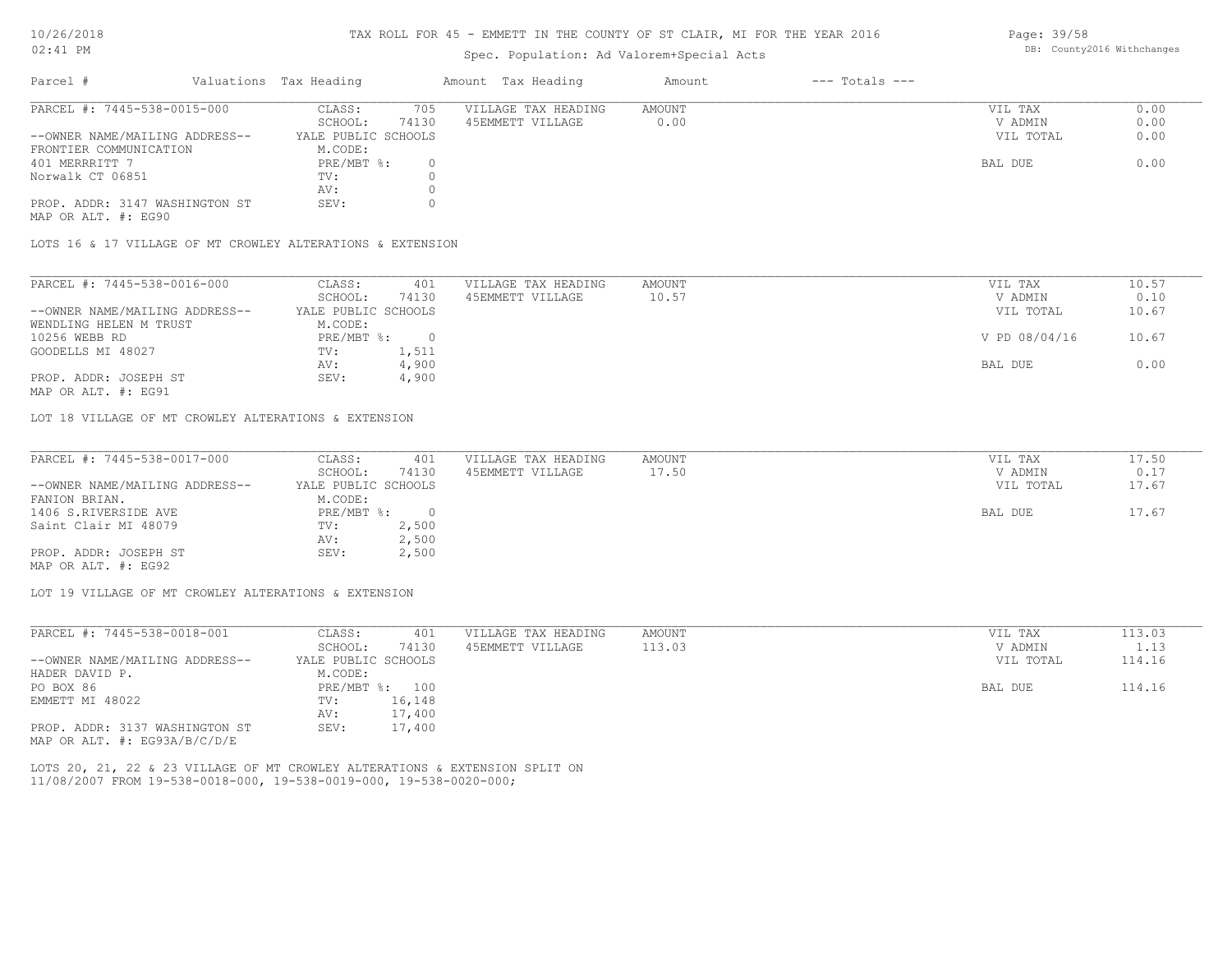#### TAX ROLL FOR 45 - EMMETT IN THE COUNTY OF ST CLAIR, MI FOR THE YEAR 2016 Page: 40/58

# Spec. Population: Ad Valorem+Special Acts

|                                                                            |                        |        | spec. Population: Ad valorem+special Acts |               |                    |               |        |
|----------------------------------------------------------------------------|------------------------|--------|-------------------------------------------|---------------|--------------------|---------------|--------|
| Parcel #                                                                   | Valuations Tax Heading |        | Amount Tax Heading                        | Amount        | $---$ Totals $---$ |               |        |
| PARCEL #: 7445-538-0021-000                                                | CLASS:                 | 401    | VILLAGE TAX HEADING                       | AMOUNT        |                    | VIL TAX       | 16.80  |
|                                                                            | SCHOOL:                | 74130  | 45EMMETT VILLAGE                          | 16.80         |                    | V ADMIN       | 0.16   |
| --OWNER NAME/MAILING ADDRESS--                                             | YALE PUBLIC SCHOOLS    |        |                                           |               |                    | VIL TOTAL     | 16.96  |
| DENMAN ENTERPRISES, LLC                                                    | M.CODE:                |        |                                           |               |                    |               |        |
| PO BOX 5309                                                                | PRE/MBT %: 0           |        |                                           |               |                    | BAL DUE       | 16.96  |
| Ocala FL 34478                                                             | TV:                    | 2,400  |                                           |               |                    |               |        |
|                                                                            | AV:                    | 2,400  |                                           |               |                    |               |        |
| PROP. ADDR: WASHINGTON ST                                                  | SEV:                   | 2,400  |                                           |               |                    |               |        |
| MAP OR ALT. #: EG93F                                                       |                        |        |                                           |               |                    |               |        |
| LOT 24 VILLAGE OF MT CROWLEY ALTERATIONS & EXTENSION                       |                        |        |                                           |               |                    |               |        |
| PARCEL #: 7445-538-0022-001                                                | CLASS:                 | 401    | VILLAGE TAX HEADING                       | <b>AMOUNT</b> |                    | VIL TAX       | 228.61 |
|                                                                            | SCHOOL:                | 74130  | 45EMMETT VILLAGE                          | 228.61        |                    | V ADMIN       | 2.28   |
| --OWNER NAME/MAILING ADDRESS--                                             | YALE PUBLIC SCHOOLS    |        |                                           |               |                    | VIL TOTAL     | 230.89 |
| PRATT ROBERT/KATHLEEN                                                      | M.CODE:                |        |                                           |               |                    |               |        |
| 3119 WASHINGTON ST                                                         | PRE/MBT %: 100         |        |                                           |               |                    | V PD 09/08/16 | 230.89 |
| EMMETT MI 48022                                                            | $\text{TV}$ :          | 32,659 |                                           |               |                    |               |        |
|                                                                            | AV:                    | 44,800 |                                           |               |                    | BAL DUE       | 0.00   |
| PROP. ADDR: 3119 WASHINGTON ST                                             | SEV:                   | 44,800 |                                           |               |                    |               |        |
| MAP OR ALT. #: EG94/95                                                     |                        |        |                                           |               |                    |               |        |
|                                                                            |                        |        |                                           |               |                    |               |        |
| LOTS 25,26, 27 & 28 VILLAGE OF MT CROWLEY ALTERATIONS & EXTENSION SPLIT ON |                        |        |                                           |               |                    |               |        |
| 02/01/2008 FROM 19-538-0022-000, 19-538-0023-000;                          |                        |        |                                           |               |                    |               |        |
|                                                                            |                        |        |                                           |               |                    |               |        |
| PARCEL #: 7445-864-0001-001                                                | CLASS:                 | 401    | VILLAGE TAX HEADING                       | <b>AMOUNT</b> |                    | VIL TAX       | 223.97 |
|                                                                            | SCHOOL:                | 74130  | 45EMMETT VILLAGE                          | 223.97        |                    | V ADMIN       | 2.23   |
| --OWNER NAME/MAILING ADDRESS--                                             | YALE PUBLIC SCHOOLS    |        |                                           |               |                    | VIL TOTAL     | 226.20 |
| $H \cap \cap H$                                                            | $\sim$ $\sim$ $\sim$   |        |                                           |               |                    |               |        |

| ONNER NIELD/EILLEINO IIDDINEUD | IIID I VIDIU VUNVUD |        |  | .             | 220.20 |
|--------------------------------|---------------------|--------|--|---------------|--------|
| KOROTKO MATTHEW/JOAN           | M.CODE:             |        |  |               |        |
| 3207 MAIN ST                   | PRE/MBT %: 100      |        |  | V PD 07/25/16 | 226.20 |
| EMMETT MI 48022                | TV:                 | 31,997 |  |               |        |
|                                | AV:                 | 38,500 |  | BAL DUE       | 0.00   |
| PROP. ADDR: 3207 MAIN ST       | SEV:                | 38,500 |  |               |        |
| MAP OR ALT. #:                 |                     |        |  |               |        |

02/01/2007 FROM 19-864-0001-000, 19-864-0005-000; LOTS 1, 2, 11 & 12 WATTERS CHILLSONS ADDITION TO THE VILLAGE OF EMMETT SPLIT ON

| CLASS:  | 201     | VILLAGE TAX HEADING               | AMOUNT   | VIL TAX       | 1,278.17 |
|---------|---------|-----------------------------------|----------|---------------|----------|
| SCHOOL: | 74130   | 45EMMETT VILLAGE                  | 1,278.17 | V ADMIN       | 12.78    |
|         |         |                                   |          | VIL TOTAL     | 1,290.95 |
| M.CODE: |         |                                   |          |               |          |
|         |         |                                   |          | V PD 09/07/16 | 1,290.95 |
| TV:     | 182,596 |                                   |          |               |          |
| AV:     | 184,200 |                                   |          | BAL DUE       | 0.00     |
| SEV:    | 184,200 |                                   |          |               |          |
|         |         | YALE PUBLIC SCHOOLS<br>PRE/MBT %: |          |               |          |

MAP OR ALT. #: EG99

LOTS 3 TO 10 & LOTS 19 TO 24 WATTERS CHILLSONS ADDITION TO VILLAGE OF EMMETT

DB: County2016 Withchanges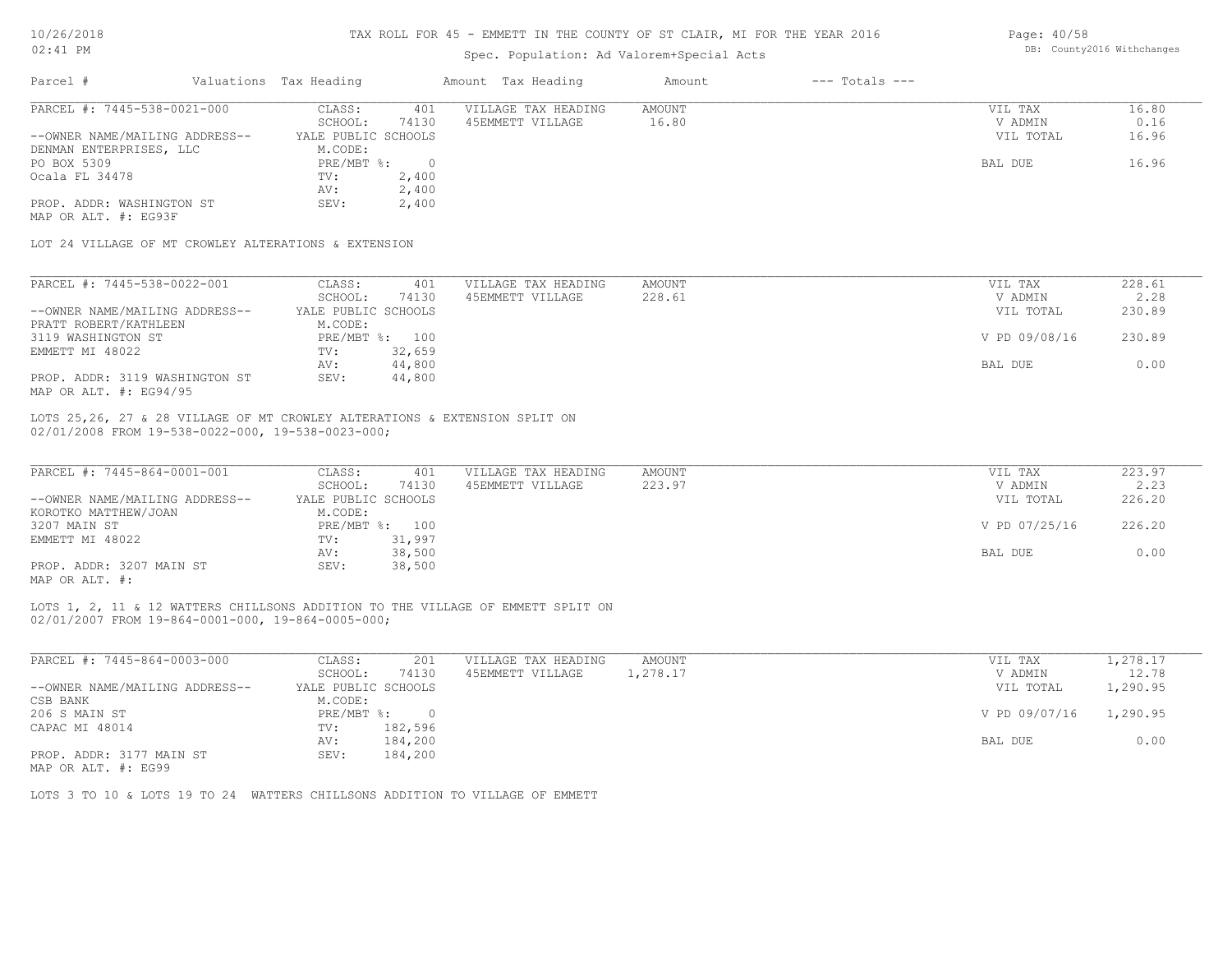#### TAX ROLL FOR 45 - EMMETT IN THE COUNTY OF ST CLAIR, MI FOR THE YEAR 2016

## Spec. Population: Ad Valorem+Special Acts

|                                                                                       |                                | spec. ropulation. Ad valorem special Acts |               |                    |               |        |
|---------------------------------------------------------------------------------------|--------------------------------|-------------------------------------------|---------------|--------------------|---------------|--------|
| Parcel #<br>Valuations Tax Heading                                                    |                                | Amount Tax Heading                        | Amount        | $---$ Totals $---$ |               |        |
| PARCEL #: 7445-864-0006-000                                                           | CLASS:<br>401                  | VILLAGE TAX HEADING                       | <b>AMOUNT</b> |                    | VIL TAX       | 243.95 |
|                                                                                       | SCHOOL:<br>74130               | 45EMMETT VILLAGE                          | 243.95        |                    | V ADMIN       | 2.43   |
| --OWNER NAME/MAILING ADDRESS--                                                        | YALE PUBLIC SCHOOLS            |                                           |               |                    | VIL TOTAL     | 246.38 |
| VERNIER PATRICK/DOROTHY                                                               | M.CODE:                        |                                           |               |                    |               |        |
| PO BOX 24                                                                             | PRE/MBT %: 100                 |                                           |               |                    | V PD 09/02/16 | 246.38 |
| Emmett MI 48022                                                                       | 34,851<br>TV:<br>40,200<br>AV: |                                           |               |                    | BAL DUE       | 0.00   |
| PROP. ADDR: 10880 PROSPECT ST                                                         | SEV:<br>40,200                 |                                           |               |                    |               |        |
| MAP OR ALT. #: EG102                                                                  |                                |                                           |               |                    |               |        |
|                                                                                       |                                |                                           |               |                    |               |        |
| LOTS 13,14 & 15 WATTERS CHILLSON'S ADDITION & BEG AT NE COR LOT 13, TH W 198', TH     |                                |                                           |               |                    |               |        |
| N230'E 124.02', TH S8953'23"E 198', TH S230'W 123.64' TO BEG SECTION 36 T7N R14E 0.56 |                                |                                           |               |                    |               |        |
| A OWNED AND OCC AS ONE PARCEL                                                         |                                |                                           |               |                    |               |        |
|                                                                                       |                                |                                           |               |                    |               |        |
| PARCEL #: 7445-864-0007-000                                                           | CLASS:<br>401                  | VILLAGE TAX HEADING                       | AMOUNT        |                    | VIL TAX       | 153.36 |
|                                                                                       | SCHOOL:<br>74130               | 45EMMETT VILLAGE                          | 153.36        |                    | V ADMIN       | 1.53   |
| --OWNER NAME/MAILING ADDRESS--                                                        | YALE PUBLIC SCHOOLS            |                                           |               |                    | VIL TOTAL     | 154.89 |
| PIERCE D.R/PATRICK R./CECILA M.WARD                                                   | M.CODE:                        |                                           |               |                    |               |        |
| 10895 BRANDON RD                                                                      | PRE/MBT %: 0                   |                                           |               |                    | V PD 09/08/16 | 154.89 |
| EMMETT MI 48022                                                                       | 21,909<br>TV:                  |                                           |               |                    |               |        |
|                                                                                       | 25,600<br>AV:                  |                                           |               |                    | BAL DUE       | 0.00   |
| PROP. ADDR: 10890 PROSPECT ST                                                         | SEV:<br>25,600                 |                                           |               |                    |               |        |
| MAP OR ALT. #: EG103/104                                                              |                                |                                           |               |                    |               |        |
| LOTS 16 & 17 & PRT SEC 36 DEXC AS BEG S0*4'13"W 495', S89*19'25"E 99', TH N           |                                |                                           |               |                    |               |        |
| 0*4'13"E 50' & S89*19'25"E 626.03' FROM W 1/4 COR, TH S89*19'25"E 132', TH            |                                |                                           |               |                    |               |        |
| S0*19'10"W 238.42', TH N89*16'22"W 132', TH N0*19'19"E 238.30' TO POB SEC 36          |                                |                                           |               |                    |               |        |
| T7NR14E WATTERS CHILLSONS ADDITION TO VILLAGE OF EMMETT OWNED & OCCUPIED AS ONE       |                                |                                           |               |                    |               |        |
| PARCEL                                                                                |                                |                                           |               |                    |               |        |
|                                                                                       |                                |                                           |               |                    |               |        |
|                                                                                       |                                |                                           |               |                    |               |        |
| PARCEL #: 7445-864-0007-200                                                           | 401<br>CLASS:                  | VILLAGE TAX HEADING                       | <b>AMOUNT</b> |                    | VIL TAX       | 30.93  |
|                                                                                       | SCHOOL:<br>74130               | 45EMMETT VILLAGE                          | 30.93         |                    | V ADMIN       | 0.30   |
| --OWNER NAME/MAILING ADDRESS--                                                        | YALE PUBLIC SCHOOLS            |                                           |               |                    | VIL TOTAL     | 31.23  |
| PIERCE D.R./CECILIA WARD/PAT TRUST<br>10895 BRANDON RD                                | M.CODE:<br>PRE/MBT %:          |                                           |               |                    | V PD 09/08/16 | 31.23  |
|                                                                                       | $\sim$ 0<br>4,419<br>TV:       |                                           |               |                    |               |        |
| EMMETT MI 48022                                                                       | 7,000                          |                                           |               |                    |               | 0.00   |
|                                                                                       | AV:                            |                                           |               |                    | BAL DUE       |        |

MAP OR ALT. #: EG104 PROP. ADDR: PROSPECT ST SEV: 7,000

EMMETT OWNED & OCCUPIED AS ONE PARCEL. TH N0\*19'10"E 279.50' TO POB. SECT 36 T7N R14E WATTERS CILLSON'S ADD TO VILAGE OF S0\*19'10"W 238.3', TH N89\*16'22"W 66'; TH S0\*19'10"W 41.25', TH N89\*19'25"W 104', N0\*4'13"E 50', & S89\*19'25"E 456.03' FROM W 1/4 COR, TH S89\*19'25"E 170', TH PRT LOTS 18 & 30 & PRT SEC 36 DESC AS BEG S0\*4'13"W 495', S89\*19'25"E 99',

Page: 41/58 DB: County2016 Withchanges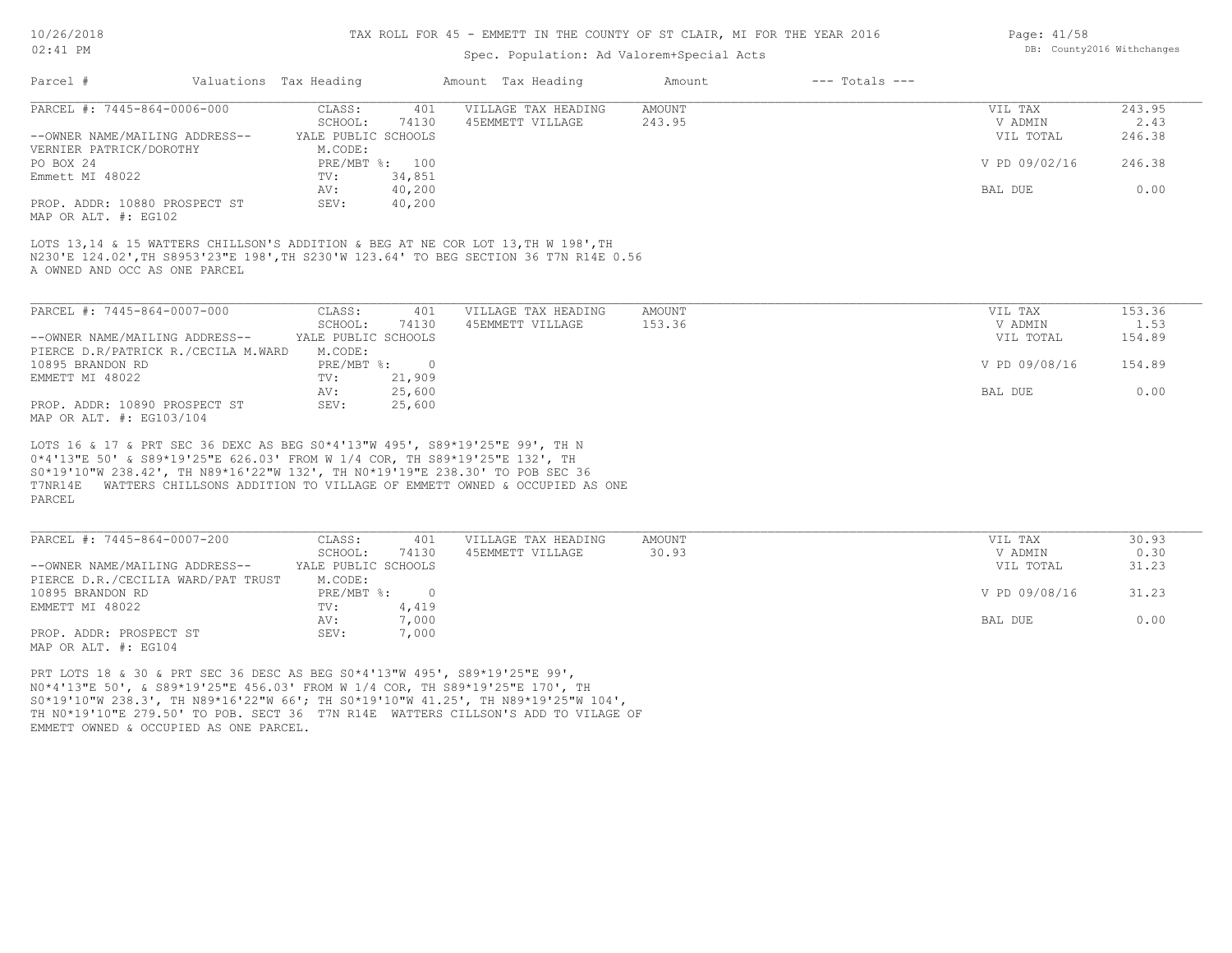## TAX ROLL FOR 45 - EMMETT IN THE COUNTY OF ST CLAIR, MI FOR THE YEAR 2016

## Spec. Population: Ad Valorem+Special Acts

|                                                                                                                                                                                                                                       | Valuations Tax Heading   | Amount Tax Heading  | $---$ Totals $---$<br>Amount |               |       |
|---------------------------------------------------------------------------------------------------------------------------------------------------------------------------------------------------------------------------------------|--------------------------|---------------------|------------------------------|---------------|-------|
| PARCEL #: 7445-864-0008-000                                                                                                                                                                                                           | CLASS:<br>401            | VILLAGE TAX HEADING | <b>AMOUNT</b>                | VIL TAX       | 30.89 |
|                                                                                                                                                                                                                                       | SCHOOL:<br>74130         | 45EMMETT VILLAGE    | 30.89                        | V ADMIN       | 0.30  |
| --OWNER NAME/MAILING ADDRESS-- YALE PUBLIC SCHOOLS                                                                                                                                                                                    |                          |                     |                              | VIL TOTAL     | 31.19 |
| PIERCE DENNIS/CECILIA/PATRICK TRUST                                                                                                                                                                                                   | M.CODE:                  |                     |                              |               |       |
| 10895 BRANDON RD                                                                                                                                                                                                                      | PRE/MBT %: 100           |                     |                              | V PD 09/08/16 | 31.19 |
| EMMETT MI 48022                                                                                                                                                                                                                       | 4,414<br>TV:             |                     |                              |               |       |
|                                                                                                                                                                                                                                       | 7,300<br>AV:             |                     |                              | BAL DUE       | 0.00  |
| PROP. ADDR: 10900 PROSPECT ST                                                                                                                                                                                                         | SEV:<br>7,300            |                     |                              |               |       |
| MAP OR ALT. #: EG116/120                                                                                                                                                                                                              |                          |                     |                              |               |       |
|                                                                                                                                                                                                                                       |                          |                     |                              |               |       |
| PRT LOT 30 & PRT SEC 36 DESC AS BEG S0*4'13"W 495' FROM W 1'4 COR, TH S89*19'25"E                                                                                                                                                     |                          |                     |                              |               |       |
| 99', TH NO*4'13"E 50', TH S89*19'25"E 116.03', TH SO*19'10"W 279.5' TH N89*19'25"W                                                                                                                                                    |                          |                     |                              |               |       |
| 213.81', TH NO*4'13"E 229.5' TO POB WATTERS CHILLSON'S ADDITION TO VILLAGE OF                                                                                                                                                         |                          |                     |                              |               |       |
|                                                                                                                                                                                                                                       |                          |                     |                              |               |       |
| EMMETT ' SEC 36 T7N R14E OWNED & OCC AS 1 PARCEL                                                                                                                                                                                      |                          |                     |                              |               |       |
|                                                                                                                                                                                                                                       |                          |                     |                              |               |       |
| PARCEL #: 7445-864-0008-200                                                                                                                                                                                                           | CLASS:<br>401            | VILLAGE TAX HEADING | AMOUNT                       | VIL TAX       | 30.89 |
|                                                                                                                                                                                                                                       | SCHOOL:<br>74130         |                     | 30.89                        | V ADMIN       | 0.30  |
|                                                                                                                                                                                                                                       |                          | 45EMMETT VILLAGE    |                              |               |       |
| --OWNER NAME/MAILING ADDRESS-- YALE PUBLIC SCHOOLS                                                                                                                                                                                    |                          |                     |                              | VIL TOTAL     | 31.19 |
| PIERCE DENNIS/CECILIA/PATRICK TRUST                                                                                                                                                                                                   | M.CODE:                  |                     |                              |               |       |
| 10895 BRANDON RD                                                                                                                                                                                                                      | PRE/MBT %: 0             |                     |                              | V PD 09/08/16 | 31.19 |
| EMMETT MI 48022                                                                                                                                                                                                                       | 4,414<br>TV:             |                     |                              |               |       |
|                                                                                                                                                                                                                                       | 7,100<br>AV:             |                     |                              | BAL DUE       | 0.00  |
|                                                                                                                                                                                                                                       |                          |                     |                              |               |       |
| PROP. ADDR: PROSPECT ST                                                                                                                                                                                                               | SEV:<br>7,100            |                     |                              |               |       |
|                                                                                                                                                                                                                                       |                          |                     |                              |               |       |
|                                                                                                                                                                                                                                       |                          |                     |                              |               |       |
| PRT LOT 30 & PRT SEC 36 DESC AS BEG S0*4'13"W 495', S89*19'25"E 99', N0*4'13"E 50',                                                                                                                                                   |                          |                     |                              |               |       |
| & S89*19'25"E 116.03' FROM W 1/4 COR, TH S89*19'25"E 170', TH S0*19'10"W 279.5', TH                                                                                                                                                   |                          |                     |                              |               |       |
|                                                                                                                                                                                                                                       |                          |                     |                              |               |       |
|                                                                                                                                                                                                                                       |                          |                     |                              |               |       |
|                                                                                                                                                                                                                                       |                          |                     |                              |               |       |
| ADD TO VILAGE OF EMMETT OWNED & OCCUPIED AS ONE PARCEL.                                                                                                                                                                               |                          |                     |                              |               |       |
| PARCEL #: 7445-864-0008-400                                                                                                                                                                                                           | CLASS:<br>401            | VILLAGE TAX HEADING | AMOUNT                       | VIL TAX       | 30.89 |
|                                                                                                                                                                                                                                       | SCHOOL:<br>74130         | 45EMMETT VILLAGE    | 30.89                        | V ADMIN       | 0.30  |
| --OWNER NAME/MAILING ADDRESS--                                                                                                                                                                                                        | YALE PUBLIC SCHOOLS      |                     |                              | VIL TOTAL     | 31.19 |
| PIERCE CECILIA M.WARD TRUST                                                                                                                                                                                                           | M.CODE:                  |                     |                              |               |       |
|                                                                                                                                                                                                                                       | $PRE/MBT$ $\div$ 0       |                     |                              | V PD 09/08/16 | 31.19 |
|                                                                                                                                                                                                                                       |                          |                     |                              |               |       |
| EMMETT MI 48022                                                                                                                                                                                                                       | 4,414<br>$\texttt{TV}$ : |                     |                              |               |       |
|                                                                                                                                                                                                                                       | 7,100<br>AV:             |                     |                              | BAL DUE       | 0.00  |
| N89*19'25"W 170'; TH N0*19'10"E 279.5' TO POB. SECT 36 T7N R14E WATTERS CHILLSON'S<br>PROP. ADDR: PROSPECT ST                                                                                                                         | SEV:<br>7,100            |                     |                              |               |       |
| MAP OR ALT. #: EG117<br>10895 BRANDON RD<br>MAP OR ALT. #: EG116                                                                                                                                                                      |                          |                     |                              |               |       |
|                                                                                                                                                                                                                                       |                          |                     |                              |               |       |
|                                                                                                                                                                                                                                       |                          |                     |                              |               |       |
| PRT LOT 30 & PRT SEC 36 DESC AS BEG S0*4'13"W 495', S89*19'25"E 99', N0*4'13"E 50',                                                                                                                                                   |                          |                     |                              |               |       |
| & S89*19'25"E 286.03' FROM W 1/4 COR, TH S89*19'25"E 170', TH S0*19'10"W 279.5', TH<br>N89*16'25"W 170'; TH N0*19'10"E 279.50' TO POB. SECT 36 T7N R14E WATTERS<br>CHILLSON'S ADD TO VILAGE OF EMMETT OWNED & OCCUPIED AS ONE PARCEL. |                          |                     |                              |               |       |

| PARCEL #: 7445-864-0013-000    | CLASS:              | 401      | VILLAGE TAX HEADING | AMOUNT | VIL TAX       | 16.91 |
|--------------------------------|---------------------|----------|---------------------|--------|---------------|-------|
|                                | SCHOOL:             | 74130    | 45EMMETT VILLAGE    | 16.91  | V ADMIN       | 0.16  |
| --OWNER NAME/MAILING ADDRESS-- | YALE PUBLIC SCHOOLS |          |                     |        | VIL TOTAL     | 17.07 |
| HOFMAN CARL A                  | M.CODE:             |          |                     |        |               |       |
| P.O. BOX 73                    | PRE/MBT %:          | $\Omega$ |                     |        | V PD 08/30/16 | 17.07 |
| EMMETT MI 48022                | TV:                 | 2,416    |                     |        |               |       |
|                                | AV:                 | 3,800    |                     |        | BAL DUE       | 0.00  |
| PROP. ADDR: MARY ST            | SEV:                | 3,800    |                     |        |               |       |
| MAP OR ALT. #: EG107/109       |                     |          |                     |        |               |       |

 $\mathcal{L}_\mathcal{L} = \mathcal{L}_\mathcal{L} = \mathcal{L}_\mathcal{L} = \mathcal{L}_\mathcal{L} = \mathcal{L}_\mathcal{L} = \mathcal{L}_\mathcal{L} = \mathcal{L}_\mathcal{L} = \mathcal{L}_\mathcal{L} = \mathcal{L}_\mathcal{L} = \mathcal{L}_\mathcal{L} = \mathcal{L}_\mathcal{L} = \mathcal{L}_\mathcal{L} = \mathcal{L}_\mathcal{L} = \mathcal{L}_\mathcal{L} = \mathcal{L}_\mathcal{L} = \mathcal{L}_\mathcal{L} = \mathcal{L}_\mathcal{L}$ 

LOT 25 WATTERS CHILLSONS ADDITION TO VILLAGE OF EMMETT

Page: 42/58 DB: County2016 Withchanges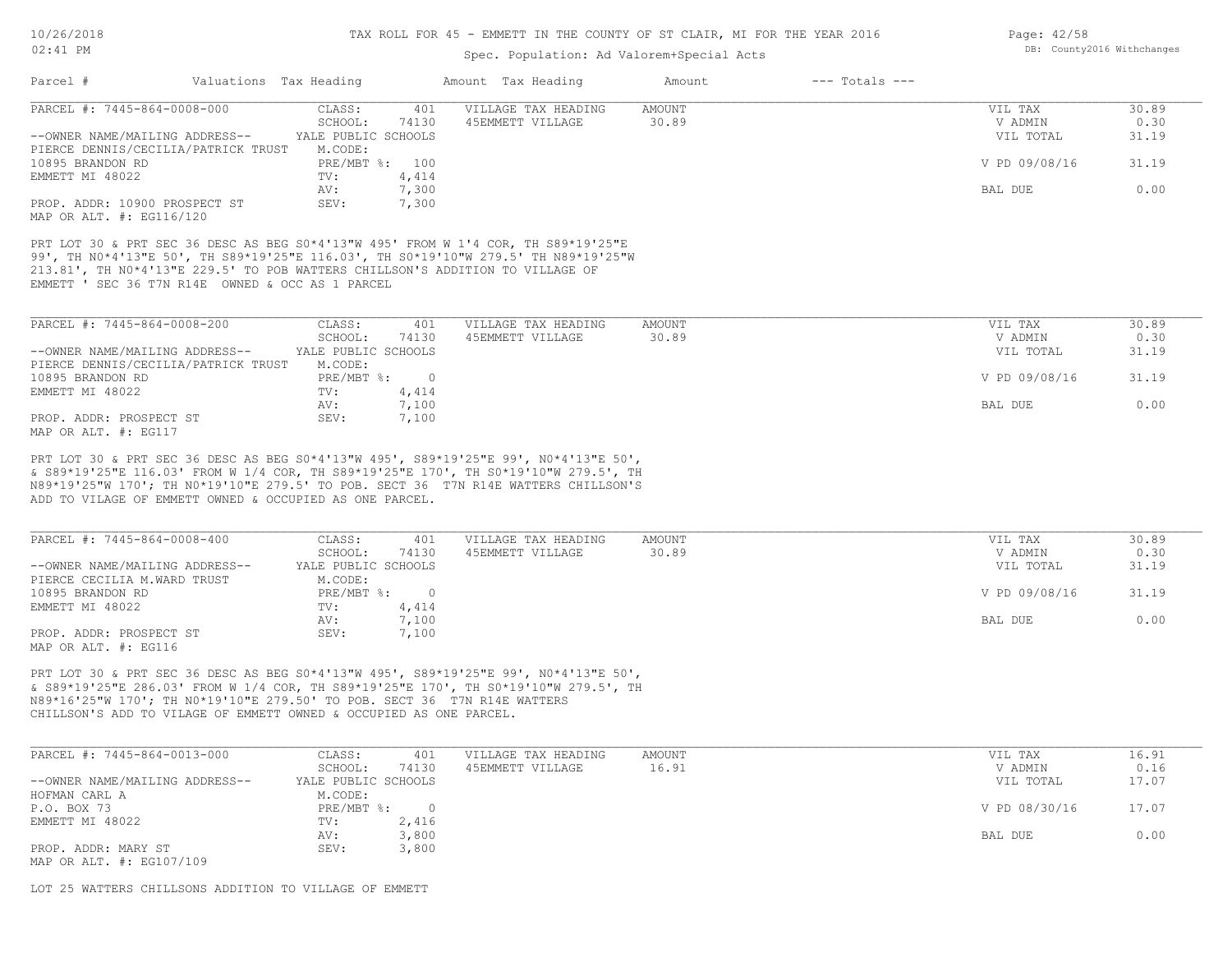### TAX ROLL FOR 45 - EMMETT IN THE COUNTY OF ST CLAIR, MI FOR THE YEAR 2016

| Page: 43/58 |                            |
|-------------|----------------------------|
|             | DB: County2016 Withchanges |

| ON: TT EM                                                                                                                   |                                                          | Spec. Population: Ad Valorem+Special Acts |                              |                                 | pp. countyzoro wrthchanges |
|-----------------------------------------------------------------------------------------------------------------------------|----------------------------------------------------------|-------------------------------------------|------------------------------|---------------------------------|----------------------------|
| Parcel #                                                                                                                    | Valuations Tax Heading                                   | Amount Tax Heading                        | $---$ Totals $---$<br>Amount |                                 |                            |
| PARCEL #: 7445-864-0014-000<br>--OWNER NAME/MAILING ADDRESS--                                                               | CLASS:<br>401<br>SCHOOL:<br>74130<br>YALE PUBLIC SCHOOLS | VILLAGE TAX HEADING<br>45EMMETT VILLAGE   | AMOUNT<br>97.00              | VIL TAX<br>V ADMIN<br>VIL TOTAL | 97.00<br>0.97<br>97.97     |
| HOFMAN CARL A<br>P.O. 73                                                                                                    | M.CODE:<br>$PRE/MBT$ %:<br>$\overline{0}$                |                                           |                              | V PD 08/30/16                   | 97.97                      |
| EMMETT MI 48022                                                                                                             | 13,858<br>TV:<br>16,400<br>AV:                           |                                           |                              | BAL DUE                         | 0.00                       |
| PROP. ADDR: 10888 MARY ST<br>MAP OR ALT. #: EG110                                                                           | 16,400<br>SEV:                                           |                                           |                              |                                 |                            |
| LOT 26 WATTERS CHILLSONS ADDITION TO VILLAGE OF EMMETT                                                                      |                                                          |                                           |                              |                                 |                            |
| PARCEL #: 7445-864-0015-001                                                                                                 | CLASS:<br>401                                            | VILLAGE TAX HEADING<br>45EMMETT VILLAGE   | AMOUNT<br>25.78              | VIL TAX                         | 25.78                      |
| --OWNER NAME/MAILING ADDRESS--<br>MCGUIRE JEAN M.TRUST                                                                      | SCHOOL:<br>74130<br>YALE PUBLIC SCHOOLS<br>M.CODE:       |                                           |                              | V ADMIN<br>VIL TOTAL            | 0.25<br>26.03              |
| P.O. BOX 56<br>GOODELLS MI 48027                                                                                            | $PRE/MBT$ $\div$ 0<br>3,684<br>TV:                       |                                           |                              | V PD 09/14/16                   | 26.03                      |
| PROP. ADDR: 10894 MARY ST<br>MAP OR ALT. #: EG111/112                                                                       | 23,100<br>AV:<br>23,100<br>SEV:                          |                                           |                              | BAL DUE                         | 0.00                       |
| --OWNER NAME/MAILING ADDRESS--                                                                                              | SCHOOL:<br>74130<br>YALE PUBLIC SCHOOLS                  | 45EMMETT VILLAGE                          | 200.09                       | V ADMIN<br>VIL TOTAL            | 2.00<br>202.09             |
| PARCEL #: 7445-864-0017-000                                                                                                 | CLASS:<br>401                                            | VILLAGE TAX HEADING                       | AMOUNT                       | VIL TAX                         | 200.09                     |
| DOUTRY ROBERT                                                                                                               | M.CODE:                                                  |                                           |                              |                                 |                            |
| 3435 BREEN RD<br>Emmett MI 48022                                                                                            | PRE/MBT %: 0<br>28,585<br>TV:                            |                                           |                              | BAL DUE                         | 202.09                     |
| PROP. ADDR: 3195 2ND ST<br>MAP OR ALT. #: EG113                                                                             | 30,500<br>AV:<br>SEV:<br>30,500                          |                                           |                              |                                 |                            |
| S8.25 FT OF LOT 30 & LOT 29 EXC THE E 11 RDS OF S 5 RDS THEREOF. WATTERS CHILLSONS<br>ADDITION TO VILLAGE OF EMMETT 2.492 A |                                                          |                                           |                              |                                 |                            |
| PARCEL #: 7445-864-0018-000                                                                                                 | CLASS:<br>401<br>SCHOOL:<br>74130                        | VILLAGE TAX HEADING<br>45EMMETT VILLAGE   | AMOUNT<br>196.87             | VIL TAX<br>V ADMIN              | 196.87<br>1.96             |
| --OWNER NAME/MAILING ADDRESS--<br>HULL THOMAS H./ JESSICA L.                                                                | YALE PUBLIC SCHOOLS<br>M.CODE:                           |                                           |                              | VIL TOTAL                       | 198.83                     |
| 3187 2 ND ST<br>Emmett MI 48022                                                                                             | PRE/MBT %: 100<br>28,125<br>TV:                          |                                           |                              | BAL DUE                         | 198.83                     |
| PROP. ADDR: 3187 2ND ST                                                                                                     | AV:<br>34,300<br>34,300<br>SEV:                          |                                           |                              |                                 |                            |
| MAP OR ALT. #: EG114/115                                                                                                    |                                                          |                                           |                              |                                 |                            |
| THE E 11 RDS OF LOT 29 EXC THE N 5 RDS THEREOF. WATTERS CHILLSONS ADDITION TO<br>VILLAGE OF EMMETT                          |                                                          |                                           |                              |                                 |                            |
|                                                                                                                             |                                                          |                                           |                              |                                 |                            |
|                                                                                                                             |                                                          |                                           |                              |                                 |                            |
|                                                                                                                             |                                                          |                                           |                              |                                 |                            |
|                                                                                                                             |                                                          |                                           |                              |                                 |                            |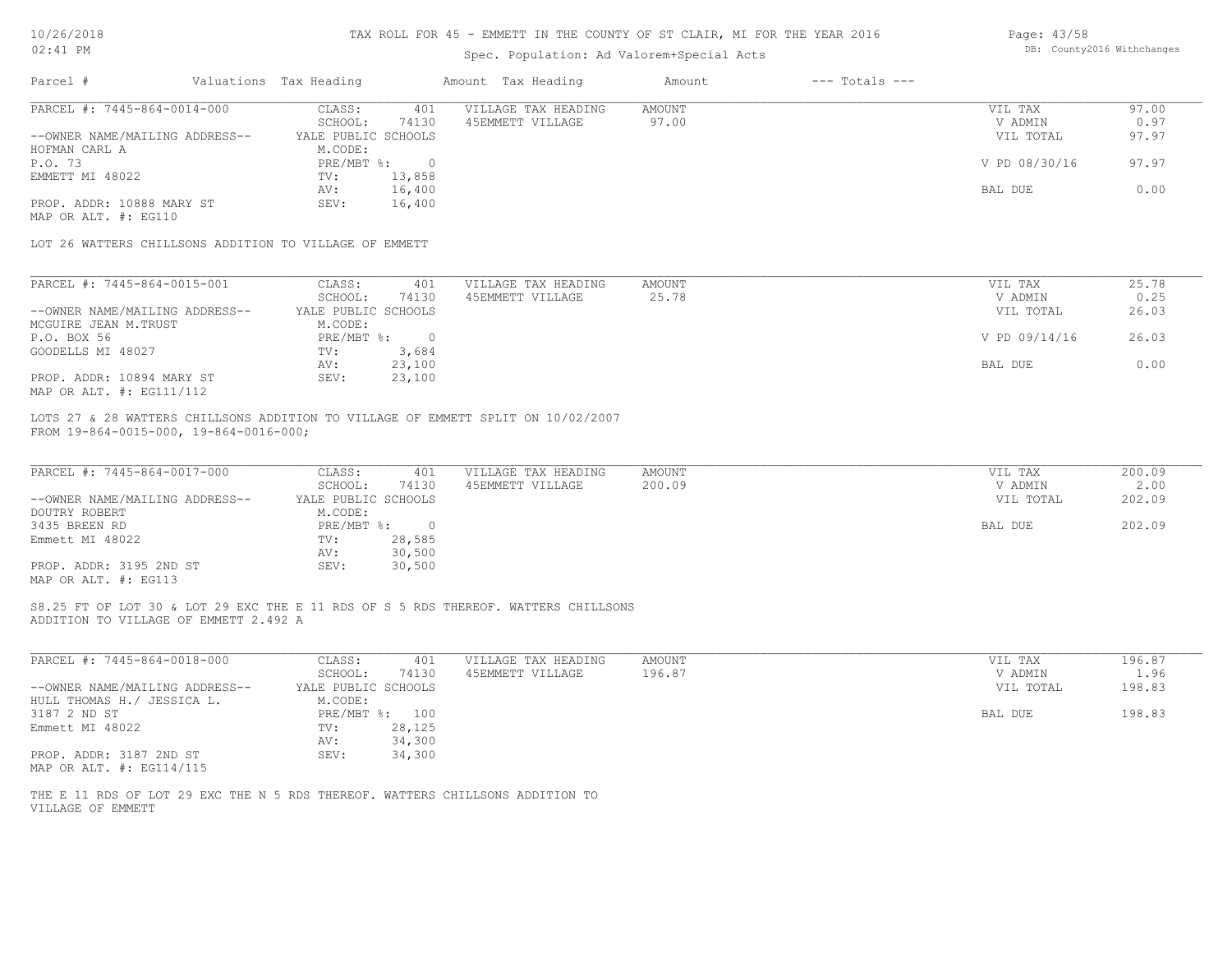### TAX ROLL FOR 45 - EMMETT IN THE COUNTY OF ST CLAIR, MI FOR THE YEAR 2016

## Spec. Population: Ad Valorem+Special Acts

| Page: 44/58 |                            |
|-------------|----------------------------|
|             | DB: County2016 Withchanges |

| Parcel # Valuations Tax Heading                                      |                                          |                | Amount Tax Heading                          | Amount           | $---$ Totals $---$ |                                 |                      |
|----------------------------------------------------------------------|------------------------------------------|----------------|---------------------------------------------|------------------|--------------------|---------------------------------|----------------------|
| PARCEL #: 7445-870-0001-000<br>--OWNER NAME/MAILING ADDRESS--        | CLASS:<br>SCHOOL:<br>YALE PUBLIC SCHOOLS | 401<br>74130   | VILLAGE TAX HEADING<br>45EMMETT VILLAGE     | AMOUNT<br>9.82   |                    | VIL TAX<br>V ADMIN<br>VIL TOTAL | 9.82<br>0.09<br>9.91 |
| KEEGAN JAMES L/NANCY<br>3516 EMMETT RD                               | M.CODE:<br>PRE/MBT %: 0                  |                |                                             |                  | V PD 08/12/16      | 9.91                            |                      |
| EMMETT MI 48022                                                      | TV:<br>AV:                               | 1,404<br>1,700 |                                             |                  |                    | BAL DUE                         | 0.00                 |
| PROP. ADDR: EMMETT RD<br>MAP OR ALT. #: EG121                        | SEV:                                     | 1,700          |                                             |                  |                    |                                 |                      |
| LOT 1 MARTIN F WEIR SUBDIVISION                                      |                                          |                |                                             |                  |                    |                                 |                      |
| PARCEL #: 7445-870-0002-000                                          | CLASS:<br>SCHOOL:                        | 74130          | 401 VILLAGE TAX HEADING<br>45EMMETT VILLAGE | AMOUNT<br>153.36 |                    | VIL TAX<br>V ADMIN              | 153.36<br>1.53       |
| --OWNER NAME/MAILING ADDRESS--                                       | YALE PUBLIC SCHOOLS                      |                |                                             |                  |                    | VIL TOTAL                       | 154.89               |
| WELSH WILLIAM L/LAURA K                                              | M.CODE:                                  |                |                                             |                  |                    |                                 |                      |
| 3427 EMMETT RD                                                       | PRE/MBT %: 100                           |                |                                             |                  | V PD 09/08/16      | 154.89                          |                      |
| EMMETT MI 48022-4516                                                 | TV: 21,909<br>AV: 27,000                 |                |                                             |                  |                    | BAL DUE                         | 0.00                 |
| PROP. ADDR: 3427 EMMETT RD                                           | SEV: 27,000                              |                |                                             |                  |                    |                                 |                      |
| MAP OR ALT. #: EG122                                                 |                                          |                |                                             |                  |                    |                                 |                      |
| LOT 2 MARTIN F WEIR SUBDIVISION                                      |                                          |                |                                             |                  |                    |                                 |                      |
| PARCEL #: 7445-870-0003-000                                          | CLASS:                                   | 401            | VILLAGE TAX HEADING                         | AMOUNT           |                    | VIL TAX                         | 225.40               |
| --OWNER NAME/MAILING ADDRESS--                                       | SCHOOL:<br>YALE PUBLIC SCHOOLS           | 74130          | 45EMMETT VILLAGE                            | 225.40           |                    | V ADMIN<br>VIL TOTAL            | 2.25<br>227.65       |
| BETHWAY IRENE ET-AL                                                  | M.CODE:                                  |                |                                             |                  |                    |                                 |                      |
| 3423 EMMETT RD                                                       | PRE/MBT %: 100                           |                |                                             |                  |                    | V PD 09/08/16                   | 227.65               |
| EMMETT MI 48022-4516                                                 | TV: 32,201<br>AV: 39,900                 |                |                                             |                  |                    |                                 |                      |
|                                                                      |                                          |                |                                             |                  |                    | BAL DUE                         | 0.00                 |
| PROP. ADDR: 3423 EMMETT RD<br>MAP OR ALT. #: EG123                   | SEV: 39,900                              |                |                                             |                  |                    |                                 |                      |
| LOT 3 MARTIN F WEIR SUBDIVISION                                      |                                          |                |                                             |                  |                    |                                 |                      |
| PARCEL #: 7445-870-0004-000                                          | CLASS:                                   | 401            | VILLAGE TAX HEADING                         | AMOUNT           |                    | VIL TAX                         | 251.79               |
| --OWNER NAME/MAILING ADDRESS--                                       | SCHOOL:<br>YALE PUBLIC SCHOOLS           | 74130          | 45EMMETT VILLAGE                            | 251.79           |                    | V ADMIN<br>VIL TOTAL            | 2.51<br>254.30       |
| FOX BRIAN/MATHEWS JENNIFER<br>4425 KILGORE RD<br>Avoca MI 48006-3820 | M.CODE:<br>PRE/MBT %: 0<br>TV: 35,971    |                |                                             |                  |                    | V PD 09/08/16                   | 254.30               |
|                                                                      | AV:                                      | 44,200         |                                             |                  |                    | BAL DUE                         | 0.00                 |
| PROP. ADDR: 3419 EMMETT RD<br>MAP OR ALT. #: EG124                   | SEV: 44,200                              |                |                                             |                  |                    |                                 |                      |
| LOT 4 MARTIN F WEIR SUBDIVISION                                      |                                          |                |                                             |                  |                    |                                 |                      |
|                                                                      |                                          |                |                                             |                  |                    |                                 |                      |
|                                                                      |                                          |                |                                             |                  |                    |                                 |                      |
|                                                                      |                                          |                |                                             |                  |                    |                                 |                      |
|                                                                      |                                          |                |                                             |                  |                    |                                 |                      |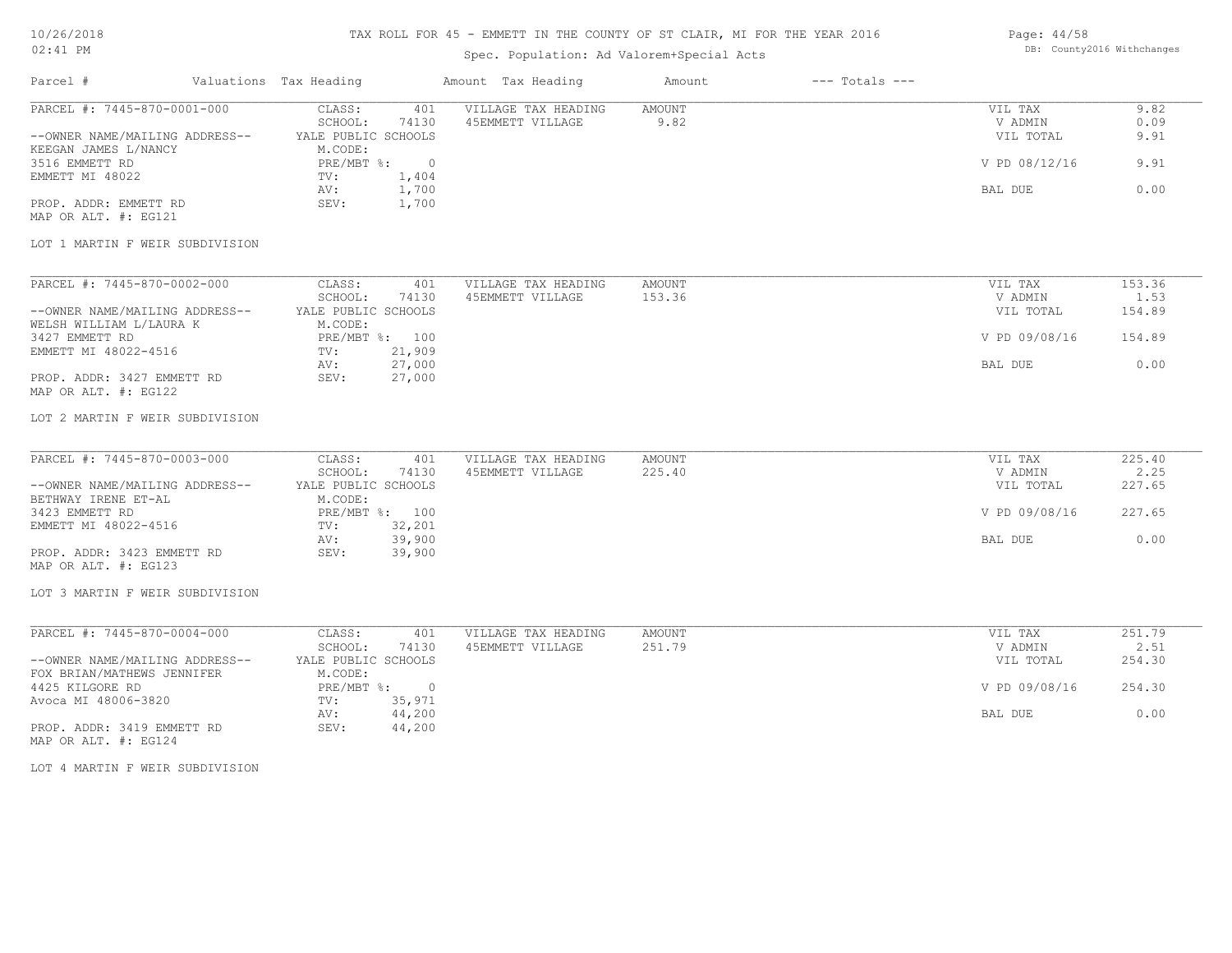#### TAX ROLL FOR 45 - EMMETT IN THE COUNTY OF ST CLAIR, MI FOR THE YEAR 2016

### Spec. Population: Ad Valorem+Special Acts

| Page: 45/58 |                            |
|-------------|----------------------------|
|             | DB: County2016 Withchanges |

| Parcel #                        | Valuations Tax Heading |                | Amount Tax Heading  | Amount | $---$ Totals $---$ |               |        |
|---------------------------------|------------------------|----------------|---------------------|--------|--------------------|---------------|--------|
| PARCEL #: 7445-870-0005-000     | CLASS:                 | 401            | VILLAGE TAX HEADING | AMOUNT |                    | VIL TAX       | 201.86 |
|                                 | SCHOOL:                | 74130          | 45EMMETT VILLAGE    | 201.86 |                    | V ADMIN       | 2.01   |
| --OWNER NAME/MAILING ADDRESS--  | YALE PUBLIC SCHOOLS    |                |                     |        |                    | VIL TOTAL     | 203.87 |
| MC CARTY PATRICK/EVELYN         | M.CODE:                |                |                     |        |                    |               |        |
| 3415 EMMETT RD                  |                        | PRE/MBT %: 100 |                     |        |                    | V PD 07/25/16 | 203.87 |
| EMMETT MI 48022-4516            | TV:                    | 28,838         |                     |        |                    |               |        |
|                                 | AV:                    | 35,600         |                     |        |                    | BAL DUE       | 0.00   |
| PROP. ADDR: 3415 EMMETT RD      | SEV:                   | 35,600         |                     |        |                    |               |        |
| MAP OR ALT. #: EG125            |                        |                |                     |        |                    |               |        |
| LOT 5 MARTIN F WEIR SUBDIVISION |                        |                |                     |        |                    |               |        |
|                                 |                        |                |                     |        |                    |               |        |
| PARCEL #: 7445-870-0006-001     | CLASS:                 | 401            | VILLAGE TAX HEADING | AMOUNT |                    | VIL TAX       | 361.65 |
|                                 | SCHOOL:                | 74130          | 45EMMETT VILLAGE    | 361.65 |                    | V ADMIN       | 3.61   |
| --OWNER NAME/MAILING ADDRESS--  | YALE PUBLIC SCHOOLS    |                |                     |        |                    | VIL TOTAL     | 365.26 |
| SCHADE VIRGINIA                 | M.CODE:                |                |                     |        |                    |               |        |
| 3395 EMMETT RD                  |                        | PRE/MBT %: 100 |                     |        |                    | V PD 09/07/16 | 365.26 |
| EMMETT MI 48022                 | TV:                    | 51,665         |                     |        |                    |               |        |

MAP OR ALT. #: EG126/127 PROP. ADDR: 3395 EMMETT RD SEV: 63,300

19-870-0007-000; LOT 6 & LOT 7 MARTIN F WEIR SUBDIVISION SPLIT ON 07/24/2007 FROM 19-870-0006-000,

| PARCEL #: 7445-870-0009-001    | CLASS:              | 401    | VILLAGE TAX HEADING | AMOUNT | VIL TAX       | 261.78 |
|--------------------------------|---------------------|--------|---------------------|--------|---------------|--------|
|                                | SCHOOL:             | 74130  | 45EMMETT VILLAGE    | 261.78 | V ADMIN       | 2.61   |
| --OWNER NAME/MAILING ADDRESS-- | YALE PUBLIC SCHOOLS |        |                     |        | VIL TOTAL     | 264.39 |
| CHENCHICK DANIEL J.            | M.CODE:             |        |                     |        |               |        |
| 3379 EMMETT RD                 | $PRE/MBT$ %:        | 100    |                     |        | V PD 09/14/16 | 264.39 |
| EMMETT MI 48022                | TV:                 | 37,398 |                     |        |               |        |
|                                | AV:                 | 45,600 |                     |        | BAL DUE       | 0.00   |
| PROP. ADDR: 3379 EMMETT RD     | SEV:                | 45,600 |                     |        |               |        |
| MAP OR ALT. #: EG128/129/130   |                     |        |                     |        |               |        |

 $\mathcal{L}_\mathcal{L} = \mathcal{L}_\mathcal{L} = \mathcal{L}_\mathcal{L} = \mathcal{L}_\mathcal{L} = \mathcal{L}_\mathcal{L} = \mathcal{L}_\mathcal{L} = \mathcal{L}_\mathcal{L} = \mathcal{L}_\mathcal{L} = \mathcal{L}_\mathcal{L} = \mathcal{L}_\mathcal{L} = \mathcal{L}_\mathcal{L} = \mathcal{L}_\mathcal{L} = \mathcal{L}_\mathcal{L} = \mathcal{L}_\mathcal{L} = \mathcal{L}_\mathcal{L} = \mathcal{L}_\mathcal{L} = \mathcal{L}_\mathcal{L}$ 

AV: 63,300 BAL DUE 0.00

LOTS 8, 9 & 10 MARTIN F WEIR SUBDIVISION SPLIT ON 11/08/2007 FROM 19-870-0009-000,

19-870-0008-000, 19-870-0010-000;

| PARCEL #: 7445-870-0011-000    | CLASS:              | 401    | VILLAGE TAX HEADING | AMOUNT | VIL TAX       | 218.27 |
|--------------------------------|---------------------|--------|---------------------|--------|---------------|--------|
|                                | SCHOOL:             | 74130  | 45EMMETT VILLAGE    | 218.27 | V ADMIN       | 2.18   |
| --OWNER NAME/MAILING ADDRESS-- | YALE PUBLIC SCHOOLS |        |                     |        | VIL TOTAL     | 220.45 |
| HULL JAMES                     | M.CODE:             |        |                     |        |               |        |
| 11933 BRYCE RD                 | PRE/MBT %:          |        |                     |        | V PD 08/30/16 | 220.45 |
| EMMETT MI 48022                | TV:                 | 31,182 |                     |        |               |        |
|                                | AV:                 | 38,300 |                     |        | BAL DUE       | 0.00   |
| PROP. ADDR: 3365 EMMETT RD     | SEV:                | 38,300 |                     |        |               |        |
| MAP OR ALT. #: EG131           |                     |        |                     |        |               |        |

LOT 11 MARTIN F WEIR SUBDIVISION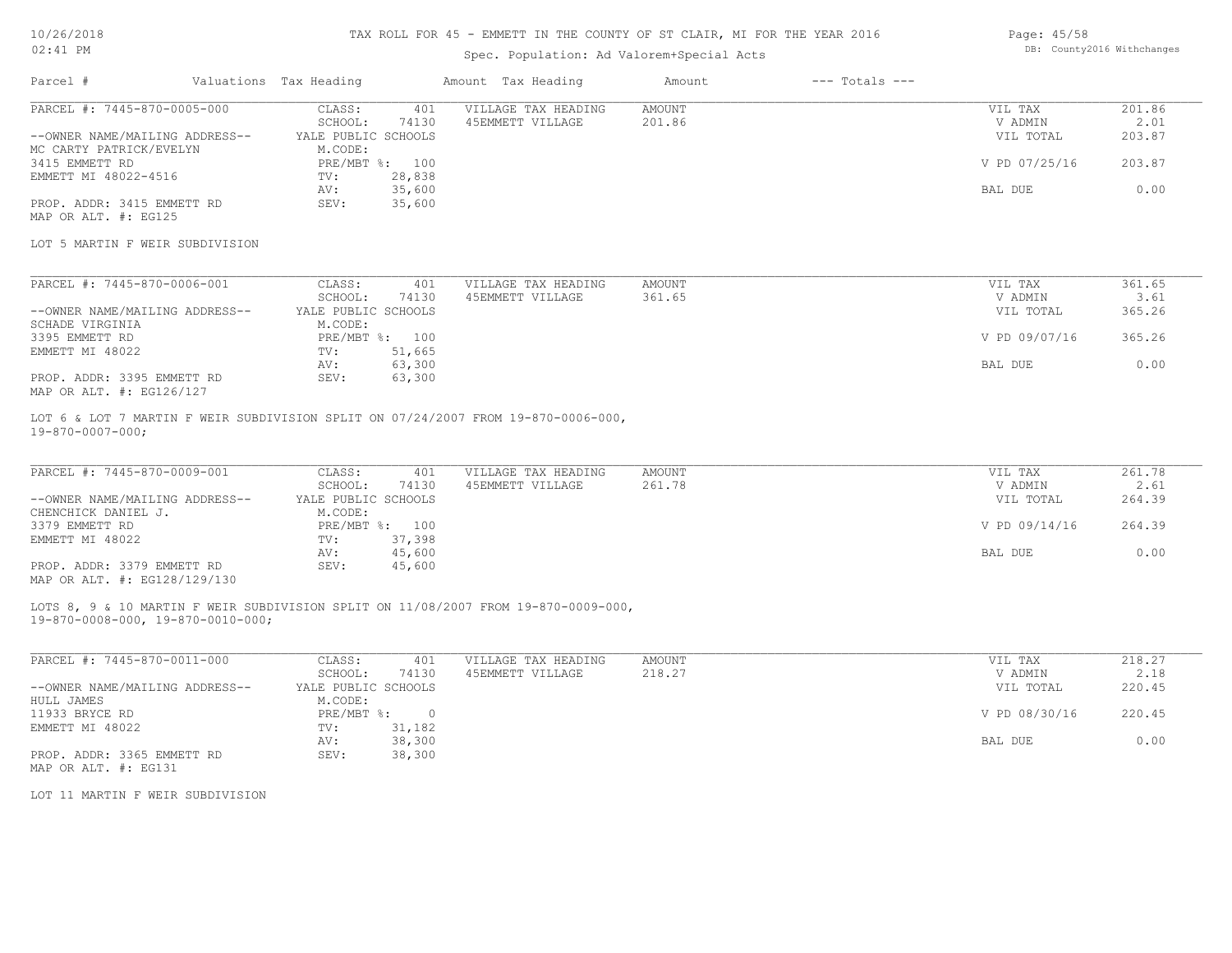#### TAX ROLL FOR 45 - EMMETT IN THE COUNTY OF ST CLAIR, MI FOR THE YEAR 2016

## Spec. Population: Ad Valorem+Special Acts

| Parcel #                       | Valuations Tax Heading |        | Amount Tax Heading  | Amount | $---$ Totals $---$ |           |        |
|--------------------------------|------------------------|--------|---------------------|--------|--------------------|-----------|--------|
| PARCEL #: 7445-870-0012-000    | CLASS:                 | 401    | VILLAGE TAX HEADING | AMOUNT |                    | VIL TAX   | 186.20 |
|                                | SCHOOL:                | 74130  | 45EMMETT VILLAGE    | 186.20 |                    | V ADMIN   | 1.86   |
| --OWNER NAME/MAILING ADDRESS-- | YALE PUBLIC SCHOOLS    |        |                     |        |                    | VIL TOTAL | 188.06 |
| FRISBIE BRIAN / LISA           | M.CODE:                |        |                     |        |                    |           |        |
| 3320 EMMETT RD                 | PRE/MBT %:             |        |                     |        |                    | BAL DUE   | 188.06 |
| EMMETT MI 48022                | TV:                    | 26,600 |                     |        |                    |           |        |
|                                | AV:                    | 26,600 |                     |        |                    |           |        |
| PROP. ADDR: 3359 EMMETT RD     | SEV:                   | 26,600 |                     |        |                    |           |        |

MAP OR ALT. #: EG132

#### LOT 12 MARTIN F WEIR SUBDIVISION

| PARCEL #: 7445-870-0013-001      | CLASS:              | 401   | VILLAGE TAX HEADING | AMOUNT | VIL TAX       | 37.67 |
|----------------------------------|---------------------|-------|---------------------|--------|---------------|-------|
|                                  | SCHOOL:             | 74130 | 45EMMETT VILLAGE    | 37.67  | V ADMIN       | 0.37  |
| --OWNER NAME/MAILING ADDRESS--   | YALE PUBLIC SCHOOLS |       |                     |        | VIL TOTAL     | 38.04 |
| MCINTYRE DENNIS/WEBB MICHAEL     | M.CODE:             |       |                     |        |               |       |
| 1217 ALLEN RD                    | PRE/MBT %:          |       |                     |        | V PD 07/25/16 | 38.04 |
| SMITHS CREEK MI 48074            | TV:                 | 5,382 |                     |        |               |       |
|                                  | AV:                 | 7,200 |                     |        | BAL DUE       | 0.00  |
| PROP. ADDR: DUNNIGAN RD          | SEV:                | 7,200 |                     |        |               |       |
| MAP OR ALT. #: EG133/134/135/136 |                     |       |                     |        |               |       |

#### LOT 13,14,15, & 16 MARTIN F WEIR SUBDIVISION

| PARCEL #: 7445-870-0017-000    | CLASS:              | 401   | VILLAGE TAX HEADING | AMOUNT | VIL TAX       | 8.40 |
|--------------------------------|---------------------|-------|---------------------|--------|---------------|------|
|                                | SCHOOL:             | 74130 | 45EMMETT VILLAGE    | 8.40   | V ADMIN       | 0.08 |
| --OWNER NAME/MAILING ADDRESS-- | YALE PUBLIC SCHOOLS |       |                     |        | VIL TOTAL     | 8.48 |
| NEUMANN DONALD J./DONNA        | M.CODE:             |       |                     |        |               |      |
| 5575 GLEASON RD                | $PRE/MBT$ %:        |       |                     |        | V PD 09/14/16 | 8.48 |
| EMMETT MI 48022                | TV:                 | 1,200 |                     |        |               |      |
|                                | AV:                 | 1,200 |                     |        | BAL DUE       | 0.00 |
| PROP. ADDR: EMMETT RD          | SEV:                | 1,200 |                     |        |               |      |
| MAP OR ALT. #: EG137           |                     |       |                     |        |               |      |

#### LOT 17 MARTIN F WEIR SUBDIVISION

| PARCEL #: 7445-870-0017-500    | CLASS:              | 401   | VILLAGE TAX HEADING | AMOUNT | VIL TAX       | 28.70 |
|--------------------------------|---------------------|-------|---------------------|--------|---------------|-------|
|                                | SCHOOL:             | 74130 | 45EMMETT VILLAGE    | 28.70  | V ADMIN       | 0.28  |
| --OWNER NAME/MAILING ADDRESS-- | YALE PUBLIC SCHOOLS |       |                     |        | VIL TOTAL     | 28.98 |
| NEUMANN DONALD/DONNA           | M.CODE:             |       |                     |        |               |       |
| 5575 GLEASON RD                | PRE/MBT %:          |       |                     |        | V PD 09/14/16 | 28.98 |
| Emmett MI 48022                | TV:                 | 4,100 |                     |        |               |       |
|                                | AV:                 | 4,100 |                     |        | BAL DUE       | 0.00  |
| PROP. ADDR: DUNNIGAN RD        | SEV:                | 4,100 |                     |        |               |       |

MAP OR ALT. #: EG138

LOT 18 MARTIN F WEIR SUBDIVISION

Page: 46/58 DB: County2016 Withchanges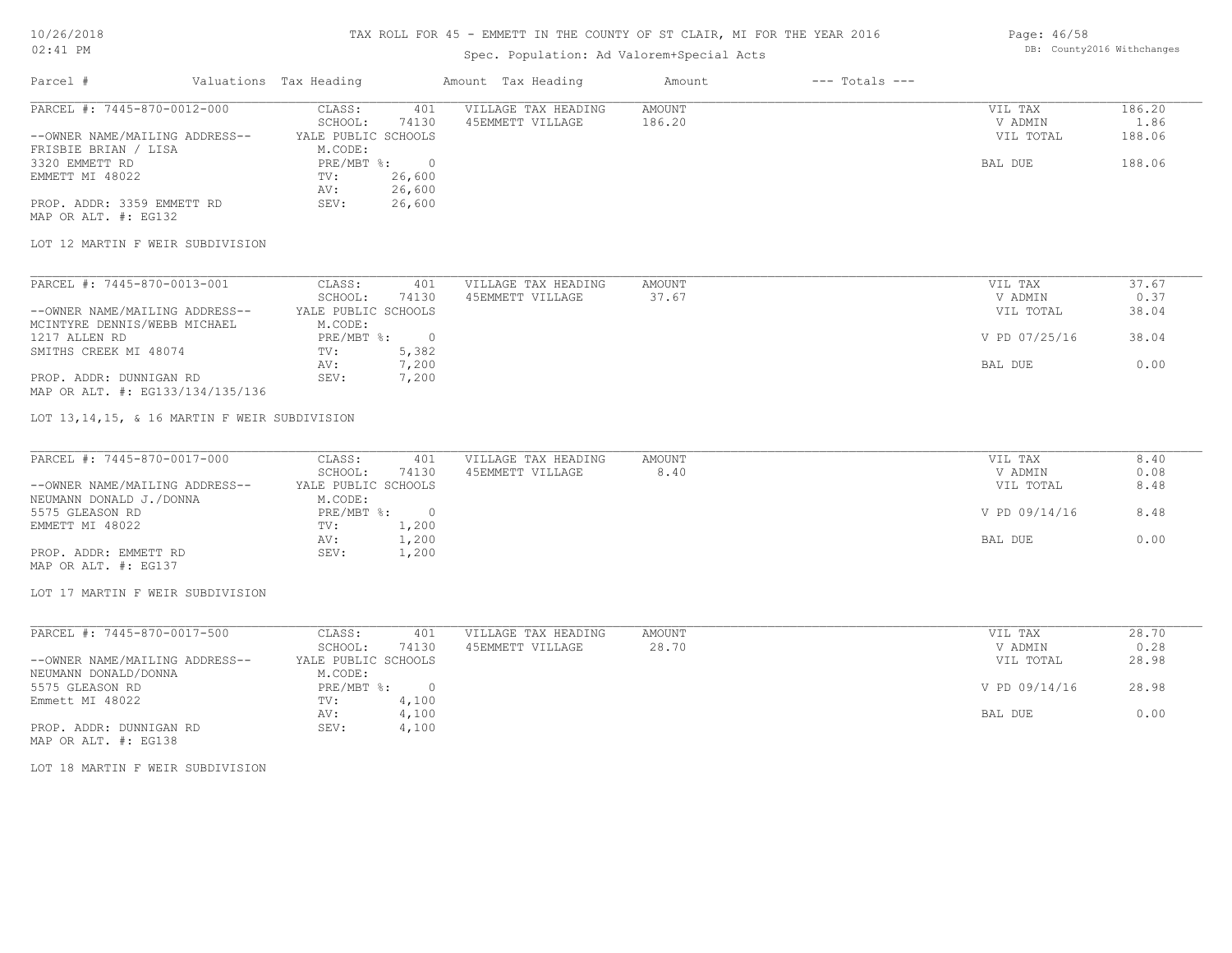### TAX ROLL FOR 45 - EMMETT IN THE COUNTY OF ST CLAIR, MI FOR THE YEAR 2016

## Spec. Population: Ad Valorem+Special Acts

| Page: 47/58 |                            |
|-------------|----------------------------|
|             | DB: County2016 Withchanges |

| PARCEL #: 7445-870-0018-000                                                                                                                                |                                   | VILLAGE TAX HEADING | <b>AMOUNT</b> |                    | 75.62  |
|------------------------------------------------------------------------------------------------------------------------------------------------------------|-----------------------------------|---------------------|---------------|--------------------|--------|
|                                                                                                                                                            | CLASS:<br>401<br>SCHOOL:<br>74130 | 45EMMETT VILLAGE    | 75.62         | VIL TAX<br>V ADMIN | 0.75   |
| --OWNER NAME/MAILING ADDRESS--                                                                                                                             | YALE PUBLIC SCHOOLS               |                     |               | VIL TOTAL          | 76.37  |
|                                                                                                                                                            |                                   |                     |               |                    |        |
| BTS INVESTMENTS LLC                                                                                                                                        | M.CODE:                           |                     |               |                    |        |
| 8423 HEWITT RD                                                                                                                                             | PRE/MBT %:<br>$\overline{0}$      |                     |               | V PD 08/30/16      | 76.37  |
| AVOCA MI 48006                                                                                                                                             | 10,803<br>TV:                     |                     |               |                    |        |
|                                                                                                                                                            | 20,900<br>AV:                     |                     |               | BAL DUE            | 0.00   |
| PROP. ADDR: 3340 KINNEY RD                                                                                                                                 | 20,900<br>SEV:                    |                     |               |                    |        |
| MAP OR ALT. #: EG139                                                                                                                                       |                                   |                     |               |                    |        |
| LOT 19 MARTIN F WEIR SUBDIVISION                                                                                                                           |                                   |                     |               |                    |        |
|                                                                                                                                                            |                                   |                     |               |                    |        |
| PARCEL #: 7445-870-0019-001                                                                                                                                | CLASS:<br>401                     | VILLAGE TAX HEADING | <b>AMOUNT</b> | VIL TAX            | 454.39 |
|                                                                                                                                                            | SCHOOL:<br>74130                  | 45EMMETT VILLAGE    | 454.39        | V ADMIN            | 4.54   |
| --OWNER NAME/MAILING ADDRESS--                                                                                                                             | YALE PUBLIC SCHOOLS               |                     |               | VIL TOTAL          | 458.93 |
| SZYSKA JOSEPH/MARY                                                                                                                                         | M.CODE:                           |                     |               |                    |        |
| 3418 KINNEY RD                                                                                                                                             | PRE/MBT %: 100                    |                     |               | V PD 09/08/16      | 458.93 |
| EMMETT MI 48022                                                                                                                                            | 64,913<br>TV:                     |                     |               |                    |        |
|                                                                                                                                                            | 74,700<br>AV:                     |                     |               | BAL DUE            | 0.00   |
| PROP. ADDR: 3418 KINNEY RD                                                                                                                                 | SEV:<br>74,700                    |                     |               |                    |        |
| MAP OR ALT. #: EG140/141/142/143                                                                                                                           |                                   |                     |               |                    |        |
| LOTS 20, 21, 22 & 23 MARTIN F WEIR SUBDIVISION SPLIT ON 11/21/2007 FROM<br>$19-870-0019-000$ , $19-870-0020-000$ , $19-870-0021-000$ , $19-870-0022-000$ ; |                                   |                     |               |                    |        |
| PARCEL #: 7445-900-1000-000                                                                                                                                | CLASS:<br>352                     | VILLAGE TAX HEADING | AMOUNT        | VIL TAX            | 243.60 |
|                                                                                                                                                            | SCHOOL:<br>74130                  | 45EMMETT VILLAGE    | 243.60        | V ADMIN            | 0.00   |
| --OWNER NAME/MAILING ADDRESS--                                                                                                                             | YALE PUBLIC SCHOOLS               |                     |               | VIL TOTAL          | 243.60 |
| EASTERN MICHIGAN GRAIN                                                                                                                                     | M.CODE:                           |                     |               |                    |        |
| PO BOX 146                                                                                                                                                 | PRE/MBT %: 100                    |                     |               | V PD 09/12/16      | 243.60 |
| Frankenmuth MI 48734                                                                                                                                       | 69,600<br>TV:                     |                     |               |                    |        |
|                                                                                                                                                            | 69,600<br>AV:                     |                     |               | BAL DUE            | 0.00   |
| PROP. ADDR: 10668 MARY ST                                                                                                                                  | SEV:<br>69,600                    |                     |               |                    |        |
| MAP OR ALT. #:                                                                                                                                             |                                   |                     |               |                    |        |
|                                                                                                                                                            |                                   |                     |               |                    |        |
| BEG. S 87D 5M E 1321.57; TH S 2D 30M W 974.91', &S 77D 30M 30S E 855.35', FROM W 1/4                                                                       |                                   |                     |               |                    |        |
| COR. TH S77D 30M 30S E 550;, TH S 10D 10M W 41.58', TH N 77 30M 30S E 235.88' TH N 3D                                                                      |                                   |                     |               |                    |        |
| 52M E 243.45', TH N 77D 30M 30S W 769.35', TH S7 18M 30S W200; TO BEG. N 87D 13M                                                                           |                                   |                     |               |                    |        |
| 20SM 1307 26'LS 3D 30M 46S M 1059 99 FROM F 1/4 COR FROM 1/4 COR TH 86D 29M 14S                                                                            |                                   |                     |               |                    |        |

403.67 TO BEG.T7N R14E 11.41 A. 1017.71',TH S 3D 36M 50S W 243.45',TH S 77D 32M 40S E 1030.67'TH N 3D 30M 46S E 20SW 1307.26'&S 3D 30M 46S W 1059.99 FROM E 1/4 COR. FROM 1/4 COR.TH 86D 29M 14S

| PARCEL #: 7445-901-1001-000      | CLASS:              | 352   | VILLAGE TAX HEADING | AMOUNT | VIL TAX   | 0.00 |
|----------------------------------|---------------------|-------|---------------------|--------|-----------|------|
|                                  | SCHOOL:             | 74130 | 45EMMETT VILLAGE    | 0.00   | V ADMIN   | 0.00 |
| --OWNER NAME/MAILING ADDRESS--   | YALE PUBLIC SCHOOLS |       |                     |        | VIL TOTAL | 0.00 |
| EASTERN MICHIGAN GRAIN INC       | M.CODE:             |       |                     |        |           |      |
| THE STAR OF THE WEST MILLING CO. | PRE/MBT %: 100      |       |                     |        | BAL DUE   | 0.00 |
| 953-IFT                          | $\text{TV}$ :       |       |                     |        |           |      |
| P.O. BOX 146                     | AV:                 |       |                     |        |           |      |
| FRANKENMUTH MI 48734             | SEV:                |       |                     |        |           |      |

MAP OR ALT. #:

PERSONAL PROPERTY IFT 953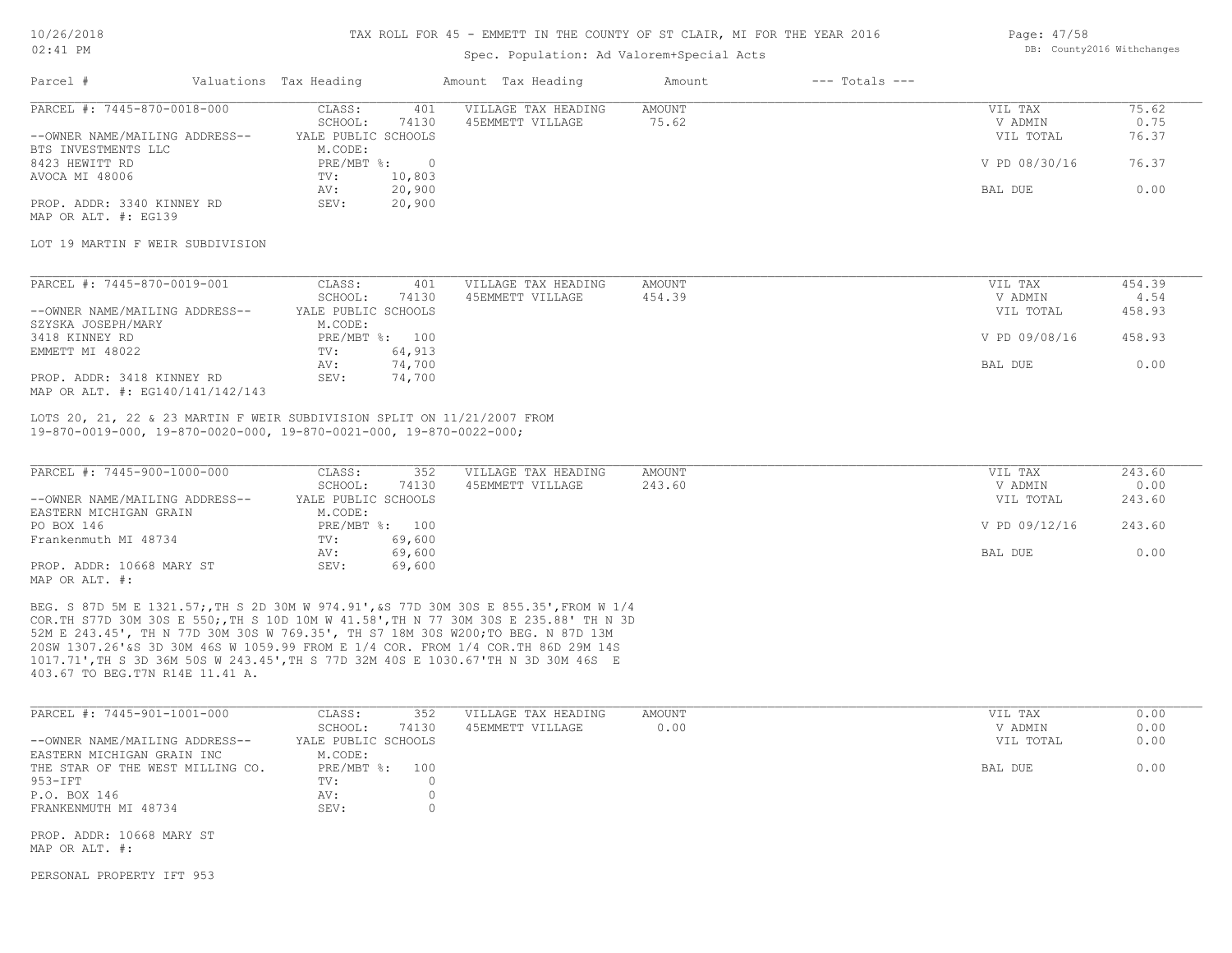### TAX ROLL FOR 45 - EMMETT IN THE COUNTY OF ST CLAIR, MI FOR THE YEAR 2016

## Spec. Population: Ad Valorem+Special Acts

| Parcel #                       | Valuations Tax Heading |       | Amount Tax Heading  | Amount | $---$ Totals $---$ |           |      |
|--------------------------------|------------------------|-------|---------------------|--------|--------------------|-----------|------|
| PARCEL #: 7445-999-0002-000    | CLASS:                 | 251   | VILLAGE TAX HEADING | AMOUNT |                    | VIL TAX   | 0.00 |
|                                | SCHOOL:                | 74130 | 45EMMETT VILLAGE    | 0.00   |                    | V ADMIN   | 0.00 |
| --OWNER NAME/MAILING ADDRESS-- | YALE PUBLIC SCHOOLS    |       |                     |        |                    | VIL TOTAL | 0.00 |
| BISCOS INN                     | M.CODE:                |       |                     |        |                    |           |      |
| PO BOX 188                     | PRE/MBT %:             | 100   |                     |        |                    | BAL DUE   | 0.00 |
| 3146 MAIN ST                   | TV:                    |       |                     |        |                    |           |      |
| EMMETT MI 48022                | AV:                    |       |                     |        |                    |           |      |
|                                | SEV:                   |       |                     |        |                    |           |      |
| PROP. ADDR: 3146 MAIN ST       |                        |       |                     |        |                    |           |      |

MAP OR ALT. #:

#### PERSONAL PROPERTY

| PARCEL #: 7445-999-0003-075    | CLASS:              | 551      | VILLAGE TAX HEADING | AMOUNT   | VIL TAX       | 2,569.70 |
|--------------------------------|---------------------|----------|---------------------|----------|---------------|----------|
|                                | SCHOOL:             | 74130    | 45EMMETT VILLAGE    | 2,569.70 | V ADMIN       | 25.69    |
| --OWNER NAME/MAILING ADDRESS-- | YALE PUBLIC SCHOOLS |          |                     |          | VIL TOTAL     | 2,595.39 |
| DTE ELECTRIC COMPANY           | M.CODE:             |          |                     |          |               |          |
| P.O. BOX 33017                 | PRE/MBT %:          | $\Omega$ |                     |          | V PD 08/22/16 | 2,595.39 |
| DETROIT MI 48232               | TV:                 | 367,100  |                     |          |               |          |
|                                | AV:                 | 367,100  |                     |          | BAL DUE       | 0.00     |
| PROP. ADDR: VILLAGE OF EMMETT  | SEV:                | 367,100  |                     |          |               |          |
| MAP OR ALT. #:                 |                     |          |                     |          |               |          |

#### PERSONAL PROPERTY

| PARCEL #: 7445-999-0005-000    | CLASS:              | 251   | VILLAGE TAX HEADING | AMOUNT | VIL TAX   | 0.00 |
|--------------------------------|---------------------|-------|---------------------|--------|-----------|------|
|                                | SCHOOL:             | 74130 | 45EMMETT VILLAGE    | 0.00   | V ADMIN   | 0.00 |
| --OWNER NAME/MAILING ADDRESS-- | YALE PUBLIC SCHOOLS |       |                     |        | VIL TOTAL | 0.00 |
| GREENIA SHELL SERVICE          | M.CODE:             |       |                     |        |           |      |
| PO BOX 155                     | PRE/MBT %: 100      |       |                     |        | BAL DUE   | 0.00 |
| 10820 DUNNIGAN RD              | TV:                 |       |                     |        |           |      |
| EMMETT MI 48022                | AV:                 |       |                     |        |           |      |
|                                | SEV:                |       |                     |        |           |      |
| PROP. ADDR: 10820 DUNNIGAN RD  |                     |       |                     |        |           |      |

MAP OR ALT. #:

#### PERSONAL PROPERTY

| PARCEL #: 7445-999-0007-000    | CLASS:              | 251   | VILLAGE TAX HEADING | AMOUNT | 0.00<br>VIL TAX   |
|--------------------------------|---------------------|-------|---------------------|--------|-------------------|
|                                | SCHOOL:             | 74130 | 45EMMETT VILLAGE    | 0.00   | 0.00<br>V ADMIN   |
| --OWNER NAME/MAILING ADDRESS-- | YALE PUBLIC SCHOOLS |       |                     |        | VIL TOTAL<br>0.00 |
| CRAZY DANCE MOVES              | M.CODE:             |       |                     |        |                   |
| 3035 MAIN ST                   | $PRE/MBT$ %:        | 100   |                     |        | 0.00<br>BAL DUE   |
| EMMETT MI 48022                | TV:                 |       |                     |        |                   |
|                                | AV:                 |       |                     |        |                   |
| PROP. ADDR:                    | SEV:                |       |                     |        |                   |
| MAP OR ALT. #:                 |                     |       |                     |        |                   |

PERSONAL PROPERTY

Page: 48/58 DB: County2016 Withchanges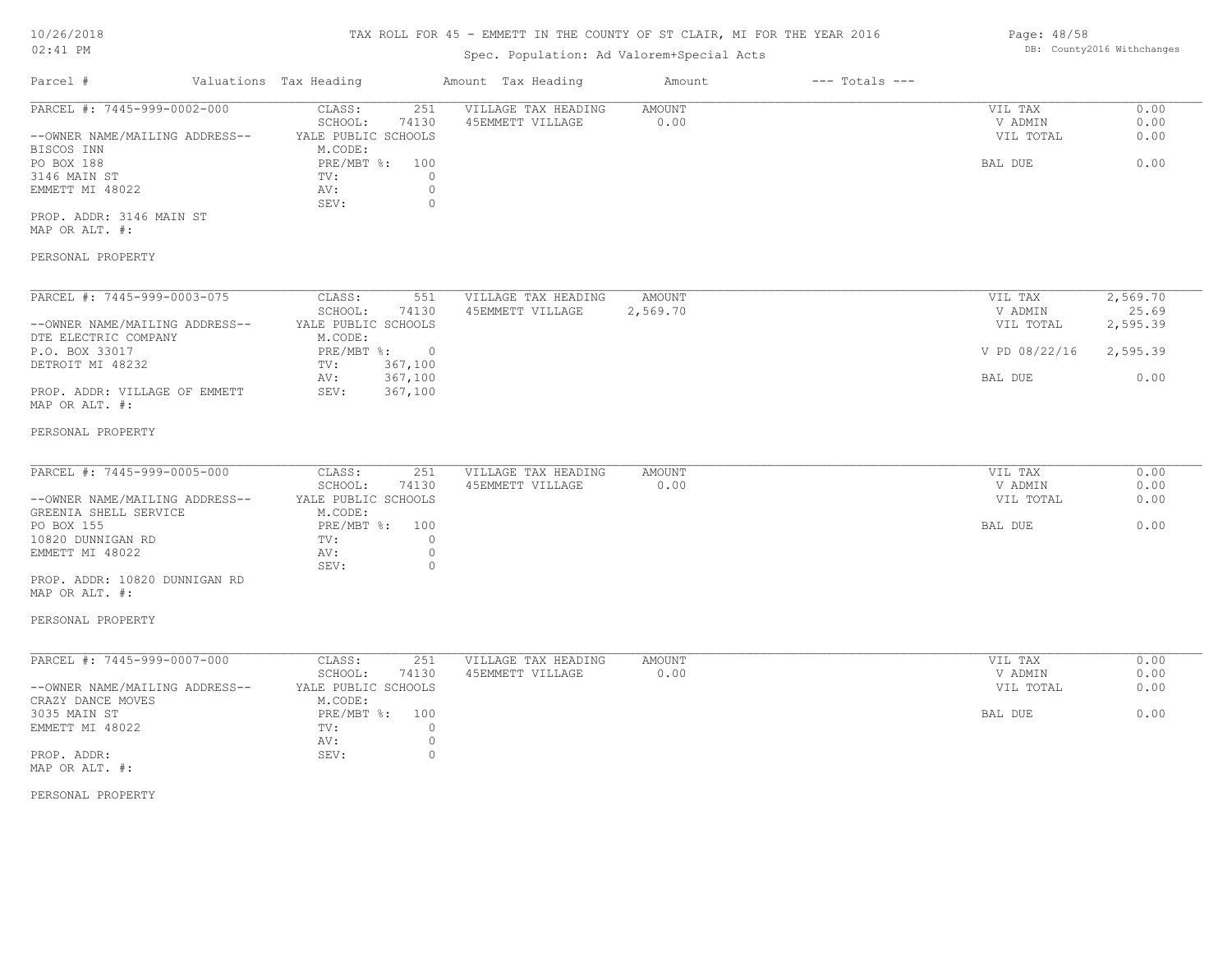## TAX ROLL FOR 45 - EMMETT IN THE COUNTY OF ST CLAIR, MI FOR THE YEAR 2016

## Spec. Population: Ad Valorem+Special Acts

| Page: 49/58 |                            |
|-------------|----------------------------|
|             | DB: County2016 Withchanges |

| Parcel #                                                                                                                                                                                                     | Valuations Tax Heading                                                                                                                                  | Amount Tax Heading                      | Amount           | $---$ Totals $---$ |                                                             |                                            |
|--------------------------------------------------------------------------------------------------------------------------------------------------------------------------------------------------------------|---------------------------------------------------------------------------------------------------------------------------------------------------------|-----------------------------------------|------------------|--------------------|-------------------------------------------------------------|--------------------------------------------|
| PARCEL #: 7445-999-0012-000<br>--OWNER NAME/MAILING ADDRESS--<br>SEMCO ENERGY, INC.<br>1411 3RD ST STE A<br>Port Huron MI 48061-5004<br>PROP. ADDR: VILLAGE OF EMMETT<br>MAP OR ALT. #:<br>PERSONAL PROPERTY | 551<br>CLASS:<br>SCHOOL:<br>74130<br>YALE PUBLIC SCHOOLS<br>M.CODE:<br>PRE/MBT %:<br>$\overline{0}$<br>58,300<br>TV:<br>58,300<br>AV:<br>SEV:<br>58,300 | VILLAGE TAX HEADING<br>45EMMETT VILLAGE | AMOUNT<br>408.10 |                    | VIL TAX<br>V ADMIN<br>VIL TOTAL<br>V PD 08/22/16<br>BAL DUE | 408.10<br>4.08<br>412.18<br>412.18<br>0.00 |
| PARCEL #: 7445-999-0013-000                                                                                                                                                                                  | CLASS:<br>251                                                                                                                                           | VILLAGE TAX HEADING                     | AMOUNT           |                    | VIL TAX                                                     | 0.00                                       |
| --OWNER NAME/MAILING ADDRESS--                                                                                                                                                                               | SCHOOL:<br>74130<br>YALE PUBLIC SCHOOLS                                                                                                                 | 45EMMETT VILLAGE                        | 0.00             |                    | V ADMIN<br>VIL TOTAL                                        | 0.00<br>0.00                               |
| EMMETT HARDWARE<br>2775 BRICKER<br>GOODELLS MI 48027<br>PROP. ADDR: 3147 MAIN ST                                                                                                                             | M.CODE:<br>PRE/MBT %: 100<br>$\circ$<br>TV:<br>AV:<br>$\circ$<br>SEV:<br>$\mathbf{0}$                                                                   |                                         |                  |                    | BAL DUE                                                     | 0.00                                       |
| MAP OR ALT. #:<br>PERSONAL PROPERTY                                                                                                                                                                          |                                                                                                                                                         |                                         |                  |                    |                                                             |                                            |
| PARCEL #: 7445-999-0014-000                                                                                                                                                                                  | CLASS:<br>351                                                                                                                                           | VILLAGE TAX HEADING                     | AMOUNT           |                    | VIL TAX                                                     | 487.90                                     |
| --OWNER NAME/MAILING ADDRESS--<br>EASTERN MICHIGAN GRAIN LLC                                                                                                                                                 | SCHOOL:<br>74130<br>YALE PUBLIC SCHOOLS<br>M.CODE:                                                                                                      | 45EMMETT VILLAGE                        | 487.90           |                    | V ADMIN<br>VIL TOTAL                                        | 4.87<br>492.77                             |
| THE STAR OF THE WEST MILLING CO<br>P.O. BOX 146                                                                                                                                                              | PRE/MBT %: 100<br>TV:<br>69,700                                                                                                                         |                                         |                  |                    | V PD 09/12/16                                               | 492.77                                     |
| FRANKENMUTH MI 48734<br>PROP. ADDR: 10730 MARY ST                                                                                                                                                            | 69,700<br>AV:<br>69,700<br>SEV:                                                                                                                         |                                         |                  |                    | BAL DUE                                                     | 0.00                                       |
| MAP OR ALT. #:<br>PERSONAL PROPERTY                                                                                                                                                                          |                                                                                                                                                         |                                         |                  |                    |                                                             |                                            |
| PARCEL #: 7445-999-0015-000                                                                                                                                                                                  | CLASS:<br>251                                                                                                                                           | VILLAGE TAX HEADING                     | AMOUNT           |                    | VIL TAX                                                     | 21.00                                      |
| --OWNER NAME/MAILING ADDRESS--                                                                                                                                                                               | SCHOOL:<br>74130<br>YALE PUBLIC SCHOOLS                                                                                                                 | 45EMMETT VILLAGE                        | 21.00            |                    | V ADMIN<br>VIL TOTAL                                        | 0.21<br>21.21                              |
| FREEDOM DISPOSAL<br>P.O. BOX 113                                                                                                                                                                             | M.CODE:<br>PRE/MBT %: 100                                                                                                                               |                                         |                  |                    | V PD 09/12/16                                               | 21.21                                      |
| EMMETT MI 48022<br>PROP. ADDR:<br>MAP OR ALT. #:                                                                                                                                                             | 3,000<br>TV:<br>AV:<br>3,000<br>SEV:<br>3,000                                                                                                           |                                         |                  |                    | BAL DUE                                                     | 0.00                                       |
| PERSONAL PROPERTY                                                                                                                                                                                            |                                                                                                                                                         |                                         |                  |                    |                                                             |                                            |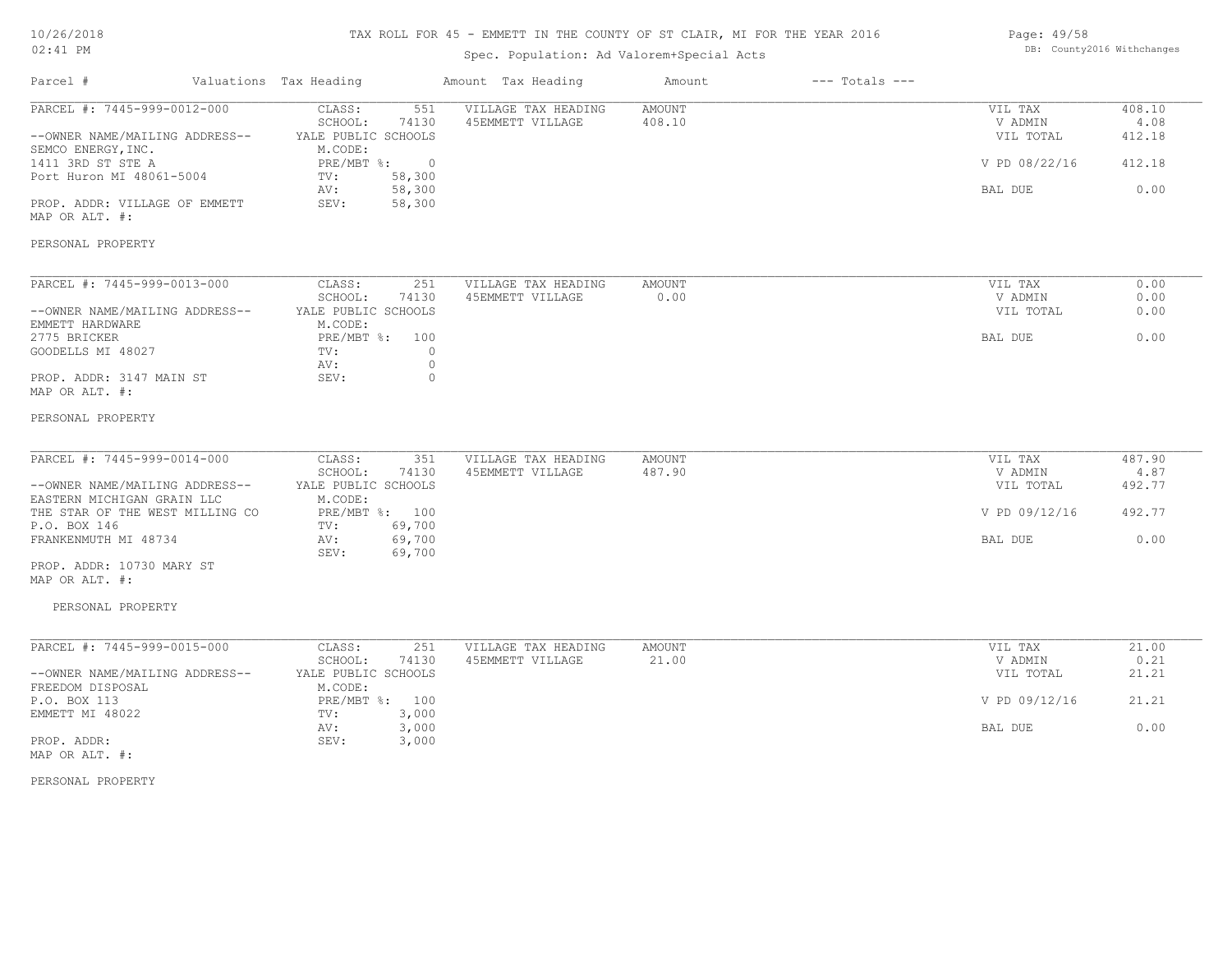### TAX ROLL FOR 45 - EMMETT IN THE COUNTY OF ST CLAIR, MI FOR THE YEAR 2016

## Spec. Population: Ad Valorem+Special Acts

| Page: 50/58 |                            |
|-------------|----------------------------|
|             | DB: County2016 Withchanges |

| Parcel #                                                                                                                                                                                                             | Valuations Tax Heading                                                                                                                 | Amount Tax Heading                                                                | Amount                | $---$ Totals $---$ |                                            |                                 |
|----------------------------------------------------------------------------------------------------------------------------------------------------------------------------------------------------------------------|----------------------------------------------------------------------------------------------------------------------------------------|-----------------------------------------------------------------------------------|-----------------------|--------------------|--------------------------------------------|---------------------------------|
| PARCEL #: 7445-999-0016-000<br>--OWNER NAME/MAILING ADDRESS--<br>JEFF'S RUBBISH DISPOSAL<br>10580 METCALF RD<br>YALE MI 48097<br>PROP. ADDR:<br>MAP OR ALT. #:<br>PERSONAL PROPERTY                                  | CLASS:<br>251<br>SCHOOL:<br>74130<br>YALE PUBLIC SCHOOLS<br>M.CODE:<br>PRE/MBT %: 100<br>TV:<br>AV:<br>SEV:                            | VILLAGE TAX HEADING<br>45EMMETT VILLAGE<br>$\circ$<br>$\mathbb O$<br>$\mathbf{0}$ | AMOUNT<br>0.00        |                    | VIL TAX<br>V ADMIN<br>VIL TOTAL<br>BAL DUE | 0.00<br>0.00<br>0.00<br>0.00    |
| PARCEL #: 7445-999-0017-000<br>--OWNER NAME/MAILING ADDRESS--<br>WASTE MANAGEMENT<br>Marvin F.Poer & Co.<br>P.O. BOX 802206<br>Dallas TX 75380-2206<br>PROP. ADDR:<br>MAP OR ALT. #:<br>PERSONAL PROPERTY            | CLASS:<br>251<br>SCHOOL:<br>74130<br>YALE PUBLIC SCHOOLS<br>M.CODE:<br>PRE/MBT %: 100<br>TV:<br>AV:<br>SEV:                            | VILLAGE TAX HEADING<br>45EMMETT VILLAGE<br>$\circ$<br>$\circ$<br>$\circ$          | <b>AMOUNT</b><br>0.00 |                    | VIL TAX<br>V ADMIN<br>VIL TOTAL<br>BAL DUE | 0.00<br>0.00<br>0.00<br>0.00    |
| PARCEL #: 7445-999-0018-000<br>--OWNER NAME/MAILING ADDRESS--<br>EMMETT'S MAINSTREET DINER<br>3134 MAIN ST<br>8080 BRYCE RD<br>Avoca MI 48006<br>PROP. ADDR: 3134 MAIN STREET<br>MAP OR ALT. #:<br>PERSONAL PROPERTY | CLASS:<br>251<br>SCHOOL:<br>74130<br>YALE PUBLIC SCHOOLS<br>M.CODE:<br>PRE/MBT %: 100<br>TV:<br>5,000<br>5,000<br>AV:<br>5,000<br>SEV: | VILLAGE TAX HEADING<br>45EMMETT VILLAGE                                           | AMOUNT<br>35.00       |                    | VIL TAX<br>V ADMIN<br>VIL TOTAL<br>BAL DUE | 35.00<br>0.35<br>35.35<br>35.35 |
| PARCEL #: 7445-999-0019-000<br>--OWNER NAME/MAILING ADDRESS--<br>XEROX FINANCIAL SERVICES LLC<br>TAX DEPARTMENT XRX2-040A<br>P.O. BOX 909<br>Webster NY 14580<br>PROP. ADDR: 3177 MAIN<br>MAP OR ALT. #:             | CLASS:<br>251<br>SCHOOL:<br>74130<br>YALE PUBLIC SCHOOLS<br>M.CODE:<br>PRE/MBT %: 100<br>TV:<br>AV:<br>SEV:                            | VILLAGE TAX HEADING<br>45EMMETT VILLAGE<br>$\circ$<br>$\mathbb O$<br>$\circ$      | <b>AMOUNT</b><br>0.00 |                    | VIL TAX<br>V ADMIN<br>VIL TOTAL<br>BAL DUE | 0.00<br>0.00<br>0.00<br>0.00    |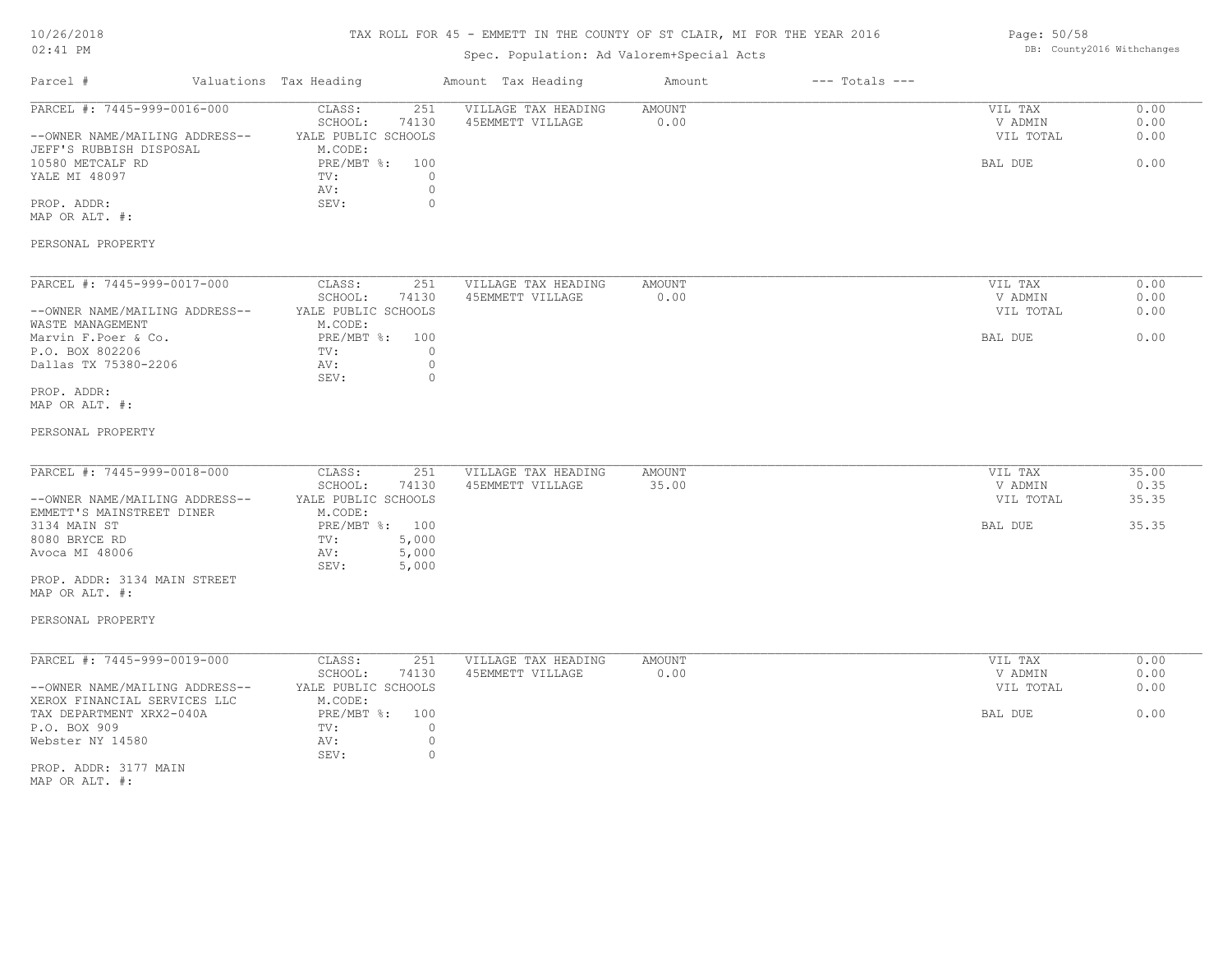| 10/26/2018 |  |  |
|------------|--|--|
|            |  |  |

### 02:41 PM

## TAX ROLL FOR 45 - EMMETT IN THE COUNTY OF ST CLAIR, MI FOR THE YEAR 2016

## Spec. Population: Ad Valorem+Special Acts

| Page: 51/58 |                            |
|-------------|----------------------------|
|             | DB: County2016 Withchanges |

| Parcel #<br>Valuations Tax Heading          |                                   | Amount Tax Heading                      | Amount                 | $---$ Totals $---$ |                    |               |
|---------------------------------------------|-----------------------------------|-----------------------------------------|------------------------|--------------------|--------------------|---------------|
| PARCEL #: 7445-999-0020-000                 | 251<br>CLASS:<br>SCHOOL:<br>74130 | VILLAGE TAX HEADING<br>45EMMETT VILLAGE | <b>AMOUNT</b><br>16.80 |                    | VIL TAX<br>V ADMIN | 16.80<br>0.16 |
| --OWNER NAME/MAILING ADDRESS--              | YALE PUBLIC SCHOOLS               |                                         |                        |                    | VIL TOTAL          | 16.96         |
| FENECH ELIZABETH M/RICHARD S                | M.CODE:                           |                                         |                        |                    |                    |               |
| SCOOTERS PUB                                | PRE/MBT %: 100                    |                                         |                        |                    | V PD 09/12/16      | 16.96         |
| PO BOX 93                                   | 2,400<br>TV:                      |                                         |                        |                    |                    |               |
| 3132 MAIN ST                                | AV:<br>2,400                      |                                         |                        |                    | BAL DUE            | 0.00          |
| EMMETT MI 48022                             | SEV:<br>2,400                     |                                         |                        |                    |                    |               |
| PROP. ADDR: 3132 MAIN ST                    |                                   |                                         |                        |                    |                    |               |
| MAP OR ALT. #:                              |                                   |                                         |                        |                    |                    |               |
| PERSONAL PROPERTY                           |                                   |                                         |                        |                    |                    |               |
| PARCEL #: 7445-999-0024-000                 | CLASS:<br>251                     | VILLAGE TAX HEADING                     | AMOUNT                 |                    | VIL TAX            | 21.00         |
|                                             | SCHOOL:<br>74130                  | 45EMMETT VILLAGE                        | 21.00                  |                    | V ADMIN            | 0.21          |
| --OWNER NAME/MAILING ADDRESS--              | YALE PUBLIC SCHOOLS               |                                         |                        |                    | VIL TOTAL          | 21.21         |
| MORAN WELDING                               | M.CODE:                           |                                         |                        |                    |                    |               |
| 3188 MAIN ST                                | PRE/MBT %: 100                    |                                         |                        |                    | V PD 07/25/16      | 21.21         |
| EMMETT MI 48022                             | 3,000                             |                                         |                        |                    |                    |               |
|                                             | TV:                               |                                         |                        |                    |                    |               |
|                                             | 3,000<br>AV:                      |                                         |                        |                    | BAL DUE            | 0.00          |
| PROP. ADDR: 3188 MAIN ST                    | 3,000<br>SEV:                     |                                         |                        |                    |                    |               |
| MAP OR ALT. #:                              |                                   |                                         |                        |                    |                    |               |
| PARCEL #: 7445-999-0059-000                 | CLASS:<br>251                     | VILLAGE TAX HEADING                     | AMOUNT                 |                    | VIL TAX            | 0.00          |
|                                             | SCHOOL:<br>74040                  |                                         |                        |                    | V ADMIN            | 0.00          |
| --OWNER NAME/MAILING ADDRESS--              |                                   |                                         |                        |                    | VIL TOTAL          | 0.00          |
| EMMETT BLD & LANDSCAPE SUPPLIES LLC         | M.CODE:                           |                                         |                        |                    |                    |               |
| 420 NORHT ST APT 17                         | PRE/MBT %: 100                    |                                         |                        |                    | BAL DUE            | 0.00          |
| Yale MI 48097--299                          | 1,800<br>TV:                      |                                         |                        |                    |                    |               |
|                                             |                                   |                                         |                        |                    |                    |               |
| PROP. ADDR: 11114 BURT RD                   | 1,800<br>AV:<br>SEV:              |                                         |                        |                    |                    |               |
| MAP OR ALT. #:                              | 1,800                             |                                         |                        |                    |                    |               |
|                                             |                                   |                                         |                        |                    |                    |               |
| PARCEL #: 7445-999-0060-000                 | CLASS:<br>251                     | VILLAGE TAX HEADING                     | AMOUNT                 |                    | VIL TAX            | 0.00          |
|                                             | SCHOOL:<br>74130                  | 45EMMETT VILLAGE                        | 0.00                   |                    | V ADMIN            | 0.00          |
| --OWNER NAME/MAILING ADDRESS--              | YALE PUBLIC SCHOOLS               |                                         |                        |                    | VIL TOTAL          | 0.00          |
|                                             |                                   |                                         |                        |                    |                    |               |
| LOEHNIS TRUCKING                            | M.CODE:                           |                                         |                        |                    |                    |               |
| 11114 BURT RD                               | PRE/MBT %: 100                    |                                         |                        |                    | BAL DUE            | 0.00          |
| EMMETT MI 48022                             | TV:<br>$\circ$                    |                                         |                        |                    |                    |               |
|                                             | AV:<br>$\circ$                    |                                         |                        |                    |                    |               |
| PROP. ADDR: 11114 BURT RD<br>MAP OR ALT. #: | SEV:<br>$\circ$                   |                                         |                        |                    |                    |               |

PERSONAL PROPERTY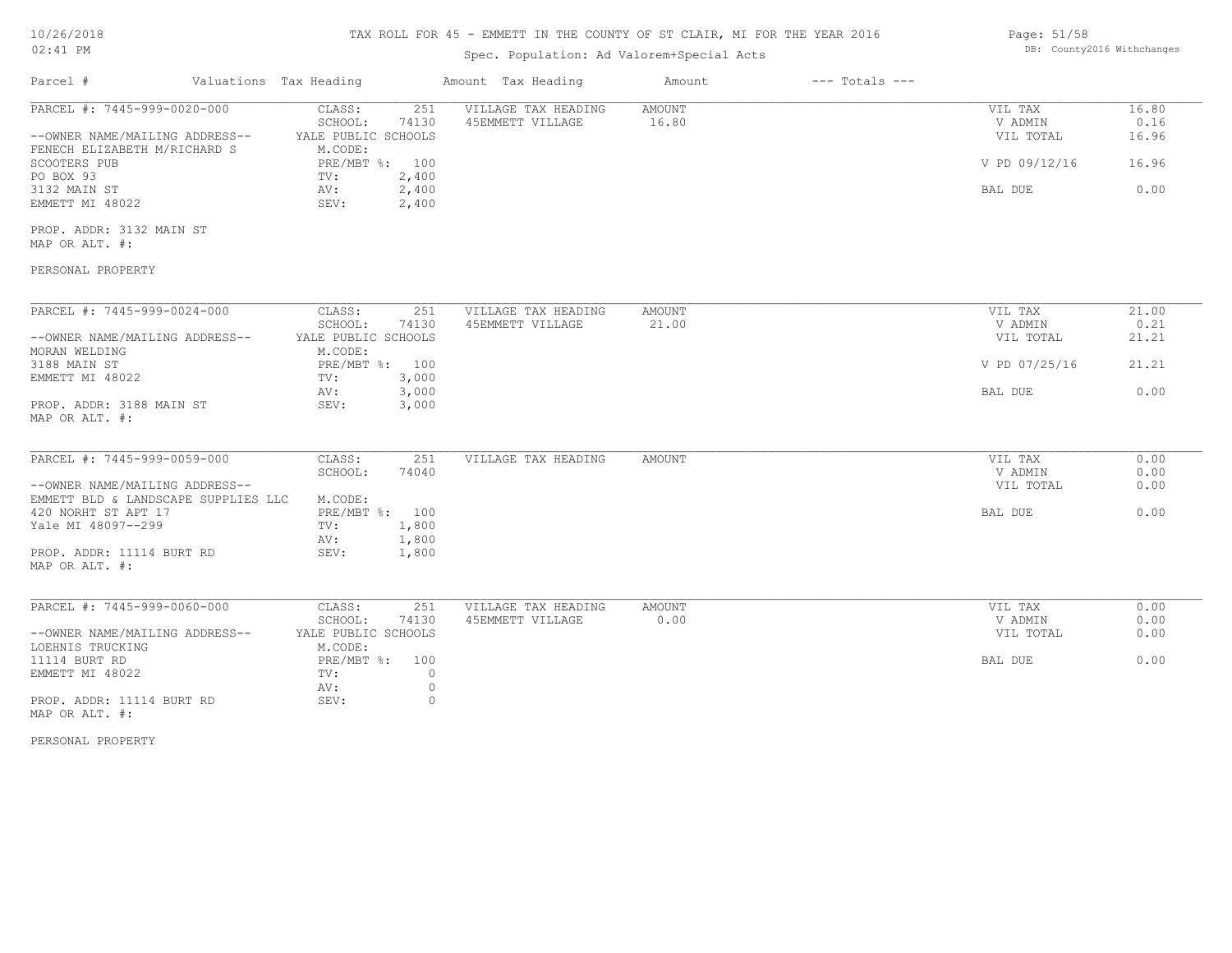### TAX ROLL FOR 45 - EMMETT IN THE COUNTY OF ST CLAIR, MI FOR THE YEAR 2016

# Spec. Population: Ad Valorem+Special Acts

#### Page: 52/58 DB: County2016 Withchanges

|                                                                       |                                         | spec. Population: Ad valorem+special Acts |        |                    |                      |              |
|-----------------------------------------------------------------------|-----------------------------------------|-------------------------------------------|--------|--------------------|----------------------|--------------|
| Parcel #                                                              | Valuations Tax Heading                  | Amount Tax Heading                        | Amount | $---$ Totals $---$ |                      |              |
| PARCEL #: 7445-999-0061-000                                           | CLASS:<br>251                           | VILLAGE TAX HEADING                       | AMOUNT |                    | VIL TAX              | 0.00         |
| --OWNER NAME/MAILING ADDRESS--                                        | SCHOOL:<br>74130<br>YALE PUBLIC SCHOOLS | 45EMMETT VILLAGE                          | 0.00   |                    | V ADMIN<br>VIL TOTAL | 0.00<br>0.00 |
| LOEHNIS INC                                                           | M.CODE:                                 |                                           |        |                    |                      |              |
| 11114 BURT RD                                                         | PRE/MBT %: 100                          |                                           |        |                    | BAL DUE              | 0.00         |
| EMMETT MI 48022                                                       | $\circ$<br>TV:<br>AV:<br>$\circ$        |                                           |        |                    |                      |              |
| PROP. ADDR: 11114 BURT RD                                             | SEV:<br>$\circ$                         |                                           |        |                    |                      |              |
| MAP OR ALT. #:                                                        |                                         |                                           |        |                    |                      |              |
| PERSONAL PROPERTY                                                     |                                         |                                           |        |                    |                      |              |
|                                                                       |                                         |                                           |        |                    |                      |              |
| PARCEL #: 7445-999-0062-000                                           | CLASS:<br>251                           | VILLAGE TAX HEADING                       | AMOUNT |                    | VIL TAX              | 0.00         |
|                                                                       | SCHOOL:<br>74130                        | 45EMMETT VILLAGE                          | 0.00   |                    | V ADMIN              | 0.00         |
| --OWNER NAME/MAILING ADDRESS--                                        | YALE PUBLIC SCHOOLS                     |                                           |        |                    | VIL TOTAL            | 0.00         |
| TODD MELDRUM<br>332 STINSON RD                                        | M.CODE:<br>$PRE/MBT$ %:<br>100          |                                           |        |                    | BAL DUE              | 0.00         |
| Memphis MI 48041                                                      | $\circ$<br>TV:                          |                                           |        |                    |                      |              |
|                                                                       | $\circ$<br>AV:                          |                                           |        |                    |                      |              |
| PROP. ADDR: 11112 BURT RD                                             | SEV:<br>$\circ$                         |                                           |        |                    |                      |              |
| MAP OR ALT. #:                                                        |                                         |                                           |        |                    |                      |              |
| PERSONAL PROPERTY                                                     |                                         |                                           |        |                    |                      |              |
|                                                                       |                                         |                                           |        |                    |                      |              |
| PARCEL #: 7445-999-0066-000                                           | 251<br>CLASS:                           | VILLAGE TAX HEADING                       | AMOUNT |                    | VIL TAX              | 6.30         |
| --OWNER NAME/MAILING ADDRESS--                                        | SCHOOL:<br>74130<br>YALE PUBLIC SCHOOLS | 45EMMETT VILLAGE                          | 6.30   |                    | V ADMIN<br>VIL TOTAL | 0.06<br>6.36 |
| PBG MICHIGAN LLC PEPSI BOTTLING                                       | M.CODE:                                 |                                           |        |                    |                      |              |
| ATTN=TAX DEPT, 3A-300                                                 | PRE/MBT %: 100                          |                                           |        |                    | V PD 09/14/16        | 6.36         |
| P.O. BOX 660634                                                       | 900<br>TV:                              |                                           |        |                    |                      |              |
| DALLAS TX 75266--063                                                  | 900<br>AV:<br>900<br>SEV:               |                                           |        |                    | BAL DUE              | 0.00         |
| PROP. ADDR:                                                           |                                         |                                           |        |                    |                      |              |
| MAP OR ALT. #:                                                        |                                         |                                           |        |                    |                      |              |
| PERSONAL PROPERTY VILLAGE OF EMMETT                                   |                                         |                                           |        |                    |                      |              |
|                                                                       |                                         |                                           |        |                    |                      |              |
| PARCEL #: 7445-999-0070-000                                           | CLASS:<br>251                           | VILLAGE TAX HEADING                       | AMOUNT |                    | VIL TAX              | 0.00         |
|                                                                       | SCHOOL:<br>74130                        | 45EMMETT VILLAGE                          | 0.00   |                    | V ADMIN              | 0.00         |
| --OWNER NAME/MAILING ADDRESS--<br>PITNEY BOWES GLOBAL FIN.SVES L.L.C. | YALE PUBLIC SCHOOLS<br>M.CODE:          |                                           |        |                    | VIL TOTAL            | 0.00         |
| 5310 CYPRESS CENTER DR-STE 110                                        | PRE/MBT %:<br>100                       |                                           |        |                    | <b>BAL DUE</b>       | 0.00         |
| Tampa FL 33609                                                        | $\circ$<br>TV:                          |                                           |        |                    |                      |              |
|                                                                       | $\circ$<br>AV:                          |                                           |        |                    |                      |              |
| PROP. ADDR: 10730 MARY ST<br>MAP OR ALT. $\#$ :                       | $\circ$<br>SEV:                         |                                           |        |                    |                      |              |
|                                                                       |                                         |                                           |        |                    |                      |              |
|                                                                       |                                         |                                           |        |                    |                      |              |
|                                                                       |                                         |                                           |        |                    |                      |              |
|                                                                       |                                         |                                           |        |                    |                      |              |
|                                                                       |                                         |                                           |        |                    |                      |              |
|                                                                       |                                         |                                           |        |                    |                      |              |
|                                                                       |                                         |                                           |        |                    |                      |              |
|                                                                       |                                         |                                           |        |                    |                      |              |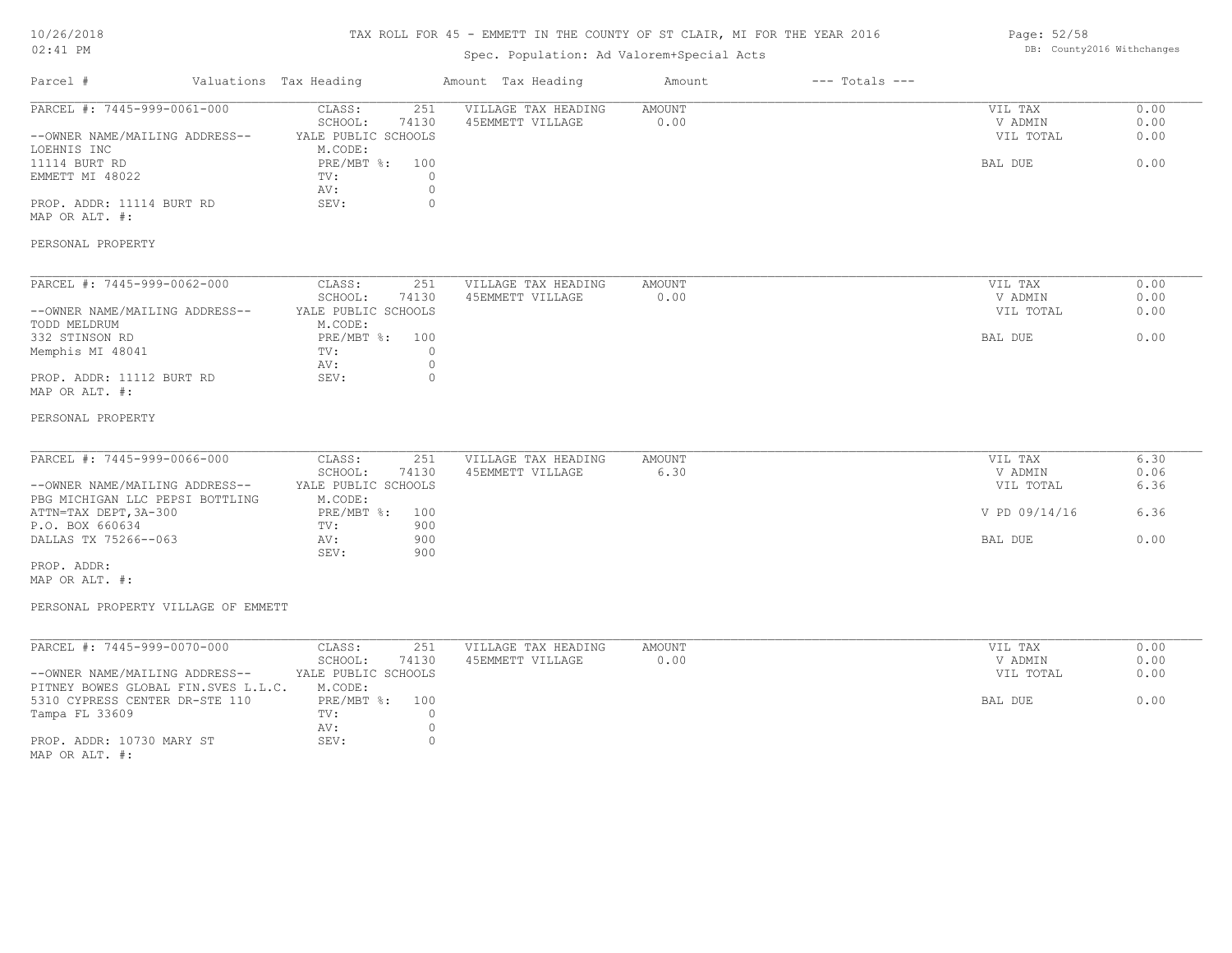## TAX ROLL FOR 45 - EMMETT IN THE COUNTY OF ST CLAIR, MI FOR THE YEAR 2016

## Spec. Population: Ad Valorem+Special Acts

| Parcel #                       | Valuations Tax Heading |       | Amount Tax Heading  | Amount | $---$ Totals $---$ |           |      |
|--------------------------------|------------------------|-------|---------------------|--------|--------------------|-----------|------|
| PARCEL #: 7445-999-0072-000    | CLASS:                 | 251   | VILLAGE TAX HEADING | AMOUNT |                    | VIL TAX   | 0.00 |
|                                | SCHOOL:                | 74040 |                     |        |                    | V ADMIN   | 0.00 |
| --OWNER NAME/MAILING ADDRESS-- |                        |       |                     |        |                    | VIL TOTAL | 0.00 |
| NAVITAS LEASE CORP.            | M.CODE:                |       |                     |        |                    |           |      |
| TAX DEPARTMENT                 | $PRE/MBT$ %:           | 100   |                     |        |                    | BAL DUE   | 0.00 |
| 303 FELLOWSHIP RD #310         | TV:                    |       |                     |        |                    |           |      |
| Mount Laurel NJ 08054          | AV:                    |       |                     |        |                    |           |      |
|                                | SEV:                   |       |                     |        |                    |           |      |
| PROP. ADDR: 3996 KEEGAN RD     |                        |       |                     |        |                    |           |      |
|                                |                        |       |                     |        |                    |           |      |

MAP OR ALT. #:

Page: 53/58 DB: County2016 Withchanges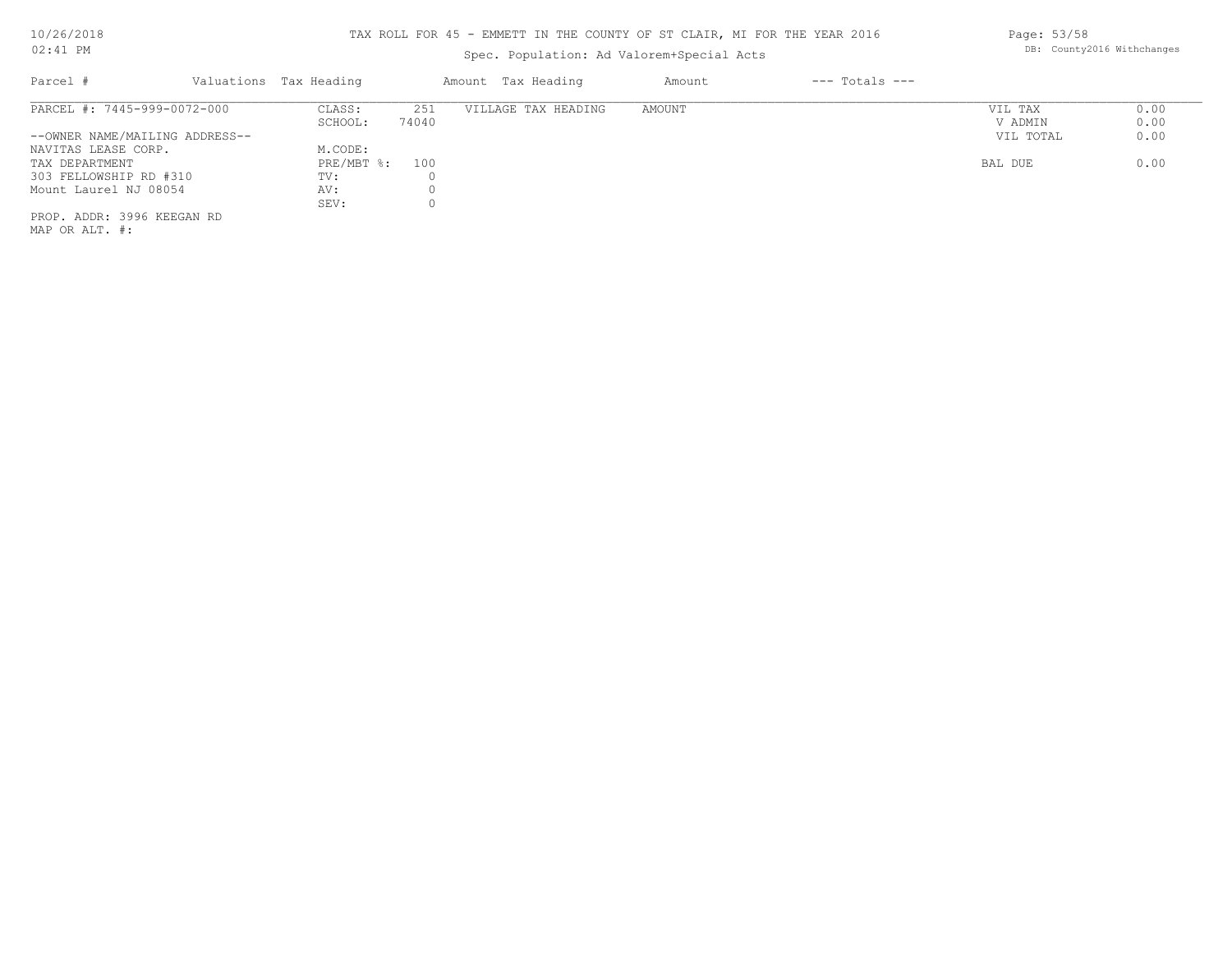## Spec. Population: Ad Valorem+Special Acts

Page: 54/58 DB: County2016 Withchanges

| TOTAL ALL DISTRICTS | <b>REAL</b> | (BAL DUE) | PERSONAL | (BAL DUE) | <b>EXEMPT</b> | (BAL DUE) |
|---------------------|-------------|-----------|----------|-----------|---------------|-----------|
| PARCEL COUNT        | 164         |           | 23       |           | 14            |           |
| TAXABLE VALUE       | 4,979,778   |           | 580,800  |           | 0             |           |
| ASSESSED VALUE      | 6,367,500   |           | 580,800  |           | 0             |           |
| SEV VALUE           | 6,367,500   |           | 580,800  |           |               |           |
| PRE/MBT TAXABLE     | 3,447,838   |           | 155,400  |           | 0             |           |
| N PRE/MBT TAXABLE   | 1,531,940   |           | 425,400  |           | 0             |           |
| V 45EMMETT VILLAG   | 34,857.90   | 3,002.07  | 3,809.40 | 35.00     | 0.00          | 0.00      |
| * SP. ASSESSMENTS   | 0.00        | 0.00      | 0.00     | 0.00      | 0.00          | 0.00      |
| V ADMIN FEE         | 347.76      | 29.94     | 35.63    | 0.35      | 0.00          | 0.00      |
| V TOTALS            | 35,205.66   | 3,032.01  | 3,845.03 | 35.35     | 0.00          | 0.00      |
| GRAND TOTALS        | 35,205.66   | 3,032.01  | 3,845.03 | 35.35     | 0.00          | 0.00      |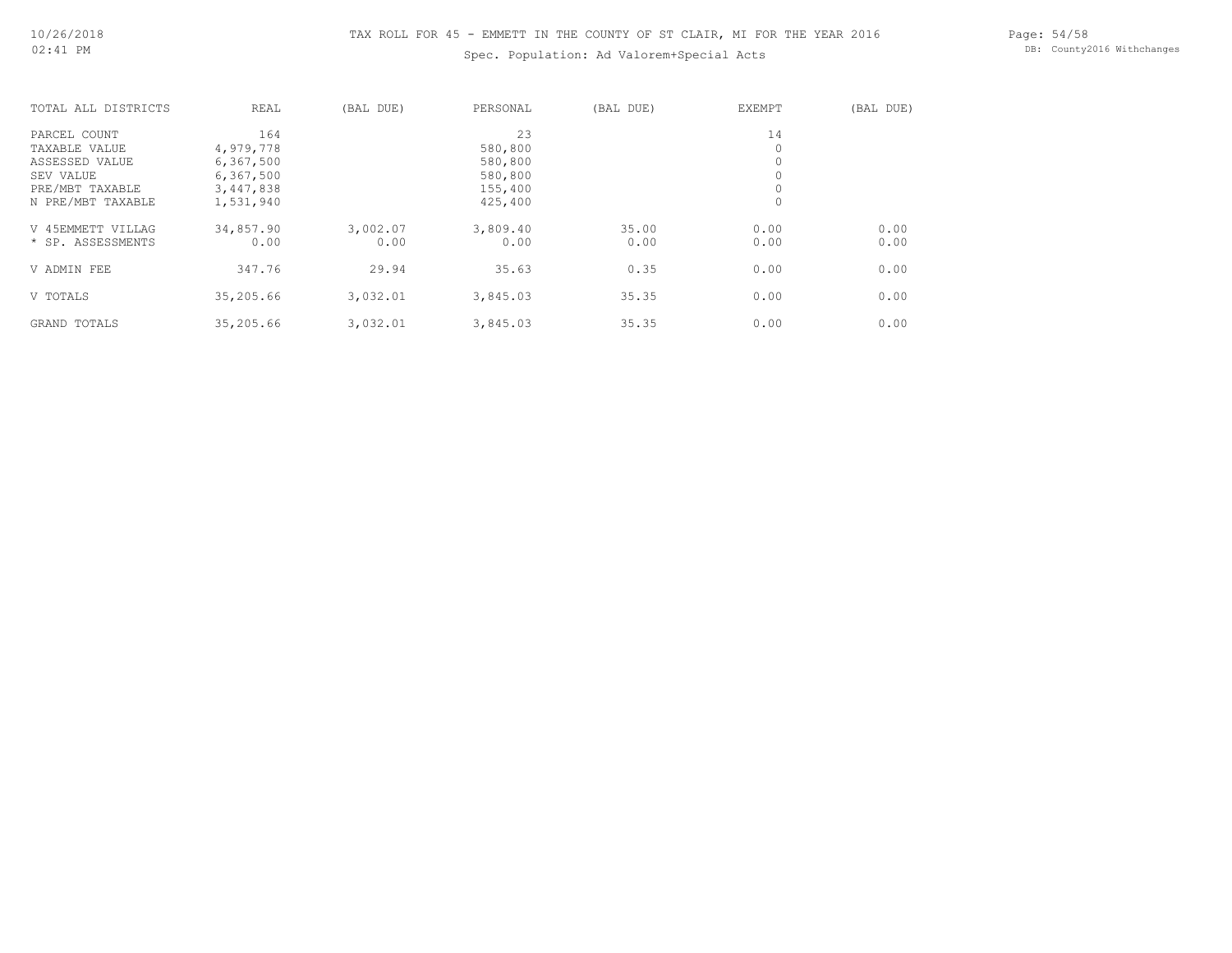#### Spec. Population: Ad Valorem+Special Acts

| TOTAL ALL DISTRICTS                                                                                    | LEASED LAND  | (BAL DUE)    | TOTAL                                                                | (BAL DUE)        |
|--------------------------------------------------------------------------------------------------------|--------------|--------------|----------------------------------------------------------------------|------------------|
| PARCEL COUNT<br>TAXABLE VALUE<br>ASSESSED VALUE<br>SEV VALUE<br>PRE/MBT TAXABLE<br>NON PRE/MBT TAXABLE | 0<br>$\circ$ |              | 201<br>5,560,578<br>6,948,300<br>6,948,300<br>3,603,238<br>1,957,340 |                  |
| V 45EMMETT VILLAGE<br>* SP. ASSESSMENTS                                                                | 0.00<br>0.00 | 0.00<br>0.00 | 38,667.30<br>0.00                                                    | 3,037.07<br>0.00 |
| V ADMIN FEE                                                                                            | 0.00         | 0.00         | 383.39                                                               | 30.29            |
| V TOTALS                                                                                               | 0.00         | 0.00         | 39,050.69                                                            | 3,067.36         |
| GRAND TOTALS                                                                                           | 0.00         | 0.00         | 39,050.69                                                            | 3,067.36         |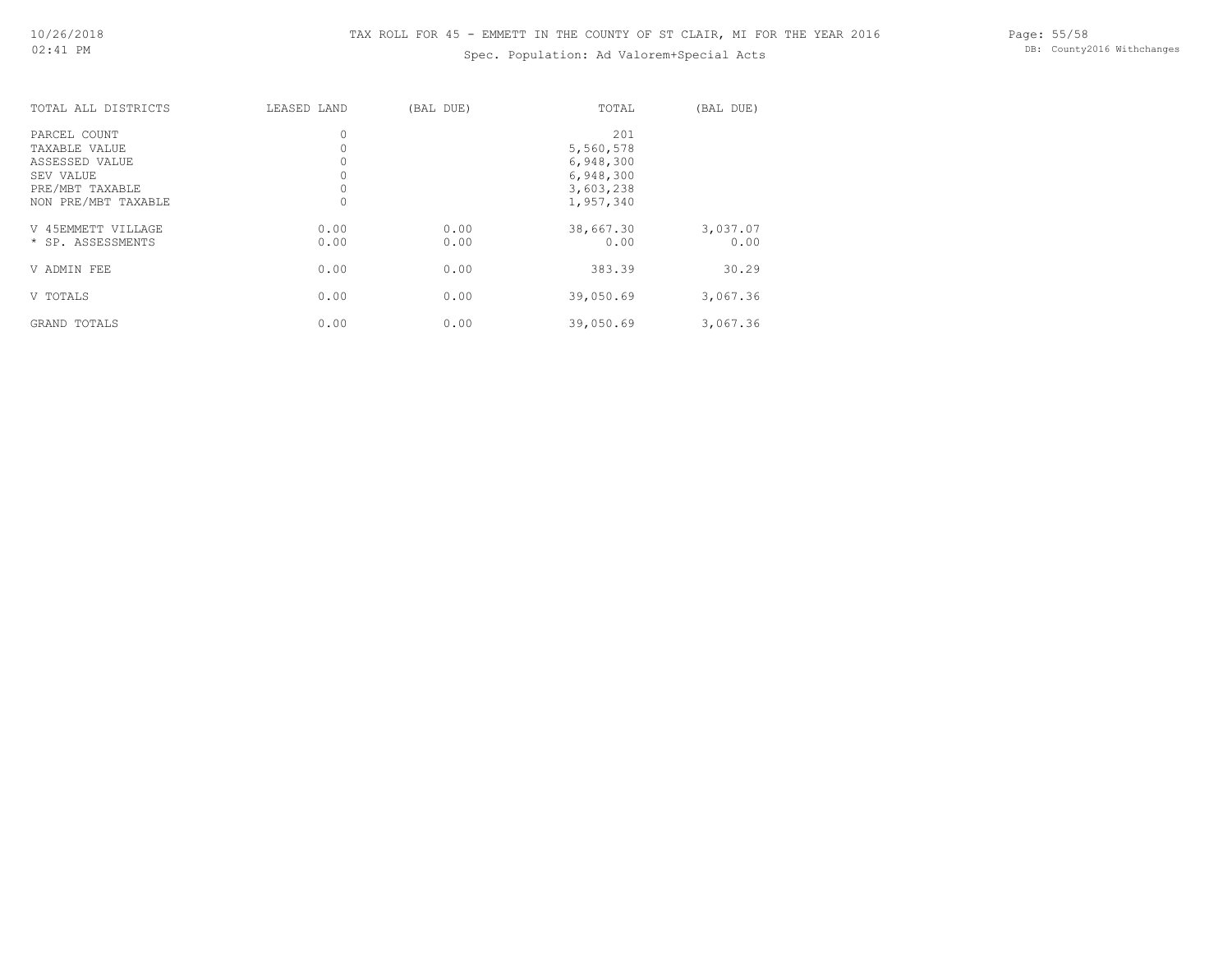## TAX ROLL FOR 45 - EMMETT IN THE COUNTY OF ST CLAIR, MI FOR THE YEAR 2016

Spec. Population: Ad Valorem+Special Acts

Page: 56/58 DB: County2016 Withchanges

| SCHOOL DISTRICT 74040<br>UNIT 45 | REAL | PERSONAL | <b>EXEMPT</b> | LEASED LAND | TOTAL |
|----------------------------------|------|----------|---------------|-------------|-------|
| PARCEL COUNT                     |      |          |               |             |       |
| TAXABLE VALUE                    |      | 1,800    |               |             | 1,800 |
| ASSESSED VALUE                   |      | 1,800    |               |             | 1,800 |
| SEV VALUE                        |      | 1,800    |               |             | 1,800 |
| PRE/MBT TAXABLE                  |      | 1,800    |               |             | 1,800 |
| NON PRE/MBT TAXABLE              |      |          |               |             |       |
| SP. ASSESSMENTS<br>$(* )$        | 0.00 | 0.00     | 0.00          | 0.00        | 0.00  |
| GRAND TOTALS                     | 0.00 | 0.00     | 0.00          | 0.00        | 0.00  |
|                                  |      |          |               |             |       |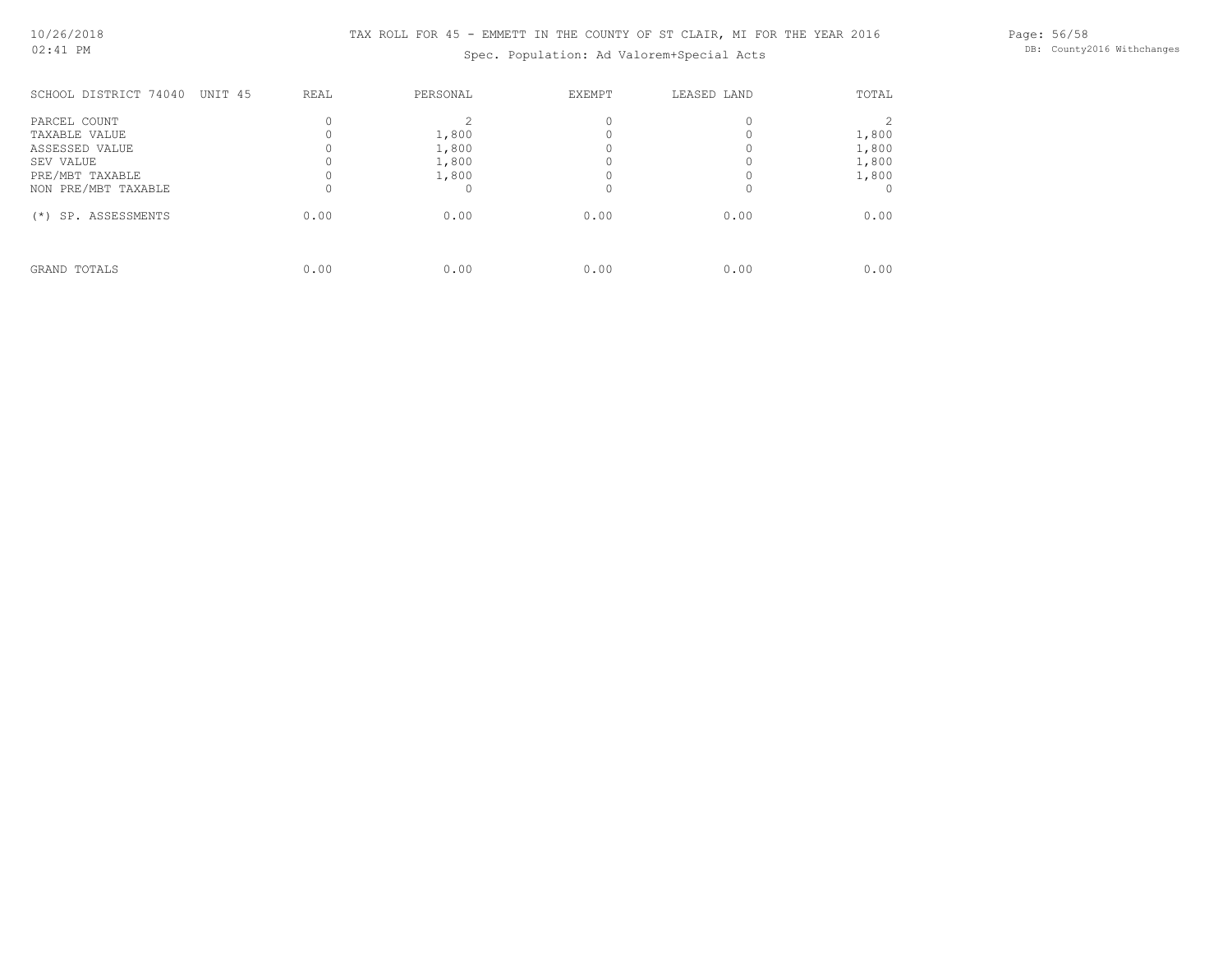Page: 57/58 DB: County2016 Withchanges

## Spec. Population: Ad Valorem+Special Acts

| SCHOOL DISTRICT 74130     | UNIT 45<br>REAL | PERSONAL | EXEMPT | LEASED LAND | TOTAL     |
|---------------------------|-----------------|----------|--------|-------------|-----------|
| PARCEL COUNT              | 164             | 2.1      | 14     | $\circ$     | 199       |
| TAXABLE VALUE             | 4,979,778       | 579,000  |        |             | 5,558,778 |
| ASSESSED VALUE            | 6,367,500       | 579,000  |        |             | 6,946,500 |
| SEV VALUE                 | 6,367,500       | 579,000  |        |             | 6,946,500 |
| PRE/MBT TAXABLE           | 3,447,838       | 153,600  |        |             | 3,601,438 |
| NON PRE/MBT TAXABLE       | 1,531,940       | 425,400  |        | 0           | 1,957,340 |
| 45EMMETT VILLAGE<br>(V)   | 34,857.90       | 3,809.40 | 0.00   | 0.00        | 38,667.30 |
| SP. ASSESSMENTS<br>$(* )$ | 0.00            | 0.00     | 0.00   | 0.00        | 0.00      |
| ADMIN FEE<br>(V)          | 347.76          | 35.63    | 0.00   | 0.00        | 383.39    |
| TOTALS<br>(V)             | 35,205.66       | 3,845.03 | 0.00   | 0.00        | 39,050.69 |
| GRAND TOTALS              | 35,205.66       | 3,845.03 | 0.00   | 0.00        | 39,050.69 |